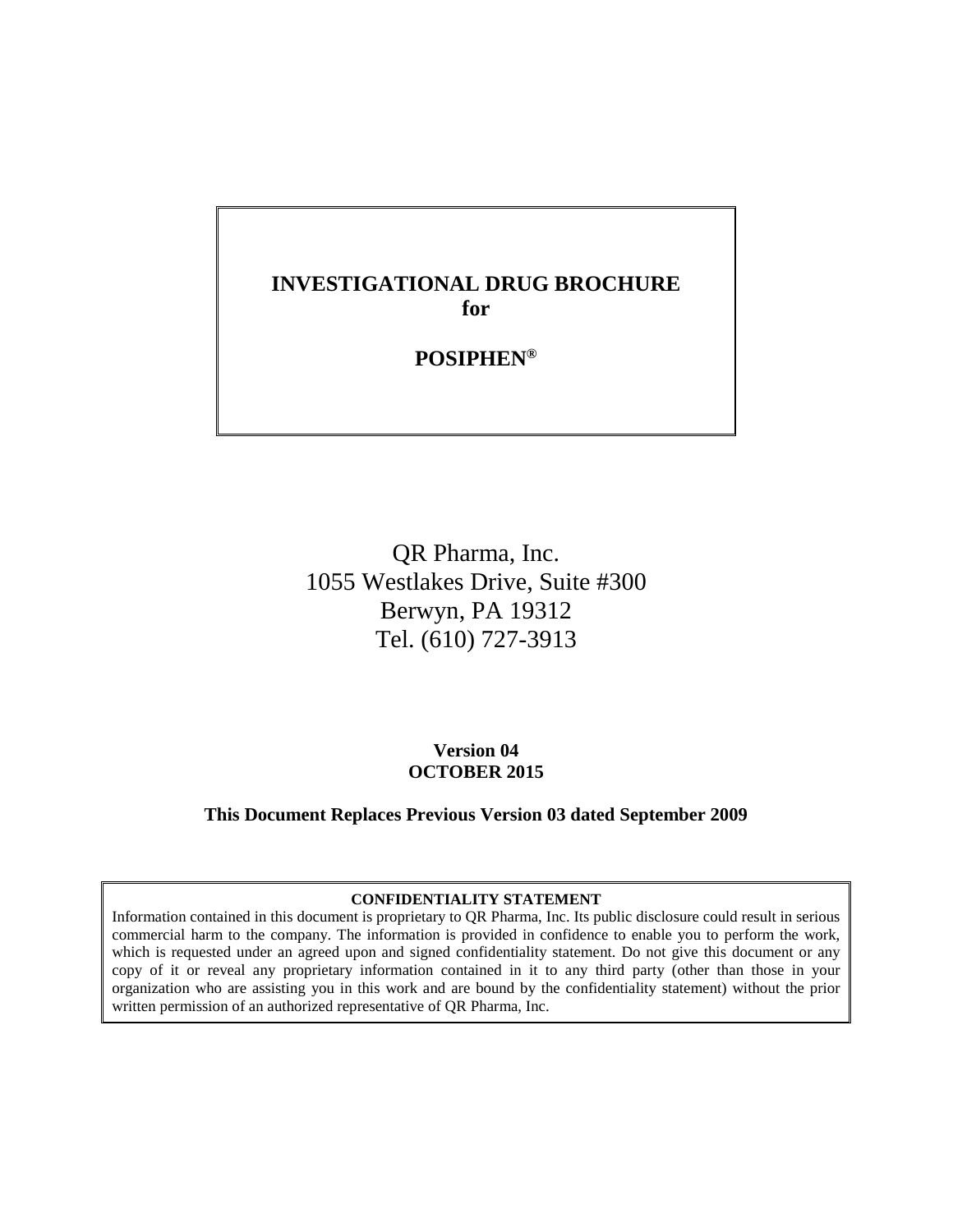# Table of Contents

| 1.0     |                                                                             |  |
|---------|-----------------------------------------------------------------------------|--|
| 2.0     | PHYSICAL, CHEMICAL AND PHARMACEUTICAL PROPERTIES AND                        |  |
|         |                                                                             |  |
| 3.0     |                                                                             |  |
|         |                                                                             |  |
|         |                                                                             |  |
| 3.1.1.1 | Effects on Acetylcholinesterase (AChE) and Butyrylcholinesterase (BChE)  16 |  |
|         |                                                                             |  |
| 3.1.2.1 | Posiphen Lowered APP and Protected Neural Differentiation In Vivo  18       |  |
| 3.1.2.2 |                                                                             |  |
|         |                                                                             |  |
|         |                                                                             |  |
|         |                                                                             |  |
| 3.2.1.2 |                                                                             |  |
|         |                                                                             |  |
| 3.2.3   |                                                                             |  |
|         |                                                                             |  |
| 3.3.1   |                                                                             |  |
| 3.3.1.1 |                                                                             |  |
| 3.3.1.2 |                                                                             |  |
| 3.3.2   |                                                                             |  |
| 3.3.3   |                                                                             |  |
| 3.3.3.1 |                                                                             |  |
| 3.3.3.2 |                                                                             |  |
|         |                                                                             |  |
|         |                                                                             |  |
| 3.4.1.1 |                                                                             |  |
| 3.4.1.2 |                                                                             |  |
| 3.4.1.3 |                                                                             |  |
| 3.4.1.4 |                                                                             |  |
| 3.4.1.5 |                                                                             |  |
|         |                                                                             |  |
| 3.4.2.1 |                                                                             |  |
| 3.4.2.2 |                                                                             |  |
| 3.4.2.3 |                                                                             |  |
| 3.4.3   |                                                                             |  |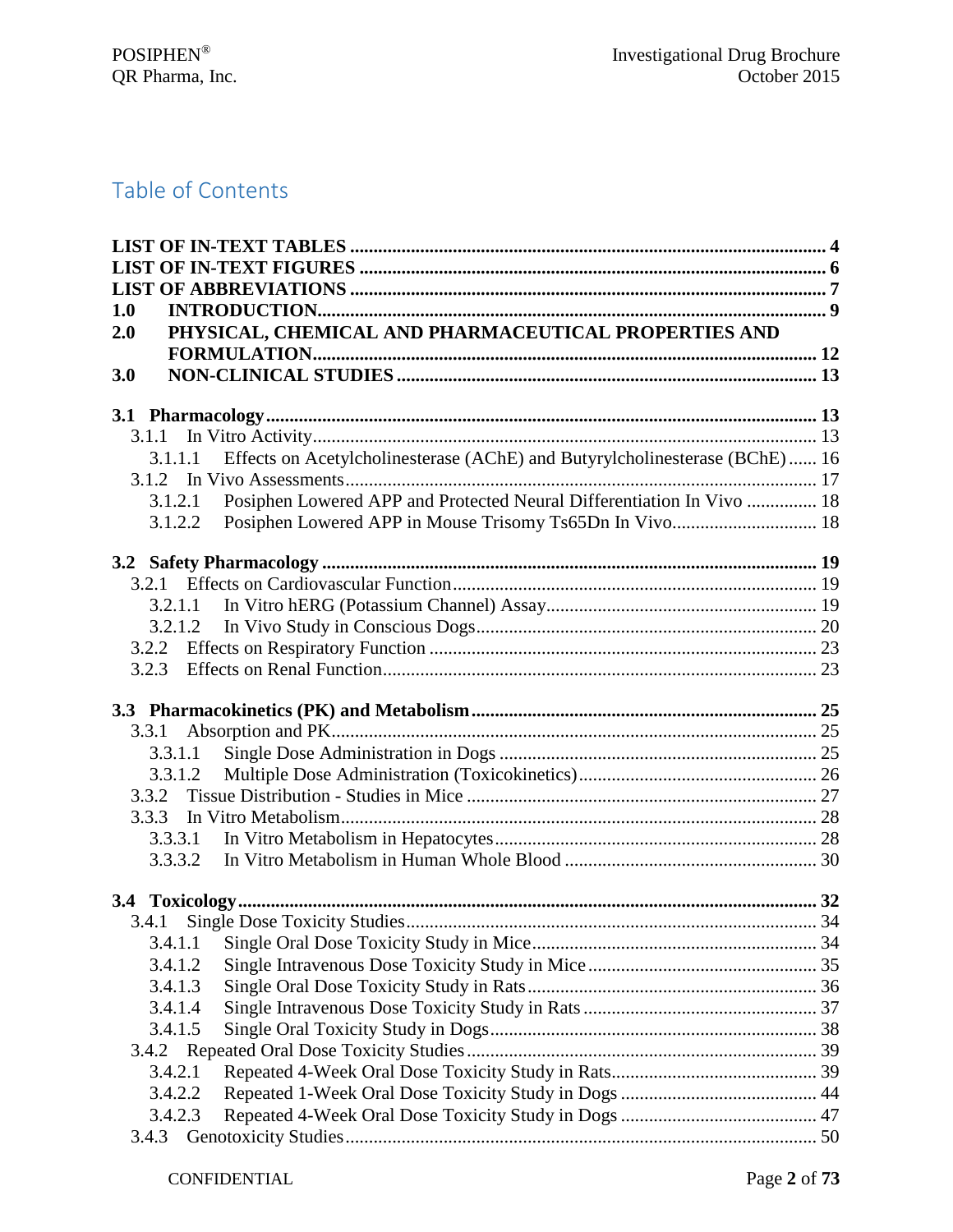|       | 3.4.3.1                                                                                                                                                              |  |
|-------|----------------------------------------------------------------------------------------------------------------------------------------------------------------------|--|
|       | 3.4.3.2                                                                                                                                                              |  |
|       |                                                                                                                                                                      |  |
| 4.0   |                                                                                                                                                                      |  |
|       |                                                                                                                                                                      |  |
| 4.1.1 | A Single Ascending Dose (SAD) Study of the Pharmacokinetics and Tolerability of                                                                                      |  |
|       | Posiphen Tartrate in Healthy Men and Women (Protocol AX-PO-101)  58                                                                                                  |  |
| 4.1.2 | A Three Period Study of the Pharmacokinetics, Pharmacodynamics and Tolerability of<br>Posiphen Tartrate Following Multiple Oral Doses in Healthy Men and Women       |  |
|       |                                                                                                                                                                      |  |
|       |                                                                                                                                                                      |  |
| 4.2.1 |                                                                                                                                                                      |  |
|       | An Open-Label, Two-Stage Study to Evaluate the Pharmacokinetics and<br>Pharmacodynamics of Posiphen <sup>®</sup> in Plasma and Cerebrospinal Fluid (CSF) after a 10- |  |
|       |                                                                                                                                                                      |  |
|       | Day Treatment Period in Subjects with Amnestic Mild Cognitive Impairment (MCI)                                                                                       |  |
|       |                                                                                                                                                                      |  |
|       |                                                                                                                                                                      |  |
| 4.4.1 | A Single, Ascending Dose Study of the Pharmacokinetics and Tolerability of Posiphen                                                                                  |  |
|       |                                                                                                                                                                      |  |
| 4.4.2 | A Three Period Study of the Pharmacokinetics, Pharmacodynamics and Tolerability of                                                                                   |  |
|       | Posiphen Tartrate Following Multiple Oral Doses in Healthy Men and Women                                                                                             |  |
|       |                                                                                                                                                                      |  |
| 4.4.3 | An Open-Label, Two-Stage Study to Evaluate the Pharmacokinetics and                                                                                                  |  |
|       | Pharmacodynamics of Posiphen <sup>®</sup> in Plasma and Cerebrospinal Fluid (CSF) after a 10-                                                                        |  |
|       | Day Treatment Period in Subjects with Amnestic Mild Cognitive Impairment (MCI)                                                                                       |  |
|       |                                                                                                                                                                      |  |
|       |                                                                                                                                                                      |  |

## **[5.0 SUMMARY OF DATA AND GUIDANCE FOR THE INVESTIGATOR...............](#page-71-0) 72**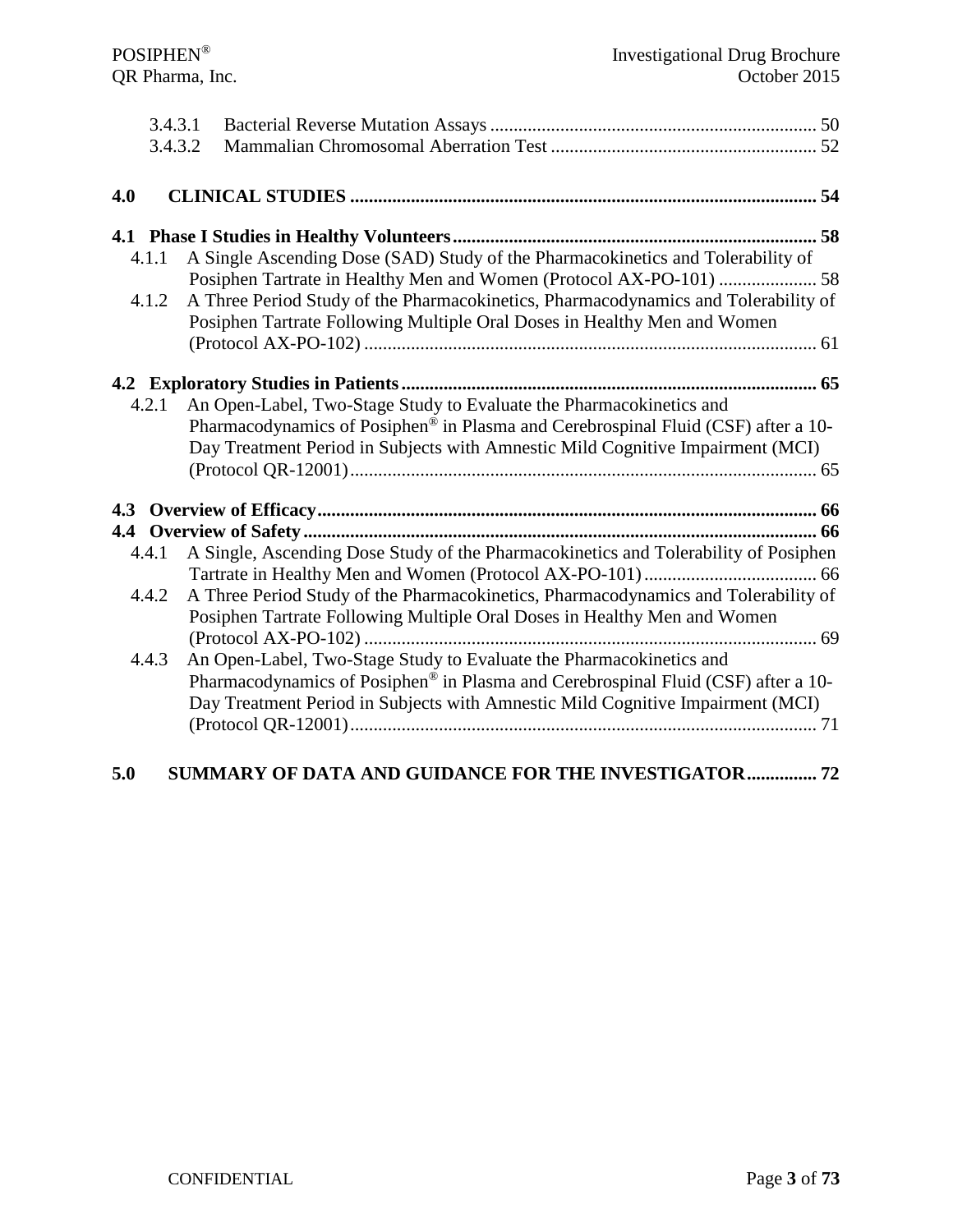## <span id="page-3-0"></span>**LIST OF IN-TEXT TABLES**

| <b>Table</b><br><b>Number</b> | <b>Title</b>                                                                                                                                                                             |  |  |  |  |
|-------------------------------|------------------------------------------------------------------------------------------------------------------------------------------------------------------------------------------|--|--|--|--|
| <b>Table 3.1-1:</b>           | IC <sub>50</sub> Value (nM) of Posiphen Tartrate on Acetylcholinesterase and<br><b>Butyrylcholinesterase Activities</b>                                                                  |  |  |  |  |
| <b>Table 3.2-1:</b>           | Effect of Posiphen Tartrate on Peak Outward Tail Current Amplitude in the<br>hERG (Potassium Channel) Assay                                                                              |  |  |  |  |
| <b>Table 3.2-2:</b>           | Mean Peak ( $C_{max}$ ) and Total (AUC <sub>0-24h</sub> ) Plasma Concentrations of Posiphen in<br>Beagle Dogs after a Single Oral Dose of Posiphen Tartrate                              |  |  |  |  |
| Table 3.2-3:                  | Mean Heart Rates (HR) in Beagle Dogs after Oral Administration of Posiphen<br>Tartrate                                                                                                   |  |  |  |  |
| <b>Table 3.2-4:</b>           | Mean Arterial Blood Pressure (BP) in Beagle Dogs after Oral Administration<br>of Posiphen Tartrate                                                                                       |  |  |  |  |
| <b>Table 3.2-5:</b>           | Effect of Oral Administration of Posiphen Tartrate on Cumulative Mean Urine<br>Volume and Electrolyte Excretion in Saline Loaded Rats                                                    |  |  |  |  |
| <b>Table 3.3-1:</b>           | Pharmacokinetics and Bioavailability of Posiphen in Dogs Following a Single<br>Oral and Intravenous Administration of Posiphen Tartrate                                                  |  |  |  |  |
| Table 3.3-2:                  | A Summary of the Detected Metabolites of Posiphen in Cultures of Cryo-<br>preserved Hepatocytes                                                                                          |  |  |  |  |
| Table 3.3-3:                  | The Abundance of Posiphen Metabolites in Cultures of Cryo-preserved<br>Hepatocytes                                                                                                       |  |  |  |  |
| Table 3.4-1:                  | Summary of Single Dose Toxicity Studies with Posiphen Tartrate                                                                                                                           |  |  |  |  |
| Table 3.4-2:                  | Summary of Repeated Oral Dose Toxicity Studies Conducted with Posiphen<br>Tartrate                                                                                                       |  |  |  |  |
| Table 3.4-3:                  | Summary of Genotoxicity Studies Conducted with Posiphen Tartrate                                                                                                                         |  |  |  |  |
| <b>Table 3.4-4:</b>           | Summary of Findings after a Single Oral Dose of Posiphen Tartrate to CD-1 <sup>®</sup><br>$(ICR)$ Mice                                                                                   |  |  |  |  |
| Table 3.4-5:                  | Summary of Findings after a Single Intravenous Dose of Posiphen Tartrate to<br>$CD$ -1 <sup>®</sup> (ICR) Mice                                                                           |  |  |  |  |
| Table 3.4-6:                  | Summary of Findings after a Single Oral Dose of Posiphen Tartrate to CD® (SD<br>Rats                                                                                                     |  |  |  |  |
| Table 3.4-7:                  | Summary of Findings after a Single Intravenous Dose of Posiphen Tartrate to<br>$CD@(SD)$ Rats                                                                                            |  |  |  |  |
| Table 3.4-8:                  | Summary of Notable Findings after a Single Oral Dose of Posiphen Tartrate to<br><b>Beagle Dogs</b>                                                                                       |  |  |  |  |
| Table 3.4-9:                  | Mean Peak ( $C_{max}$ ) and Total (AUC <sub>0-24h</sub> ) Plasma Concentrations of Posiphen in<br>Male and Female CD (SD) Rats following Oral Dosing of Posiphen Tartrate for<br>4 Weeks |  |  |  |  |
| Table 3.4-10:                 | Incidence of Twitching in Male and Female CD (SD) Rats During Oral Dosing<br>of Posiphen Tartrate for 4 Weeks                                                                            |  |  |  |  |
| Table 3.4-11:                 | Mean Reticulocyte Count, Hemoglobin, and MCH Values in Male and Female<br>CD (SD) Rats Administered Posiphen Tartrate by Gavage for 4 Weeks                                              |  |  |  |  |
| Table 3.4-12:                 | Mean Urinary pH Values for Male and Female CD (SD) Rats after<br>Administration of Posiphen Tartrate by Gavage for 4 Weeks                                                               |  |  |  |  |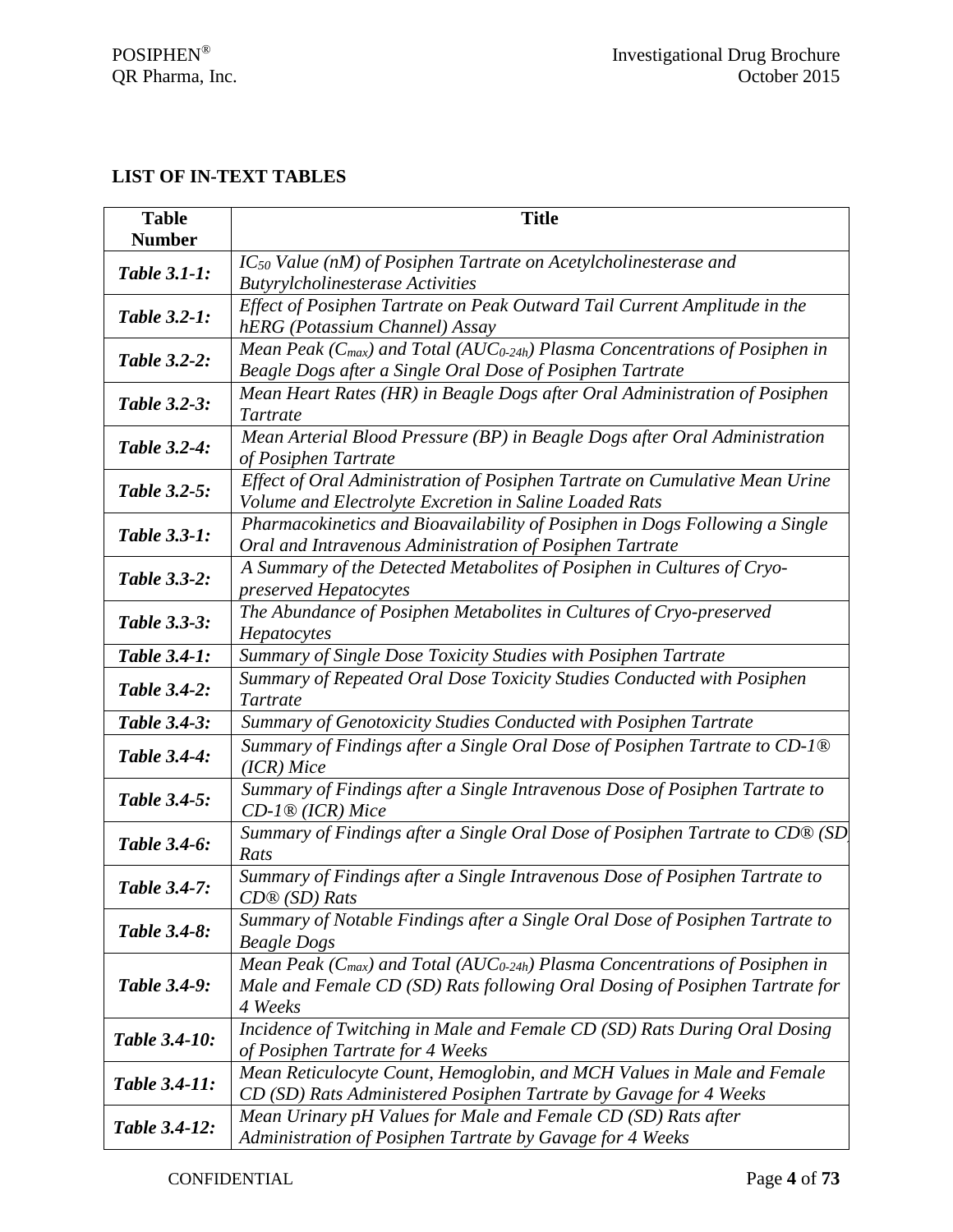| <b>Table</b>                                                                                                                                 | <b>Title</b>                                                                                                                                                                                                                   |  |  |  |  |  |
|----------------------------------------------------------------------------------------------------------------------------------------------|--------------------------------------------------------------------------------------------------------------------------------------------------------------------------------------------------------------------------------|--|--|--|--|--|
| <b>Number</b><br>Table 3.4-13:                                                                                                               | Mean Absolute and Relative Thymus and Thyroid/Parathyroid Weights in Male<br>and Female CD (SD) Rats Administered Posiphen Tartrate by Gavage for 4<br>Weeks                                                                   |  |  |  |  |  |
| Table 3.4-14:                                                                                                                                | Summary of Findings in Male and Female CD (SD) Rats Administered<br>Posiphen Tartrate by Gavage for 4 Weeks                                                                                                                    |  |  |  |  |  |
| Table 3.4-15:                                                                                                                                | Individual Peak ( $C_{max}$ ) and Total (AU $C_{0-t}$ ) Plasma Concentrations of Posiphen<br>in Male and Female Beagle Dogs with Oral Dosing of Posiphen Tartrate for 7<br>Days                                                |  |  |  |  |  |
| Table 3.4-16:                                                                                                                                | Summary of Clinical Observations following Oral Administrations of Posiphen<br>Tartrate to Beagle Dogs for up to 7 Days                                                                                                        |  |  |  |  |  |
| Table 3.4-17:                                                                                                                                | Mean Plasma C <sub>max</sub> and AUC <sub>0-24</sub> Values of Posiphen after Oral Dosing of<br>Posiphen Tartrate for 4 Weeks to Beagle Dogs                                                                                   |  |  |  |  |  |
| Table 3.4-18:                                                                                                                                | Mean Heart Rates and Selected ECG Values in Beagle Dogs 1-Hour after Oral<br>Administration of Posiphen Tartrate - Week 4                                                                                                      |  |  |  |  |  |
| Table 3.4-19:                                                                                                                                | Mean Serum Cholesterol Values in Beagle Dogs after Oral Dosing of Posiphen<br>Tartrate – Week 4                                                                                                                                |  |  |  |  |  |
| Table 3.4-20:                                                                                                                                | Summary of Notable Findings in Beagle Dogs Orally Administered Posiphen<br>Tartrate by Capsule for up to 4 Weeks - End of Dosing Phase                                                                                         |  |  |  |  |  |
| Mean Number of Revertants/Plate with Posiphen Tartrate in the Presence or<br>Table 3.4-21:<br>Absence of Metabolic Activation                |                                                                                                                                                                                                                                |  |  |  |  |  |
| Table 3.4-22:                                                                                                                                | Mean Number of Chromosomal Aberrations in HPBL after 4 or 20 h of<br>Exposure to Posiphen Tartrate in the Presence or Absence of Metabolic<br>Activation                                                                       |  |  |  |  |  |
| <b>Table 4.1-1:</b>                                                                                                                          | Summary of Posiphen Tartrate Phase I Clinical Studies                                                                                                                                                                          |  |  |  |  |  |
| <b>Table 4.2-1:</b>                                                                                                                          | Mean Pharmacokinetic Parameters for Posiphen by Dose After Single Oral<br>Administration of Posiphen Tartrate - Male and Female Subjects Combined<br>Statistics (Equal Number of Males and Females/Cohort)- AX-PO-101          |  |  |  |  |  |
| <b>Table 4.2-2:</b>                                                                                                                          | Mean Pharmacokinetic Parameters for Posiphen by Dose After Repeat-Dose<br>Oral Administration of Posiphen Tartrate - Male and Female Subjects<br>Combined Statistics (Equal Number of Males and Females/Cohort)- AX-PO-<br>102 |  |  |  |  |  |
| Table 4.4-1:                                                                                                                                 | Summary of Adverse Events in More Than One Subject Per Treatment Group<br>(Males and Females Combined) Study AX-PO-101                                                                                                         |  |  |  |  |  |
| <b>Table 4.4-2:</b>                                                                                                                          | Summary of Adverse Events in More Than One Subject Per Treatment Group<br>(Males and Females Combined) Study AX-PO-102                                                                                                         |  |  |  |  |  |
| Summary of Adverse Events in More Than One Subject Per Treatment Group<br><b>Table 4.4-3:</b><br>(Males and Females Combined) Study QR-12001 |                                                                                                                                                                                                                                |  |  |  |  |  |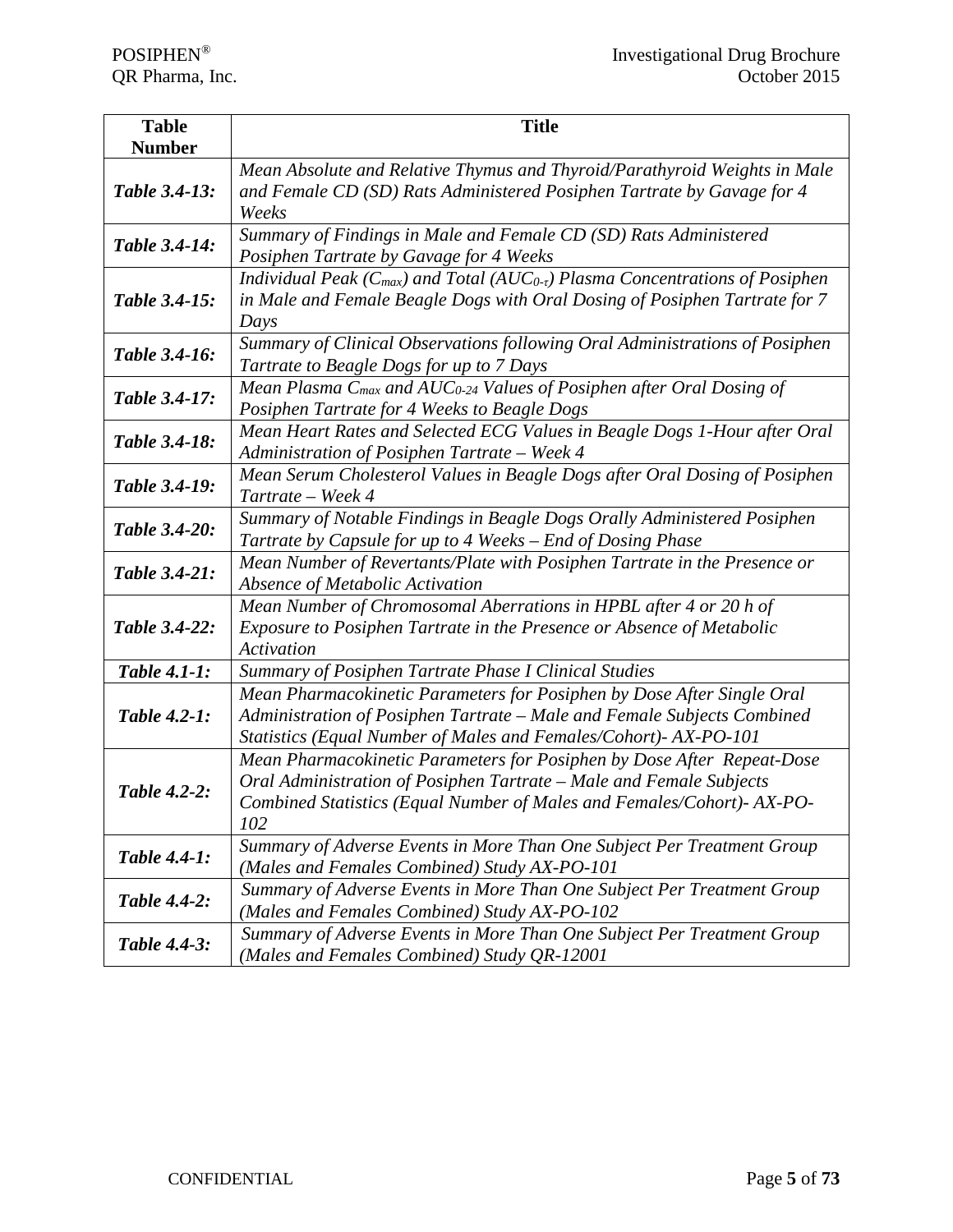## <span id="page-5-0"></span>**LIST OF IN-TEXT FIGURES**

| <b>Figure Number</b> | Title                                                                                                                      |  |
|----------------------|----------------------------------------------------------------------------------------------------------------------------|--|
| Figure $3.1-1$ :     | Effects of Posiphen $[ (+)$ phenserine] on Steady State Levels of $\beta$ APP and<br>$A\beta$ in Human Neuroblastoma Cells |  |
| Figure $3.1-2$ :     | Effects of Posiphen on Newly Synthesized BAPP Levels in Human<br>Neuroblastoma Cells                                       |  |
| Figure $3.1-3$ :     | <i>Effects of Posiphen on <math>\beta</math>APP and A<math>\beta</math> Levels in Mice</i>                                 |  |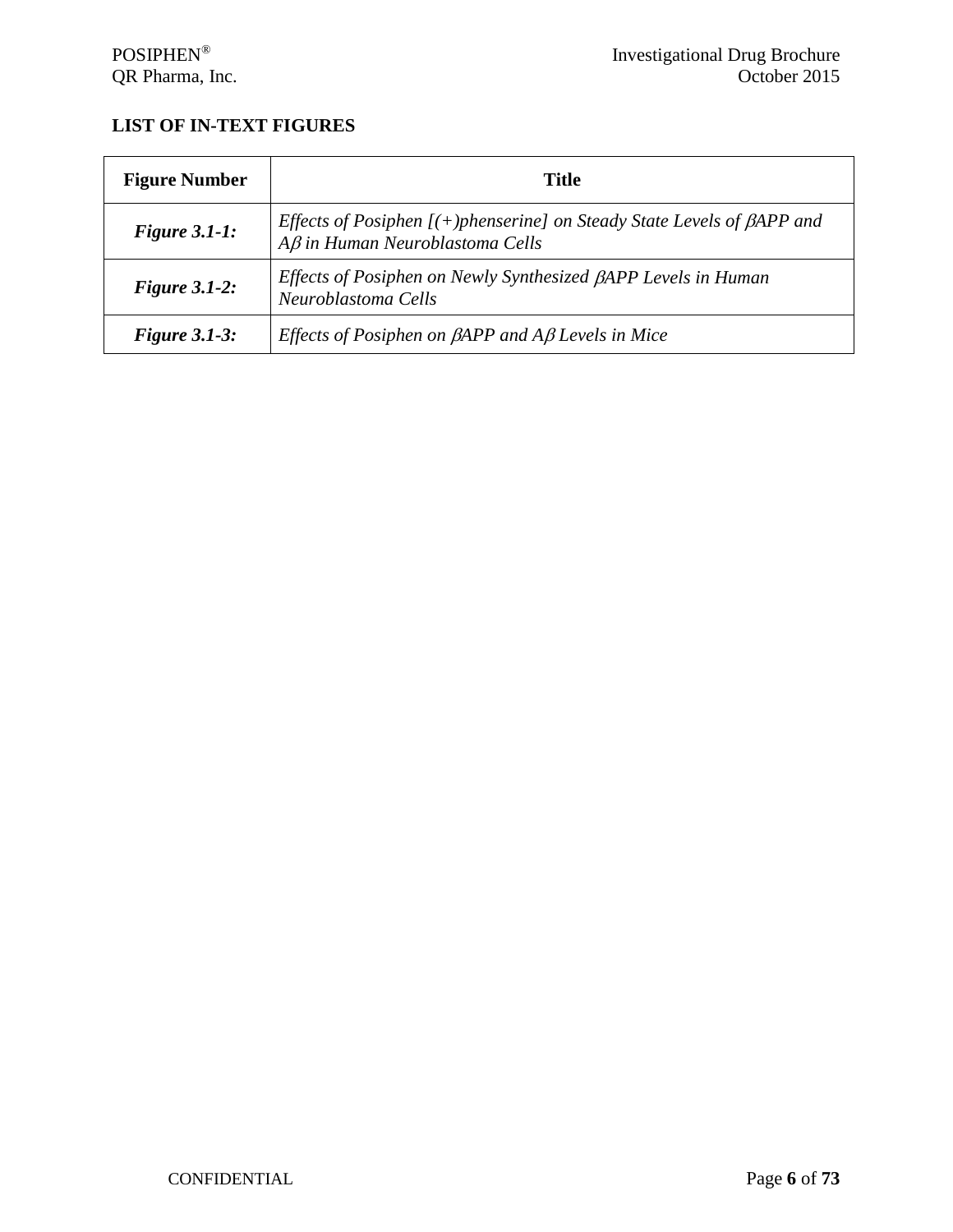## <span id="page-6-0"></span>**LIST OF ABBREVIATIONS**

| AChE             | Acetylcholinesterase                                      |  |  |  |
|------------------|-----------------------------------------------------------|--|--|--|
| AD               | Alzheimer's disease                                       |  |  |  |
| AE               | <b>Adverse Event</b>                                      |  |  |  |
| APLP-1           | Amyloid-like Protein Precursor-1                          |  |  |  |
| <b>APP</b>       | Amyloid Precursor Protein                                 |  |  |  |
| $\beta$ APP      | Beta-Amyloid Precursor Protein                            |  |  |  |
| N-APP            | <b>Amino Terminal Fragment</b>                            |  |  |  |
| $A\beta$         | Beta-Amyloid                                              |  |  |  |
| <b>AUC</b>       | Area under the curve                                      |  |  |  |
| <b>BChE</b>      | Butyrylcholinesterase                                     |  |  |  |
| <b>BFCN</b>      | Basal forebrain cholinergic neurons                       |  |  |  |
| <b>BP</b>        | <b>Blood</b> pressure                                     |  |  |  |
| $C_{\text{max}}$ | Maximum plasma and CSF concentration                      |  |  |  |
| <b>CFR</b>       | Code of Federal Regulations                               |  |  |  |
| ChE              | Cholinesterase                                            |  |  |  |
| C <sub>1</sub>   | Chloride                                                  |  |  |  |
| <b>CSF</b>       | Cerebrospinal Fluid                                       |  |  |  |
| <b>DFB</b>       | Diisopropylfluorophosphate                                |  |  |  |
| <b>ECG</b>       | Electrocardiogram                                         |  |  |  |
| <b>EDTA</b>      | Ethylenediaminetetraacetic Acid                           |  |  |  |
| <b>FDA</b>       | Food and Drug Administration                              |  |  |  |
| <b>GFAP</b>      | Glial fibrillary acidic protein                           |  |  |  |
| <b>GLP</b>       | <b>Good Laboratory Practice</b>                           |  |  |  |
| <b>HCl</b>       | Hydrochloric Acid                                         |  |  |  |
| <b>HEK</b>       | Human Embryonic Kidney Cells                              |  |  |  |
| hERG             | Human Ether-a-go-go Related Gene                          |  |  |  |
| H <sub>2</sub> O | Water                                                     |  |  |  |
| <b>HPBL</b>      | Human peripheral blood lymphocytes                        |  |  |  |
| <b>HPLC</b>      | High Pressure Liquid Chromatography                       |  |  |  |
| <b>HR</b>        | <b>Heart Rate</b>                                         |  |  |  |
| $IC_{50}$        | <b>Inhibition Coefficient 50%</b>                         |  |  |  |
| <b>ICH</b>       | International Conference on Harmonisation                 |  |  |  |
| <b>IND</b>       | <b>Investigational New Drug Application</b>               |  |  |  |
| $k_{e}$          | Terminal elimination rate constant                        |  |  |  |
| LC/MS/MS         | Liquid Chromatography/Mass Spectrometry/Mass Spectrometry |  |  |  |
| <b>LLOQ</b>      | Lower limit of quantitation                               |  |  |  |
| pM               | Picomolar                                                 |  |  |  |
| <b>MAD</b>       | Multiple Ascending Dose                                   |  |  |  |
| <b>MCI</b>       | Mild Cognitive Impairment                                 |  |  |  |
| MedDRA           | Medical Dictionary for Regulatory Activities              |  |  |  |
| <b>MMS</b>       | methyl methanesulfonate                                   |  |  |  |
| MS               | Mass spectrometry                                         |  |  |  |
| <b>MTD</b>       | Maximum tolerated dose                                    |  |  |  |
| Na               | Sodium                                                    |  |  |  |
| <b>NaOH</b>      | Sodium Hydroxide                                          |  |  |  |
| <b>NGF</b>       | Nerve Growth Factor                                       |  |  |  |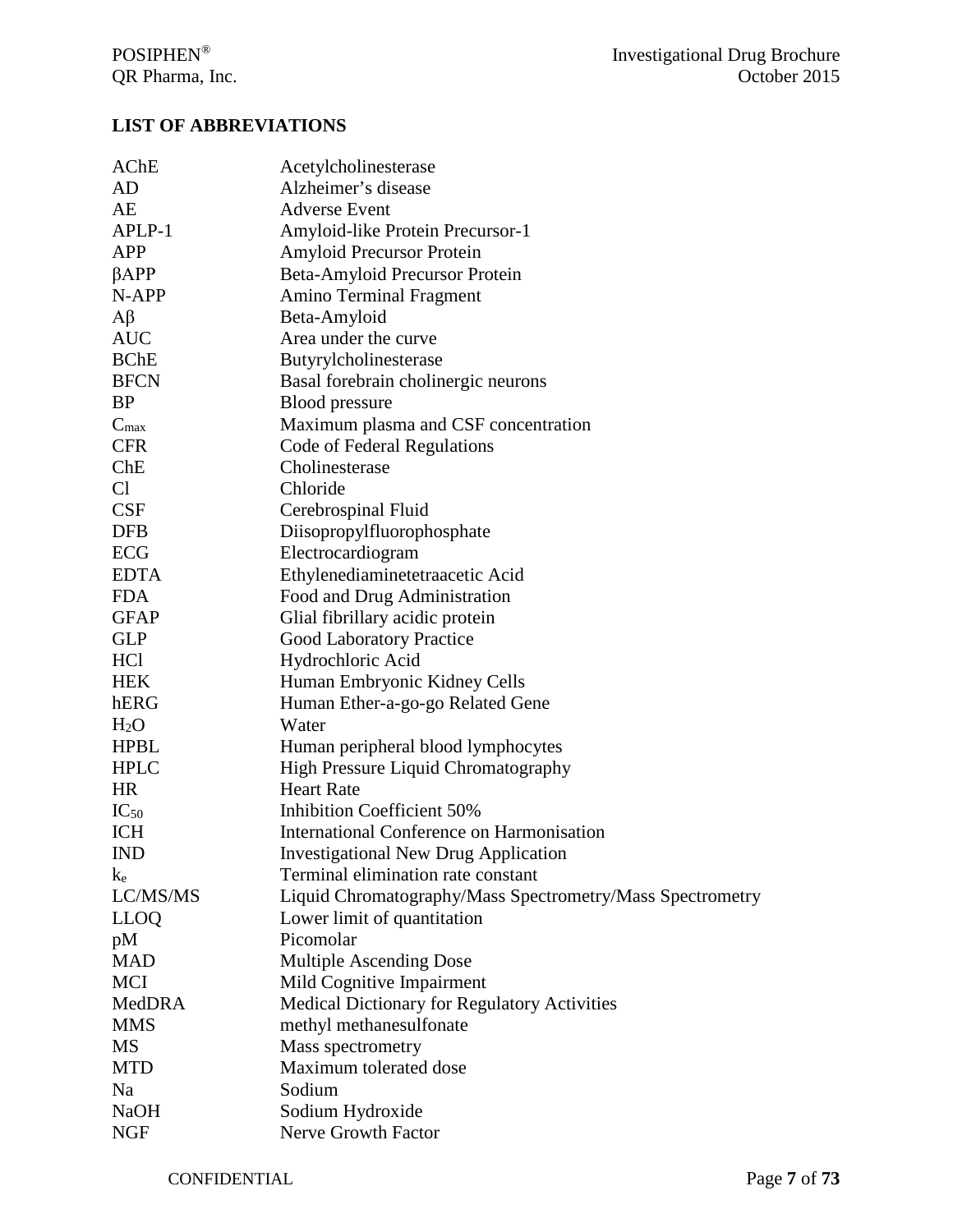| <b>NIA</b>   | National Institute on Aging, under the NIH  |
|--------------|---------------------------------------------|
| <b>NIH</b>   | National Institutes of Health               |
| <b>NOAEL</b> | No-observed-adverse-effect-level            |
| PD.          | Pharmacodynamic                             |
| PI           | Principal Investigator                      |
| <b>PK</b>    | Pharmacokinetic                             |
| <b>POM</b>   | Proof of Mechanism                          |
| QID          | Four-times-per-day                          |
|              | QT/QTc/QRS/PR/RR Specified ECG Measurements |
| <b>RBC</b>   | Red Blood Cell                              |
| mRNA         | Messenger Ribonucleic Acid                  |
| <b>SAD</b>   | <b>Single Ascending Dose</b>                |
| <b>SAE</b>   | Serious Adverse Event                       |
| <b>SD</b>    | Sprague Dawley rat                          |
| sd           | <b>Standard Deviation</b>                   |
| <b>SP</b>    | Senile Plaques                              |
| αSYN         | Alpha Synuclein                             |
| $t_{1/2}$    | Half-life                                   |
| Tmax         | Time to Maximum Concentration               |
| <b>UTR</b>   | Untranslated Region                         |
| <b>Vss</b>   | Volume of distribution at steady-state      |
| WB           | Whole blood                                 |
| WBC          | White blood cells                           |
|              |                                             |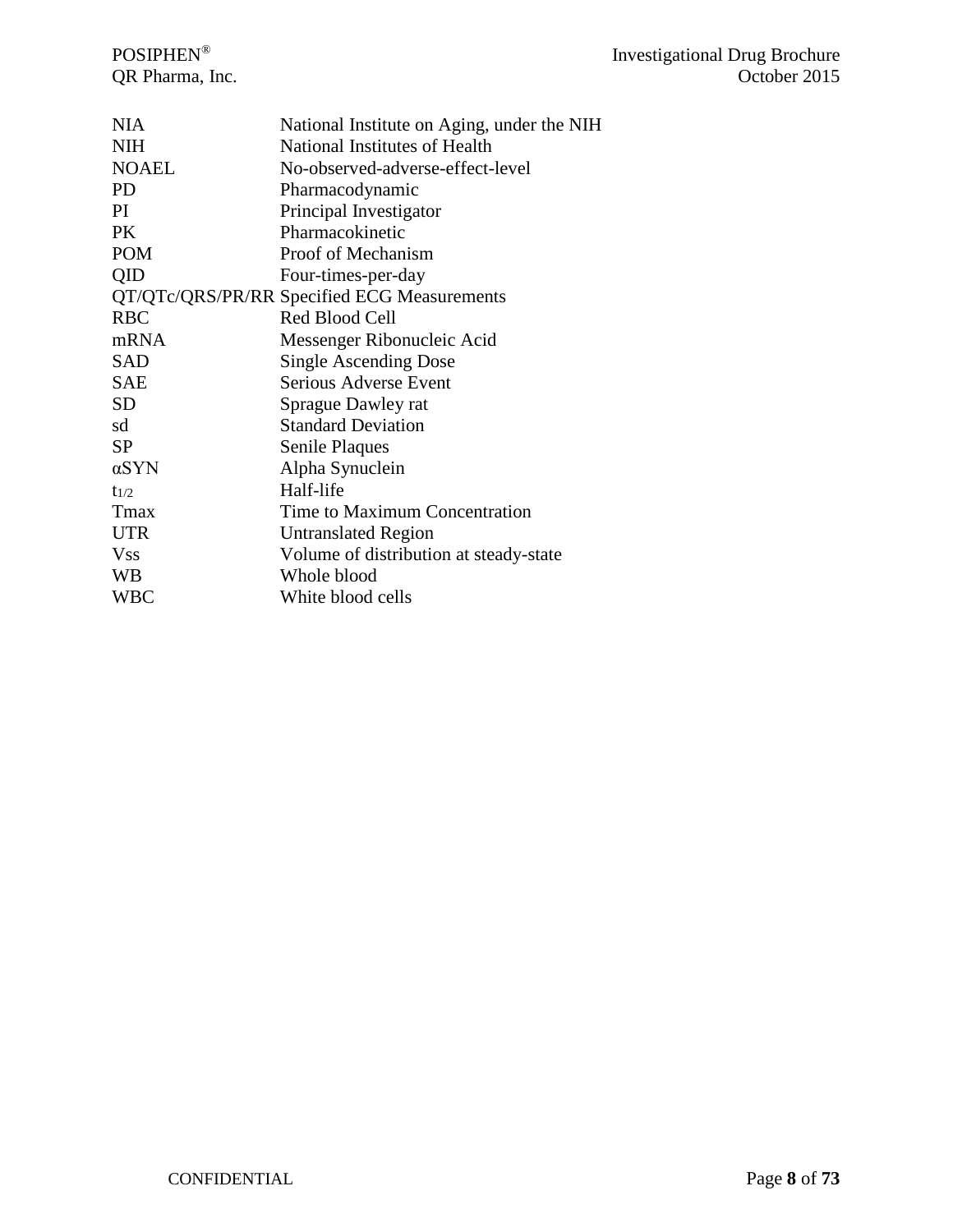#### <span id="page-8-0"></span>**1.0 INTRODUCTION**

Posiphen, an orally bioavailable small molecule derived via a biochemical synthetic pathway, was discovered at the National Institutes of Aging (NIA). It was selected from a series of structurally-related compounds designed for Aβ and APP specificity with minimal acetylcholinesterase (AChE) inhibitory activity. Posiphen is the chirally pure, positive  $(+)$ enantiomer of Phenserine. However, whereas Phenserine is an AChE inhibitor, Posiphen lacks AChE activity; instead, it inhibits the translation of APP and selectively inhibits beta-amyloid (Aβ) and beta-amyloid precursor protein (βAPP) production. This mode of action is postulated to have utility as a disease modifying treatment for Alzheimer's disease (AD).

A major histopathological hallmark of AD is the appearance of senile plaques composed of aggregated forms of Aβ derived from APP by β- and γ-secretases. The assembled forms of Aβ have been causally associated with neurological damage in results from *in vitro* and *in vivo* experimental pharmacology studies and hence represent a target for drug development in AD treatment.



In the case of all three toxic peptides, reducing APP synthesis could be beneficial to the brain, because through the Aβ pathway neurotoxic plaque formation is reduced, and through the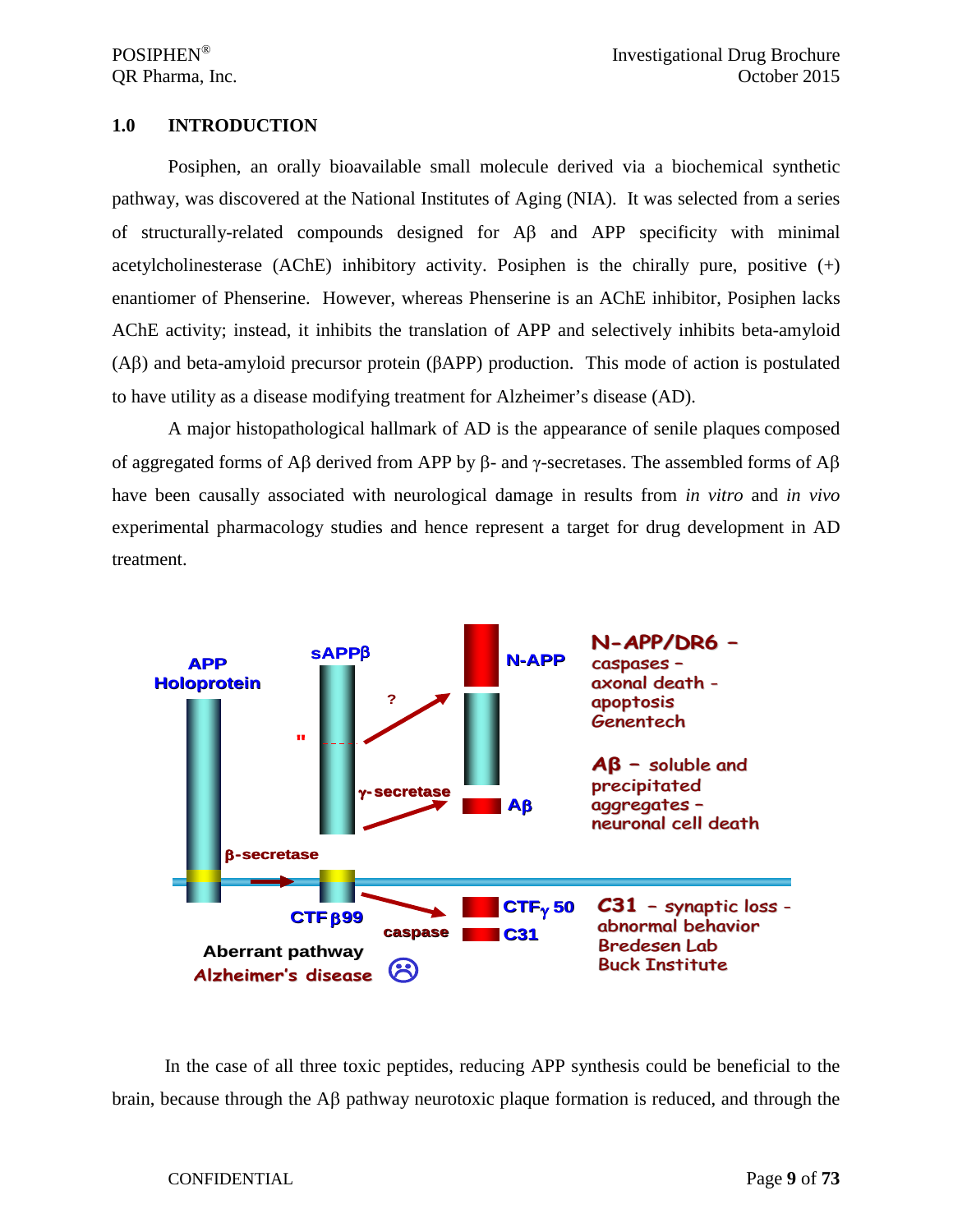inhibition of toxic N- and C- terminal fragments nerve cell death is inhibited and brain cells are preserved.

Posiphen  $[(+)$ -phenserine] as well as its chiral isomer, Phenserine  $[(-)$ -phenserine]<sup>[1](#page-9-0)</sup>, significantly reduce APP and Aβ *in vitro* using human neuroblastoma cell cultures and in animals.**[2](#page-9-1)** The amount of newly synthesized APP was lower (up to 60%) following incubation with Posiphen giving an  $IC_{50}$  value of approximately 670 nM. Posiphen and Phenserine both reduce newly synthesized APP without changing APP mRNA levels, resulting in significant reductions of Aβ levels. Recent studies aligning and comparing the 5'-UTRs (untranslated region) of the *APP* gene in man and other species, and comparing these to *APP-like* sequences have demonstrated a close homology between the human and rodent 5'-UTR of *APP* and a lack of similarity to those of *APLP-1* (amyloid-like protein precursor-1) and *APLP-2*. **[3](#page-9-2)** These results suggest that Posiphen can decrease Aβ levels by post-transcriptional regulation of APP levels and can reduce Aβ without affecting important proteolytic pathways.

In light of the evidence that it is an inhibitor of amyloid precursor protein (APP) synthesis<sup>[4](#page-9-3)</sup>, Posiphen is being developed by QR Pharma as a potential disease modifying treatment for AD. Through APP inhibition, Posiphen may halt or slow disease progression by reducing APP levels and accordingly β amyloid (Aβ), the substrate available for formation of toxic oligomers. Evidence in the literature suggests that targeting the accumulation of Aβ, a hydrophobic, neurotoxic self-aggregating 40 to 42 amino acid peptide that accumulates preferentially within senile plaques (SP) in the brain, could change the course of  $AD^5$  $AD^5$ .

In addition, newer research shows that in the absence of neurotrophic factors, APP is shed from the surface of neuronal cells and processed into an amino terminal fragment (N-APP) that

<span id="page-9-0"></span><sup>&</sup>lt;sup>1</sup> Phenserine is an AChE inhibitor which has been studied in Phase III clinical trials for mild to moderate Alzheimer's disease. Posiphen is 100- to 1000-fold less active in inhibiting human AChE or BChE *in vitro*  compared to Phenserine.

<span id="page-9-1"></span><sup>2</sup> Shaw *et al.* (2001), Phenserine regulates translation of β-amyloid precursor protein mRNA by a putative interleukin-1 responsive element, a target for drug development. Proceedings of the National Academy of Sciences 98: 7605 – 7610.

<span id="page-9-2"></span><sup>&</sup>lt;sup>3</sup> Maloney *et al.* (2004), Presence of a "CAGA box" in the *APP* gene unique to amyloid plaque-forming species and absent in all *APLP*-1/2 genes: implications in Alzheimer's disease. FASEB 18: 1288 – 1290.

<span id="page-9-3"></span><sup>4</sup> Lahiri DK, Chen D, Maloney B, Holloway HW, Yu QS et al (2007) JPET 320: 386 – 396.

<span id="page-9-4"></span><sup>5</sup> D.J.Selkoe, Arch Neurol 62, 2005, 192-195.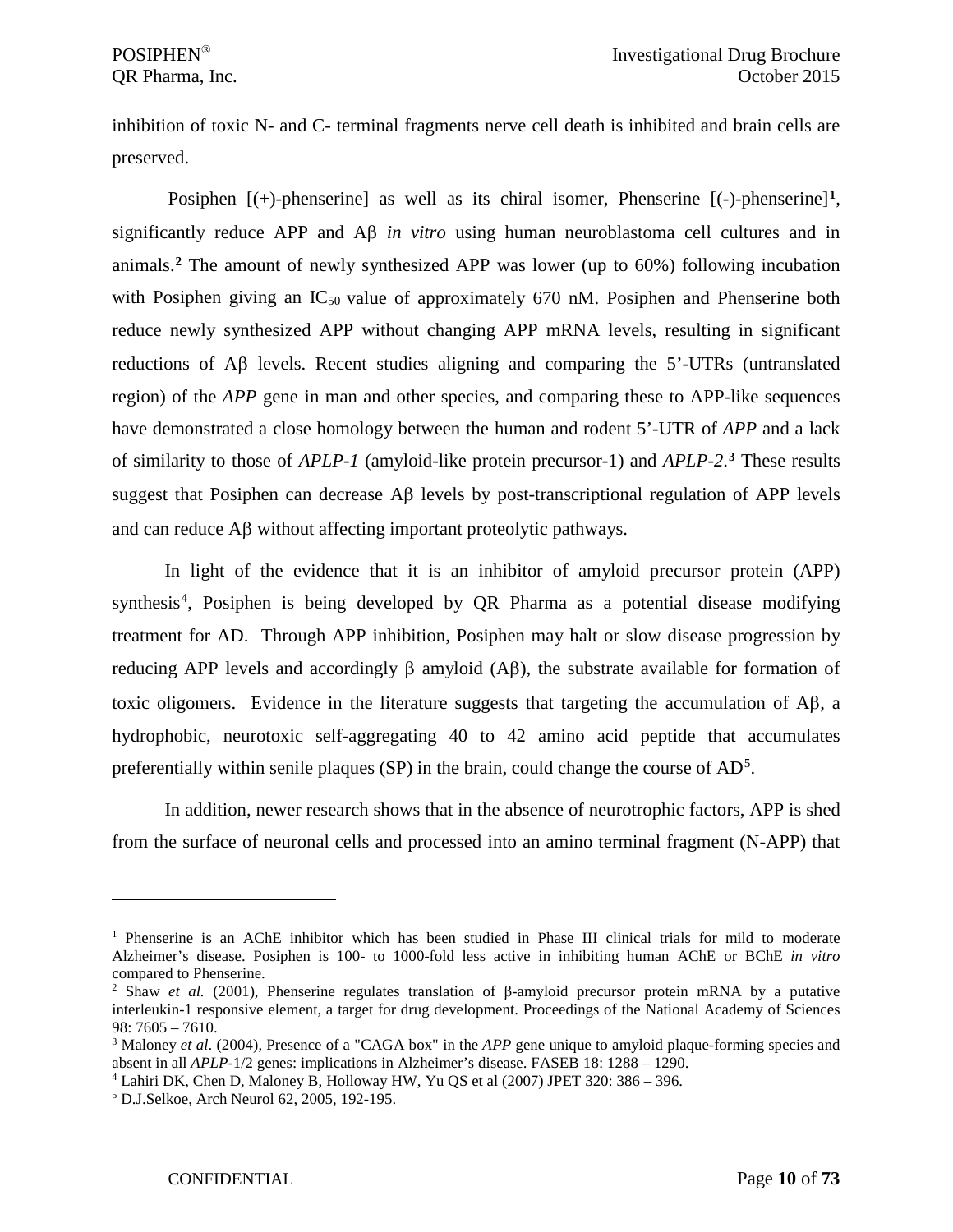binds to DR[6](#page-10-0) receptors and induces nerve cell death<sup>6</sup>. This processing initiates a cascade that leads to the subsequent cleavage of other toxic APP fragments. The Bredesen Lab identified another factor that is cleaved from the C-terminal end of APP (C31) and causes nerve cell degeneration and death in tissue culture cells and in transgenic mice<sup>[7](#page-10-1)</sup>.

Posiphen has been shown to reduce APP and/or Aβ production in relevant preclinical in vitro and in vivo studies. The preclinical safety of Posiphen has been established in toxicology studies in rats and dogs for up to 30 days. The clinical safety of Posiphen has also been studied in two Phase I studies in healthy human volunteers, and an exploratory study in patients with amnestic mild cognitive impairment (MCI).

<span id="page-10-0"></span><sup>6</sup> A. Nicolaev et al, Nature, Vol 457, 2009, 981-990

<span id="page-10-1"></span><sup>7</sup> V. Galvan et al. PNAS , Vol 103 , No. 18, 2006, 7130–7135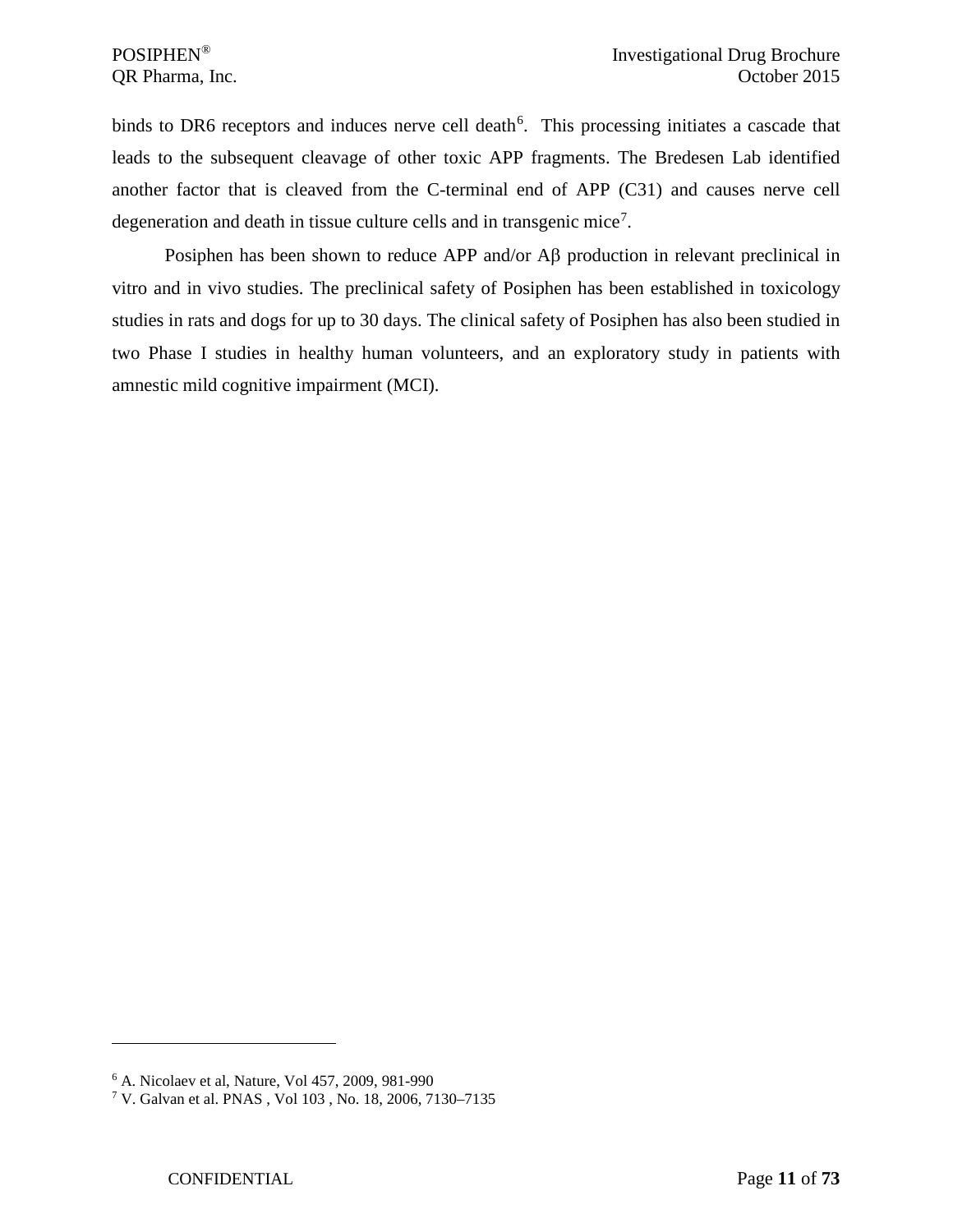## <span id="page-11-0"></span>**2.0 PHYSICAL, CHEMICAL AND PHARMACEUTICAL PROPERTIES AND FORMULATION**

Posiphen  $((+)$ -phenserine) is the chirally pure positive  $(+)$  enantiomer of  $(-)$ -phenserine (Phenserine). Posiphen is an orally bioavailable small molecule derived via a biochemical synthetic pathway. Thus far in the development program, Posiphen as the Tartrate salt has been used in preclinical and clinical studies. Currently, the drug product is prepared as an oral dosage form, in hard gelatin capsules containing Posiphen as the Tartrate salt, without excipients or fillers. Posiphen is stable at room temperature (15-30°C; 59-86°F).

| <b>Compound Name:</b>          | Posiphen <sup>®</sup> Tartrate $[ (+)$ -phenserine]                                                                                                           |
|--------------------------------|---------------------------------------------------------------------------------------------------------------------------------------------------------------|
| <b>Chemical Name:</b>          | $(3aR, 8aS) - 1, 2, 3, 3a, 8, 8a$ -hexahydro-1,3a,8-trimethylpyrrolo $[2,3-b]$<br>indol-5-ol phenylcarbamate (ester), $(2R,3R)$ -dihydroxybutanedioate (salt) |
| <b>CAS Number:</b>             | $[609800-41-1]$                                                                                                                                               |
|                                | <b>Molecular Formula:</b> $C_{20}H_{23}N_3O_2 \cdot C_4H_6O_6$                                                                                                |
| <b>Molecular Weight: 487.5</b> |                                                                                                                                                               |
| <b>Chemical Structure:</b>     |                                                                                                                                                               |



Posiphen . D-Tartrate

**Appearance**: White to off-white crystalline solid.

**Solubility:** Highly soluble in H<sub>2</sub>O, 0.1N HCl and 0.1N NaOH.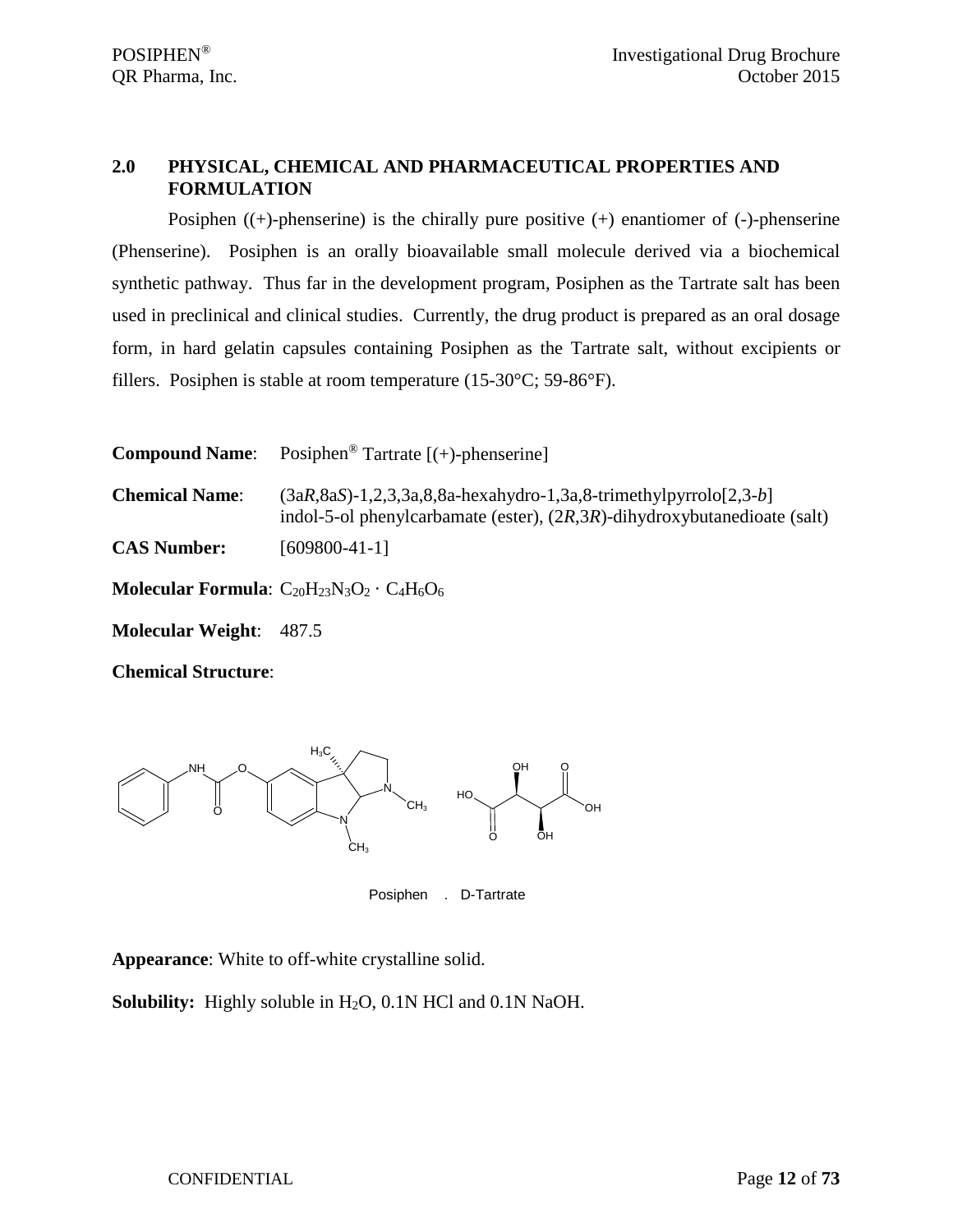#### <span id="page-12-0"></span>**3.0 NON-CLINICAL STUDIES**

#### <span id="page-12-1"></span>**3.1 Pharmacology**

The pharmacological activity of Posiphen [(+)-phenserine] was examined *in vitro* and *in vivo* and was compared to its chiral isomer, Phenserine [(-)-phenserine]. Both Posiphen and Phenserine reduced βAPP and Aβ in these models and although Posiphen appears to be as potent against Aβ as Phenserine, it may offer an advantage relative to manifestations from acetylcholinesterase (AChE) inhibition. Following is a summary of the results of in vitro and in vivo pharmacodynamic (PD) studies.

#### <span id="page-12-2"></span>**3.1.1 In Vitro Activity**

*In vitro* studies have focused on the characterization of the effects of Posiphen and Phenserine on βAPP and Aβ using neuroblastoma cell cultures. The cholinesterase (ChE) inhibitor, Phenserine, was originally designed and developed as a selective inhibitor of acetylcholinesterase *versus* butyrylcholinesterase, while its chiral isomer, Posiphen was found to have substantially less ChE inhibitory activity. Additionally, both Posiphen and Phenserine were designed with a high but balanced, lipophilicity (log p value  $= 2.22$ ) to provide a high bloodbrain barrier penetrability and brain uptake (10:1 brain: plasma ratio).

It has been reported that Posiphen decreases βAPP levels *in vitro* in a time- and dosedependent manner, resulting in significant reductions of Aβ without affecting the signaling pathways regulating βAPP processing.**[8](#page-12-3)** The effect of Posiphen on βAPP and Aβ levels in human neuroblastoma cells (SK-N-SH) is shown in **Figure 3.1-1**. Posiphen significantly reduced βAPP and  $\overrightarrow{AB}$  in a time- and concentration-dependent manner, similar to that of Phenserine. The IC<sub>50</sub> to lower βAPP was approximately 670 nM (216 ng/mL).

<span id="page-12-3"></span><sup>8</sup> Shaw *et al.* (2001), Phenserine regulates translation of β-amyloid precursor protein mRNA by a putative interleukin-1 responsive element, a target for drug development. Proceedings of the National Academy of Sciences 98: 7605 – 7610.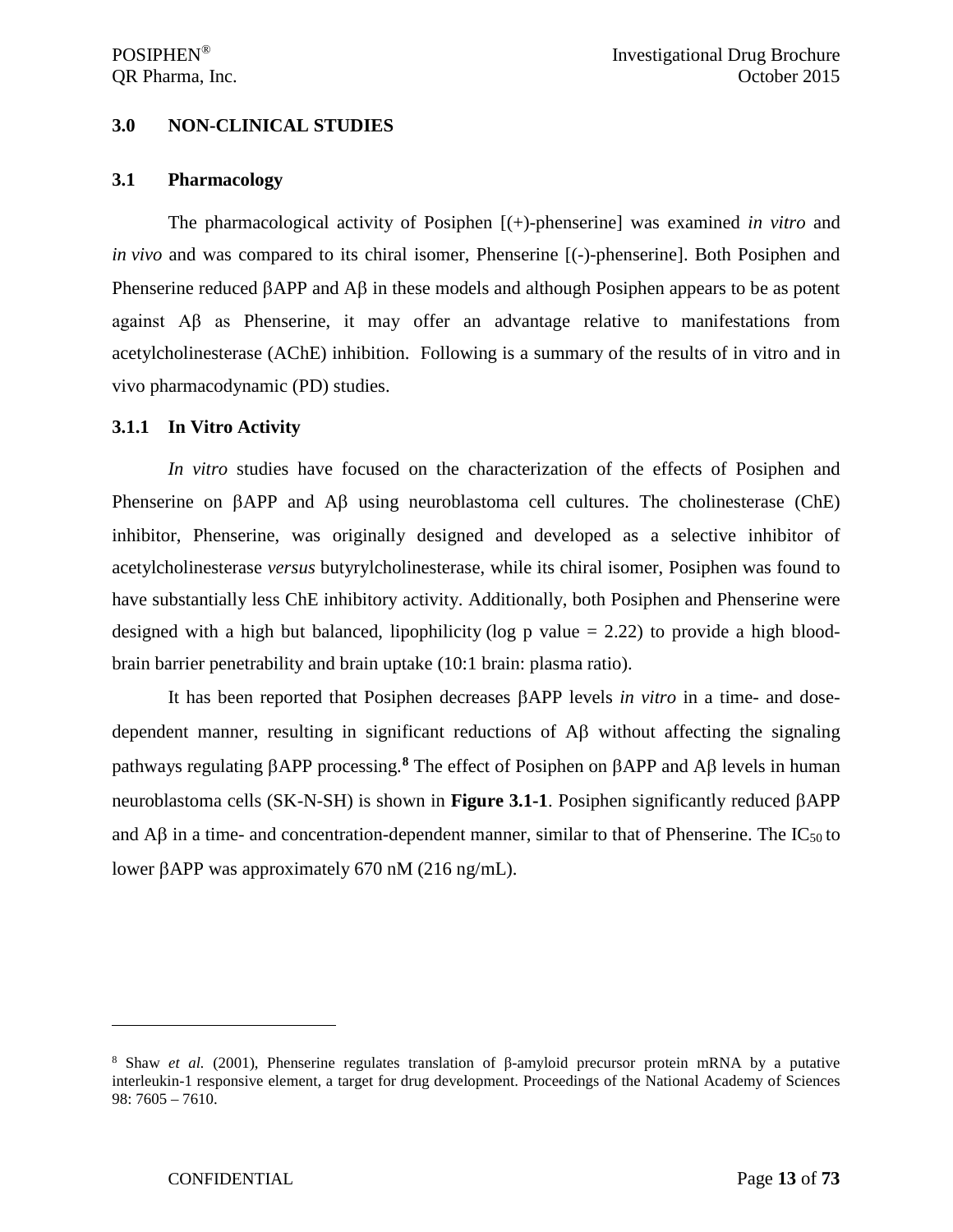



*SK-N-SH cells were treated with and without Posiphen [(+)phenserine] or Phenserine. The extra- and intracellular* β*APP were determined by Western blots (A) and A*β *levels were quantitated by ELISA (B).*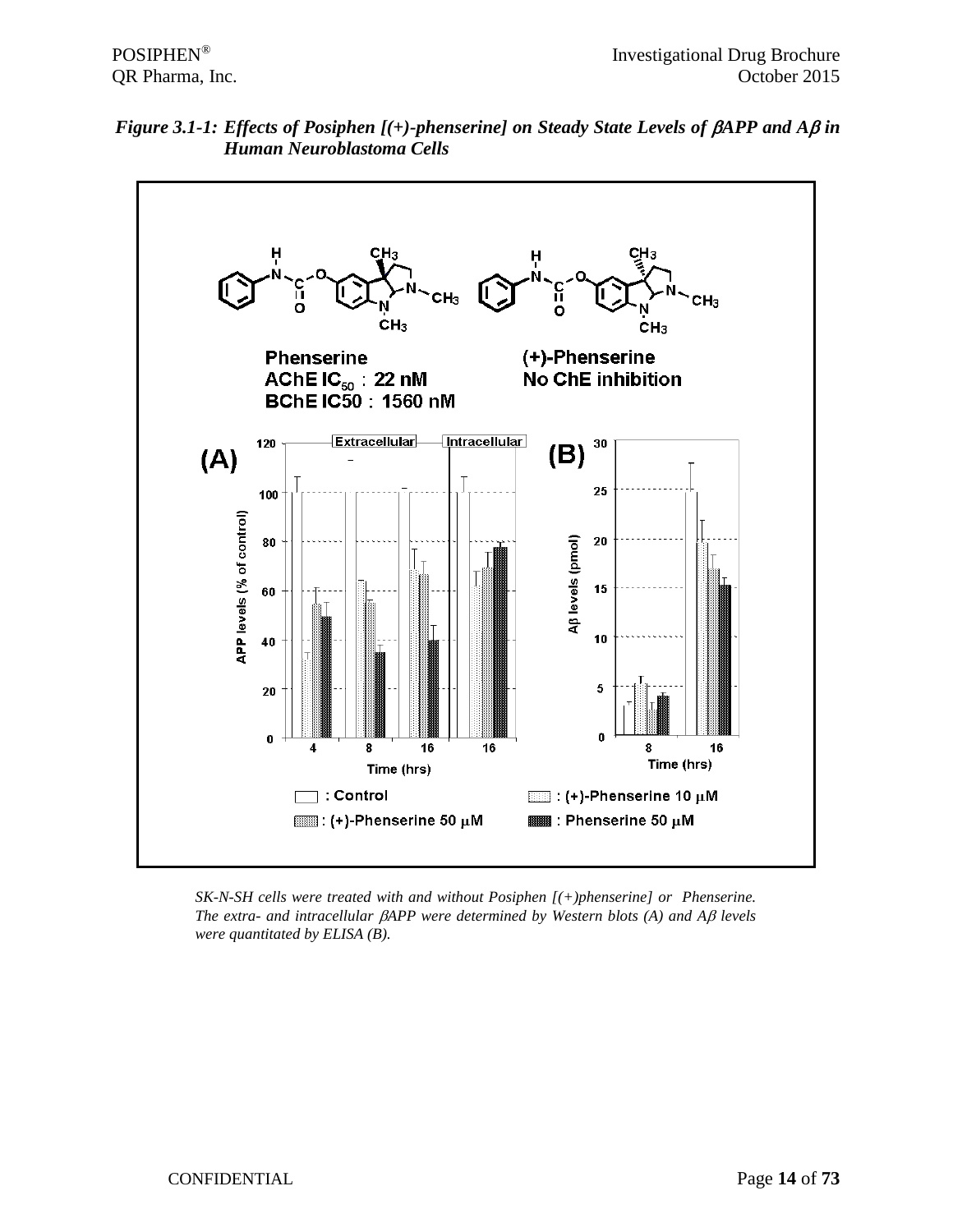To further investigate the post-transcriptional or post-translational effects of Posiphen, the rate of βAPP protein synthesis was assessed with and without Posiphen or Phenserine using human neuroblastoma (SHSY-5Y) cells. Newly synthesized βAPP was significantly decreased by 40% following Posiphen or Phenserine treatment (**Figure 3.1-2A and 3.1-2B**) but neither treatment changed βAPP mRNA levels (**Figure 3.1-2C**) or global protein synthesis.

*Figure 3.1-2: Effects of Posiphen on Newly Synthesized* β*APP Levels in Human Neuroblastoma Cells*



*After treatment with 10 µM of Posiphen or Phenserine for 16 hrs, newly synthesized*  β*APP was assessed by 35S-radio labeling for 10 min followed by immunoprecipitation (Ab2072, Abcam) of* β*APP protein (A). The newly synthesized* β*APP levels (A) were quantitated by densitometric analysis and normalized with newly synthesized total protein by TCA precipitable counts (B).* β*APP mRNA levels were assessed by quantitative RT-PCR (C).*

These results indicate that Posiphen does not act on transcription, but down-regulates βAPP expression at either the post-transcriptional or post-translational level.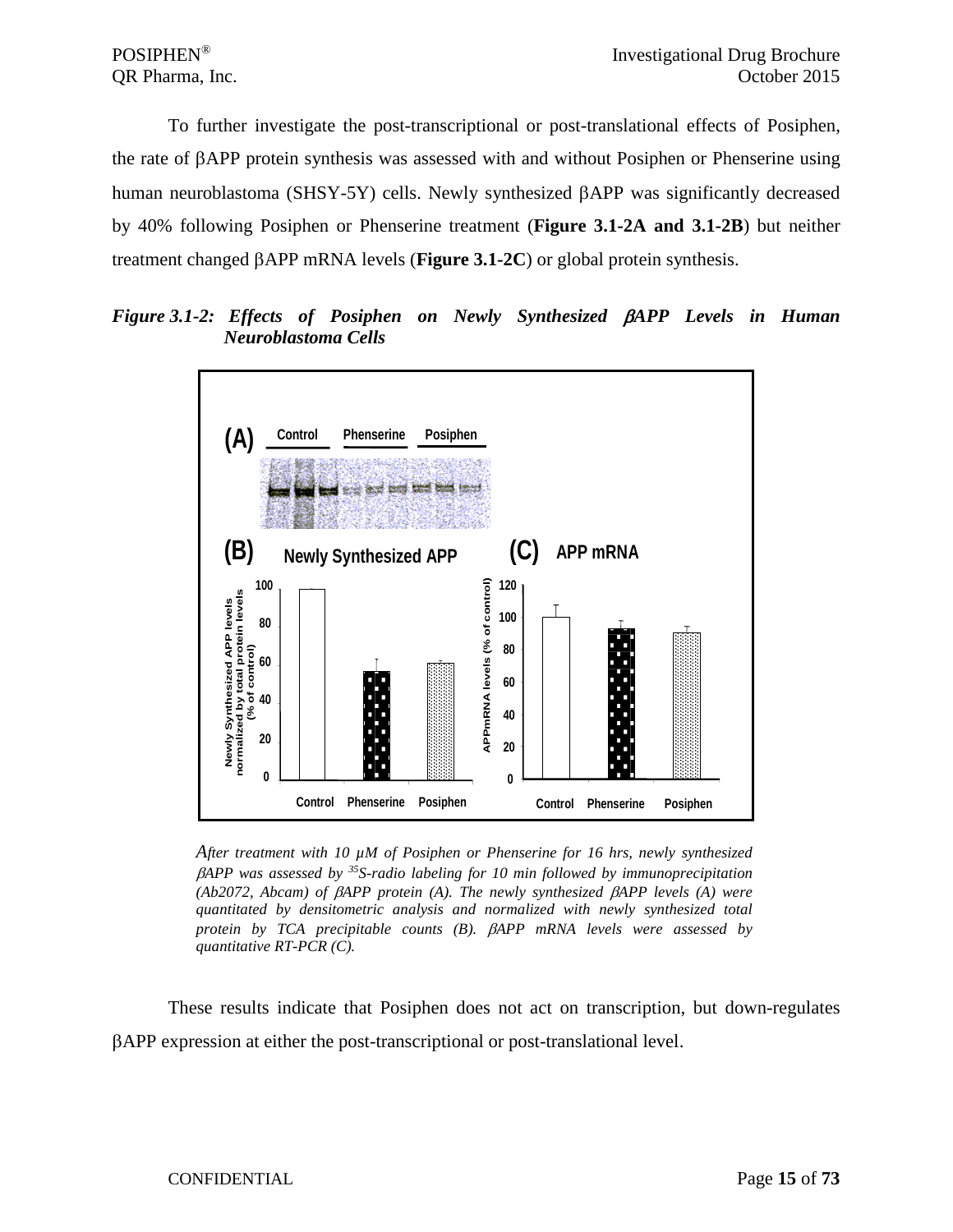#### <span id="page-15-0"></span>**3.1.1.1 Effects on Acetylcholinesterase (AChE) and Butyrylcholinesterase (BChE)**

The inhibitory activity of Posiphen (0.3 nM to 10 µM) was assessed *in vitro* using freshly prepared AChE and BChE obtained from human red blood cells (RBCs). Sodium phosphate buffer and physostigmine  $(0.3 \text{ nM to } 10 \mu \text{M})$  served as the negative and positive controls, respectively. The  $IC_{50}$  values were determined from a regression analysis of the plot of the log concentration of the test substance versus percent inhibitory activity.

Following incubation with Posiphen  $(25 \text{ min}/37^{\circ}\text{C})$ , there was minimal inhibition of human AChE or BChE compared to physostigmine or the optical isomer of Posiphen (Phenserine) as presented in **Table 3.1-1**.

|  | Table 3.1-1: IC <sub>50</sub> Value (nM) of Posiphen on AChE and BChE Activities |  |  |  |
|--|----------------------------------------------------------------------------------|--|--|--|
|--|----------------------------------------------------------------------------------|--|--|--|

|                                                                                                                                                                                                                                                                                                                                                                                                                                                                                                                                                                                                       | $IC_{50}$ value (nM) |                  |  |  |
|-------------------------------------------------------------------------------------------------------------------------------------------------------------------------------------------------------------------------------------------------------------------------------------------------------------------------------------------------------------------------------------------------------------------------------------------------------------------------------------------------------------------------------------------------------------------------------------------------------|----------------------|------------------|--|--|
| Agent                                                                                                                                                                                                                                                                                                                                                                                                                                                                                                                                                                                                 | AChE                 | <b>BChE</b>      |  |  |
| Posiphen tartrate                                                                                                                                                                                                                                                                                                                                                                                                                                                                                                                                                                                     | $15660 \pm 1600$     | $27890 \pm 1415$ |  |  |
| Physostigmine hemisulfate                                                                                                                                                                                                                                                                                                                                                                                                                                                                                                                                                                             | 15.0                 | 6.7              |  |  |
| Phenserine tartrate <sup>a</sup>                                                                                                                                                                                                                                                                                                                                                                                                                                                                                                                                                                      | $22 \pm 1.4$         | $1560 \pm 45$    |  |  |
| Donepezil <sup><math>a</math></sup>                                                                                                                                                                                                                                                                                                                                                                                                                                                                                                                                                                   | $22 + 8$             | $4150 \pm 1700$  |  |  |
| For Posiphen tartrate, assays conducted in duplicate on three separate occasions and for physostigmine, the assays<br>were conducted in duplicate once.<br>" For Phenserine tartrate and done pezil, the results presented in this Table are taken from a study of identical<br>design conducted at this same laboratory but on a separate occasion. These data are being here cited for<br>comparative purposes only. In that study, the IC <sub>50</sub> value for physostigmine was $28.2 \pm 2$ for inhibition of<br>acetylcholinesterase and $16 \pm 3$ for inhibition of butyrylcholinesterase. |                      |                  |  |  |

The  $IC_{50}$  value for Posiphen in inhibiting human acetylcholinesterase (15660 nM) differs from the earlier published  $IC_{50}$  value of 3500 nM.<sup>[9](#page-15-1)</sup> The reason for this difference in  $IC_{50}$  values may be related to the chiral purity of Posiphen that was used in the earlier assay.**[10](#page-15-2)** In summary, Posiphen was shown *in vitro* to minimally affect human AChE or BChE activity.

<span id="page-15-1"></span><sup>9</sup> Yu *et al.* (1998), Syntheses and Anticholinesterase Activities of (3a*S*)-*N*1, *N*8-Bisnorphenserine, (3a*S*)-*N*1, *N*8- Bisnorphysostigmine, Their Antipodal Isomers, and Other Potential Metabolites of Phenserine. J. Med. Chem. 41: 2371 – 2379.

<span id="page-15-2"></span><sup>&</sup>lt;sup>10</sup> In the earlier study, a minute amount of phenserine (with  $IC_{50} \sim 24$  nM for acetylcholinesterase) may have been present (even as little as 0.1%) and consequently may have dramatically affected the measured activity.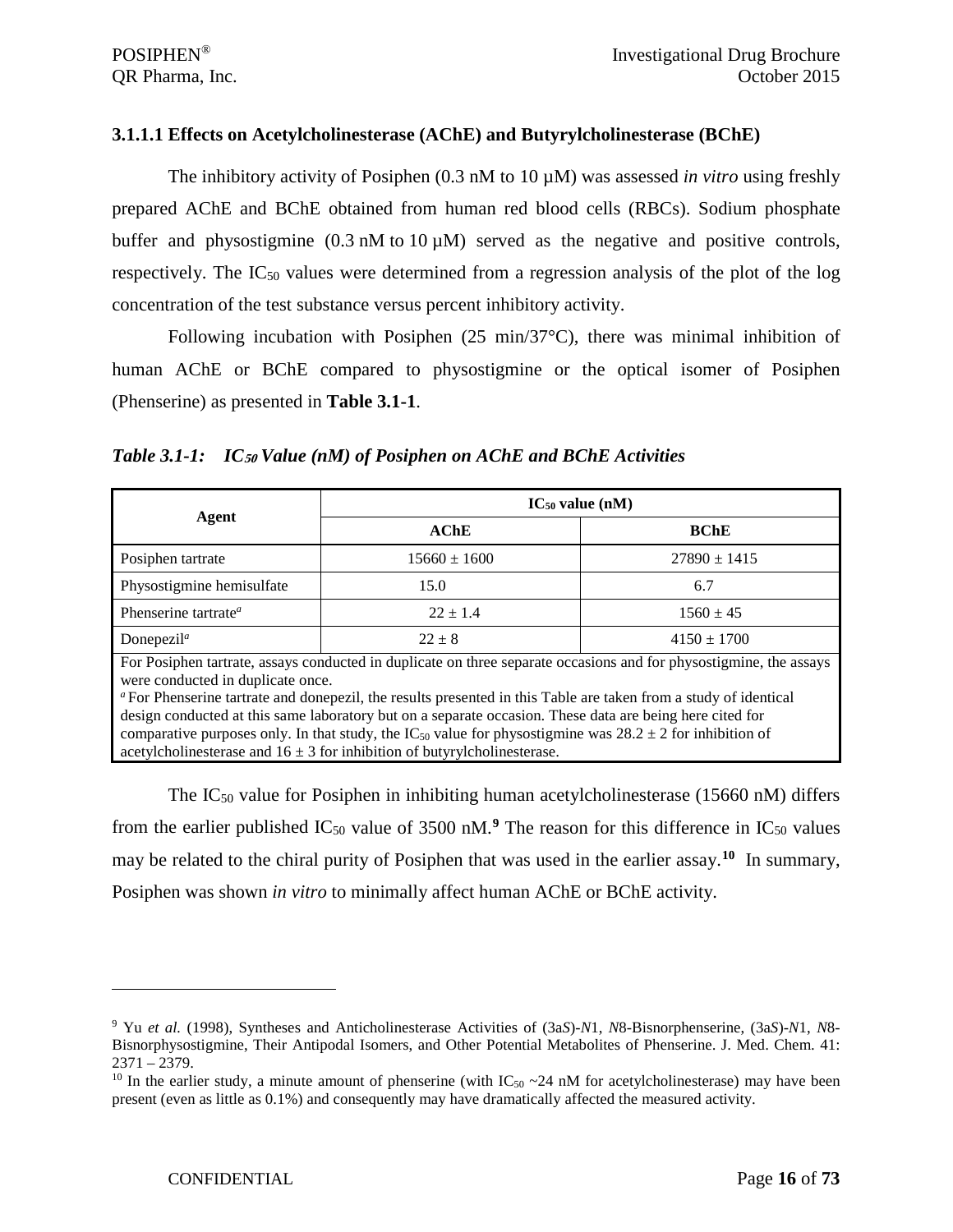#### <span id="page-16-0"></span>**3.1.2 In Vivo Assessments**

To further assess the significance of the *in vitro* findings, *in vivo* studies were conducted in normal C57Blk mice. Groups of mice were administered intraperitoneal doses of either Posiphen tartrate or Phenserine tartrate for 21 days. The results showed that Posiphen tartrate at 7.5 mg/kg/day significantly reduced the βAPP by 40% (**Figure 3.1-3**). However, Aβ was reduced to a greater extent by Posiphen than by an equivalent dose of Phenserine.

*Figure 3.1-3: Effects of Posiphen on* β*APP and A*β *Levels in Mice*



*Posiphen or Phenserine (2.5 and 7.5 mg/kg) were injected intraperitoneally to C57Blk mice for 21 days. Brain samples were then collected for analysis of*  $\beta$ *APP and A* $\beta$ *levels by Western blot and by ELISA, respectively. The values presented for % of control are given in terms of a ratio = 1.0 (100%).*

*\*p<0.05, compared to the control group*

Posiphen tartrate was sufficiently well tolerated to allow the intraperitoneal dose to be escalated to 75 mg/kg/day for 21 days (compared to only 7.5 mg/kg/day for Phenserine). In another study in which Posiphen tartrate was administered intraperitoneally at doses up to 75 mg/kg/day using a paradigm similar to that in **Figure 3.1-3**, βAPP and Aβ were further reduced by up to  $60\%$ <sup>4</sup>.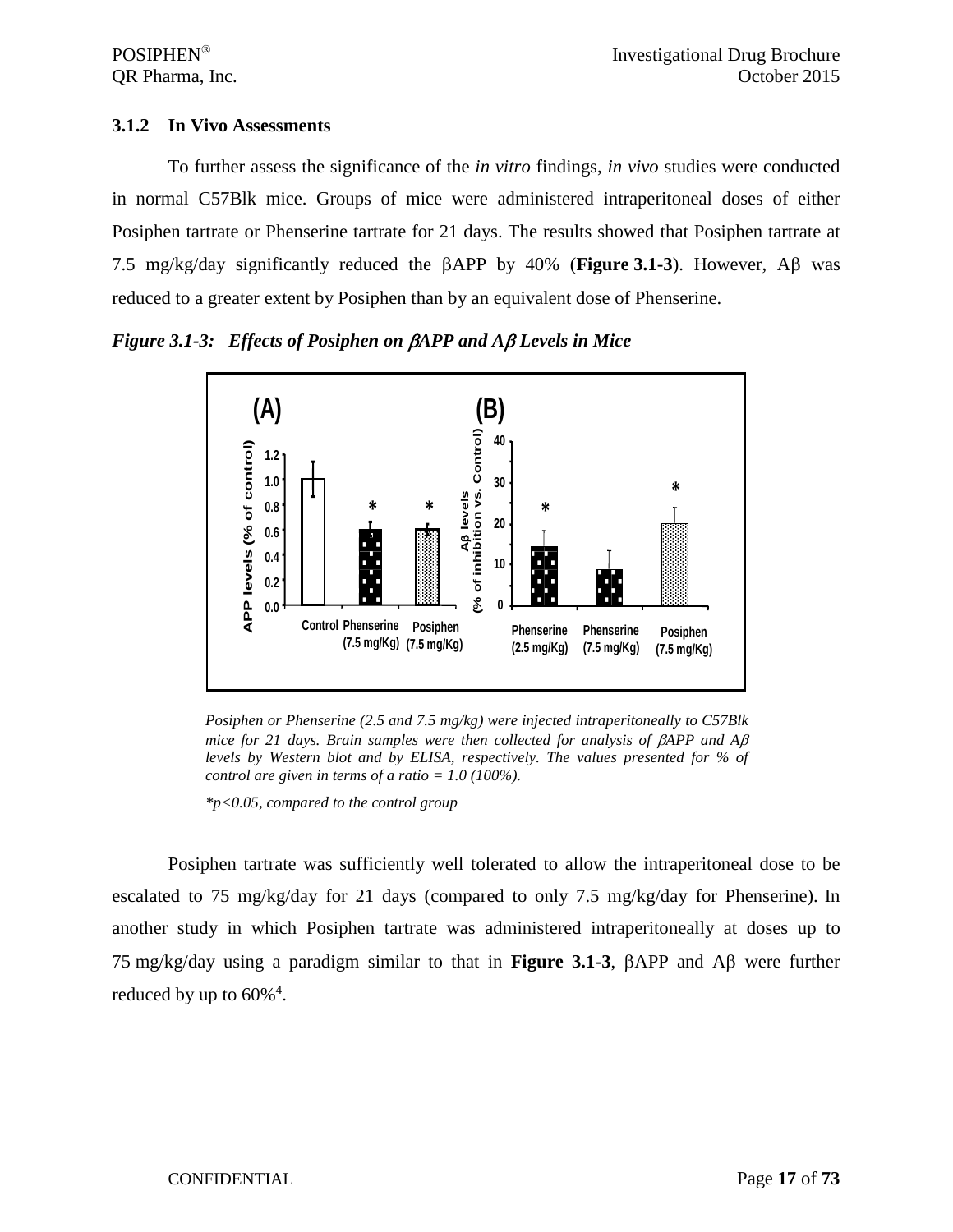#### <span id="page-17-0"></span>**3.1.2.1 Posiphen Lowered APP and Protected Neural Differentiation In Vivo**

Human neural stem cells (HNSCs) transplanted into aged rats differentiated into neural cells and reversed age-associated cognitive impairment in these animals<sup>[11](#page-17-2)</sup>. However, HNSCs exposed to high concentrations of APP *in vitro* differentiated mainly into astrocytes, instead of neurons<sup>12</sup>. APP and glial fibrillary acidic protein (GFAP) levels in the hippocampus of APP23 mice were reduced after 14 days treatment with Posiphen (25 mg/kg i.p.). No significant change in APP gene expression was detected, suggesting that Posiphen decreased APP levels by posttranscriptional regulation. When HNSCs were transplanted into Posiphen-treated APP23 mice, followed by an additional 7 days of treatment with Posiphen, the HNSCs migrated and differentiated into neurons in the hippocampus and cortex after 6 weeks. Moreover, Posiphen significantly increased neuronal differentiation of implanted HNSCs in hippocampal and cortical regions of APP23 mice and in the CA1 region of control mice. These results indicated that Posiphen reduced APP protein *in vivo* and increased neuronal differentiation of HNSCs.

#### <span id="page-17-1"></span>**3.1.2.2 Posiphen Lowered APP in Mouse Trisomy Ts65Dn In Vivo**

In a study of trisomic mice (Ts65Dn, a model for Down Syndrome), Posiphen was shown to reduce APP levels while doubling NGF levels<sup>13</sup>. Down Syndrome (DS), the most common genetic cause of mental retardation, is due to the presence of an extra copy of human chromosome 21 (i.e. trisomy 21). Human chromosome 21 (HSA 21) is estimated to contain over 300 genes. The symmetry between mouse chromosome 16 and human chromosome 21 served as a rationale to engineer mice that contain an extra copy of genes homologous to those on HSA 21. The Ts65Dn mouse has an extra copy of  $\sim$  140 homologous mouse genes, including an extra copy of APP. There was an apparent link between the decrease in nerve growth factor (NGF) transport from hippocampus to basal forebrain cholinergic neurons (BFCNs), and the degeneration of these neurons. The extra copy of the gene for APP causes both disruption of NGF transport and degeneration of BFCNs<sup>[14](#page-17-5)</sup>. Posiphen restored APP levels in TS65Dn mice to normal mouse levels, and reversed the decrease in NGF transport. In the 2N group, compared

<span id="page-17-2"></span><sup>11</sup> Qu T, Brannen C, Kim H, Sugaya K (2001) NeuroReport 12: 1127 – 1132.

<span id="page-17-3"></span><sup>&</sup>lt;sup>12</sup> Kwak TD, Brannen C, Qu T, Kim H, Dong X, et al. (2006) Stem Cells Dev 15: 381 – 389.

<span id="page-17-4"></span><sup>13</sup> Salehi A, Faizi M, Takimoto R, Valleta J, Danks A, Moblely WC (2008) Poster, ICAD.

<span id="page-17-5"></span><sup>&</sup>lt;sup>14</sup> Salehi A, Delcroix JD, Belichenko PV, Zhan K, Wu C, Valletta JS et al., (2006) Neuron 51: 1-2.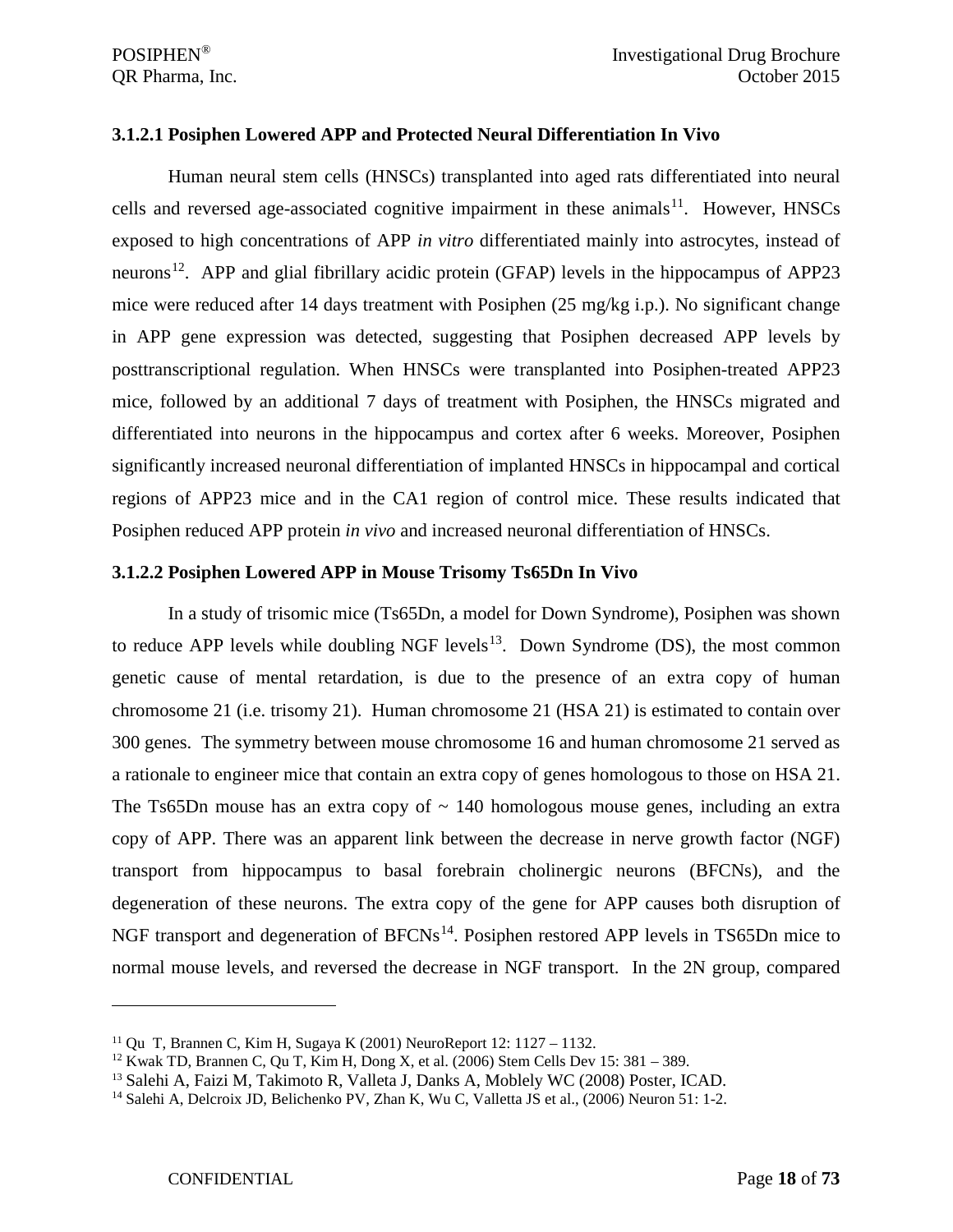with saline-treated mice, there were 24 and 16% decreases in APP levels in mice treated with 25 mg/kg or 50 mg/kg Posiphen, respectively. In the Ts65Dn group, there were 10 and 30% reductions in APP levels in mice treated with 25mg/kg or 50mg/kg Posiphen, respectively.

#### <span id="page-18-0"></span>**3.2 Safety Pharmacology**

A series of safety pharmacology studies were undertaken in standard animal models to detect potential undesirable pharmacological properties from a single dose of Posiphen. These studies evaluated the cardiovascular function (using conscious, unrestrained dogs), respiratory function (using rats), and renal function (using rats). The cardiac electrophysiological properties of Posiphen were also investigated *in vitro* using hERG (human ether-a-go-go related gene) transfected human embryonic kidney cells (HEK 293). The effect of Posiphen tartrate on the central nervous system (using mice, rats, and dogs) is addressed in the Toxicology Section (**Section 3.4**) and is briefly summarized in the concluding remarks for this section.

The selection and design of these studies follows the International Conference on Harmonization (ICH) Guidance for Safety Pharmacology Studies for Human Pharmaceuticals **[15](#page-18-3)** utilizing a core battery of tests along with an *in vitro* assessment of QT prolongation.**[16](#page-18-4)** All studies were conducted in compliance with Good Laboratory Practice (GLP) standards.**[17](#page-18-5)**

## <span id="page-18-1"></span>**3.2.1 Effects on Cardiovascular Function**

## <span id="page-18-2"></span>**3.2.1.1 In Vitro hERG (Potassium Channel) Assay**

HEK 293 transfected with hERG were exposed to cumulative extracellular concentrations of 0 (vehicle), 12.5, 42.1, 132.9 or 396 ng/mL of Posiphen tartrate (unbound) dissolved in an isotonic buffered solution (pH 7.3) to investigate potential effects on the delayed rectifier  $I_{Kr}$ current (*i.e.* potassium channel current) using a whole-cell patch-clamp method (Report 500117-1). E-4031**[18](#page-18-6)** (0.5 μM) served as the positive control.

<span id="page-18-4"></span><span id="page-18-3"></span><sup>&</sup>lt;sup>15</sup> ICH Guidance for Industry, S7A Safety Pharmacology Studies for Human Pharmaceuticals<br><sup>16</sup> ICH Guidance for Industry, S7B Nonclinical Evaluation of the Potential for Delayed Ventricular Repolarization (QT Interval Prolongation) by Human Pharmaceuticals

<span id="page-18-5"></span><sup>&</sup>lt;sup>17</sup> US FDA 21 CFR Part 58 (Good Laboratory Practices for Nonclinical Laboratory Studies)

<span id="page-18-6"></span> $18$  E-4031 = N-(4-((1-(2-(6-methyl-2-pyridinyl)ethyl)-4-piperidinyl)carbonyl)phenyl) methane sulfonamide (CAS # 113558-89-7), a selective hERG channel blocker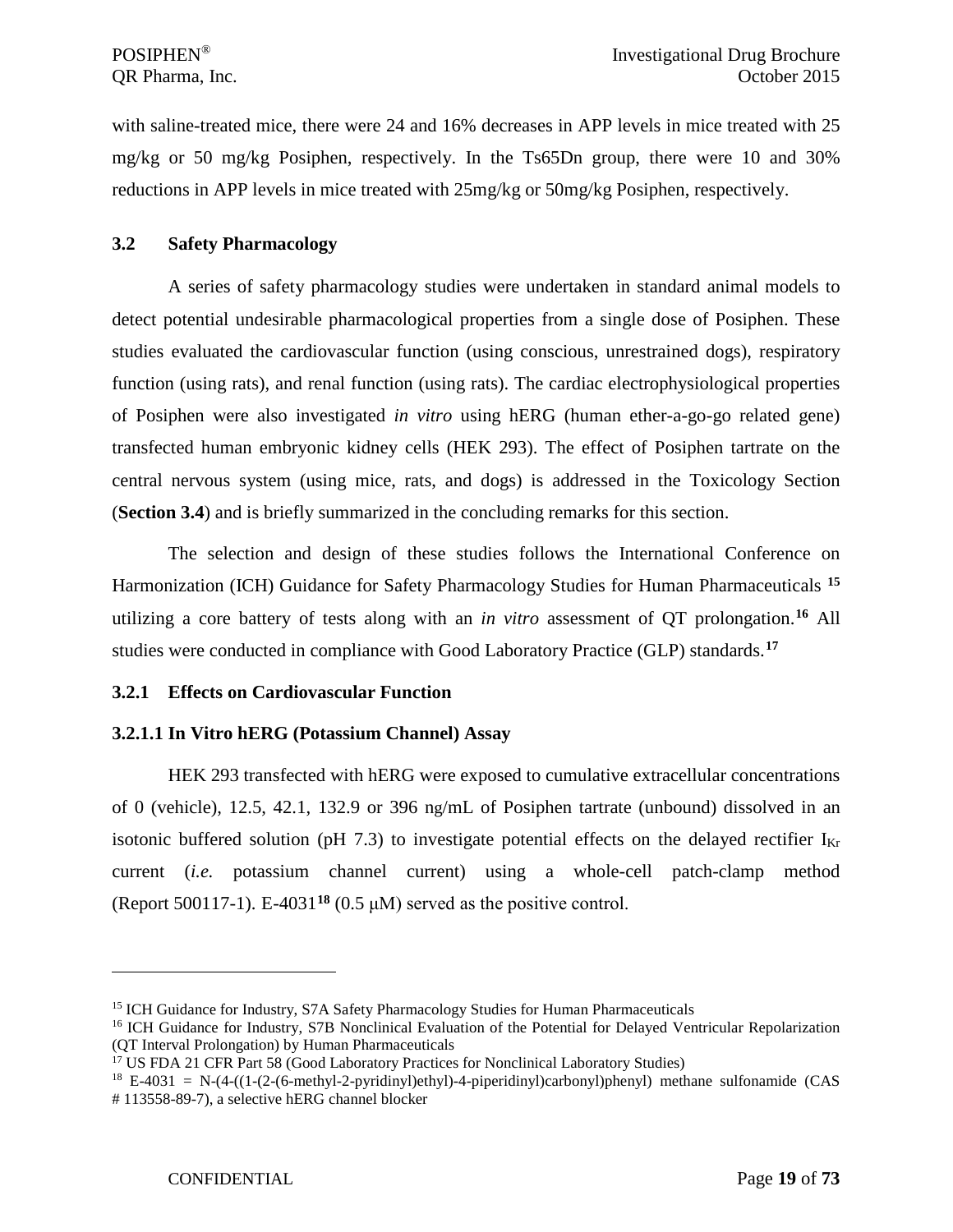Posiphen tartrate at incubation concentrations of 12.5 – 396 ng/mL did not affect maximal (peak) tail current**[19](#page-19-1)** relative to the vehicle control (**Table 3.2-1**). The positive control E-4031 significantly reduced the relative peak tail current of the hERG channel.

*Table 3.2-1: Effect of Posiphen Tartrate on Peak Outward Tail Current Amplitude in the hERG (Potassium Channel) Assay*

| <b>Treatment</b>                                                                                                                                              | <b>Concentration</b><br>(ng/mL) | No. of Cells | <b>Net Normalized Maximal Tail Current</b><br>Density $a$<br>$(\text{mean} \pm \text{SD})$ |
|---------------------------------------------------------------------------------------------------------------------------------------------------------------|---------------------------------|--------------|--------------------------------------------------------------------------------------------|
| Vehicle                                                                                                                                                       | $\theta$                        |              | $1.000 \pm 0.000$                                                                          |
| Posiphen                                                                                                                                                      | 12.5                            |              | $0.982 \pm 0.060$                                                                          |
| Posiphen                                                                                                                                                      | 42.1                            |              | $1.076 \pm 0.078$                                                                          |
| Posiphen                                                                                                                                                      | 132.9                           |              | $1.211 \pm 0.085$                                                                          |
| Posiphen                                                                                                                                                      | 396                             |              | $1.026 \pm 0.121$                                                                          |
| E-4031                                                                                                                                                        | $0.5 \mu M$                     | 6            | $0.335 \pm 0.167*$                                                                         |
| <sup>a</sup> Peak density amplitude 10 min after application/peak amplitude before application<br>*p<0.05, compared to the vehicle control (Student's t-test) |                                 |              |                                                                                            |

In conclusion, exposure to concentrations of up to 396 ng/mL of Posiphen tartrate did not affect the peak tail current of hERG channel. The response of the positive control confirmed the sensitivity of the assay. These results indicate a low potential, if any, for QT prolongation with Posiphen tartrate.

## <span id="page-19-0"></span>**3.2.1.2 In Vivo Study in Conscious Dogs**

The effects of Posiphen tartrate on the cardiovascular system were evaluated by telemetry in conscious, unrestrained, instrumented adult male and female beagle dogs (Report AA25847). The study utilized a Latin square design where each dog ( $n = 3$  males and 3 females) was assigned to receive a single oral (gavage) dose of 0, 5, 10 or 20 mg/kg of Posiphen tartrate in distilled water with a minimum washout period of 2 days between successive dosing. Blood pressure (BP), heart rate (HR), and the electrocardiogram (ECG) were monitored for 24 hours after dosing. At the completion of this assessment, 1 animal/sex received a dose of either 5, 10, or 20 mg/kg and blood samples were collected at selected intervals over 24 hours for

<span id="page-19-1"></span><sup>&</sup>lt;sup>19</sup> The tail current reflects mainly the open channel state and is the appropriate index for hERG channel evaluation.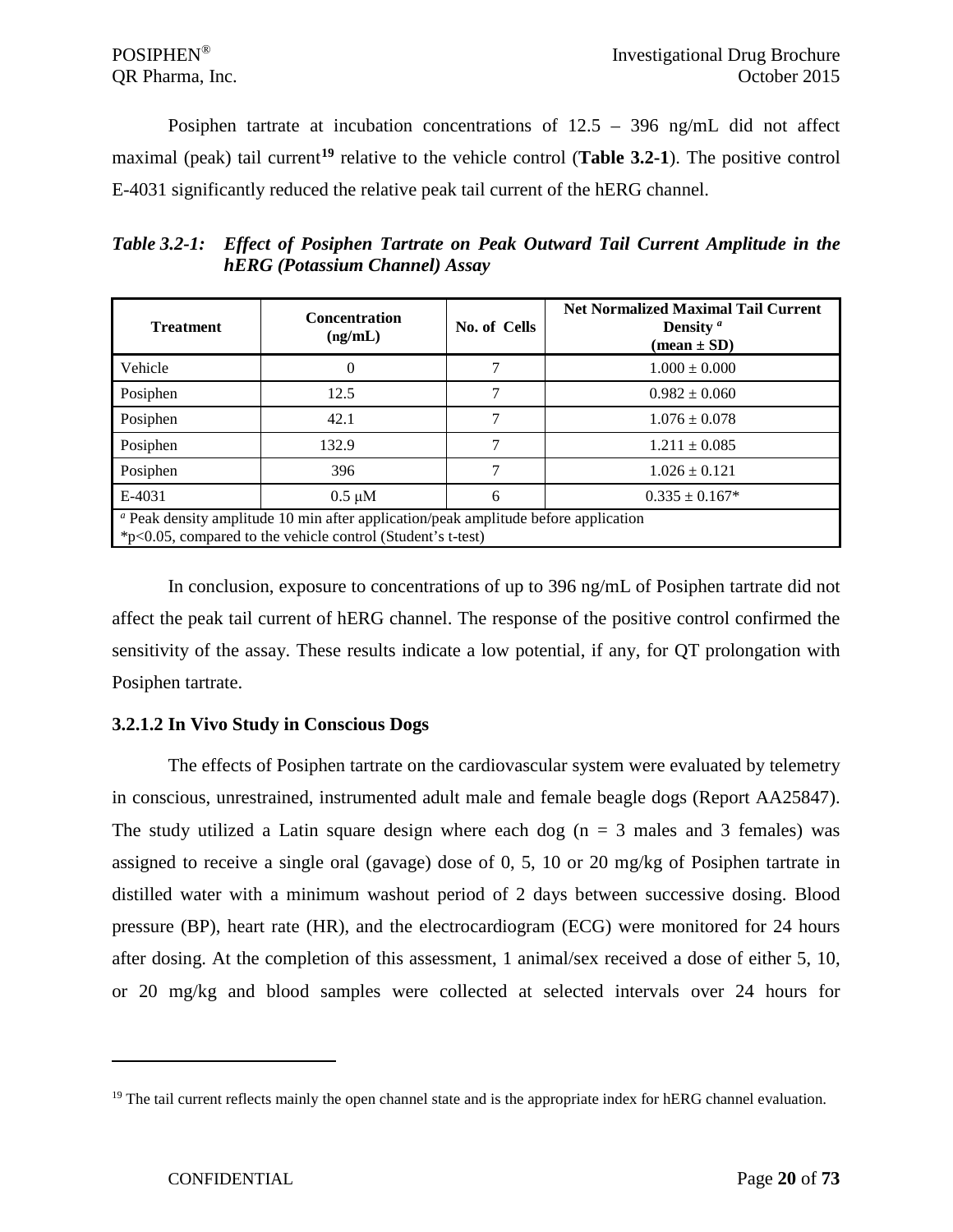determination of plasma concentrations of Posiphen using a validated LC/MS/MS assay (LOQ = 0.1 ng/mL).

Peak ( $C_{\text{max}}$ ) and total ( $AUC_{0.24 \text{ h}}$ ) plasma concentrations of Posiphen increased as a function of the administered dose (**Table 3.2-2**).  $T_{\text{max}}$  was between 0.25 and 1 hour, and a mean  $t_{1/26}$  of about 4 hours that was independent of the administered dose (Report 05-4665.01).

*Table 3.2-2: Mean Peak (Cmax) and Total (AUC0-24h) Plasma Concentrations of Posiphen in Beagle Dogs after a Single Oral Dose of Posiphen Tartrate*

| <b>Metric</b>                                               | Male/Female Dose (mg/kg) |     |      |  |
|-------------------------------------------------------------|--------------------------|-----|------|--|
|                                                             |                          | 10  | 20   |  |
| $C_{\text{max}}$ (ng/mL)                                    | 95                       | 505 | 1305 |  |
| $AUC_{0-\infty}$ (ng·h/mL)                                  | 109                      | 424 | 1477 |  |
| Lower Limit of Quantification (LLOQ) = $0.10 \text{ ng/mL}$ |                          |     |      |  |

There were no clinical signs associated with single oral administration of up to 20 mg/kg Posiphen tartrate. A very slight decrease in body weight was observed in females receiving Posiphen tartrate relative to the pre-test value and this correlated with a reduction in food intake in this group.

Posiphen tartrate did not significantly affect cardiovascular parameters (BP and HR), or ECG results after a single oral dose of 5 or 10 mg/kg. At 20 mg/kg, there was a slight statistically significant increase in mean HR (transient) at 30 minutes post-dosing  $(107 \pm 6 \text{ b/m}$  compared to the pretest value of  $92 \pm 5$  b/m). A significant increase in HR (13 – 30 b/m) was also noted from 0.5 – 3 hours post-dosing relative to the vehicle control. Posiphen tartrate at 20 mg/kg was also associated with a significant rise in arterial BP (mean, systolic or diastolic) from 2 to 4 hours post-treatment (12 to 21 mmHg increase in mean arterial BP as compared with vehicle). All values returned to their control levels  $4 - 6$  hours post-dosing. Summaries of the pre-test and post-dosing values for both cardiovascular parameters are presented in **Tables 3.2-3 and 3.2-4**.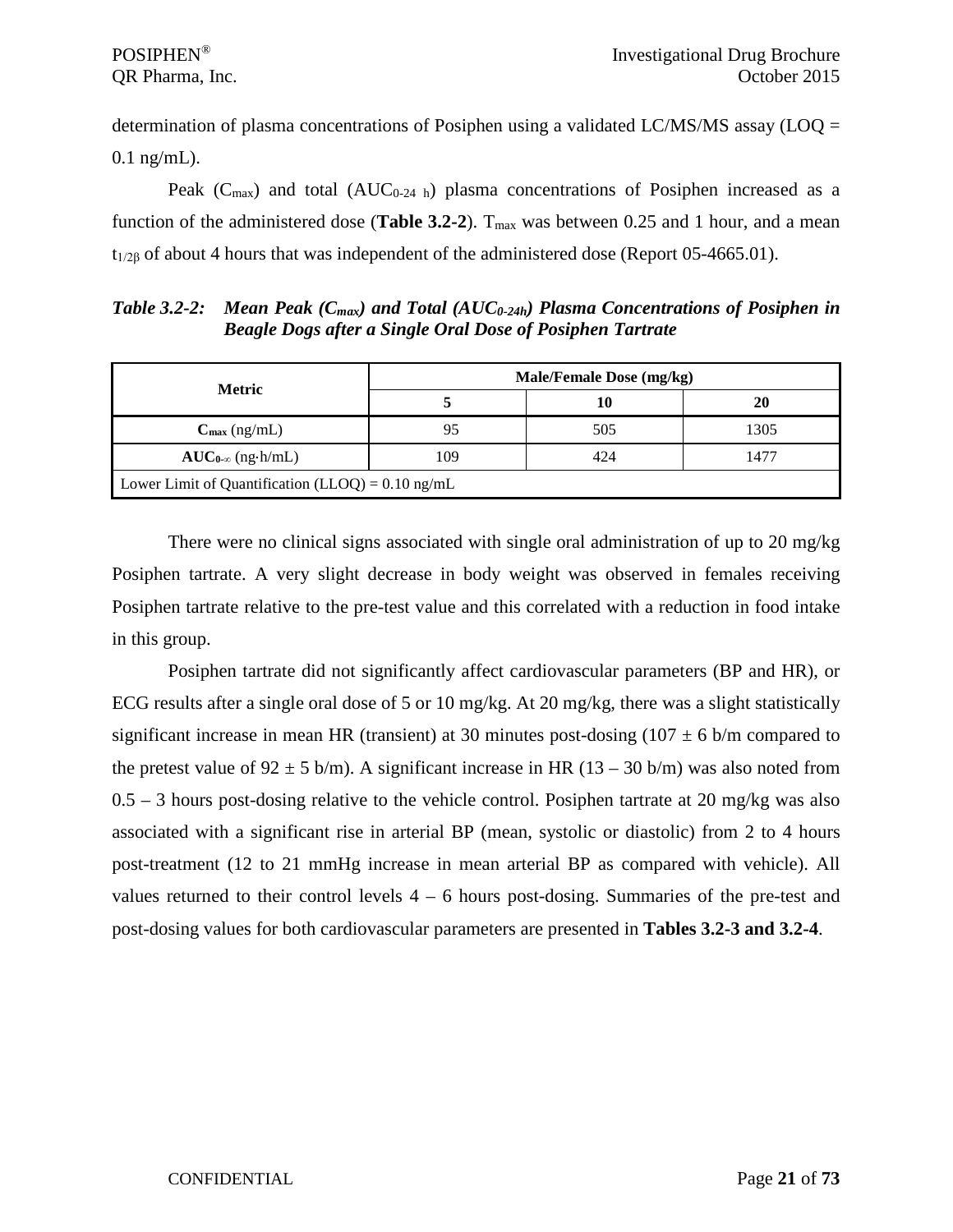| Table 3.2-3: Mean Heart Rates (HR) in Beagle Dogs after Oral Administration of Posiphen |
|-----------------------------------------------------------------------------------------|
| Tartrate                                                                                |

| Posiphen            |                 | Mean HR $(b/m)$                                                                                                                                  |            |            |            |    |    |    |  |  |  |
|---------------------|-----------------|--------------------------------------------------------------------------------------------------------------------------------------------------|------------|------------|------------|----|----|----|--|--|--|
| tartrate<br>(mg/kg) |                 | Time (hours) after Posiphen Tartrate Administration                                                                                              |            |            |            |    |    |    |  |  |  |
|                     | <b>Pre-test</b> | 0.5                                                                                                                                              |            | 2          | 3          | 4  | 6  | 24 |  |  |  |
| Vehicle             | 85              | 86                                                                                                                                               | 75         | 82         | $65*$      | 76 | 84 | 76 |  |  |  |
| 5                   | 86              | 89                                                                                                                                               | 79         | 73         | 76         | 79 | 91 | 86 |  |  |  |
| 10                  | 81              | 92                                                                                                                                               | 76         | 78         | 78         | 77 | 91 | 88 |  |  |  |
| 20                  | 92              | $107^{*+++}$                                                                                                                                     | $95^{+++}$ | $95^{+++}$ | $95^{+++}$ | 85 | 91 | 81 |  |  |  |
|                     |                 | $N = 6$ (3 males and 3 females)<br>*p<0.05, compared to the pre-test value (pre-test refers to the -2 h to 0 h mean value taken prior to dosing) |            |            |            |    |    |    |  |  |  |

+++p<0.001, compared to the vehicle control value (1-way ANOVA and Dunnett's test)

*Table 3.2-4: Mean Arterial Blood Pressure (BP) in Beagle Dogs after Oral Administration of Posiphen Tartrate*

| Posiphen |                                                                                                                             |     |     | Mean $BP$ (mmHg) |             |            |     |     |  |  |
|----------|-----------------------------------------------------------------------------------------------------------------------------|-----|-----|------------------|-------------|------------|-----|-----|--|--|
| tartrate | Time (hours) after Posiphen Tartrate Administration                                                                         |     |     |                  |             |            |     |     |  |  |
| (mg/kg)  | <b>Pre-test</b>                                                                                                             | 0.5 |     |                  | 3           | 4          | 6   | 24  |  |  |
| Vehicle  | 104                                                                                                                         | 94  | 98  | 109              | 101         | 106        | 98  | 103 |  |  |
| 5        | 102                                                                                                                         | 94  | 101 | 107              | 105         | 108        | 103 | 104 |  |  |
| 10       | 104                                                                                                                         | 101 | 97  | 109              | 111         | 108        | 100 | 103 |  |  |
| 20       | 103                                                                                                                         | 102 | 105 | $122^{+++}$      | $122^{+++}$ | $118^{++}$ | 105 | 104 |  |  |
|          | $N = 6$ (3 males and 3 females)<br>$^{+++}$ p<0.001, compared to the vehicle control value (1-way ANOVA and Dunnett's test) |     |     |                  |             |            |     |     |  |  |

The increase in HR with 20 mg/kg was accompanied by a corresponding decrease in the RR and the QT interval durations. However, there was no effect by posiphen tartrate on the QTc interval duration indicating that the compound did not affect ventricular repolarization.**[20](#page-21-0)** Posiphen tartrate at any dose did not affect the PR interval or the QRS complex duration. Taken together, these results indicate that Posiphen tartrate is devoid of any potentially deleterious effect on atrioventricular or ventricular conduction velocity. Exposure to Posiphen tartrate was not associated with induction of any abnormal ECG waveforms or arrhythmias.

<span id="page-21-0"></span><sup>&</sup>lt;sup>20</sup> Using Bazett's correction formula:  $QTc = QT/(RR)^{1/2}$  or Fridericia's correction formula:  $QTc = QT/(RR)^{1/3}$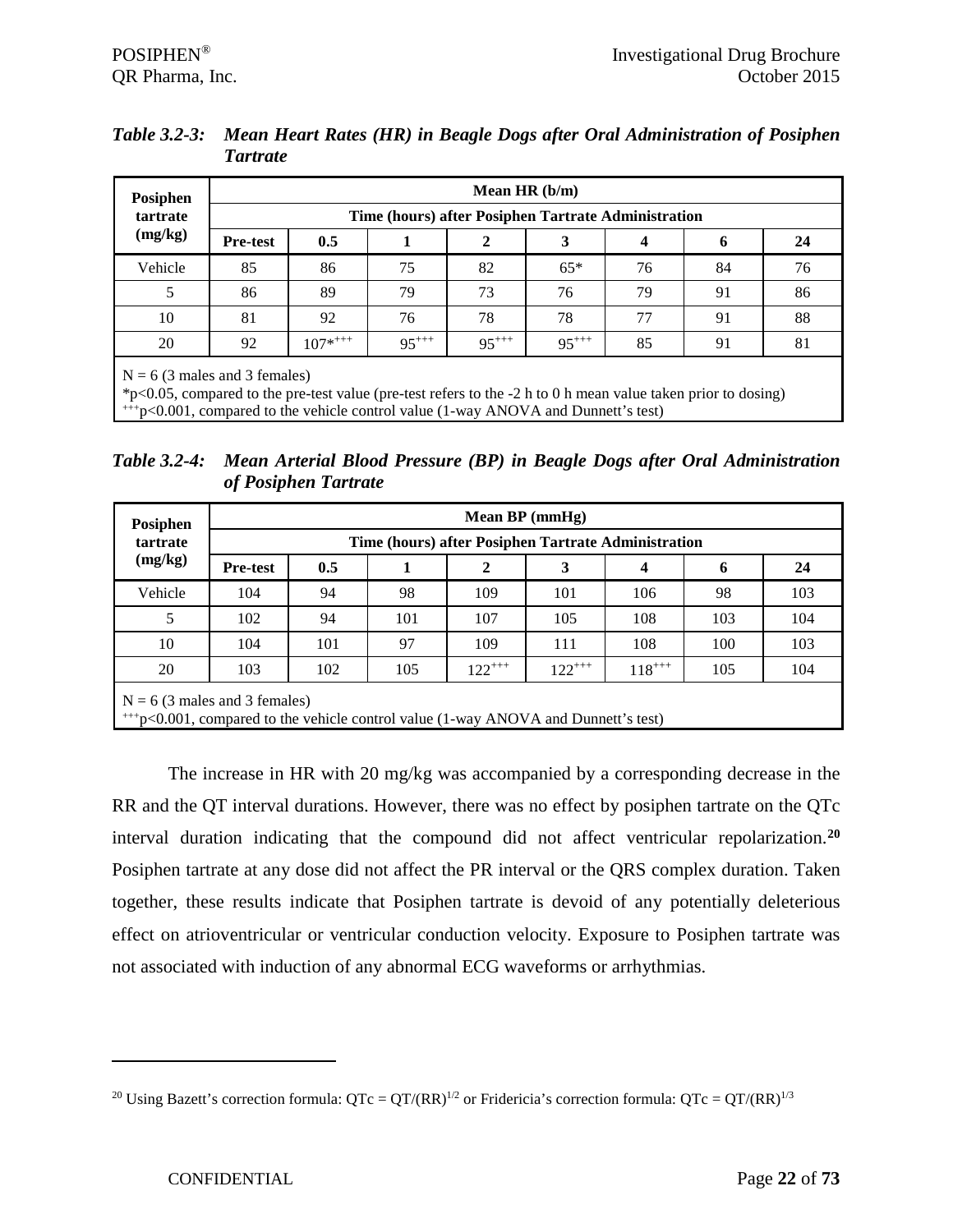A slight increase in individual body temperature  $(0.4 - 0.8\degree C,$  relative to the mean vehicle control value) occurred from  $0.5 - 4$  hours post-dosing in male and female dogs administered 20 mg/kg.

In summary, Posiphen tartrate administered orally to beagle dogs at 5 or 10 mg/kg did not affect cardiac function, but a dose of 20 mg/kg was associated with a transient increase in HR and BP. All cardiovascular parameters had returned to pre-test control level by 6 hours after dosing. Posiphen tartrate did not affect the ventricular repolarization indicating that the potential risk for QT prolongation is very low.

#### <span id="page-22-0"></span>**3.2.2 Effects on Respiratory Function**

The effect of Posiphen tartrate on respiratory function was evaluated in conscious male CD® Sprague Dawley (SD) rats (Report 851-006) using a whole body plethysmograph chamber. Each rat (n =  $8/$ group) received a single oral (gavage) dose of 0, 10, 20 or 40 mg/kg of Posiphen tartrate in distilled water. The animals were monitored for 1 hour pre-dose to 4 hours post-dosing for clinical signs and effects on pulmonary function (respiratory rate, tidal volume, and minute volume).

There were no major clinical findings. A minor increase in salivation and the red material around the nose and mouth were occasionally observed at 20 and/or 40 mg/kg. At 40 mg/kg, tremors were noted in one rat and clinical observations of apparent breathing difficulty (possibly orofacial dyskinesia) in 1-2 other males 1-4 hours post-dosing. These latter observations did not correlate with any indices of pulmonary dysfunction and their relationship to treatment is uncertain.

There was no effect on respiratory function (respiratory rate, or minute or tidal volumes) with oral administration of up to 40 mg/kg of Posiphen tartrate over the duration of the study.

#### <span id="page-22-1"></span>**3.2.3 Effects on Renal Function**

The effect of Posiphen tartrate on renal function was assessed in male CD (SD) rats (10/dose) following a single oral (gavage) dose of 0, 10, 20 or 40 mg/kg in distilled water (Report 851-005). The animals were fasted 18-24 hours prior to an oral loading dose of about 25 mL/kg of physiological saline. Posiphen tartrate was subsequently administered just after the saline load and the animals were placed into individual metabolism cages for the collection of urine at intervals of 0-5 and 6-24 hours. Urine volume was recorded and urinary electrolyte  $(Na^+,$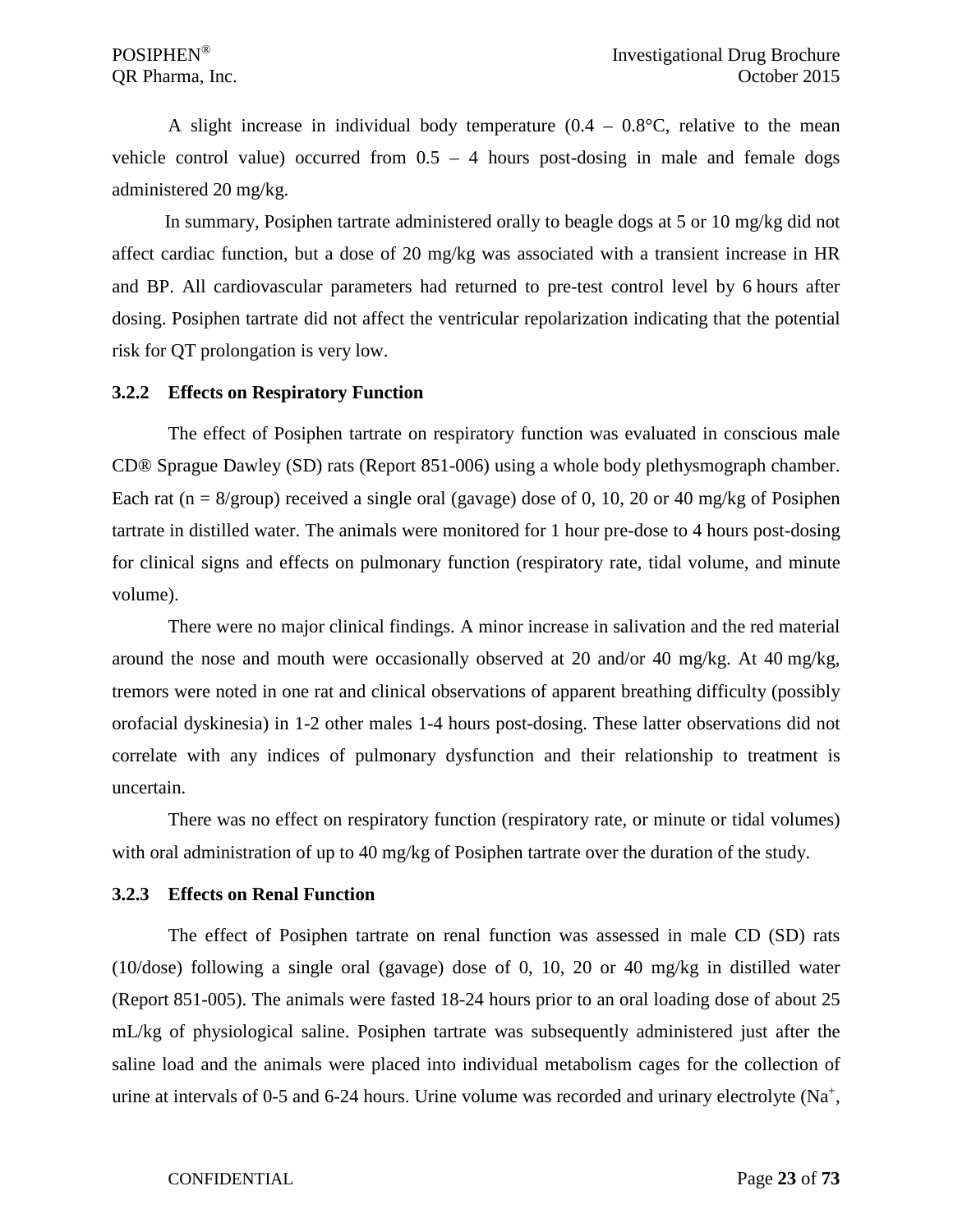K<sup>+</sup> and Cl<sup>-</sup>) excretion determined. Blood was collected at 24 hours post-dosing for determination of plasma electrolyte levels.

There were no clinical signs associated with single oral administration of up to 40 mg/kg of Posiphen tartrate. There were no statistically significant effects of Posiphen tartrate on water or electrolyte excretion at doses of 10 mg/kg compared to the vehicle control group. At 20 or 40 mg/kg, statistically significant increases in urinary volume, sodium, and/or chloride occurred during the first 5 hours of collection **Table 3.2-5**.

|                                                                                                                                                        |                                                                            |                             | <b>Cumulative Mean</b> |         | Cumulative Mean Urine Electrolyte Excretion (mEq/L) |        |         |        |         |  |  |  |
|--------------------------------------------------------------------------------------------------------------------------------------------------------|----------------------------------------------------------------------------|-----------------------------|------------------------|---------|-----------------------------------------------------|--------|---------|--------|---------|--|--|--|
| <b>Treatment</b>                                                                                                                                       | <b>Dose</b><br>(mg/kg)                                                     | <b>Urine Volume</b><br>(mL) |                        |         | $Na+$                                               |        | $K^+$   |        | CF      |  |  |  |
|                                                                                                                                                        |                                                                            | $0-5h$                      | $6-24h$                | $0-5h$  | $6-24h$                                             | $0-5h$ | $6-24h$ | $0-5h$ | $6-24h$ |  |  |  |
| Control                                                                                                                                                | $\Omega$                                                                   | 4.20                        | 11.05                  | 85      | 159                                                 | 44     | 175     | 96     | 209     |  |  |  |
| Posiphen                                                                                                                                               | 10                                                                         | 5.10                        | 11.65                  | 105     | 136                                                 | 55     | 159     | 103    | 184     |  |  |  |
| Posiphen                                                                                                                                               | 20                                                                         | 5.50                        | 11.45                  | $114**$ | 136                                                 | 46     | 172     | 109    | 205     |  |  |  |
| Posiphen                                                                                                                                               | $7.05**$<br>$103**$<br>178<br>8.80<br>$136**$<br>40<br>45<br>166<br>$122*$ |                             |                        |         |                                                     |        |         |        |         |  |  |  |
| * $p<0.05$ ; ** $p<0.01$ , compared to the control (Dunnett's multiple comparison test)<br>Electrolyte values were rounded to the nearest whole number |                                                                            |                             |                        |         |                                                     |        |         |        |         |  |  |  |

*Table 3.2-5: Effect of Oral Administration of Posiphen Tartrate on Cumulative Mean Urine Volume and Electrolyte Excretion in Saline Loaded Rats*

After a single oral dose of 40 mg/kg of Posiphen tartrate to saline loaded rats, urinary volume and urinary electrolyte ( $Na<sup>+</sup>$  and Cl ) excretion were significantly increased during the first 5 hours but were slightly lower compared to the vehicle control group over the succeeding 19 hours. There were no group differences in total urinary output over the full 24 hours post-dose collection period (mean control = 15.25 mL and mean 40 mg/kg = 15.85 mL). Posiphen tartrate produced an initial increase in excretion in urinary volume and electrolytes followed by ion conservation over the subsequent 6-24 hours, such that over 24 hours there was no substantial difference between the control and the 20 or 40 mg/kg treated animals. Total sodium excreted over the 24 hour collection period was similar among all groups (mean control  $= 46.48$  mg and mean 40 mg/kg  $=$  42.50 mg). There were no changes in urinary pH values. There were no differences in water consumption or in plasma electrolytes concentrations between the control and Posiphen treated groups.

These patterns indicated a normal kidney response to pharmacological dosing with Posiphen and showed that Posiphen tartrate does not adversely affect renal function. The no observed adverse effect level (NOAEL) for renal function was established at 40 mg/kg.

#### CONFIDENTIAL Page **24** of **73**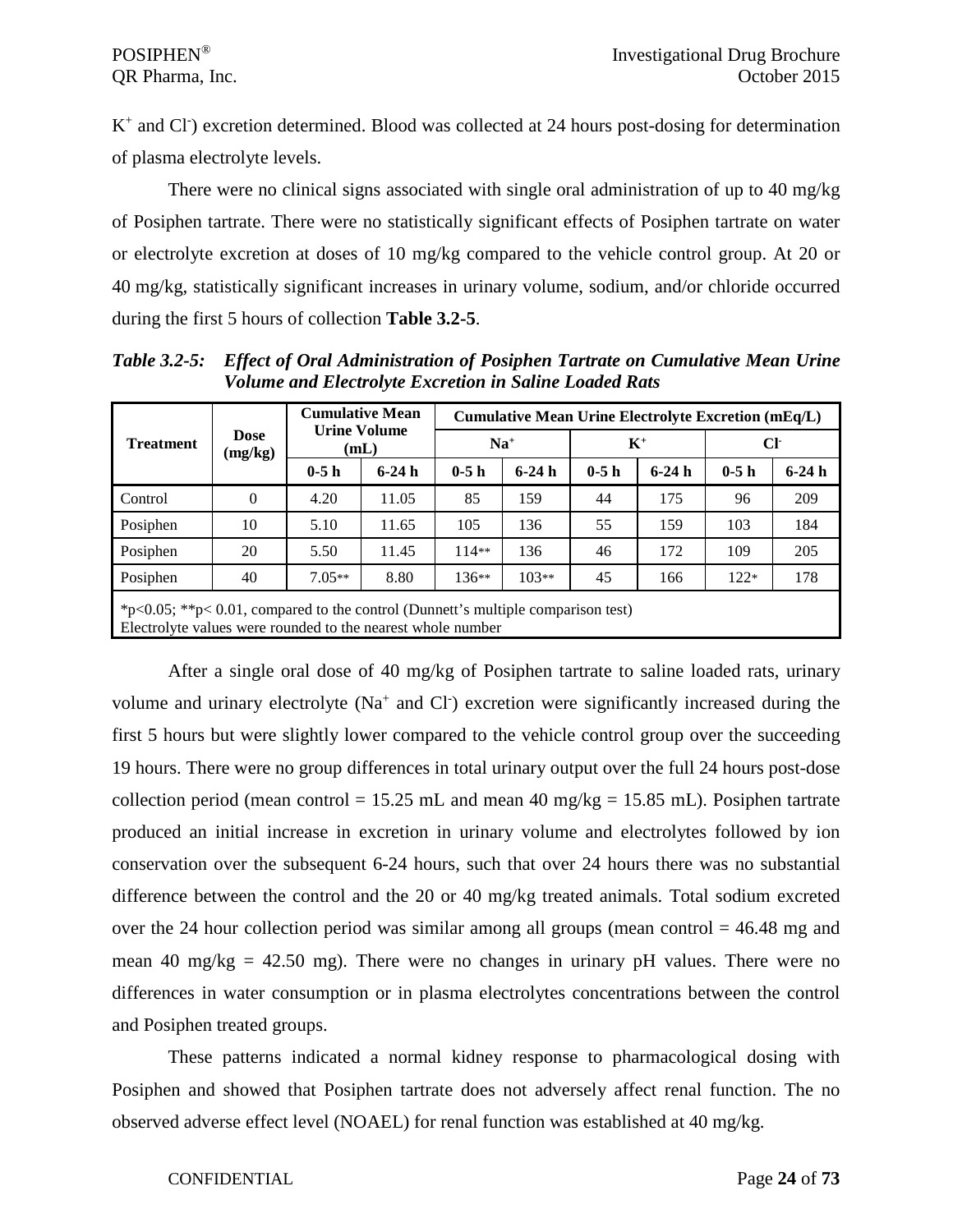#### <span id="page-24-0"></span>**3.3 Pharmacokinetics (PK) and Metabolism**

LC/MS/MS methods for the measurement of Posiphen in rat (Report 03-1885), dog (Report 03-1890), monkey (Report 04-2100) and human (Report 03-1895) plasma were validated with a lower limit of quantitation (LLOQ) of 0.05 ng/mL for rat plasma, 0.10 ng/mL for dog and monkey plasma and 0.025 ng/mL for human plasma.

#### <span id="page-24-1"></span>**3.3.1 Absorption and PK**

#### <span id="page-24-2"></span>**3.3.1.1 Single Dose Administration in Dogs**

The absolute bioavailability of Posiphen was assessed in beagle dogs following a single oral and single intravenous dose of Posiphen tartrate (Report CD05/9559T). In a balanced threeway crossover design, fasted male and female beagle dogs ( $n = 3$ /sex) were administered Posiphen tartrate as a single intravenous dose of 2 mg/kg, or a single oral dose of 5 or 10 mg/kg with a minimum washout period of 4 days between doses. Serial blood samples were withdrawn pre-dose, and at 0.25, 0.50, 1, 1.5, 2, 3, 4, 6, 8, 10, 12, 16, and 24 hours after each dose. Plasma concentrations of Posiphen were measured (Report 05-4655) and the PK parameters of the drug were calculated (Report F05-4655.01).

Following oral administration, the drug was rapidly absorbed with mean peak  $(C_{max})$ plasma concentrations of Posiphen attained at approximately 1 hour after both oral doses. The inter-animal variability in the pharmacokinetics of the drug was high. A summary of the PK parameters is shown in **Table 3.3-1**.

The systemic clearance of Posiphen from plasma after the intravenous dose averaged  $3.48 \pm 0.48$  L/kg·h and the steady-state volume of distribution (Vss) averaged 1.84  $\pm$  0.52 L/kg, with both parameters similar in male and female dogs.

The terminal phase half-life  $(t_{1/2})$  of the drug was approximately 2 hours for all dosage regimens. There were no apparent gender-related differences in the pharmacokinetics of the drug in dogs in this study.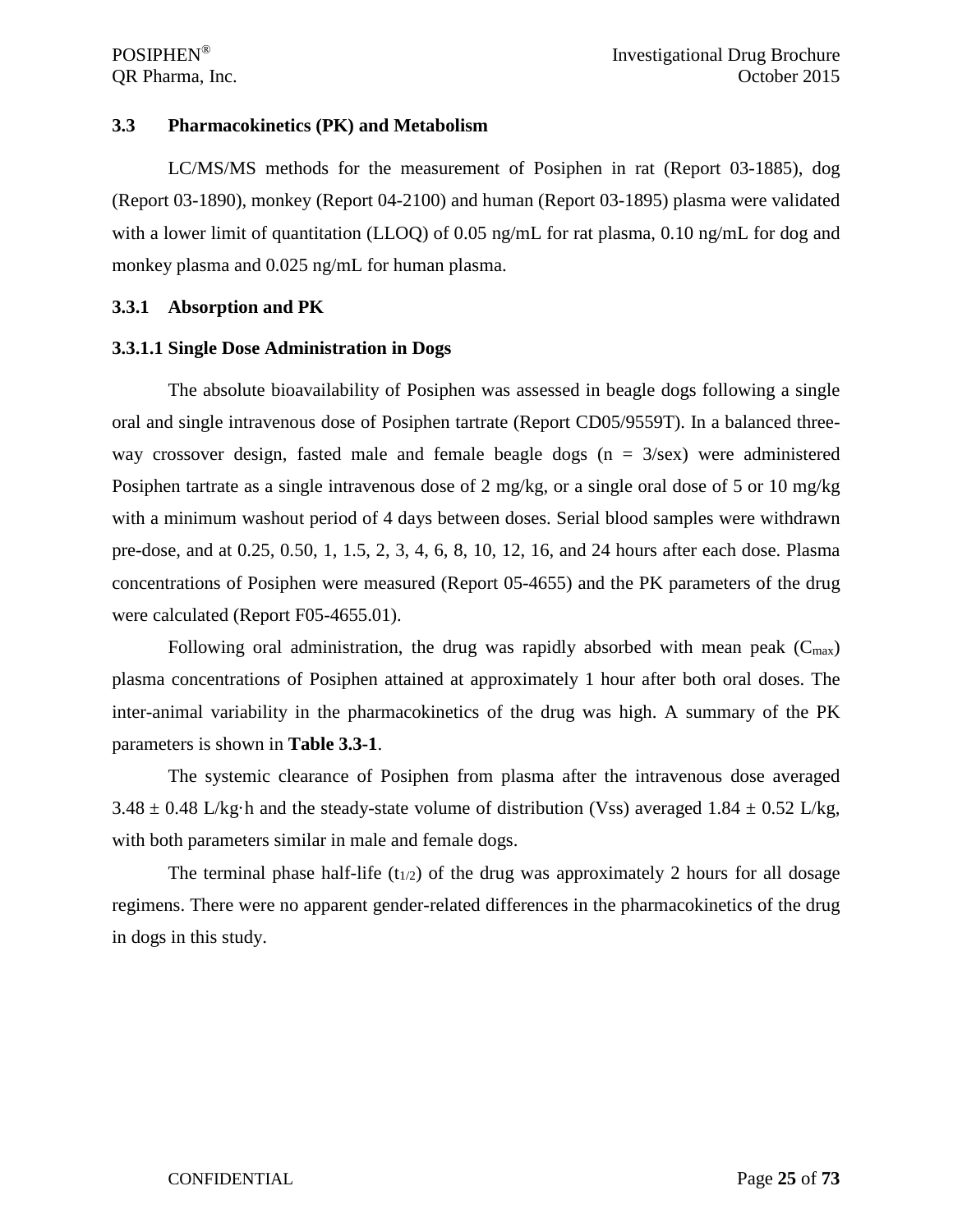|                                     |                | <b>Dose</b>    |                                                                                                                              | Mean values $(\pm SD)$ |                     |
|-------------------------------------|----------------|----------------|------------------------------------------------------------------------------------------------------------------------------|------------------------|---------------------|
| <b>Metric</b>                       | Route          | (mg/kg)        | Males $(N=3)$                                                                                                                | Females $(N=3)$        | All dogs $(N=6)$    |
|                                     | IV             | 2              | $822 \pm 266^{\,a}$                                                                                                          | $1156 \pm 433^{\,a}$   | $989 \pm 370^{\,a}$ |
| $C_{\text{max}}$ (ng/mL)            | P <sub>O</sub> | 5              | $77 \pm 96$                                                                                                                  | $53 \pm 18$            | $65 \pm 63$         |
|                                     | P <sub>O</sub> | 10             | $193 \pm 94$                                                                                                                 | $146 \pm 87$           | $169 \pm 85$        |
| AUC $0-\infty$<br>$(ng \cdot h/mL)$ | IV             | $\overline{2}$ | $387 \pm 60$                                                                                                                 | $421 \pm 64$           | $404 \pm 59$        |
|                                     | P <sub>O</sub> | 5              | $58 \pm 54$                                                                                                                  | $75 + 47$              | $67 \pm 46$         |
|                                     | P <sub>O</sub> | 10             | $315 \pm 174$                                                                                                                | $218 \pm 112$          | $266 \pm 141$       |
|                                     | <b>IV</b>      | 2              | $1.80 \pm 0.15$                                                                                                              | $1.78 \pm 0.21$        | $1.79 \pm 0.17$     |
| $t_{1/2\beta}$ (hr) $^b$            | PO.            | 5              | $1.79 \pm 0.28$                                                                                                              | $2.04 \pm 0.49$        | $1.91 \pm 0.36$     |
|                                     | P <sub>O</sub> | 10             | $2.46 \pm 0.46$                                                                                                              | $2.64 \pm 1.04$        | $2.55 \pm 0.70$     |
|                                     | IV             | 2              | NA.                                                                                                                          | <b>NA</b>              | NA                  |
| $\mathbf{F}$ (%) $^c$               | P <sub>O</sub> | 5              | $6.0 \pm 5.9$                                                                                                                | $7.6 \pm 5.5$          | $6.8 \pm 5.1$       |
|                                     | P <sub>O</sub> | 10             | $15.9 \pm 7.4$                                                                                                               | $11.0 \pm 6.7$         | $13.5 \pm 6.9$      |
| $\boldsymbol{a}$                    |                |                | The C <sub>reav</sub> for the intravenous (IV) dose represent the theoretical value obtained by extrapolation of the data to |                        |                     |

*Table 3.3-1: Pharmacokinetics and Bioavailability of Posiphen in Dogs Following a Single Oral and Intravenous Administration of Posiphen Tartrate*

<sup>a</sup> The C<sub>max</sub> for the intravenous (IV) dose represent the theoretical value obtained by extrapolation of the data to time zero based on residual analyses of the drug concentrations and a bi-exponential PK model

*<sup>b</sup>* Harmonic mean terminal phase half-life

Dose-normalized absolute bioavailability

## <span id="page-25-0"></span>**3.3.1.2 Multiple Dose Administration (Toxicokinetics)**

A summary of the toxicokinetics from the repeated dose toxicity studies is found in **Table 3.4-9** for rats, and **Table 3.4-15** and **Table 3.4-17** for dogs. Posiphen concentrations in plasma (and associated PK parameters) have been undertaken in the rat and dog toxicology studies (toxicokinetics). Posiphen was measured in plasma samples collected in support of a 1 month oral toxicology study in male and female SD rats and in support of the 7-day and 1 month oral toxicology studies in male and female beagle dogs. Details on the results of these analyses are presented in the Toxicology Section 4.4 and are summarized below:

- Orally administered Posiphen tartrate was rapidly absorbed with peak plasma concentrations of Posiphen attained by the first sampling point of 0.5 hour in the rat and within 0.5-3 hours in the dog.
- In the rat, oral administration of Posiphen tartrate  $(10, 20, 40, 40, 80, \text{mg/kg/day})$  resulted in a dose-related increase in plasma concentrations of unchanged drug. Posiphen concentrations were markedly higher in the plasma of female rats compared to males.
- CONFIDENTIAL Page **26** of **73** • In the dog, oral administration of Posiphen tartrate (20, 40 and 60 mg/kg/day in the 7 day study, and 5, 10, and 30 mg/kg/day in the 1 month study) resulted in a dose-related increases in the plasma concentrations of Posiphen. Although Posiphen plasma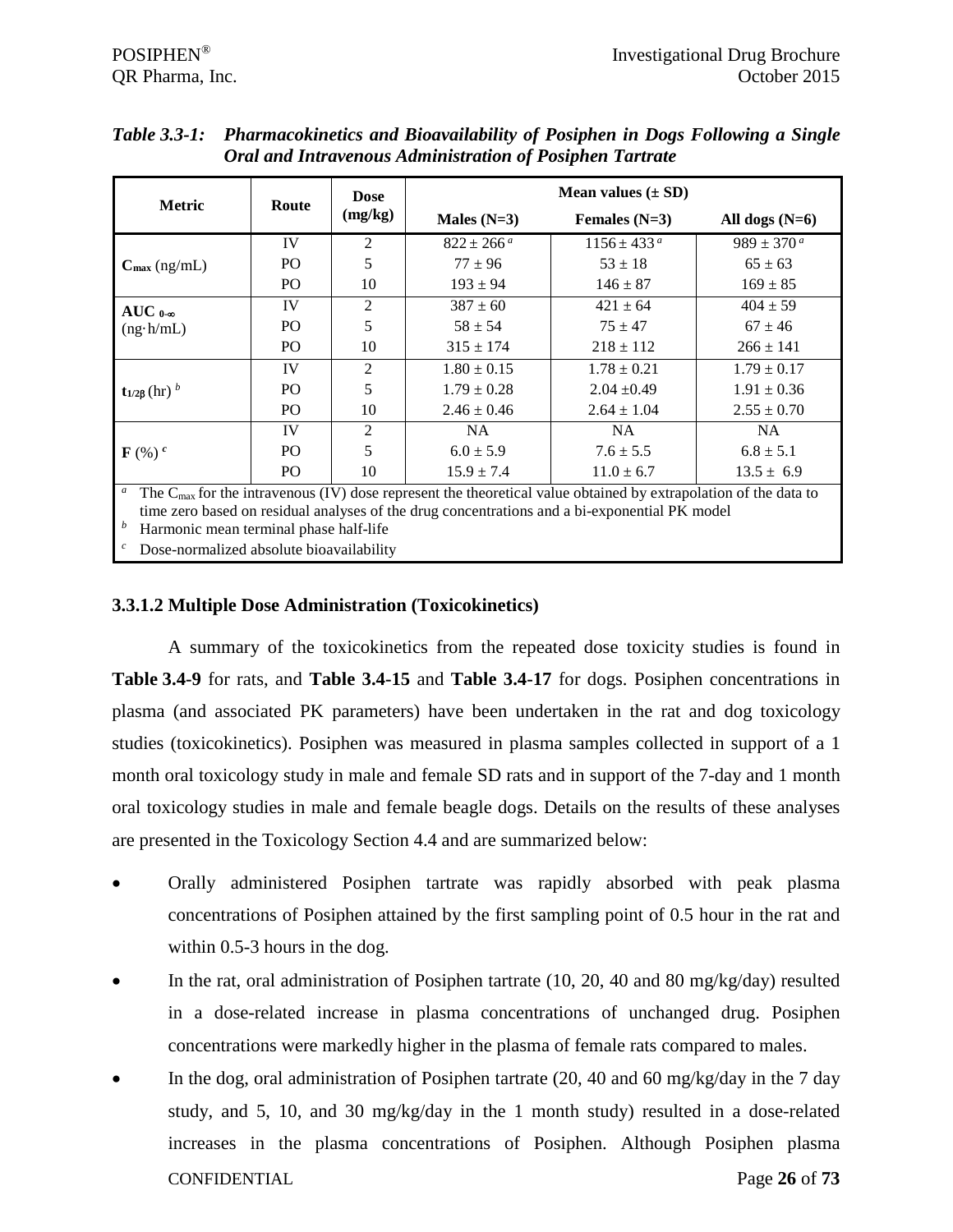concentrations were generally higher in the female than in the male dogs, considerable inter-animal variability was observed, and it did not appear likely that there were significant gender difference in peak or total exposure of Posiphen in the dog.

• In both species, there was no evidence of an increase or decrease in plasma concentrations of Posiphen after daily dosing for 28 days versus a single daily dose.

#### <span id="page-26-0"></span>**3.3.2 Tissue Distribution - Studies in Mice**

The objective of the study (Report 7552-109) was to collect blood and brain from male C57BL/6 mice following administration of daily oral (25, 50, or 75 mg/kg) or intraperitoneal (25 or 50 mg/kg) doses of Posiphen tartrate for 7 or 21 days for subsequent PK/PD analysis. Ninety-five (95) male mice were used in this study. Cageside observations for clinical signs were made approximately 30 minutes after dose administration each day. Animals were sacrificed approximately 2 hours after the final dose administration. Blood was collected and centrifuged to obtain plasma and cellular fraction. Brain was collected and separated into left and right cerebral hemispheres and cerebellum for analysis. The effect of orally administered Posiphen on Aβ42 levels in the mouse brain was examined, and plasma samples were assayed for Posiphen concentrations by LC/MS/MS.

Full body tremors and hypoactivity were observed in the animals dosed orally and intraperitoneally at the 50 and 75 mg/kg dose levels.

The results of analysis for effects of orally administered Posiphen on brain levels of Aβ42 in the mouse are summarized below:

#### Day  $7$

- Mean (SD) brain Aβ42 levels were 124.0 (39.4), 81.0 (17.1), and 68.7 (12.3) pg/mg protein in the vehicle, 50, and 75 mg/kg/day groups, respectively. Differences from control were significant in both Posiphen treated groups ( $p \leq .05$ ).
- Relative to vehicle control, Posiphen 50 and 75 mg/kg/day reduced mean brain Aβ42 levels by 34.7 and 44.6%, respectively.

#### CONFIDENTIAL Page **27** of **73**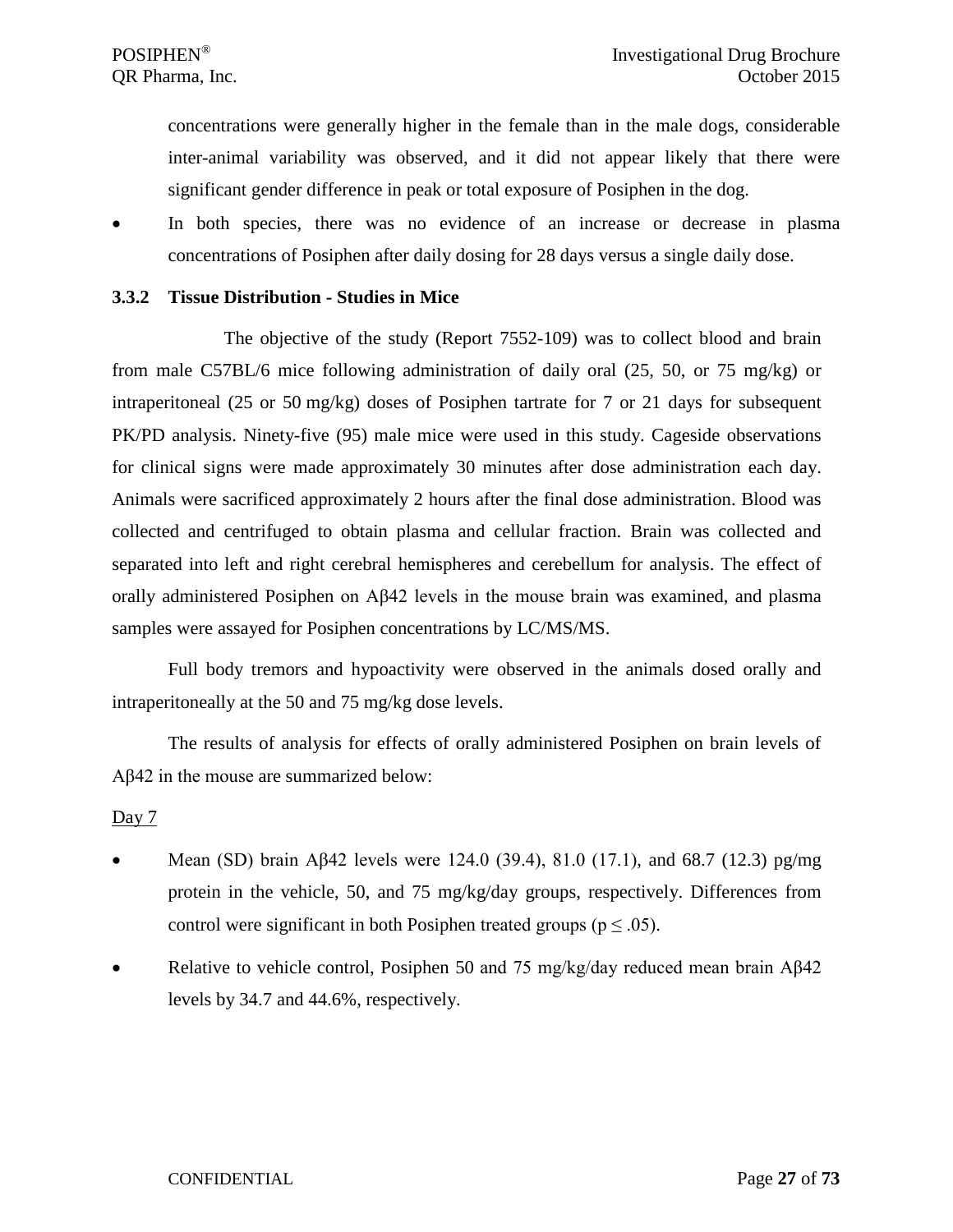Day  $21$ 

- Mean (SD) brain Aβ42 levels were 190.2 (74.2), 90.6 (20.0), 82.0 (22.0), and 75.6  $(17.2)$  pg/mg protein in the vehicle, 25, 50, and 75 mg/kg/day groups, respectively. Differences from control were significant in all three Posiphen treated groups ( $p \leq .01$ ).
- Relative to vehicle control, Posiphen 25, 50, and 75 mg/kg/day reduced mean brain Aβ42 levels by 52.3, 56.9 and 60.2%, respectively.

Published results concluded that in mice, orally administered Posiphen lowered brain Aβ42 levels at plasma concentrations that are attainable with oral dosing in humans.**[21](#page-27-2)**

Mean Posiphen plasma concentrations were lower than maximum Posiphen plasma concentrations in a recent clinical pharmacology study of Posiphen in healthy men and women, suggesting that the therapeutic ratio may also be favorable in humans.

The objective of the study (Report 7552-110) was to collect blood and brain from male C57BL/6 mice following administration of daily oral 2, 4, 8, 16, or 32 mg/kg doses of Posiphen tartrate for 7 or 21 days. One hundred twenty-seven male mice were used in this study; 124 study animals and 3 replacement animals received doses. Observations were made approximately 30 minutes after dose administration each day. No clinical signs were noted at the cageside observations. No significant changes in mean body weights were noted over the course of the study. Animals were sacrificed approximately 2 hours after the final dose administration. Blood and brain samples were collected following sacrifice but samples were not analyzed.

## <span id="page-27-0"></span>**3.3.3 In Vitro Metabolism**

 $\overline{a}$ 

## <span id="page-27-1"></span>**3.3.3.1 In Vitro Metabolism in Hepatocytes**

The comparative metabolism of Posiphen across species was evaluated *in vitro* in hepatocytes (Report 125-1092-05). Cryo-preserved hepatocytes from SD rats, C57BL/6 mice, beagle dogs, cynomolgus monkeys, and human donors were incubated in the presence of 0.5, 5,

<span id="page-27-2"></span><sup>&</sup>lt;sup>21</sup> Cullen et al. (2006), Brain Beta-Amyloid (A $\beta$ 42) in Mice Treated Orally with Posiphen Tartrate is Significantly Lower than in Vehicle Controls. Poster presented at the 9<sup>th</sup> International Geneva/Springfield Symposium on Advances in Alzheimer Therapy, Geneva, Switzerland, April 19-22, 2006.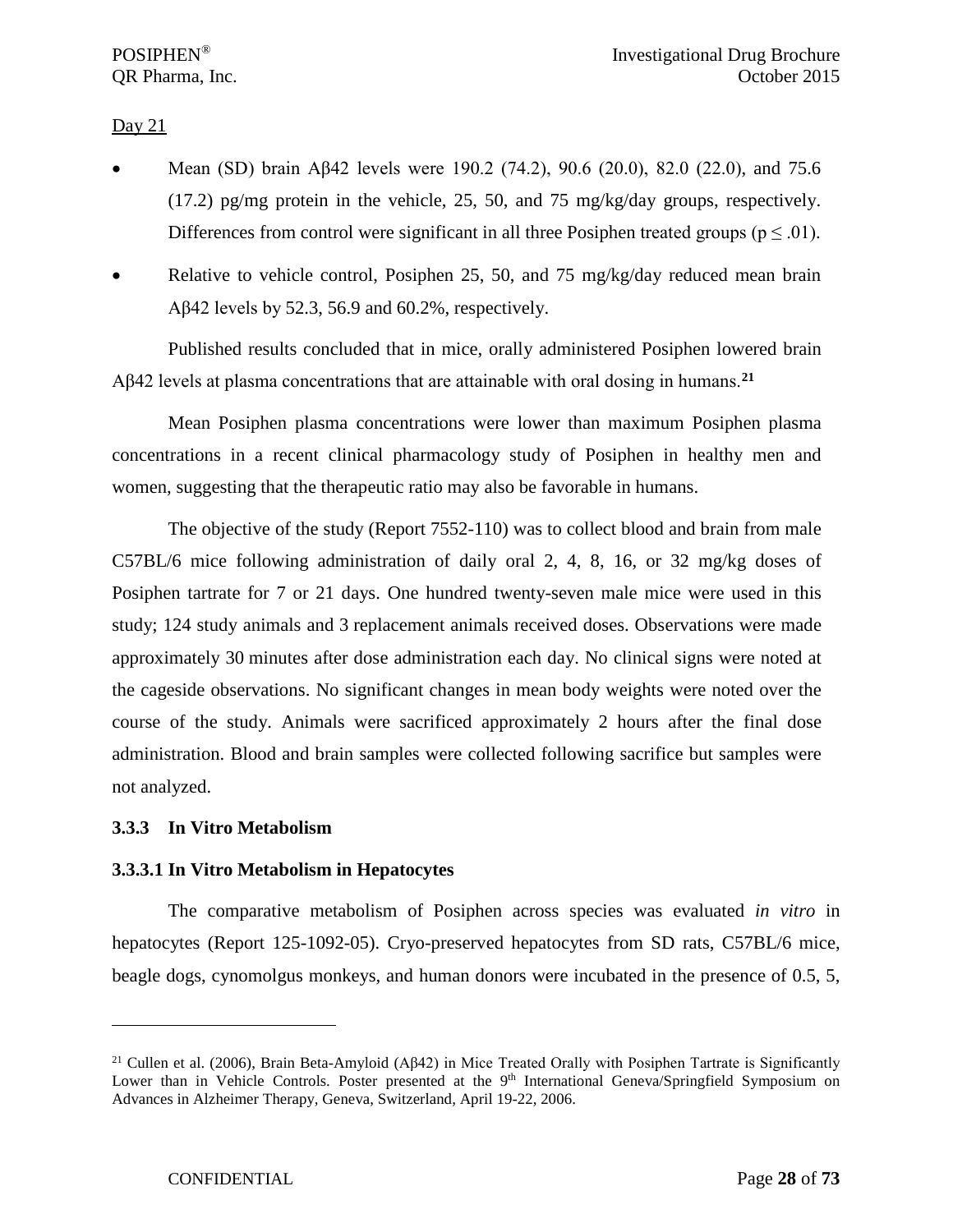or 50 µM Posiphen tartrate for 1, 4, and 20 hours. The relative formation of metabolites was measured using HPLC with fluorescence and MS analysis. The Posiphen metabolic profiles of each species were qualitatively compared by analysis of parent and metabolite peaks, primarily after incubating 50 µM Posiphen tartrate with hepatocytes for 4 hours.

Posiphen tartrate underwent extensive biotransformation when incubated *in vitro* with primary hepatocytes from all species tested. In incubations from human hepatocytes, 18 metabolites were detected; 14 were identified as demethylated and/or hydroxylated or dehydrogenation products (**Table 3.3-2**).

*Table 3.3-2: A Summary of the Detected Metabolites of Posiphen in Cultures of Cryopreserved Hepatocytes* 

| Human    | <b>Metabolic Reaction</b>                  |                          |                          | Designation of Corresponding Animal Metabolite |                                      |
|----------|--------------------------------------------|--------------------------|--------------------------|------------------------------------------------|--------------------------------------|
|          |                                            | Monkey                   | Dog                      | Rat                                            | Mouse                                |
| $H-1^a$  |                                            | $MK-1a$                  | $D-1^a$                  | $R-1a$                                         | $\overline{\text{MS-1}}^{\,a}$       |
| $H-2^a$  |                                            | $MK-2a$                  | $D-2^a$                  | $R-2^a$                                        | $MS-2^a$                             |
| $H-3^a$  |                                            | $MK-3a$                  | $D-3$                    | $R-3^a$                                        | $\overline{\text{MS-3}}^{\text{a}}$  |
| $H-4$    | Di-demethylation                           | $MK-5$                   | $D-5$                    | $R-4$                                          | $MS-17c$                             |
| $H-5$    | Demethylation                              | $MK-6$                   | $D-6$                    | $R-5$                                          | MS-4                                 |
| $H-6$    | Demethylation                              | $MK-22$ <sup>c</sup>     | $D-15$ <sup>c</sup>      | $R-21$ <sup>c</sup>                            | $MS-16c$                             |
| $H-7^a$  |                                            | $\rm ND$                 | $D-7^3$                  | $R-6^a$                                        | ND                                   |
| $H-8$    | Hydroxylation                              | MK-7                     | $D-8$                    | R-7                                            | $MS-12^c$                            |
| $H-9$    | Demethylation/hydroxylation/oxidation      | $MK-8$                   | ND                       | ND                                             | ND                                   |
| $H-10c$  | Demethylation/hydroxylation                | $MK-11$ <sup>c</sup>     | ND                       | $R-13$ <sup>c</sup>                            | $MS-7c$                              |
| $H-11c$  | Demethylation/hydroxylation                | $MK-12$ <sup>c</sup>     | ${\rm ND}$               | $R-14$ <sup>c</sup>                            | ND                                   |
| $H-12c$  | Demethylation/hydroxylation                | $MK-13c$                 | $\rm ND$                 | $R-15$ <sup>c</sup>                            | $MS-8c$                              |
| $H-13c$  | Hydroxylation/oxidation                    | $MK-14c$                 | $D-11$ <sup>c</sup>      | $R-16/R-17c$                                   | $MS-9c$                              |
| $H-14c$  | Hydroxylation                              | $MK-15c$                 | $D-12$ <sup>c</sup>      | $R-18^b$                                       | $MS-10c$                             |
| $H-15^b$ | Hydroxylation                              | $MK-16$ <sup>c</sup>     | $D-13$ <sup>c</sup>      | $R-19$ <sup>c</sup>                            | $MS-11c$                             |
| $H-16c$  | Hydroxylation+glucuronide conjugation      | ND                       | $\rm ND$                 | ND                                             | $\rm ND$                             |
| $H-17c$  | Demethylation/hydroxylation/oxidation      | $MK-18c$                 | ND                       | R-8                                            | $\overline{\text{MS-14}^{\text{c}}}$ |
| $H-18c$  | Dehydrogenation                            | $MK-19c$                 | ND                       | ND                                             | ND                                   |
| ND       |                                            | $MK-4a$                  | ND                       | ND                                             | ND                                   |
| ND       | Demethylation/hydroxylation                | $MK-9c$                  | $D-10^c$                 | $R-10^b$                                       | $MS-5c$                              |
| ND       | Demethylation/hydroxylation                | $MK-10c$                 | ND                       | $R-11b$                                        | $MS-6c$                              |
| ND       | Glucuronide conjugation                    | $MK-17c$                 | ND                       | $\rm ND$                                       | $\rm ND$                             |
| ND       | Dehydrogenation                            | $MK-20c$                 | ND                       | $\rm ND$                                       | ND                                   |
| ND       | Dehydrogenation                            | $MK-21c$                 | $\overline{\mathrm{ND}}$ | ND                                             | ND                                   |
| ND       | Demethylation                              | $MK-23c$                 | $\overline{\text{ND}}$   | ND                                             | ND                                   |
| ND       |                                            | ND                       | $D-4^a$                  | ND                                             | $\rm ND$                             |
| ND       |                                            | $\overline{\mathrm{ND}}$ | $D-9^a$                  | $R-9^a$                                        | $\rm ND$                             |
| ND       | Dihydroxylation                            | ND                       | $D-14^c$                 | ND                                             | ND                                   |
| ND       | Demethylation/hydroxylation                | ND                       | ND                       | $R-12^b$                                       | ND                                   |
| ND       | Hydroxylation/oxidation                    | ND                       | $\rm ND$                 | $R-17c$                                        | ND                                   |
| ND       | Dihydroxylation                            | ND                       | ND                       | $R-20c$                                        | $\rm ND$                             |
| $\rm ND$ | Hydroxylation                              | ND                       | $\overline{ND}$          | ND                                             | $MS-13c$                             |
| ND       | Dehydrogenation                            | ND                       | ND                       | ND                                             | $MS-15c$                             |
|          | ND, not detected by mass spectral analysis |                          |                          |                                                |                                      |

<sup>a</sup> Detected only with fluorescence

<sup>b</sup> Detected with mass spectral analysis but not identified in chromatograms with fluorescence

<sup>c</sup> Detected only with mass spectral analysis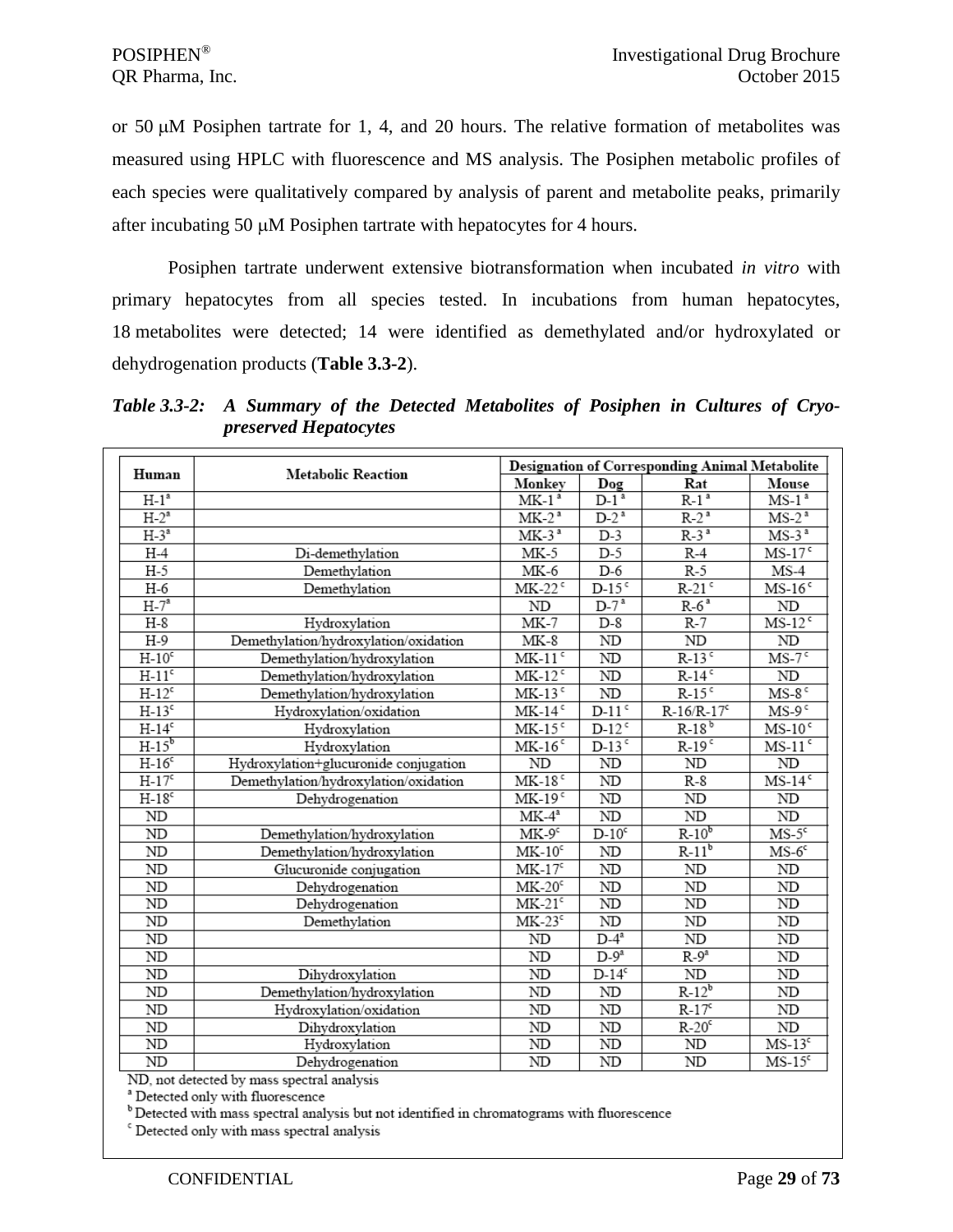There was minimal evidence of *in vitro* conjugation. Of these human metabolites, 4 were considered to be major (2 mono-demethylated, 1 hydroxylated, and 1 hydroxylated/oxidative metabolite). Three of these were also major metabolites of Posiphen tartrate in all animal species examined; the fourth major metabolite was found in monkeys  $>$  rats  $>$  mice  $>$  dogs. With the exception of a minor conjugated metabolite, all metabolites identified in human hepatocytes were also formed by hepatocytes in at least one laboratory animal species (**Table 3.3-3**). There was no evidence of any unique Phase 1 human metabolite.

*Table 3.3-3: The Abundance of Posiphen Metabolites in Cultures of Cryo-preserved Hepatocytes*

|       |        |        | Area Absorbance |        |          |        | Abundance (% Observed Metabolites) |       |       |        |
|-------|--------|--------|-----------------|--------|----------|--------|------------------------------------|-------|-------|--------|
| Peak  | Human  | Monkey | Dog             | Rat    | Mouse    | Human  | Monkey                             | Dog   | Rat   | Mouse  |
| H-4   | 52.1   | 281.9  | 11.1            | 171.4  | 201.1    | 1.29   | 7.12                               | 0.566 | 4.02  | 4.27   |
| H-5   | 1144   | 837.9  | 363.7           | 1659.2 | 2688.8   | 28.3   | 21.2                               | 18.6  | 38.9  | 57.1   |
| H-6   | 1055.9 | 1404.6 | 237.3           | 1229.3 | 1229     | 26.1   | 35.5                               | 12.1  | 28.9  | 26.1   |
| H-8   | 927.1  | 1013.5 | 1319.4          | 1018.2 | 479.7    | 22.9   | 25.6                               | 67.3  | 23.9  | 10.2   |
| H-9   | 45.1   | 11.4   | 0               | 0      | 0        | 1.12   | 0.288                              | 0.000 | 0.000 | 0.000  |
| H-10  | 9.6    | 21.2   | $\mathbf{0}$    | 8      | 5.9      | 0.238  | 0.535                              | 0.000 | 0.188 | 0.125  |
| H-11  | 44.3   | 8.8    | 0               | 13.8   | 0        | 1.10   | 0.222                              | 0.000 | 0.324 | 0.000  |
| H-12  | 26.6   | 14     | $\mathbf{0}$    | 4.7    | 3.3      | 0.658  | 0.354                              | 0.000 | 0.110 | 0.0701 |
| H-13  | 493.9  | 118.4  | 7.8             | 63.2   | 32.5     | 12.2   | 2.99                               | 0.398 | 1.48  | 0.691  |
| H-14  | 3.1    | 4.4    | 16.7            | 12.3   | 10.1     | 0.0767 | 0.111                              | 0.852 | 0.289 | 0.215  |
| H-15  | 86.4   | 83.9   | 4.3             | 50.6   | 46.9     | 2.14   | 2.12                               | 0.219 | 1.19  | 0.997  |
| H-16  | 7.4    | 0      | $\mathbf 0$     | 0      | 0        | 0.183  | 0.000                              | 0.000 | 0.000 | 0.000  |
| H-17  | 63.2   | 107    | 0               | 29.6   | 8.9      | 1.56   | 2.70                               | 0.000 | 0.695 | 0.189  |
| H-18  | 82.5   | 52.7   | 0               | 0      | $\Omega$ | 2.04   | 1.33                               | 0.000 | 0.000 | 0.000  |
| Total | 4,041  | 3.960  | 1,960           | 4,260  | 4.706    | 100    | 100                                | 100   | 100   | 100    |

It was concluded that the general profile of Posiphen metabolism *in vitro* was qualitatively similar across the species studied. Based on the metabolite profile, either the dog or the monkey would be an appropriate large animal species for the toxicological evaluation of Posiphen tartrate.

#### <span id="page-29-0"></span>**3.3.3.2 In Vitro Metabolism in Human Whole Blood**

The primary objective of the study (Report WJA-06-01) was to determine the stability of Posiphen in K3EDTA human whole blood (WB) containing 0, 1 or 10 μM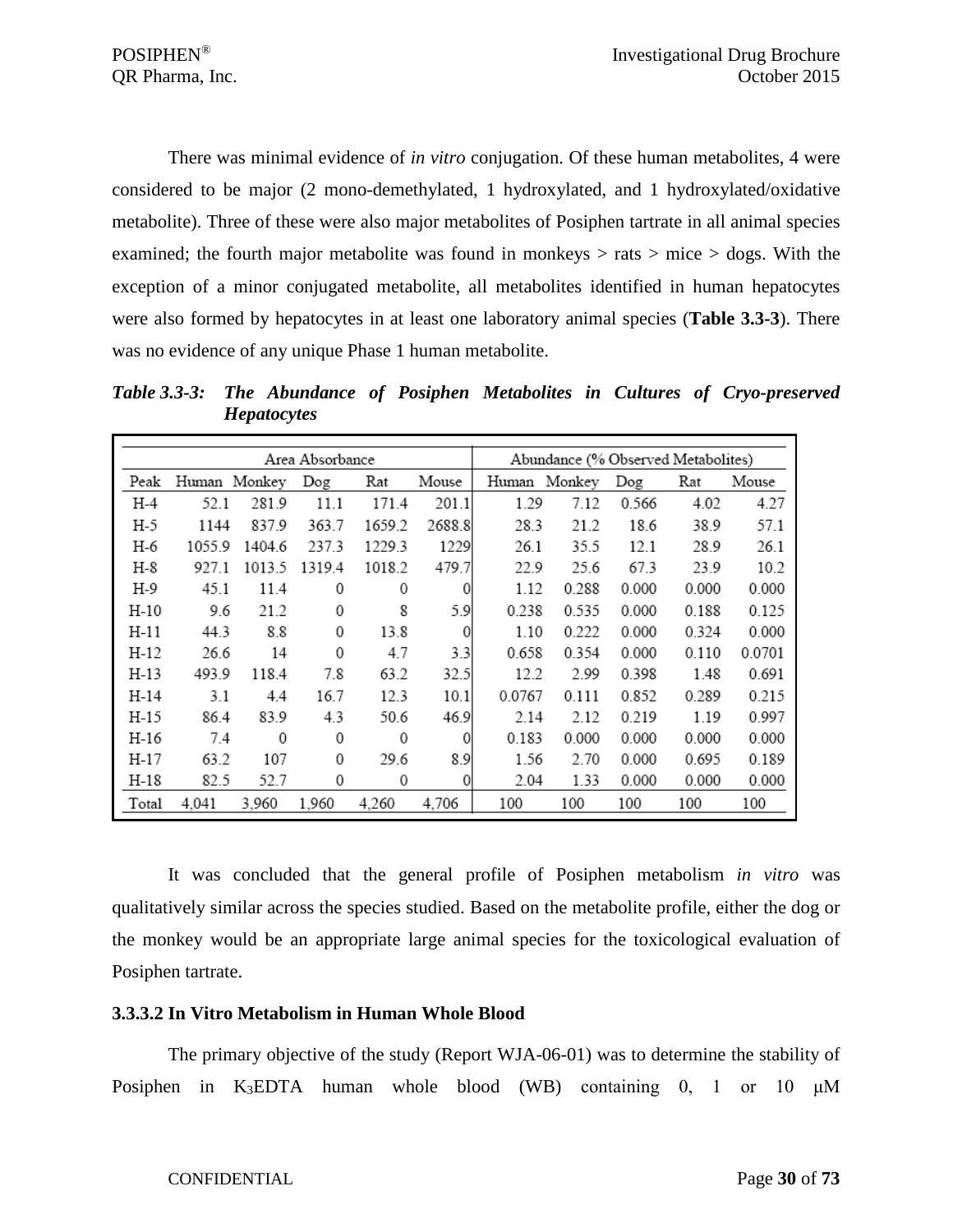diisopropylfluorophosphate (DFP) at 4°C and 25°C. The secondary objective of this study was to obtain preliminary information on the partitioning of Posiphen into human RBCs.

*Whole Blood Stability:*The stability of Posiphen in K3EDTA human WB was examined at two concentrations (6.00 and 0.300 ng/mL) and at two temperatures (4 $\rm ^{\circ}C$  and 25 $\rm ^{\circ}C$ ). In these experiments, fresh human WB samples  $(25 \text{ mL each})$  containing 0, 1, or 10  $\mu$ M DFP were fortified with 6.00 and 0.300 ng/mL Posiphen and incubated at 4°C for 0 and 30 minutes, and at 25°C for 30 minutes.

Plasma samples obtained from WB fortified with 6.00 and 0.300 ng/mL Posiphen and incubated at 4°C for 0 minutes all had mean experimentally determined concentrations greater than the theoretical WB concentration. The mean plasma concentrations ranged from 102.2% to 106.3% of the theoretical WB concentration for the 6.00 ng/mL samples, and from 109.0% to 110.0% of the theoretical WB concentration for the 0.300 ng/mL samples. The experimentally determined concentrations of these samples appeared to be independent of the DFP concentration. These data suggest that Posiphen is not uniformly distributed in WB, but appears to be distributed to a lesser extent into RBC as the experimentally determined concentration of Posiphen in plasma was higher than the theoretical concentration in WB. The mean plasma concentrations of Posiphen for the 6.00 ng/mL WB samples held at 4°C for 30 minutes were approximately 1% to 5% lower than the corresponding 0 minute samples. The mean plasma concentrations of Posiphen in the 6.00 ng/mL samples held at 25°C for 30 minutes were approximately 6% to 1.1% higher than the corresponding 0 minute samples. These data collectively indicate that Posiphen at a concentration of 6.00 ng/mL is stable in human WB containing  $0$ ,  $1$ , or  $10 \mu M$  DFP. Thus, it can be concluded that the changes in Posiphen concentration over the 30 minutes equilibration period are not related to enzymatic hydrolysis by choline esterases.

*Distribution into Red Blood Cells:*In order to obtain an estimate of the extent of distribution of Posiphen into RBC, the experimentally determined mean concentration of Posiphen in fortified plasma (0 time,  $4^{\circ}$ C) was divided by the experimentally determined concentration of Posiphen in plasma from fortified WB  $(0 \text{ time}, 4^{\circ}C)$ . The calculations were done for each concentration of DFP used (0, 1, and 10 μM DFP). The values were lower than those calculated by using the theoretical concentrations of Posiphen in the fortified plasma samples (0.300 and 6.00 ng/mL, respectively) because the experimentally determined mean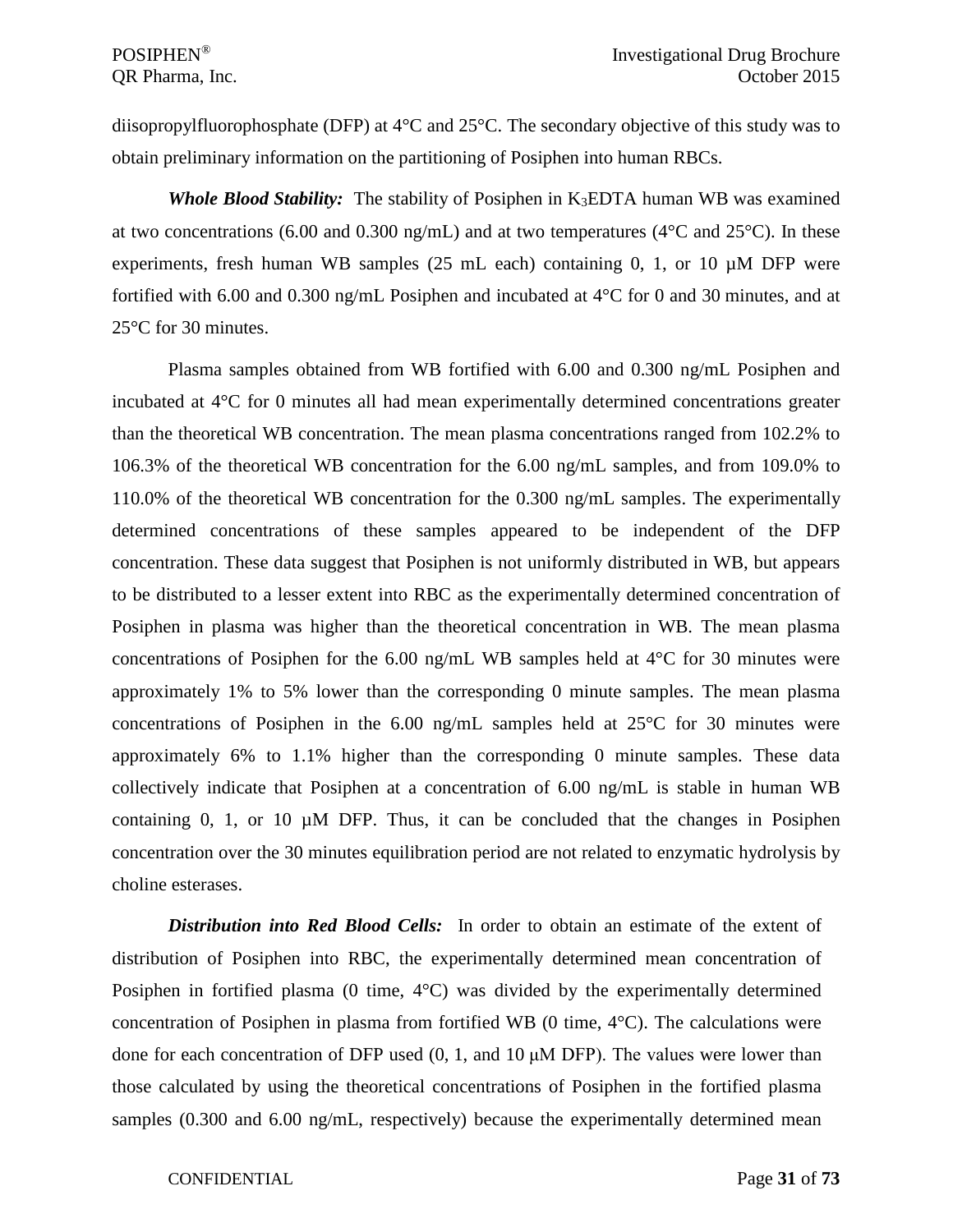Posiphen concentrations for the fortified plasma samples were approximately 19% and 13% lower than the theoretical concentrations for the 0.300 and 6.00 ng/mL samples, respectively. Since WB contains approximately 45% hematocrit, if there was no distribution of Posiphen into RBCs then the plasma isolated from the fortified WB would have WB to plasma concentration ratios of approximately 0.55. The actual mean ratios for the WB samples fortified at 0.300 ng/mL ranged from 0.711 to 0.762, and the actual values for the WB samples fortified at 6.00 ng/mL ranged from 0.824 to 0.849 for WB containing 0, 1, or 10  $\mu$ M DFP at the 0 minute time point. Comparison of the mean WB to plasma ratios for plasma isolated from WB after equilibration for 30 minutes at 4°C or at 25°C indicated that the ratios were similar. Thus there appears to be some distribution of Posiphen into RBCs but the extent of distribution is modest.

### <span id="page-31-0"></span>**3.4 Toxicology**

The preclinical safety profile of Posiphen tartrate was determined from single oral and intravenous toxicity studies conducted in mice, rats and dogs, and from repeated dose oral dose toxicity studies for up to 30 days in rats and dogs. Posiphen tartrate was administered to rodents by gavage as a solution dissolved in deionized water, intravenously to rodents as a solution dissolved in 0.9% sodium chloride for injection, and to dogs in a capsule containing neat drug substance. Studies were also undertaken to assess the genotoxic potential of Posiphen tartrate *in vitro*. The toxicology studies conducted with Posiphen tartrate are summarized in **Tables 3.4-1** to **3.4-3**. More detailed descriptions of the individual study results are provided in the following pages. The doses presented in these tables are expressed in terms of Posiphen tartrate. All studies were conducted in accordance with GLP.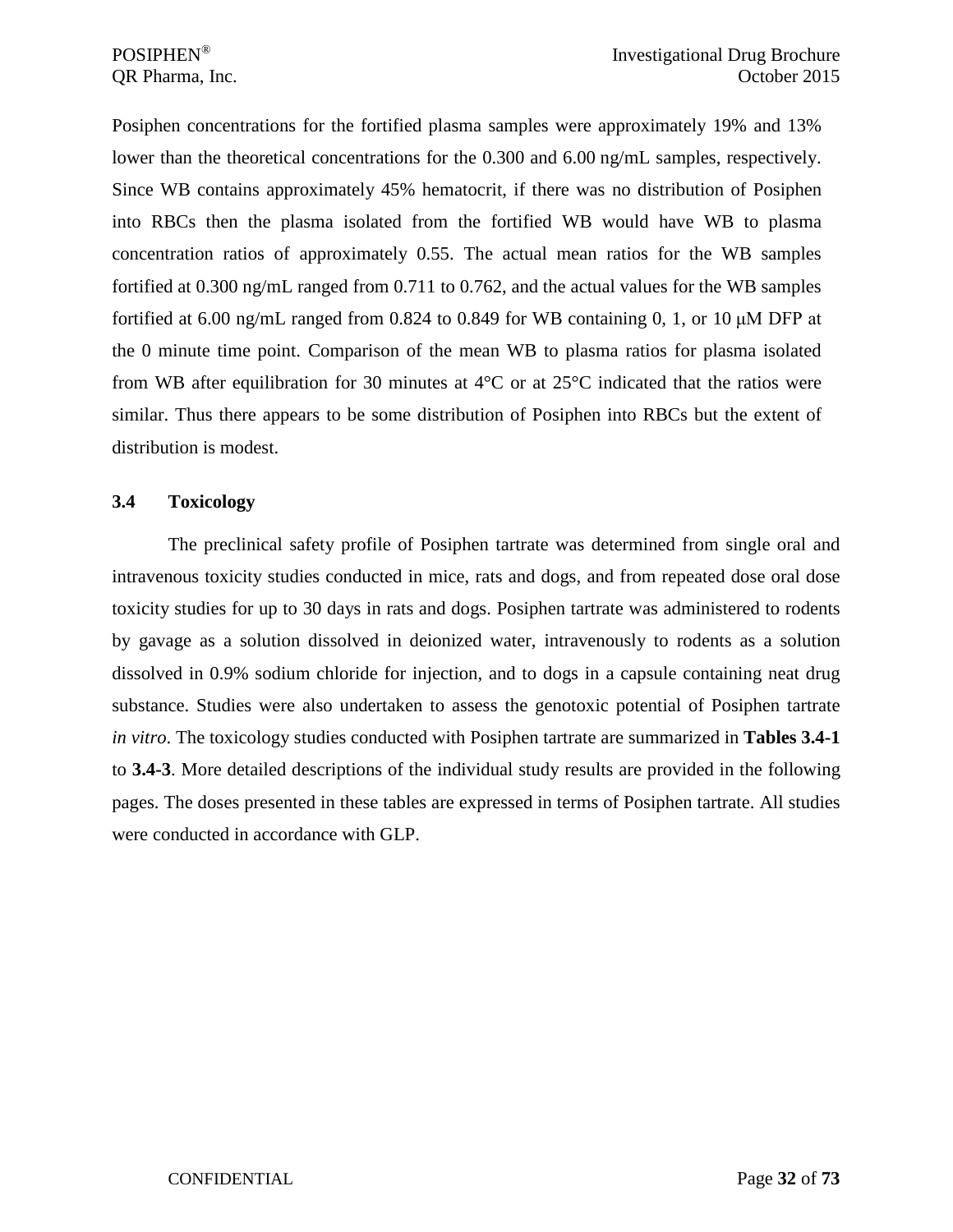| <b>Species and</b><br><b>Strain</b>        | Route                   | <b>Administered Dose</b>    |    | <b>NOAEL</b><br>(mg/kg) |    | <b>MTD</b><br>(mg/kg) |      | <b>MLD</b><br>(mg/kg) |  |
|--------------------------------------------|-------------------------|-----------------------------|----|-------------------------|----|-----------------------|------|-----------------------|--|
|                                            |                         | (mg/kg)                     | M  | F                       | M  | F                     | M    | F                     |  |
| Mouse/CD-1                                 | P <sub>O</sub>          | 20, 40, 80, 160             | 40 | 40                      | 80 | 80                    | >160 | >160                  |  |
| $Mouse/CD-1$                               | IV                      | 1, 5, 10, 20                | 10 | 20                      | 20 | >20                   | >20  | >20                   |  |
| Rat/CD                                     | PO.                     | 10, 20, 40, 80              | 20 | 40                      | 40 | 80                    | >80  | >80                   |  |
| Rat/CD                                     | IV                      | 1, 5, 10, 20                | 10 | 10                      | 20 | 20                    | >20  | >20                   |  |
| Dog/Beagle                                 | PO.                     | 10, 20, 40, 50, 60, 80, 100 | 20 | 20                      | 60 | 60                    | 100  | 100                   |  |
| M<br>$=$ Male                              |                         |                             |    |                         |    |                       |      |                       |  |
| $F_{\rm}$                                  | $=$ Female              |                             |    |                         |    |                       |      |                       |  |
| $NOAEL = No Observed Adverse Effect Level$ |                         |                             |    |                         |    |                       |      |                       |  |
| <b>MTD</b><br>$=$ Maximum Tolerated Dose   |                         |                             |    |                         |    |                       |      |                       |  |
| <b>MLD</b>                                 | $=$ Minimal Lethal Dose |                             |    |                         |    |                       |      |                       |  |

*Table 3.4-1: Summary of Single Dose Toxicity Studies with Posiphen Tartrate*

*Table 3.4-2: Summary of Repeated Oral Dose Toxicity Studies Conducted with Posiphen Tartrate*

| <b>Species</b>                             | N/sex/dose                            | <b>Administered</b><br><b>Dose</b> | <b>Dosing</b><br><b>Duration</b> |    | <b>NOAEL</b><br>(mg/kg) | <b>MTD</b><br>(mg/kg) |    |  |
|--------------------------------------------|---------------------------------------|------------------------------------|----------------------------------|----|-------------------------|-----------------------|----|--|
|                                            |                                       | (mg/kg/day)                        | (Weeks)                          | M  | F                       | M                     | F  |  |
| Rat/CD                                     | 10                                    | 10, 20, 40, 80                     | 4                                | 10 | 20                      | 40                    | 80 |  |
| Dog/Beagle                                 | $1 - 2$                               | 20, 40, 80/60                      |                                  | 20 | 20                      | 40                    | 40 |  |
| Dog/Beagle                                 | $3 - 5$<br>4<br>10<br>10<br>5, 10, 30 |                                    |                                  |    |                         | 30                    | 30 |  |
| M<br>$=$ Male                              |                                       |                                    |                                  |    |                         |                       |    |  |
| $\mathbf F$<br>$=$ Female                  |                                       |                                    |                                  |    |                         |                       |    |  |
| $NOAEL = No Observed Adverse Effect Level$ |                                       |                                    |                                  |    |                         |                       |    |  |
| <b>MTD</b>                                 | $=$ Maximum Tolerated Dose            |                                    |                                  |    |                         |                       |    |  |

*Table 3.4-3: Summary of Genotoxicity Studies Conducted with Posiphen Tartrate*

| <b>Assay Type</b>                             | <b>Concentration Range</b><br><b>Tested</b><br>$(\mu g/mL \text{ or plate})$ | <b>Results</b>                              |  |  |
|-----------------------------------------------|------------------------------------------------------------------------------|---------------------------------------------|--|--|
| In vitro                                      |                                                                              |                                             |  |  |
| <b>Bacterial Reverse Mutation (Ames test)</b> | $1.5 - 5000$                                                                 | Negative $\pm$ metabolic<br>activation (S9) |  |  |
| Mammalian Cell Chromosomal Aberration (HPBL)  | $6.25 - 100$ or 200                                                          | Negative $\pm$ metabolic<br>activation (S9) |  |  |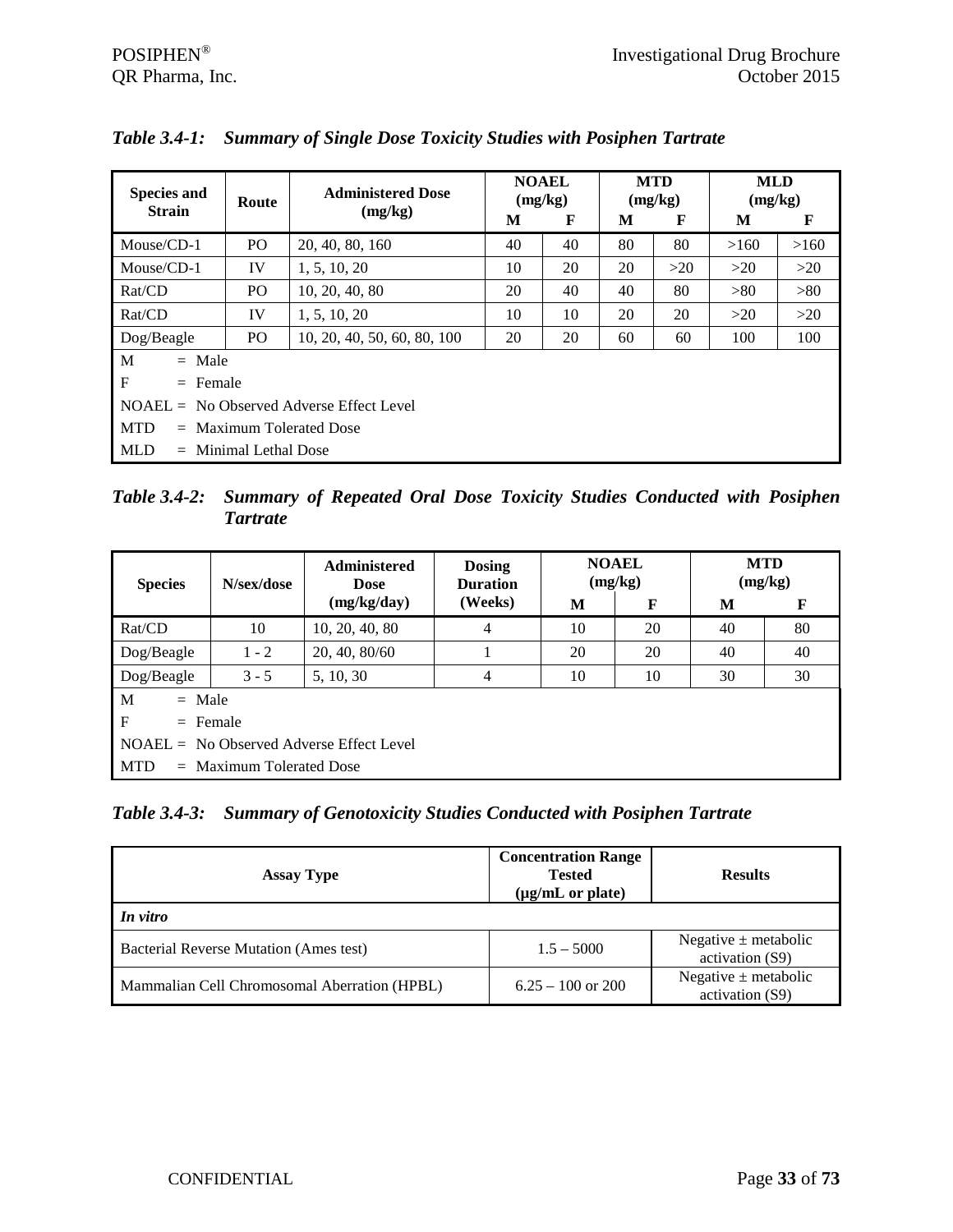The results from these studies showed, in brief, that repeated oral administration of Posiphen tartrate for up to 30 days to rats at doses of 20 mg/kg/day or to dogs at 30 mg/kg/day was associated with central nervous system and gastrointestinal effects. The incidence and severity of the clinical findings (twitching or tremors, ataxia) was dose-dependent and reversible. In rats, a slight anemia (associated with reticulocytosis) was noted at 80 mg/kg but the relationship of this finding to drug administration was unclear. No gross or histopathological findings were associated with repeated oral dose administration of Posiphen tartrate administration of up to 40 or 80 mg/kg/day to male or female rats, respectively, or to male or female dogs at 10 mg/kg/day. Microscopic findings in dogs administered 30 mg/kg/day were unremarkable except for an erosion/ulcer with subacute inflammation in one male possibly related to Posiphen tartrate administration. The NOAEL was 10 and 20 mg/kg/day in male and female rats, respectively, and 10 mg/kg/day in male and female dogs based on tremors observed with higher doses.

#### <span id="page-33-0"></span>**3.4.1 Single Dose Toxicity Studies**

### <span id="page-33-1"></span>**3.4.1.1 Single Oral Dose Toxicity Study in Mice**

The acute toxicity of Posiphen tartrate following a single oral dose was investigated in male and female CD-1® (ICR) BR mice (5/sex/dose) (Report WIL-421012). The mice were approximately 9 weeks of age and weighed from 30.1 to 35.0 g for males and from 23.7 to 26.9 g for females at initiation of dosing. Posiphen tartrate was administered to the mice (fasted) as a single oral (gavage) dose of 20, 40, 80, or 160 mg/kg dissolved in deionized water. The mice were subsequently monitored for 14 days. A similar group received the vehicle and served as a negative control. The mice were monitored for clinical signs, food consumption, and body weight changes prior to and for 14 days after dosing. At terminal sacrifice all mice underwent complete macroscopic examinations.

No deaths occurred in any group. Clinical signs related to Posiphen tartrate administration were noted at 160 mg/kg in both sexes and included transient episodes of twitching,[22](#page-33-2) impaired equilibrium, impaired muscle coordination, labored respiration,

<span id="page-33-2"></span> $^{22}$  Twitching was defined as muscle fasciculation, characterized by involuntary fine movements of a localized area of muscles and/or involuntary muscle contractions.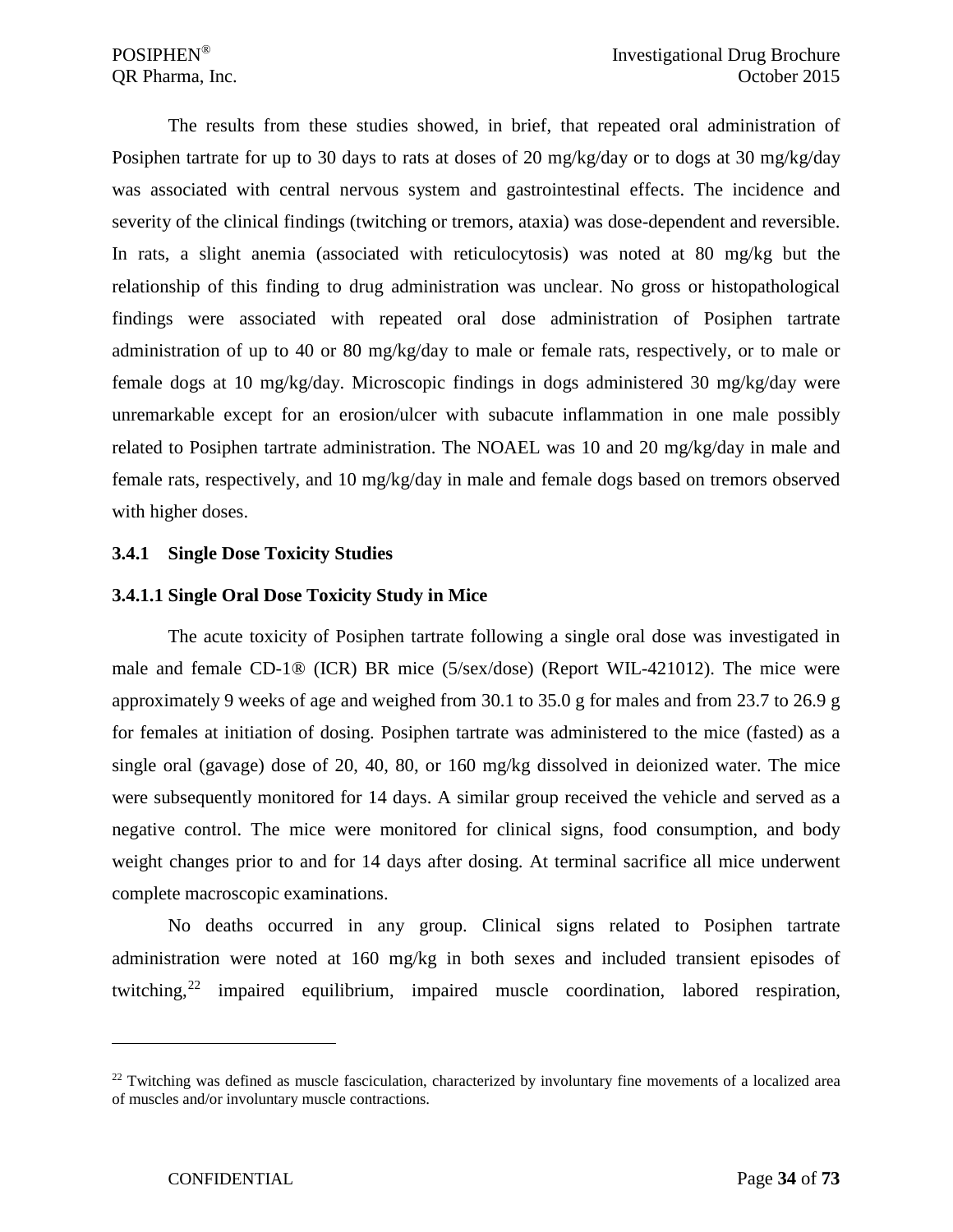intermittent tremors, clear ocular discharge, and yellow material on various body surfaces. These occurred within the first hour of dosing and persisted 2-6 hours post-dosing. Twitching and yellow material on various body surfaces were also noted in the 80 mg/kg group (both sexes). There were no other treatment-related clinical findings noted for any mouse on the day following dosing or during the remaining 14-day observation period.

The maximum tolerated dose (MTD) for administration of Posiphen tartrate to male and female mice as a single oral (gavage) dose was 80 mg/kg (**Table 3.4-4**).

*Table 3.4-4: Summary of Findings after a Single Oral Dose of Posiphen Tartrate to CD-1® (ICR) Mice*

| <b>Species</b> | <b>Sex</b> | N/dose | <b>Administered Dose</b><br>(mg/kg) | <b>MTD</b><br>(mg/kg) | <b>Findings</b>                                                                                                                                  |
|----------------|------------|--------|-------------------------------------|-----------------------|--------------------------------------------------------------------------------------------------------------------------------------------------|
| $CD-1@$        | M          |        | 20, 40, 80, 160                     | 80                    | 160 mg/kg $(M/F)$ : twitching,<br>intermittent tremors, impaired<br>equilibrium and muscle coordination,                                         |
| (ICR)<br>Mice  | F          |        | 20, 40, 80, 160                     | 80                    | dyspnea, ocular discharge, yellow<br>material on various body surfaces<br>80 mg/kg (M/F): twitching; yellow<br>material on various body surfaces |

There were no effects on body weight or food consumption. Macroscopic findings at terminal sacrifice were unremarkable. The NOAEL for both sexes was 40 mg/kg.

## <span id="page-34-0"></span>**3.4.1.2 Single Intravenous Dose Toxicity Study in Mice**

The toxicity of posiphen tartrate following a single intravenous dose was investigated in male and female CD-1® (ICR) BR mice (5/sex/dose) (Report WIL-421011). The mice were approximately 7 weeks of age and weighed from  $26.9 - 31.1$  g for males and from  $22.3 - 27.7$  g for females at initiation of dosing. Posiphen tartrate was administered to fasted mice as a single intravenous (tail vein) dose of 1, 5, 10, or 20 mg/kg dissolved in 0.9% sodium chloride for injection. The mice subsequently monitored for 14 days. A similar group received the vehicle and served as a negative control. The mice were monitored for clinical signs, food consumption, and body weight changes prior to and for 14 days after dosing. At terminal sacrifice all mice underwent complete macroscopic examinations.

No deaths occurred in any group during the study. There were no effects at the site of injection. Clinical signs with intravenous administration of Posiphen tartrate were noted only in 1-2 males at 20 mg/kg and included Straub tail, intermittent convulsions, and impaired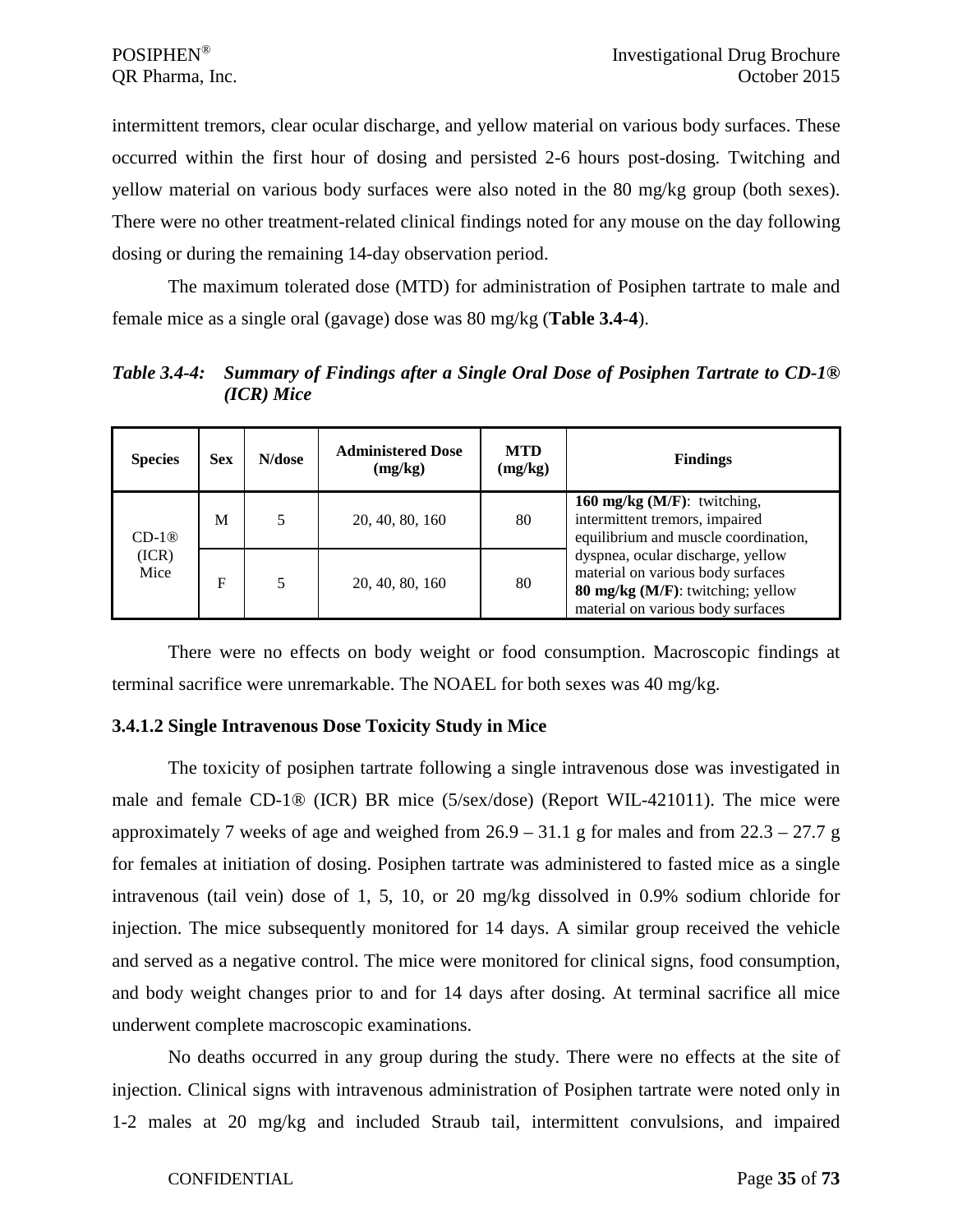equilibrium. These clinical observations occurred shortly after dosing and resolved within the 1st hour. There were no other treatment-related clinical findings noted for any mouse on the day following dosing or during the 14-day recovery period.

The acute non-lethal MTD for administration of Posiphen tartrate to males as a single intravenous dose was 20 mg/kg and for females was greater than 20 mg/kg in the absence of any clinical signs noted (**Table 3.4-5**).

*Table 3.4-5: Summary of Findings after a Single Intravenous Dose of Posiphen Tartrate to CD-1® (ICR) Mice*

| <b>Species</b> | <b>Sex</b> | N/dose | <b>Administered Dose</b><br>(mg/kg) | <b>MTD</b><br>(mg/kg) | <b>Findings</b>                                  |
|----------------|------------|--------|-------------------------------------|-----------------------|--------------------------------------------------|
| $CD-1@$        | М          |        | 1, 5, 10, 20                        | 20                    | $20 \text{ mg/kg}$ (M): Straub tail, convulsions |
| (ICR) Mice     | F          | 5      | 1, 5, 10, 20                        | >20                   | and impaired equilibrium                         |

There was no effect of Posiphen tartrate on body weight or food consumption. Macroscopic findings at terminal sacrifice were unremarkable. The NOAEL was 10 mg/kg for males and 20 mg/kg for females.

#### <span id="page-35-0"></span>**3.4.1.3 Single Oral Dose Toxicity Study in Rats**

The acute toxicity of Posiphen tartrate following a single oral dose was investigated in male and female CD® (SD) rats (5/sex/dose) (Report WIL-421014). The rats were approximately 7 weeks of age and weighed from 236-273 g for males and from 149-183 g for females at initiation of dosing. Posiphen tartrate was administered to fasted rats as a single oral (gavage) dose of 10, 20, 40, or 80 mg/kg dissolved in deionized water and the animals subsequently monitored for 14 days. A similar group received the vehicle and served as a negative control. The rats were monitored for clinical signs, food consumption, and body weight changes prior to and for 14 days after dosing. At terminal sacrifice all rats underwent complete macroscopic examinations.

No deaths occurred in any group during the study. Clinical signs were limited to twitching observed at ≥40 mg/kg in males and at 80 mg/kg in females. This occurred immediately after dosing for males and 2 hours after dosing for females. These signs persisted for up to 6 hours post-dosing but were absent by 24 hours. There were no other findings noted for any treated rat during the 14-day observation period.

CONFIDENTIAL Page **36** of **73**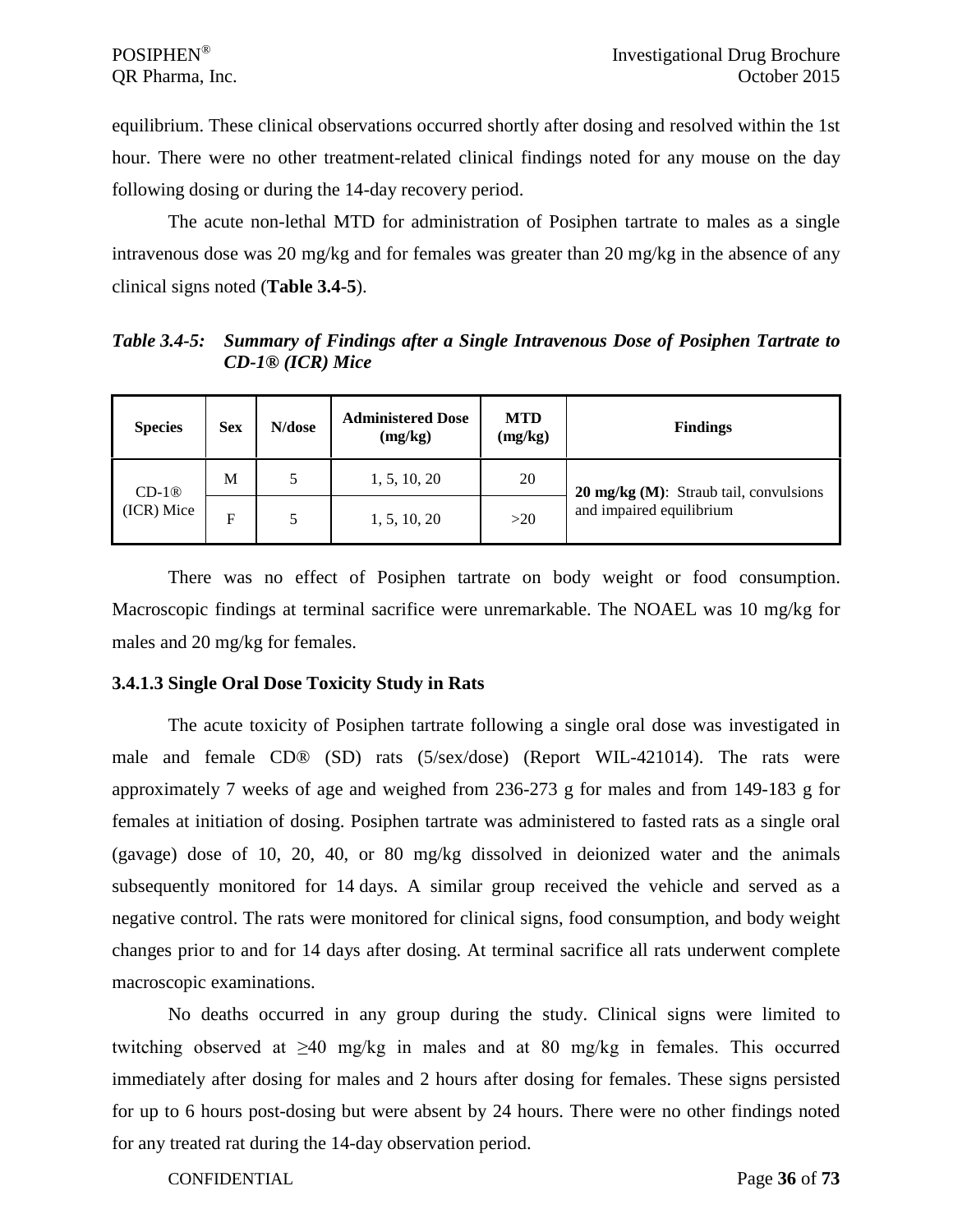The MTD for a single oral dose of Posiphen tartrate was 40 mg/kg in male rats and 80 mg/kg in female rats (**Table 3.4-6**).

*Table 3.4-6: Summary of Findings after a Single Oral Dose of Posiphen Tartrate to CD® (SD) Rats*

| <b>Species</b>  | <b>Sex</b> | N/dose | <b>Administered Dose</b><br>(mg/kg) | <b>MTD</b><br>(mg/kg) | <b>Findings</b>              |
|-----------------|------------|--------|-------------------------------------|-----------------------|------------------------------|
| CD <sup>®</sup> | M          |        | 10, 20, 40, 80                      | 40                    | 80 mg/kg $(M/F)$ : twitching |
| (SD) Rats       | E          |        | 10, 20, 40, 80                      | 80                    | 40 $mg/kg$ (M): twitching    |

The mean body weight of males administered 40 and 80 mg/kg of Posiphen tartrate increased during the  $1<sup>st</sup>$  week post-dose but this increase was not considered to be of toxicological significance. There were no differences in food consumption between groups and macroscopic examinations were unremarkable. The NOAEL was 20 mg/kg for males and 40 mg/kg for females.

### **3.4.1.4 Single Intravenous Dose Toxicity Study in Rats**

The toxicity of Posiphen tartrate following a single intravenous dose was investigated in male and female CD® (SD) rats (5/sex/dose) (Report WIL-421013). The rats were approximately 7 weeks of age and weighed from 226 to 254 g for males and from 143 to 181 g for females at initiation of dosing. Posiphen tartrate was administered to fasted rats as a single intravenous (tail vein) dose of 1, 5, 10, or 20 mg/kg dissolved in 0.9% sodium chloride for injection and the animals subsequently monitored for 14 days. A similar group received the vehicle and served as a negative control. The rats were monitored for clinical signs, food consumption, and body weight changes prior to and for 14 days after dosing. At terminal sacrifice all rats underwent complete macroscopic examinations.

No deaths occurred in any group during the study. There were no effects observed at the site of injection. Clinical signs with intravenous administration of Posiphen tartrate were limited to males and/or females that received 20 mg/kg and included twitching, hyperactivity followed by hypoactivity, Straub tail, clear/foamy material around the mouth, impaired equilibrium and convulsions and gasping (in 1 male only). Most clinical observations occurred within the 1st hour of dosing and were resolved within 1-2 hours post-dosing. There were no treatment-related clinical findings noted for any rat at 24 hours after dosing or during the subsequent 14-day recovery period.

CONFIDENTIAL Page **37** of **73**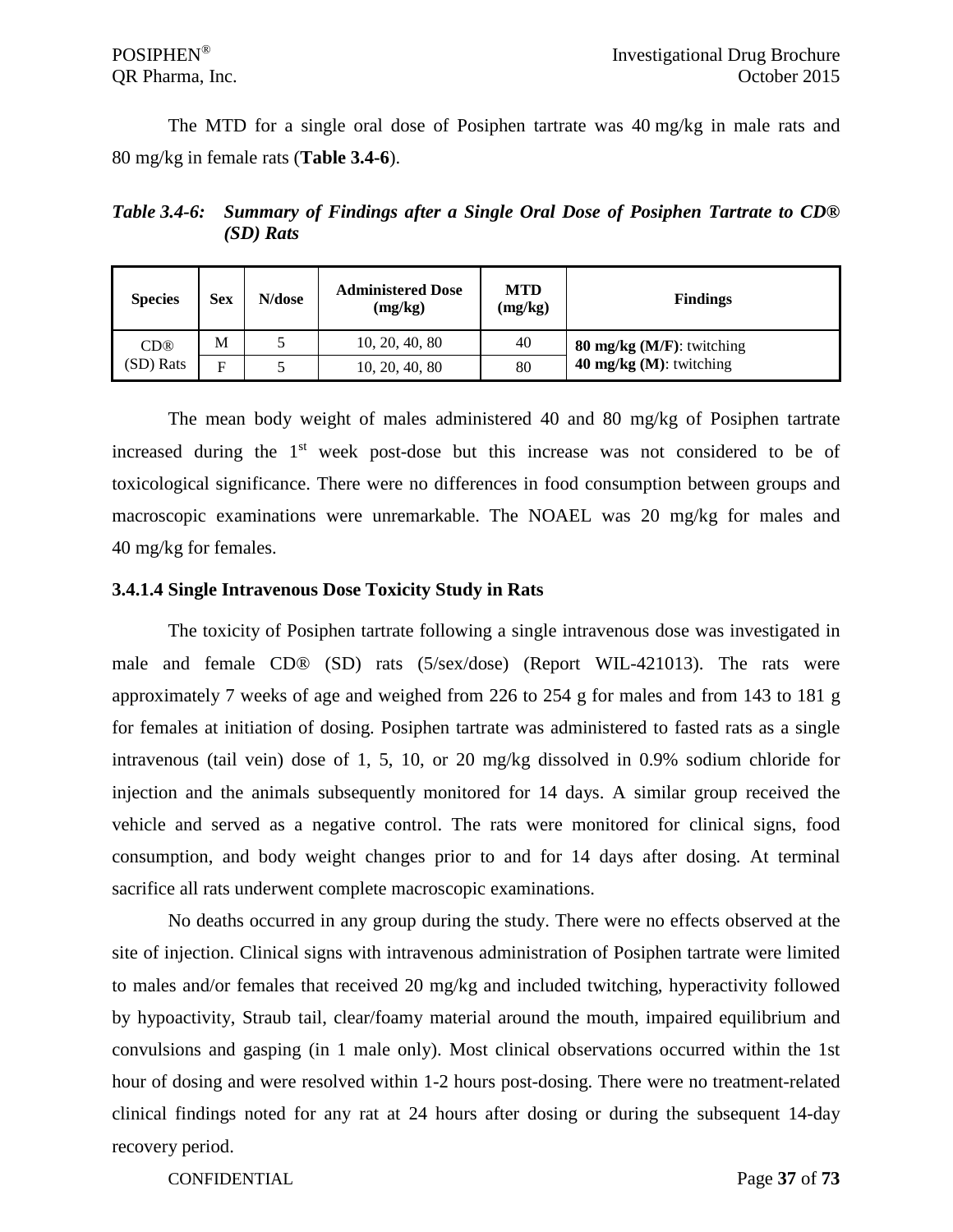There were no effects of posiphen tartrate on body weight or food consumption. Macroscopic findings at terminal sacrifice were unremarkable. The NOAEL for both sexes was 10 mg/kg. The acute non-lethal MTD for a single intravenous administration of Posiphen tartrate to male and female rats was 20 mg/kg, the highest dose tested (**Table 3.4-7**).

*Table 3.4-7: Summary of Findings after a Single Intravenous Dose of Posiphen Tartrate to CD® (SD) Rats*

| <b>Species</b>  | <b>Sex</b> | N/dose | <b>Administered Dose</b><br>(mg/kg) | <b>MTD</b><br>(mg/kg) | <b>Findings</b>                                                                             |
|-----------------|------------|--------|-------------------------------------|-----------------------|---------------------------------------------------------------------------------------------|
| CD <sup>®</sup> | M          |        | 1, 5, 10, 20                        | 20                    | 20 mg/kg (M/F): twitching, Straub tail,<br>hyperactivity followed by hypoactivity,          |
| (SD) Rats       | F          |        | 1, 5, 10, 20                        | 20                    | clear/foamy material around the mouth,<br>impaired equilibrium, convulsions, and<br>gasping |

#### **3.4.1.5 Single Oral Toxicity Study in Dogs**

The MTD following a single oral dose of Posiphen tartrate was determined in male and female beagle dogs (2/sex) (Report 851-003). The dogs were 5-6 months of age and weighed 7.89 and 8.51 kg for males and 7.02 and 7.19 kg for females. The dogs were administered a single oral (capsule) dose of 10 mg/kg of Posiphen tartrate on Day 1, followed by a 2-day interval period before escalating to the next dose. Dose levels were increased approximately every 3 days accordingly to 20, 40, 50, 60, 80, and 100 mg/kg. Clinical observations and body weight changes were monitored and the stopping dose was based on overt clinical signs of toxicity (designated as the MTD). The dogs were not sacrificed at the conclusion of the study but macroscopic and microscopic examinations were undertaken on the dog that died on test.

One male that received 100 mg/kg/day died on test following convulsions that occurred over 3 hours. Microscopic examination of tissues from this animal showed intestinal ulceration and minimal Kupffer cell hypertrophy/hyperplasia and minimal individual hepatocyte necrosis. The 100 mg/kg dose was considered beyond the MTD.

With increasing doses of Posiphen tartrate there was an increase in the incidence, severity, and duration of adverse clinical signs that were primarily related to the central nervous system and the gastrointestinal tract (**Table 3.4-8**).

There were no apparent gender differences in response. At 40 mg/kg, ataxia lasted for up to 4 hours after dosing and tremors persisted for 7 hours. At 80 mg/kg/day, the dogs experienced

CONFIDENTIAL Page **38** of **73**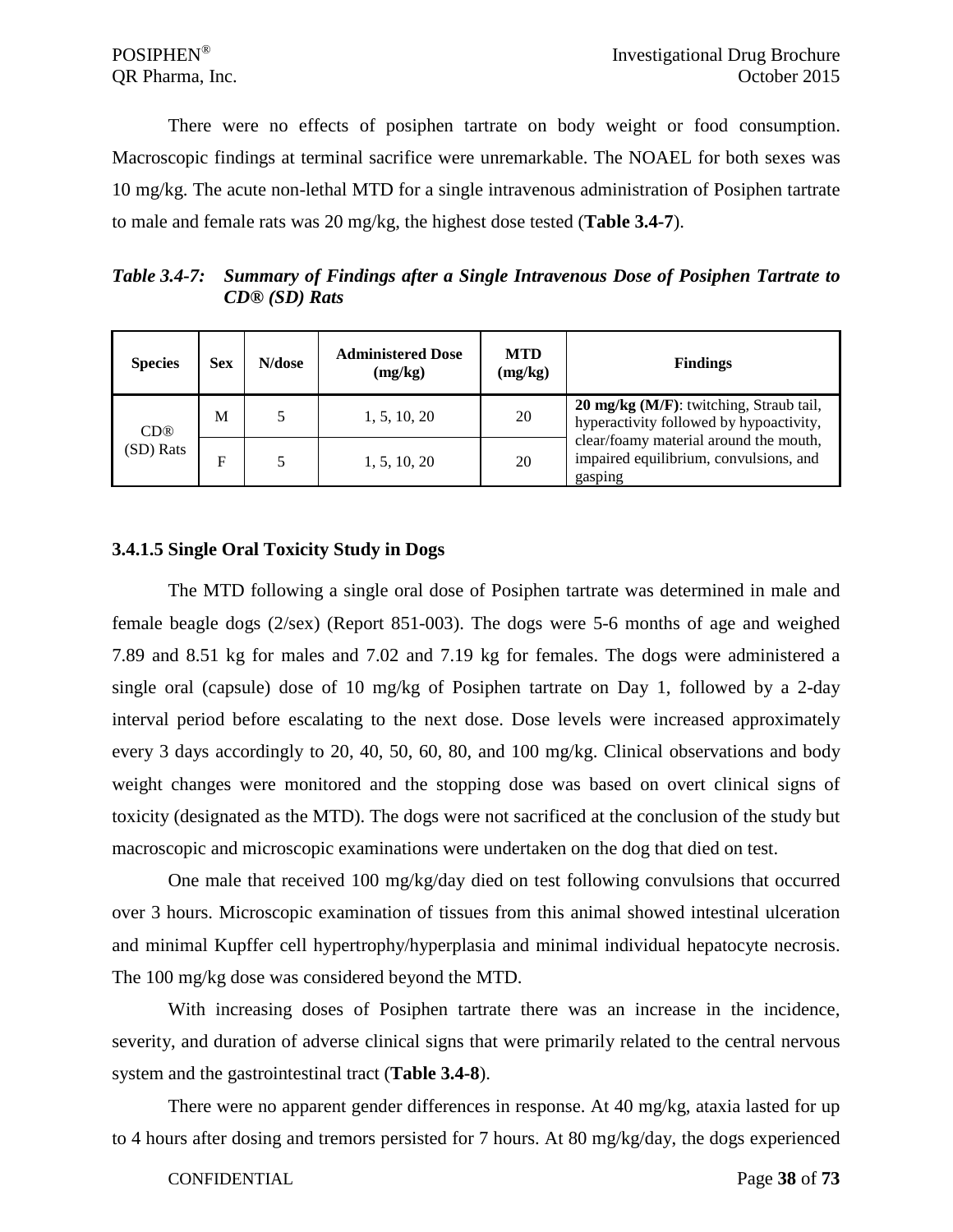tremors but did not develop convulsions, but two of the dogs at this dose were unable to stand. The MTD was considered to be 60 mg/kg, and the NOAEL was 20 mg/kg/day.

| <b>Species</b> | <b>Sex</b>   | N              | <b>Administered Dose</b><br>(mg/kg) | <b>MTD</b><br>(mg/kg) | <b>Findings</b><br>(in one or more dogs)                                                                                                                                                                                                                                                                                                         |
|----------------|--------------|----------------|-------------------------------------|-----------------------|--------------------------------------------------------------------------------------------------------------------------------------------------------------------------------------------------------------------------------------------------------------------------------------------------------------------------------------------------|
|                | M            | $\overline{2}$ | 10, 20, 40, 50, 60, 80,<br>100      | 60                    | 10 mg/kg: Lacrimation<br>$20 \text{ mg/kg}: + \text{salivation}, \text{soft faces}$<br>$40 \text{ mg/kg}: + \text{ataxia}, \text{tremors}, \text{excessive}$<br>licking, emesis, injected sclera<br>50 mg/kg: $+$ skin cold to touch,<br>hypoactivity, excessive licking, watery<br>feces, discolored red skin, and coughing                     |
| Beagle<br>Dogs | $\mathbf{F}$ | $\overline{2}$ | 10, 20, 40, 50, 60, 80,<br>100      | 60                    | 60 mg/kg: $+$ impaired limb function<br>80 mg/kg: $+$ unable to stand<br>100 mg/kg: $+$ convulsions, prostration,<br>slow gum refill time, dilated pupils and<br>diminished pupil reflex; intestinal<br>ulceration, single cell hepatic necrosis and<br>Kupffer cell hypertrophy and hyperplasia<br>in the 1 male that died on test at this dose |

*Table 3.4-8: Summary of Notable Findings after a Single Oral Dose of Posiphen Tartrate to Beagle Dogs*

# **3.4.2 Repeated Oral Dose Toxicity Studies**

# **3.4.2.1 Repeated 4-Week Oral Dose Toxicity Study in Rats**

CD® (SD) rats (10/sex/dose) were administered a single oral (gavage) dose of Posiphen tartrate once daily for 4 weeks at 10, 20, or 40 mg/kg/day for males and 20, 40, or 80 mg/kg/day for females (Report WIL-421015). A similar group received the vehicle (deionized water) and served as a negative control. Additional satellite groups of rats (12/sex/dose) administered Posiphen tartrate at the cited doses were used for toxicokinetic assessments. The main study animals were about 7 weeks of age and weighed 209.4 to 255.8 g for males and 149.1 to 184.8 g for females.

All animals were monitored for clinical signs, and changes in body weights and food consumption. Ophthalmologic examinations were undertaken prior to initiation of dosing and during Week 3. Clinical laboratory assessments (hematology, clinical biochemistry, and urinalysis) were assessed immediately prior to terminal sacrifice. All animals underwent complete macroscopic examinations of the major organ systems and selective organs were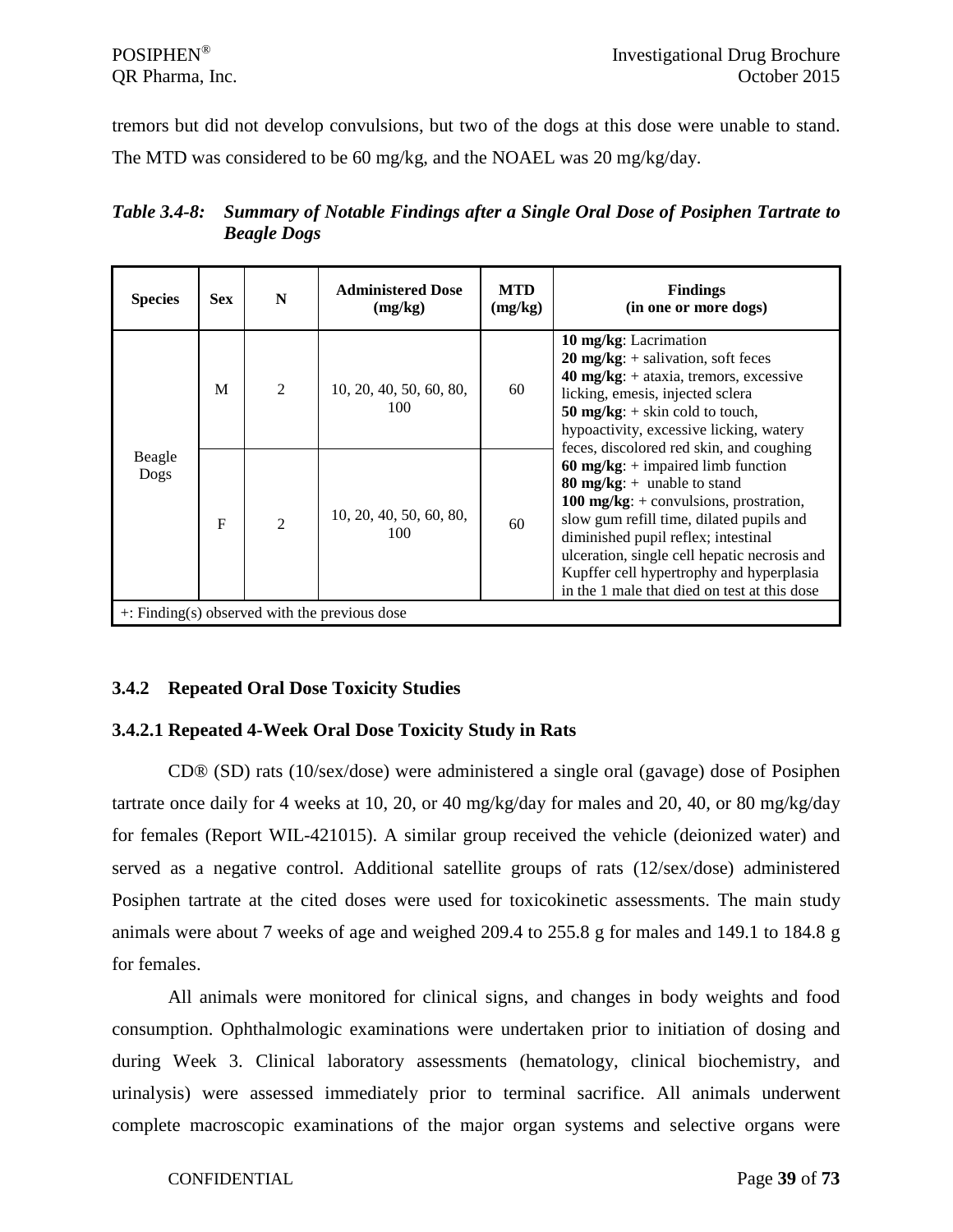weighted. Tissues (including sternum bone marrow smears for M/E ratios) were processed for microscopic examinations. Blood samples were collected from the satellite group (3/sex/timepoint) on Days 0 (first day of dosing) and 27 at 0, 0.5, 1, 2, 4, 8, 12 and 24 hours postdosing for the determination of plasma concentrations of Posiphen using a validated LC/MS/MS method (LLOQ =  $0.05$  ng/mL).

Peak ( $C_{\text{max}}$ ) and total (AUC<sub>0-24h</sub>) exposures to Posiphen increased in proportion to the administered dose (**Table 3.4-9**). AUC<sub>0-24h</sub> and C<sub>max</sub> values remained relatively constant between Day 0 (first day of dosing) and Day 27. Peak and total exposure were higher in females than in males at equivalent doses. The apparent plasma elimination  $t_{1/2}$  of Posiphen was approximately 1-2 hours and was independent of gender. Apparent systemic clearance was approximately 5-fold higher for males than for females. There was no indication of accumulation or increased metabolic activity with repeated dosing.

*Table 3.4-9: Mean Peak (Cmax) and Total (AUC0-24h) Plasma Concentrations of Posiphen in Male and Female CD (SD) Rats following Oral Dosing of Posiphen Tartrate for 4 Weeks*

| <b>Sample</b>  |                                       | Males (mg/kg/day)                                    |      |                          | Females (mg/kg/day) |       |  |  |
|----------------|---------------------------------------|------------------------------------------------------|------|--------------------------|---------------------|-------|--|--|
| Day            | 10                                    | 20                                                   | 40   | 20                       | 40                  | 80    |  |  |
|                |                                       | $C_{\text{max}}$ (ng/mL)<br>$C_{\text{max}}$ (ng/mL) |      |                          |                     |       |  |  |
| $\overline{0}$ | 100                                   | 297                                                  | 595  | 630                      | 2100                | 3170  |  |  |
| 27             | 111                                   | 266                                                  | 451  | 840                      | 2190                | 3110  |  |  |
|                |                                       | $AUC_{0-24 h}$ (ng·h/mL)                             |      | $AUC_{0-24 h}$ (ng·h/mL) |                     |       |  |  |
| $\theta$       | 202                                   | 507                                                  | 1066 | 1440                     | 4883                | 10971 |  |  |
| 27             | 214                                   | 509                                                  | 882  | 2037                     | 5223                | 12351 |  |  |
|                | Note: AUC on Day $0 = AUC_{0-\infty}$ | Lower Limit of Quantification (LLOQ) = $0.05$ ng/mL  |      |                          |                     |       |  |  |

There were no deaths during the study. Clinical signs were limited to muscle twitching that occurred in males at 20 mg/kg/day (beginning on Day 14) and 40 mg/kg/day (beginning on Day 0) and in females at 80 mg/kg/day (beginning on Day 11). This twitching generally persisted through Day 26 for the males and Day 17 for the females. A summary of these results is presented in **Table 3.4-10**.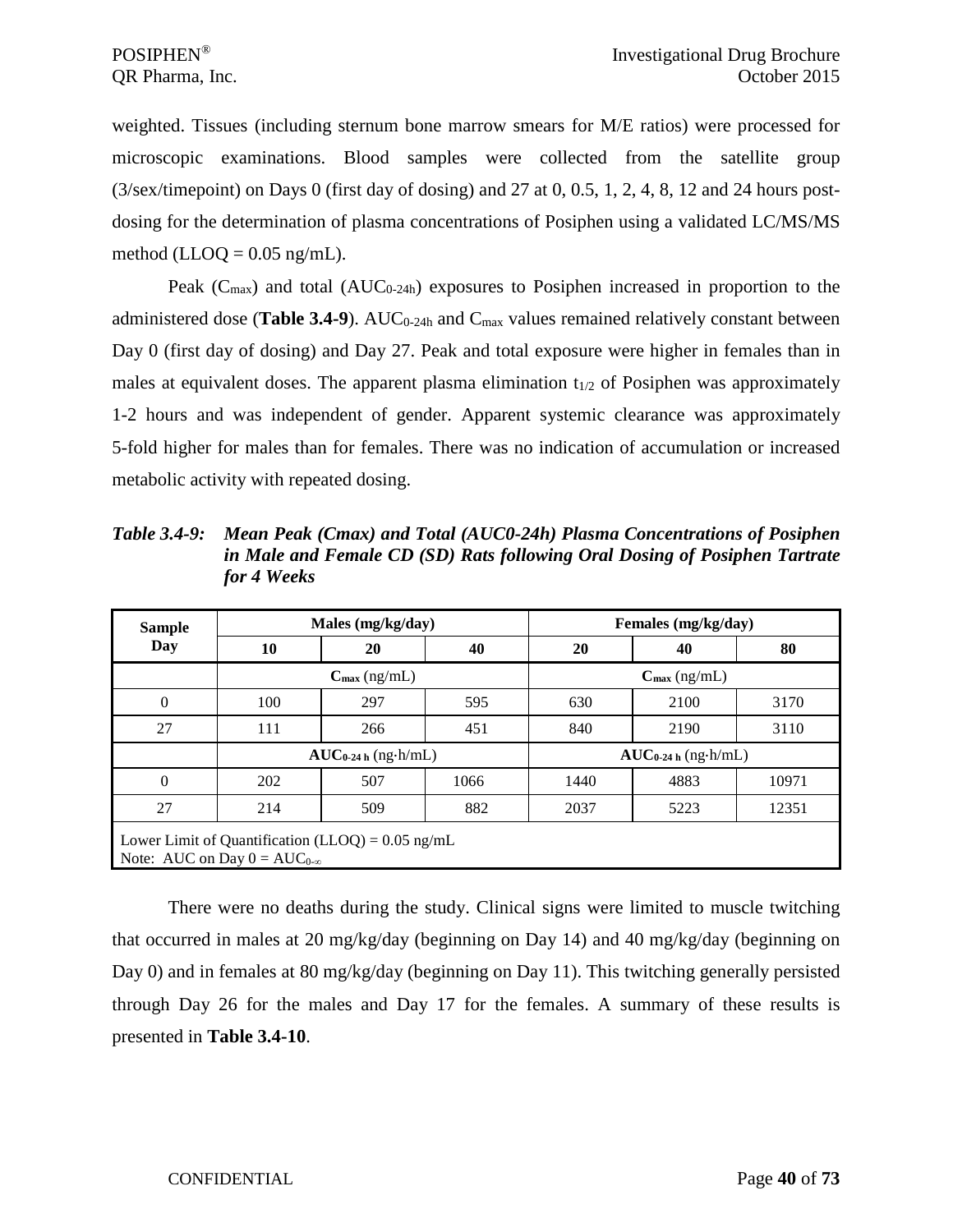|                               | <b>Incidence of Twitching</b><br>(Number of Occurrences/Number of Animals) |                      |      |       |     |     |        |     |  |  |  |
|-------------------------------|----------------------------------------------------------------------------|----------------------|------|-------|-----|-----|--------|-----|--|--|--|
|                               |                                                                            | Posiphen (mg/kg/day) |      |       |     |     |        |     |  |  |  |
|                               |                                                                            |                      | Male |       |     |     | Female |     |  |  |  |
|                               | $\bf{0}$                                                                   | 20<br>40<br>10       |      |       |     | 20  | 40     | 80  |  |  |  |
| No. of Rats                   | 10                                                                         | 10                   | 10   | 10    | 10  | 10  | 10     | 10  |  |  |  |
| 1 Hour Post-Dosing            |                                                                            |                      |      |       |     |     |        |     |  |  |  |
| Total                         | 0/0                                                                        | 0/0                  | 2/2  | 86/10 | 0/0 | 0/0 | 0/0    | 4/4 |  |  |  |
| Study Day 0                   | 0/0                                                                        | 0/0                  | 0/0  | 8/8   | 0/0 | 0/0 | 0/0    | 0/0 |  |  |  |
| Study Day 1                   | 0/0                                                                        | 0/0                  | 0/0  | 5/5   | 0/0 | 0/0 | 0/0    | 0/0 |  |  |  |
| Study Days 2-6                | 0/0                                                                        | 0/0                  | 0/0  | 17/9  | 0/0 | 0/0 | 0/0    | 0/0 |  |  |  |
| Study Days 7-13               | 0/0                                                                        | 0/0                  | 0/0  | 17/6  | 0/0 | 0/0 | 0/0    | 1/1 |  |  |  |
| Study Days 14-20              | 0/0                                                                        | 0/0                  | 2/2  | 17/8  | 0/0 | 0/0 | 0/0    | 3/3 |  |  |  |
| Study Days 21-26              | 0/0                                                                        | 0/0                  | 0/0  | 22/9  | 0/0 | 0/0 | 0/0    | 0/0 |  |  |  |
| Unscheduled Observation       |                                                                            |                      |      |       |     |     |        |     |  |  |  |
| Study Day 0                   | 0/0                                                                        | 0/0                  | 0/0  | 3/3   | 0/0 | 0/0 | 0/0    | 0/0 |  |  |  |
| Detailed Physical Examination |                                                                            |                      |      |       |     |     |        |     |  |  |  |
| Study Days 21-26              | 0/0                                                                        | 0/0                  | 0/0  | 4/4   | 0/0 | 0/0 | 0/0    | 0/0 |  |  |  |

# *Table 3.4-10: Incidence of Twitching in Male and Female CD (SD) Rats During Oral Dosing of Posiphen Tartrate for 4 Weeks*

Excessive chewing was observed in 3 females that received 80 mg/kg/day (Days 16 and/or 19) at 1 hour post-dosing. No other treatment-related clinical signs were noted. Male body weights in the 40 mg/kg/day group were slightly lower (-5.4%) than the control group and correlated with a slight reduction in food consumption. There were no changes in body weight or food consumption in females or in the lower dosed males. Ophthalmologic examinations were unremarkable.

There was a lower mean hemoglobin concentration in females at 80 mg/kg/day, and an increase in reticulocyte counts in females at 40 and 80 mg/kg/day at terminal sacrifice (**Table 3.4-11**). A lower mean corpuscular hemoglobin was also noted in females at 80 mg/kg/day. These changes were suggestive of an effect of Posiphen tartrate on erythropoiesis, with a regenerative response that was manifested as an increase in reticulocytes. However, histological examination of the bone marrow did not reveal any correlate to the observed hematological differences.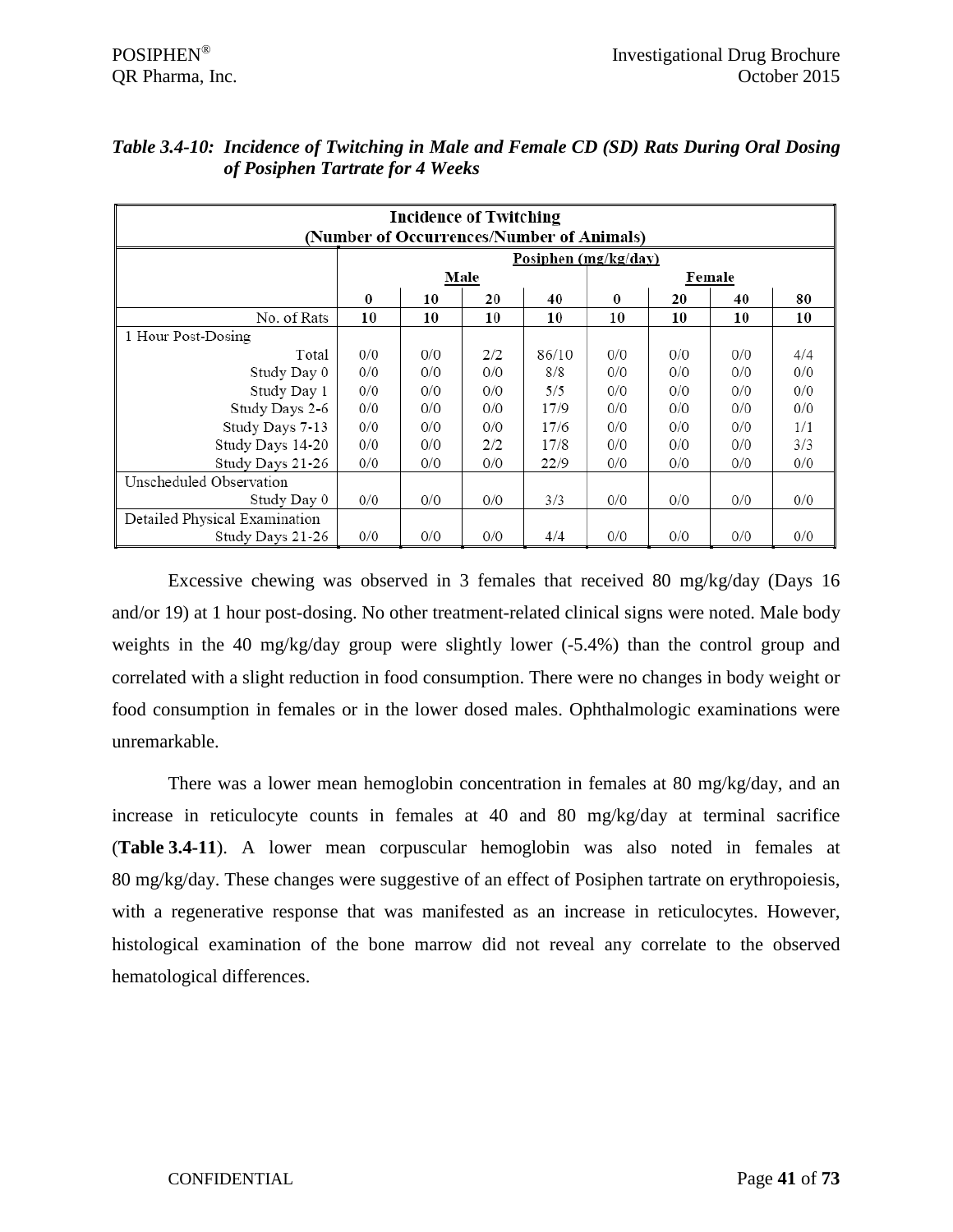| <b>Hematology Parameter</b>                                          |          | Posiphen Tartrate (mg/kg/day) | <b>Males</b> |       | Posiphen Tartrate (mg/kg/day)<br><b>Females</b> |       |          |           |  |  |
|----------------------------------------------------------------------|----------|-------------------------------|--------------|-------|-------------------------------------------------|-------|----------|-----------|--|--|
|                                                                      | $\bf{0}$ | 10                            | 20           | 40    | $\bf{0}$                                        | 20    | 40       | 80        |  |  |
| Reticulocytes $(x10^3/\mu L)$                                        | 184.3    | 194.7                         | 187.6        | 208.1 | 156.1                                           | 161.4 | $203.3*$ | $285.0**$ |  |  |
| Hemoglobin $(g/dL)$                                                  | 15.1     | 14.8                          | 14.5         | 14.6  | 15.1                                            | 14.8  | 14.5     | $14.0*$   |  |  |
| $MCH$ (pg)                                                           | 19.0     | 19.4                          | 19.1         | 19.1  | 19.5                                            | 19.1  | 19.4     | $19.0*$   |  |  |
| WBC $(x10^3/\mu L)$                                                  | 8.29     | 10.22                         | 9.46         | 8.85  | 5.67                                            | 7.12  | 7.60     | $8.07*$   |  |  |
| Lymphocytes $(x10^3/\mu L)$                                          | 7.09     | 8.57                          | 8.26         | 7.51  | 4.89                                            | 6.23  | 6.32     | $7.16*$   |  |  |
| *p<0.05 and **p<0.01, compared to the control group (Dunnett's test) |          |                               |              |       |                                                 |       |          |           |  |  |

| Table 3.4-11: Mean Reticulocyte Count, Hemoglobin, and MCH Values in Male and Female |  |  |
|--------------------------------------------------------------------------------------|--|--|
| CD (SD) Rats Administered Posiphen Tartrate by Gavage for 4 Weeks                    |  |  |

Although the absolute number of WBC and lymphocytes in the high dose female group were slightly increased relative to the controls, these differences occurred only in one gender (females), were minimal, and fell within the historical control for this species and were not considered to represent a treatment-related change.

Clinical serum biochemistry parameters were similar between treated and control groups. There were no treatment-related changes in serum liver enzymes or serum proteins.

There were no Posiphen-related urinalysis findings. Lower mean urine pH values were observed in males that received 20 or 40 mg/kg/day compared to the control group (**Table 3.4-12**). However, these changes were small in magnitude, occurred only in male rats, and were within the range of the historical control data at the testing laboratory. This finding was not considered to be toxicologically significant.

*Table 3.4-12: Mean Urinary pH Values for Male and Female CD (SD) Rats after Administration of Posiphen Tartrate by Gavage for 4 Weeks*

| <b>Urinalysis</b>                                            |     |      | Posiphen Tartrate (mg/kg/day)<br><b>Males</b> |         | Posiphen Tartrate (mg/kg/day) Females |                   |      |      |  |
|--------------------------------------------------------------|-----|------|-----------------------------------------------|---------|---------------------------------------|-------------------|------|------|--|
| <b>Parameter</b>                                             |     | 10   | 20                                            | 40      | 0                                     | 20                | 40   | 80   |  |
| Number Examined                                              | 10) | (10) | (10)                                          | (10)    | (10)                                  | $\left(10\right)$ | (10) | (10) |  |
| pH                                                           | 6.6 | 6.4  | $6.0**$                                       | $6.0**$ | 5.9                                   | 5.8               | 5.7  | 5.9  |  |
| ** $p<0.01$ , compared to the control group (Dunnett's test) |     |      |                                               |         |                                       |                   |      |      |  |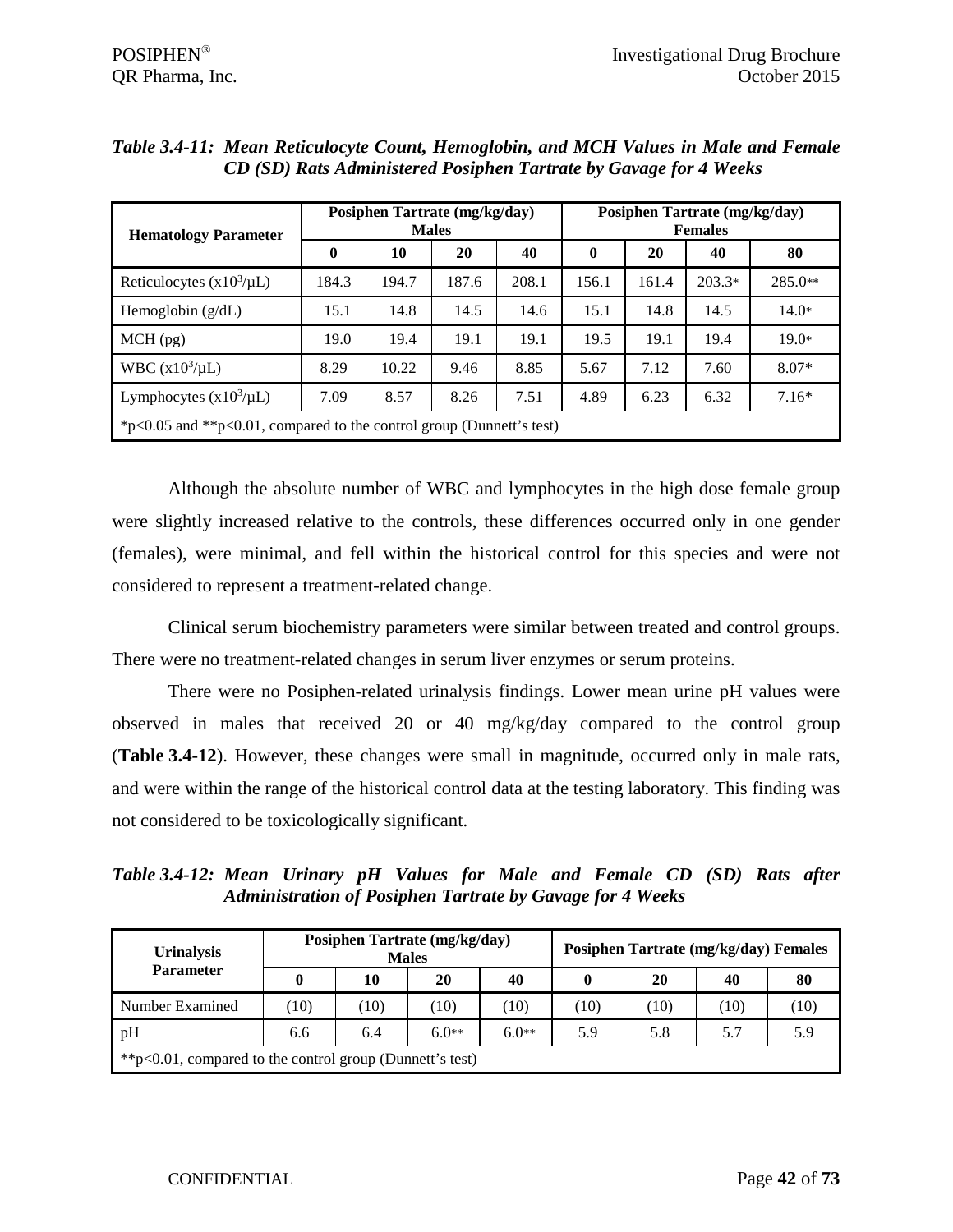There were no treatment-related macroscopic findings. The only organ weight changes noted were lower absolute thymic and thyroid/parathyroid weights in the male at 20 mg/kg/day group and a higher relative liver weight in females at 40 and 80 mg/kg/day (**Table 3.4-13**). However, there were no histological correlates and these changes were not considered biologically significant.

| Organ                                                                   |              |       | Posiphen Tartrate (mg/kg/day)<br><b>Males</b> |       | Posiphen Tartrate (mg/kg/day)<br><b>Females</b> |       |           |          |  |
|-------------------------------------------------------------------------|--------------|-------|-----------------------------------------------|-------|-------------------------------------------------|-------|-----------|----------|--|
|                                                                         | $\mathbf{0}$ | 10    | 20                                            | 40    | $\bf{0}$                                        | 20    | 40        | 80       |  |
| Liver                                                                   |              |       |                                               |       |                                                 |       |           |          |  |
| Absolute $(g)$                                                          | 10.85        | 10.76 | 10.69                                         | 10.71 | 6.64                                            | 6.78  | 7.26      | 7.35     |  |
| Relative (% BW)                                                         | 2.987        | 2.976 | 3.040                                         | 3.092 | 3.163                                           | 3.259 | $3.538**$ | $3.479*$ |  |
| <b>Thymus</b>                                                           |              |       |                                               |       |                                                 |       |           |          |  |
| Absolute $(g)$                                                          | 0.563        | 0.556 | $0.433*$                                      | 0.490 | 0.449                                           | 0.384 | 0.403     | 0.397    |  |
| Relative (% BW)                                                         | 0.154        | 0.154 | 0.124                                         | 0.142 | 0.214                                           | 0.184 | 0.198     | 0.189    |  |
| <b>Thyroid/Parathyroid</b>                                              |              |       |                                               |       |                                                 |       |           |          |  |
| Absolute $(g)$                                                          | 0.024        | 0.021 | $0.020*$                                      | 0.21  | 0.016                                           | 0.016 | 0.016     | 0.017    |  |
| Relative (% BW)                                                         | 0.007        | 0.006 | 0.006                                         | 0.006 | 0.007                                           | 0.008 | 0.008     | 0.008    |  |
| * $p<0.05$ and ** $p<0.01$ , when compared to controls (Dunnett's test) |              |       |                                               |       |                                                 |       |           |          |  |

*Table 3.4-13: Mean Absolute and Relative Thymus and Thyroid/Parathyroid Weights in Male and Female CD (SD) Rats Administered Posiphen Tartrate by Gavage for 4 Weeks*

Microscopic examinations were unremarkable. All findings observed were consistent with normal background lesions in clinically normal rats of the age and strain used on this study and these were considered spontaneous and/or incidental in nature and unrelated to Posiphen administration.

A summary of the findings in male and female CD (SD) rats with dosing of Posiphen tartrate for 4 weeks is provided in **Table 3.4-14**. The NOAEL for Posiphen tartrate in males was 10 mg/kg/day and in females was 20 mg/kg/day.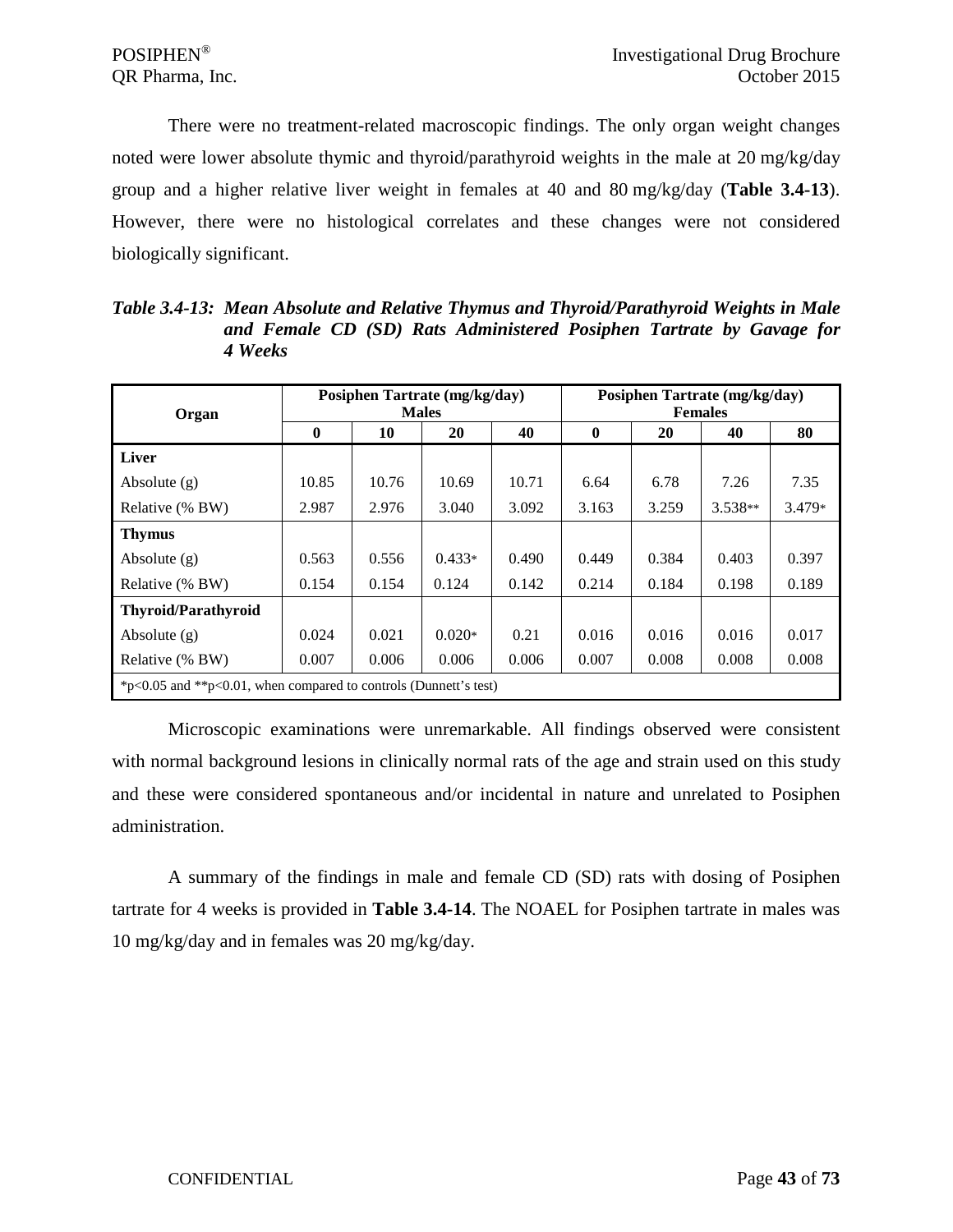| <b>Parameter</b>                                                  |   |                          |  |                                                   | Posiphen Tartrate (mg/kg/day)            |                       |  |  |  |
|-------------------------------------------------------------------|---|--------------------------|--|---------------------------------------------------|------------------------------------------|-----------------------|--|--|--|
|                                                                   |   | 10                       |  | 20                                                | 40                                       | 80                    |  |  |  |
|                                                                   | M | 0/10                     |  | 0/10                                              | 0/10                                     |                       |  |  |  |
| <b>Mortality</b>                                                  | F |                          |  | 0/10                                              | 0/10                                     | 0/10                  |  |  |  |
| <b>Clinical Signs</b>                                             |   | No Change                |  | Tremors (M: $\geq$ 20 mg/kg/day; F: 80 mg/kg/day) |                                          |                       |  |  |  |
|                                                                   |   |                          |  |                                                   |                                          | Excessive Chewing (F) |  |  |  |
| <b>Body Weights</b>                                               |   | No Change                |  |                                                   | $\downarrow$ (M)                         |                       |  |  |  |
| <b>Food Intake</b>                                                |   | No Change                |  |                                                   | $\downarrow$ (M)                         |                       |  |  |  |
| <b>Hematology</b>                                                 |   | No Change                |  |                                                   | ↑ Reticulocytes; ↓ hemoglobin, ↓ MCH (F) |                       |  |  |  |
| <b>Biochemistry</b>                                               |   | No Change                |  |                                                   |                                          |                       |  |  |  |
| <b>Urinalysis</b>                                                 |   | No Change                |  |                                                   |                                          |                       |  |  |  |
| Ophthalmology                                                     |   | No Change                |  |                                                   |                                          |                       |  |  |  |
| <b>Myelogram</b>                                                  |   | No Change                |  |                                                   |                                          |                       |  |  |  |
| <b>Organ Weights</b>                                              |   | No Change                |  |                                                   |                                          |                       |  |  |  |
| Macroscopic                                                       |   | No Change                |  |                                                   |                                          |                       |  |  |  |
| Microscopic                                                       |   | No Change                |  |                                                   |                                          |                       |  |  |  |
| Toxicokinetics: Posiphen AUC <sub>0-24 h</sub> (ng-h/mL) - Day 27 |   |                          |  |                                                   |                                          |                       |  |  |  |
| Males                                                             |   | 214                      |  | 509                                               | 882                                      |                       |  |  |  |
| Females                                                           |   | $\overline{\phantom{a}}$ |  | 2037                                              | 5223                                     | 12351                 |  |  |  |

# *Table 3.4-14: Summary of Findings in Male and Female CD (SD) Rats Administered Posiphen Tartrate by Gavage for 4 Weeks*

# **3.4.2.2 Repeated 1-Week Oral Dose Toxicity Study in Dogs**

The MTD to repeated oral dosing of Posiphen tartrate for 7 days was investigated in male and female beagle dogs (Report 851-003). The dogs (initially 1/sex/dose) were administered a single oral (capsule) dose of 0 (control), 20, 40 or 80/60 mg/kg/day daily for up to 7 consecutive days. Each dog was monitored for morbidity/mortality, clinical signs, and body weight and food consumption changes. Blood samples were collected on Day 1 (first day of dosing) and Day 7 at 0, 0.5, 1, 2, 4, 8 and 24 hours after dosing for determination of plasma concentrations of Posiphen using a validated LC-MS/MS assay (LLOQ =  $0.1$  ng/mL). The animals were not sacrificed at the conclusion of the study.

Peak ( $C_{\text{max}}$ ) and total ( $AUC_{0-\tau}$ ) exposures to Posiphen generally increased in a manner that was greater than proportional to the increase in the administered dose but the values were quite variable (**Table 3.4-15**) (Report 05-4660.01). The apparent plasma elimination  $t_{1/2}$  of Posiphen was approximately 2-4 hours and was independent of gender.

CONFIDENTIAL Page **44** of **73**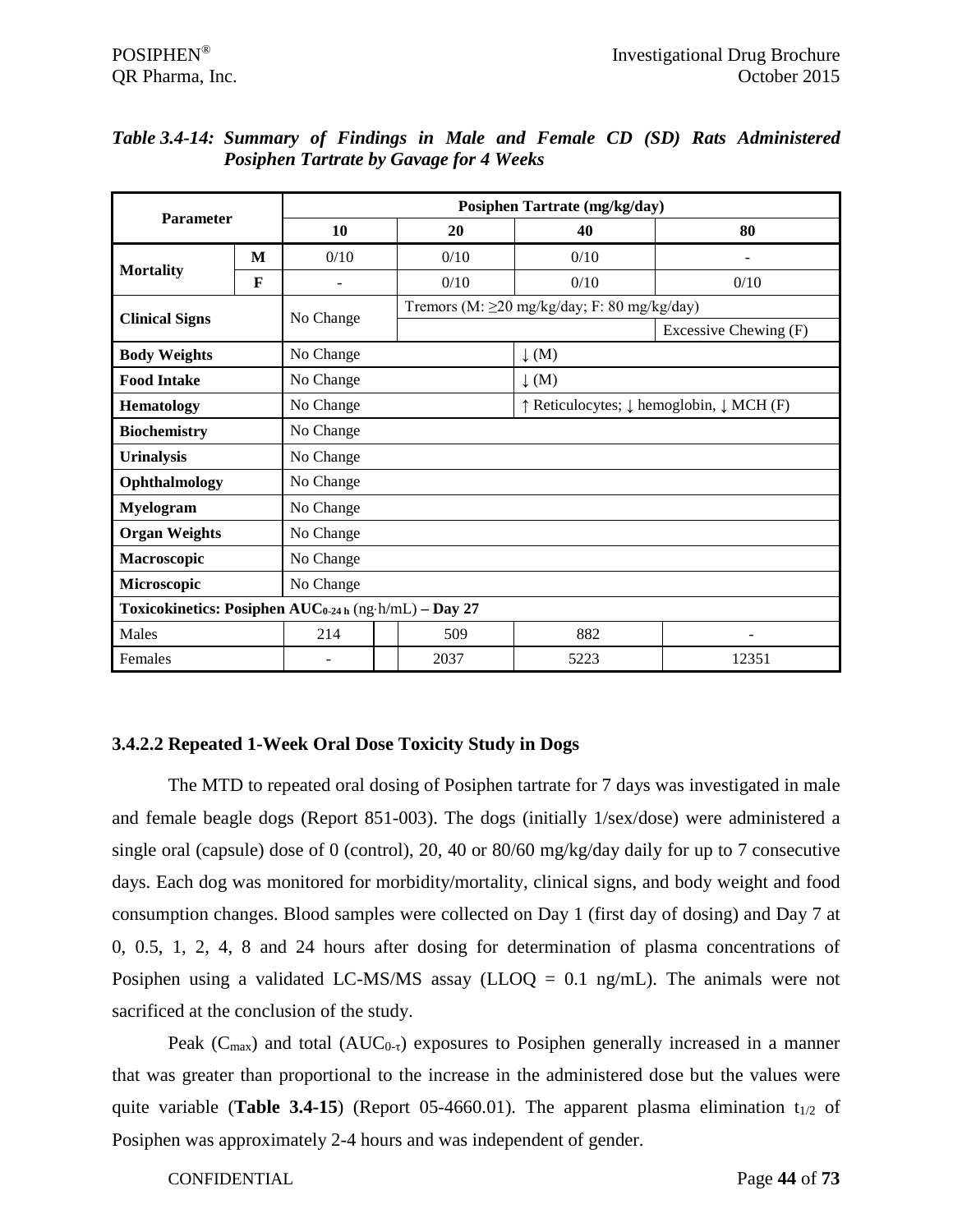| <b>Sample</b> |     | Males (mg/kg/day)               |                   |                                 | Females (mg/kg/day) |                |  |
|---------------|-----|---------------------------------|-------------------|---------------------------------|---------------------|----------------|--|
| Day           | 20  | 40                              | 80/60             | <b>20</b>                       | 40                  | 80/60          |  |
|               |     | $C_{\text{max}}$ (ng/mL)        |                   | $C_{\text{max}}$ (ng/mL)        |                     |                |  |
|               | 791 | 343                             | 5890 <sup>a</sup> | 602                             | 1760                | $9270^{\rm a}$ |  |
| 7             | 144 | 675                             | 1790              | 1150                            | 1100                | 1235           |  |
|               |     | $AUC_{0\text{-}t}$ is (ng-h/mL) |                   | $AUC_{0\text{-}t}$ is (ng-h/mL) |                     |                |  |
|               | 842 | 986                             | $7995^a$          | 809                             | 3417                | $13096^a$      |  |
| 7             | 402 | 1466                            | 6647              | 1103                            | 2403                | 4279           |  |

*Table 3.4-15: Individual Peak (Cmax) and Total (AUC0-τ) Plasma Concentrations of Posiphen in Male and Female Beagle Dogs with Oral Dosing of Posiphen Tartrate for 7 Days*

There were no deaths during the study. One female that received 80 mg/kg on the  $1<sup>st</sup>$  day of dosing developed convulsions and consequently the dose level for this group was lowered to 60 mg/kg/day on the following day. Because this same animal subsequently developed convulsions at 60 mg/kg/day, two additional animals (1 male and 1 female) were added to this group.

A summary of the incidence of clinical signs is given in **Table 3.4-16**. Both females and one of the males developed convulsions at 60 mg/kg/day throughout the dosing phase. Additional clinical signs in this group included hypoactivity, ataxia, twitching, vocalization, excessive licking, lacrimation, salivation, tremors, emesis, mydriasis, and enteric symptoms (few/absent, discolored, mucoid, soft, and watery feces).

Mean body weights were decreased in males (-12 to -14%) and females (-10 to -13%) receiving 80/60 mg/kg/day of Posiphen tartrate. Decreases in mean food consumption were also noted in both males (-14%) and females (-20%) administered 40 mg/kg/day and in males (-63 to 68%) and females (-49 to -60%) administered 80/60 mg/kg, as compared to controls.

At 40 mg/kg/day, hypoactivity, ataxia, excessive licking, lacrimation, salivation, tremors, emesis, and enteric symptoms were apparent. At 20 mg/kg/day, clinical signs were limited to lacrimation, salivation, and enteric findings (discolored, mucoid, soft or watery feces).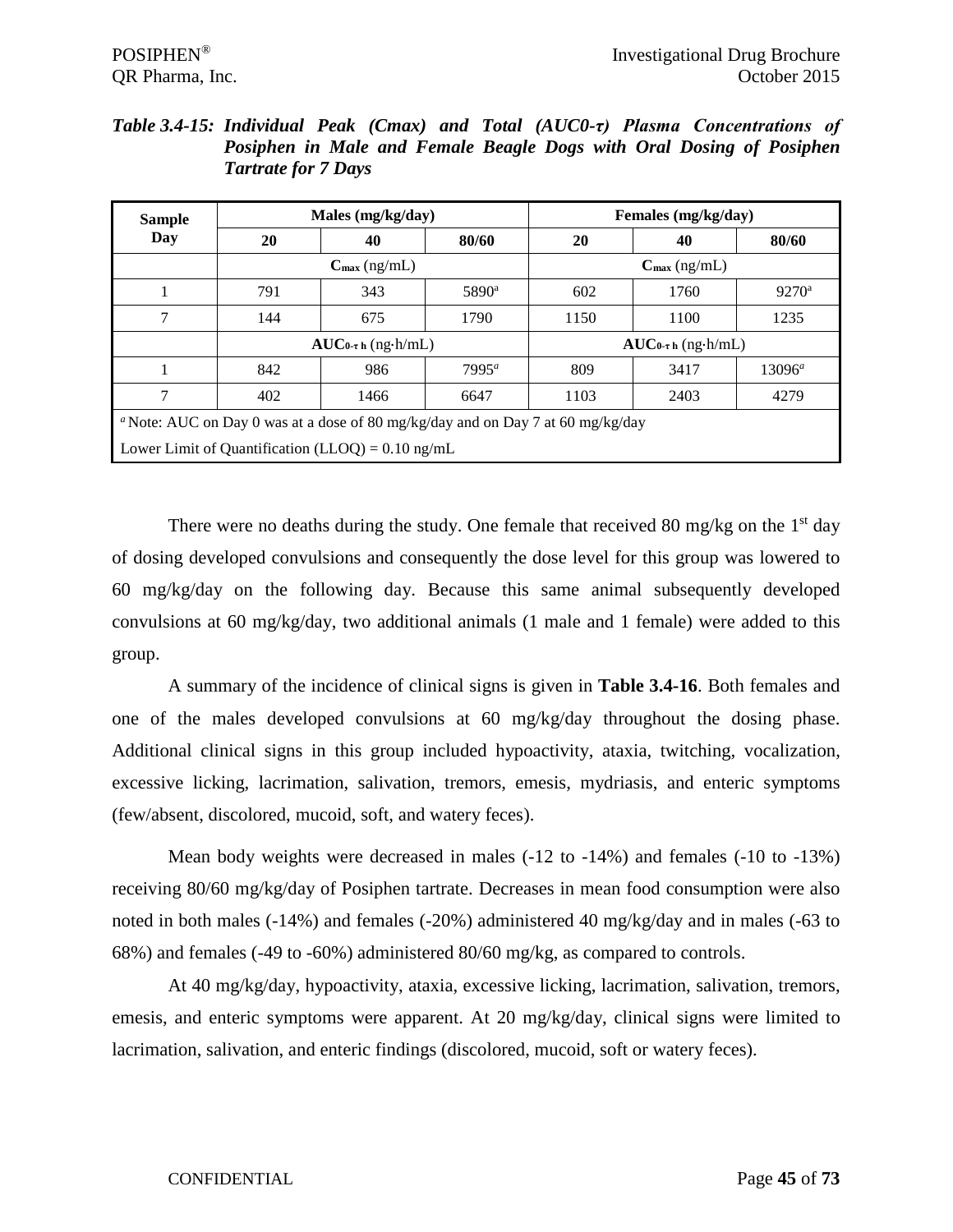|                                                                                     |                          |                          |                          | Posiphen (mg/kg/day) |                  |                          |                          |                          |
|-------------------------------------------------------------------------------------|--------------------------|--------------------------|--------------------------|----------------------|------------------|--------------------------|--------------------------|--------------------------|
| <b>Clinical Observation</b>                                                         |                          |                          | <b>Male</b>              |                      |                  |                          | Female                   |                          |
|                                                                                     | $\bf{0}$                 | 20                       | 40                       | 60 <sup>a</sup>      | $\boldsymbol{0}$ | 20                       | 40                       | 60 <sup>a</sup>          |
| Convulsions/Seizures (post dosing)                                                  | $\blacksquare$           | $\overline{\phantom{m}}$ | $\overline{\phantom{0}}$ | 4/1 <sup>b</sup>     | ÷,               | $\overline{\phantom{0}}$ | $\overline{a}$           | 8/2                      |
| Prostration                                                                         | $\blacksquare$           | $\blacksquare$           | $\blacksquare$           | 4/2                  | ÷,               | $\overline{\phantom{a}}$ | $\overline{a}$           | 9/2                      |
| Unable to Stand After Dosing                                                        | ٠                        | $\overline{\phantom{0}}$ | -                        | 1/1                  | ÷                | $\blacksquare$           | $\overline{a}$           | 1/1                      |
| <b>Pupils Dilated</b>                                                               | ٠                        | ٠                        | ÷                        | 4/1                  | ÷,               |                          | L,                       | 8/2                      |
| Coughing                                                                            | $\overline{\phantom{a}}$ | $\overline{\phantom{a}}$ | $\overline{\phantom{a}}$ | 2/1                  | $\overline{a}$   | $\blacksquare$           | -                        | 4/2                      |
| Vocalization                                                                        | $\blacksquare$           | $\overline{\phantom{a}}$ | $\blacksquare$           | 2/1                  | ÷,               | $\blacksquare$           | $\overline{\phantom{a}}$ | 5/2                      |
| Tremors                                                                             | $\blacksquare$           | $\overline{\phantom{a}}$ | 7/1                      | 12/2                 | ÷,               | $\blacksquare$           | 7/1                      | 12/2                     |
| Twitching                                                                           | ٠                        | $\blacksquare$           |                          | 1/1                  | ÷                | $\overline{a}$           |                          | 2/2                      |
| Ataxia                                                                              | $\blacksquare$           |                          | 3/1                      | 5/2                  | ÷                |                          | 4/1                      | 8/2                      |
| <b>Activity Decreased</b>                                                           | $\blacksquare$           | $\overline{\phantom{a}}$ | 1/1                      | 11/2                 | ÷,               | $\sim$                   | 4/1                      | 10/2                     |
| Licking Excessively                                                                 | $\overline{\phantom{a}}$ | $\overline{\phantom{m}}$ | 6/1                      | 12/2                 | ÷,               | $\blacksquare$           | 4/1                      | 9/2                      |
| Lacrimation                                                                         | $\blacksquare$           | $\overline{a}$           | 7/1                      | 5/1                  | ÷,               | 7/1                      | 6/1                      | 3/1                      |
| Emesis                                                                              | ٠                        | $\overline{\phantom{a}}$ | 2/1                      | 8/2                  | ÷                | 2/1                      | $\overline{a}$           | 4/2                      |
| Sclera Injected                                                                     | ٠                        |                          | 2/1                      | 1/1                  | ÷                |                          | $\overline{a}$           | $\overline{\phantom{a}}$ |
| Salivation                                                                          | $\blacksquare$           | 7/1                      | 7/1                      | 12/2                 | ÷,               | 6/1                      | 7/1                      | 12/2                     |
| <b>Feces Watery</b>                                                                 | $\blacksquare$           | 1/1                      | 4/1                      | 3/1                  | ÷,               | 1/1                      | 3/1                      | 1/1                      |
| Feces Mucoid                                                                        | 1/1                      | 4/1                      | 6/1                      | 12/2                 | ÷,               | 5/1                      | 7/1                      | 6/2                      |
| <b>Feces Soft</b>                                                                   | 1/1                      | 5/1                      | 7/1                      | 12/2                 | L.               | 6/1                      | 7/1                      | $8/2$                    |
| <sup>a</sup> Was dosed at 80 mg/kg on Day 1 but was reduced to 60 mg/kg as of Day 2 |                          |                          |                          |                      |                  |                          |                          |                          |
| <sup>b</sup> Number of occurrences/Number of dogs with observation                  |                          |                          |                          |                      |                  |                          |                          |                          |

| Table 3.4-16: Summary of Clinical Observations following Oral Administrations of Posiphen |
|-------------------------------------------------------------------------------------------|
| <b>Tartrate to Beagle Dogs for up to 7 Days</b>                                           |

The most severe clinical sign that developed was convulsions at 80/60 mg/kg/day with episodes lasting from 20 seconds to 3 minutes. Tremors persisted in the 60 mg/kg/day group for up to 10 hours and in the 40 mg/kg/day group up to 9 hours.

The MTD with repeated oral dosing of Posiphen tartrate for up to 7 days in the dog was 40 mg/kg/day. The NOAEL was considered to be 20 mg/kg/day. For the 4 week study in dogs, the highest dose selected was 30 mg/kg/day in anticipation of tremors and gastrointestinal distress that may adversely affect the intent of study with a longer duration of dosing at higher doses.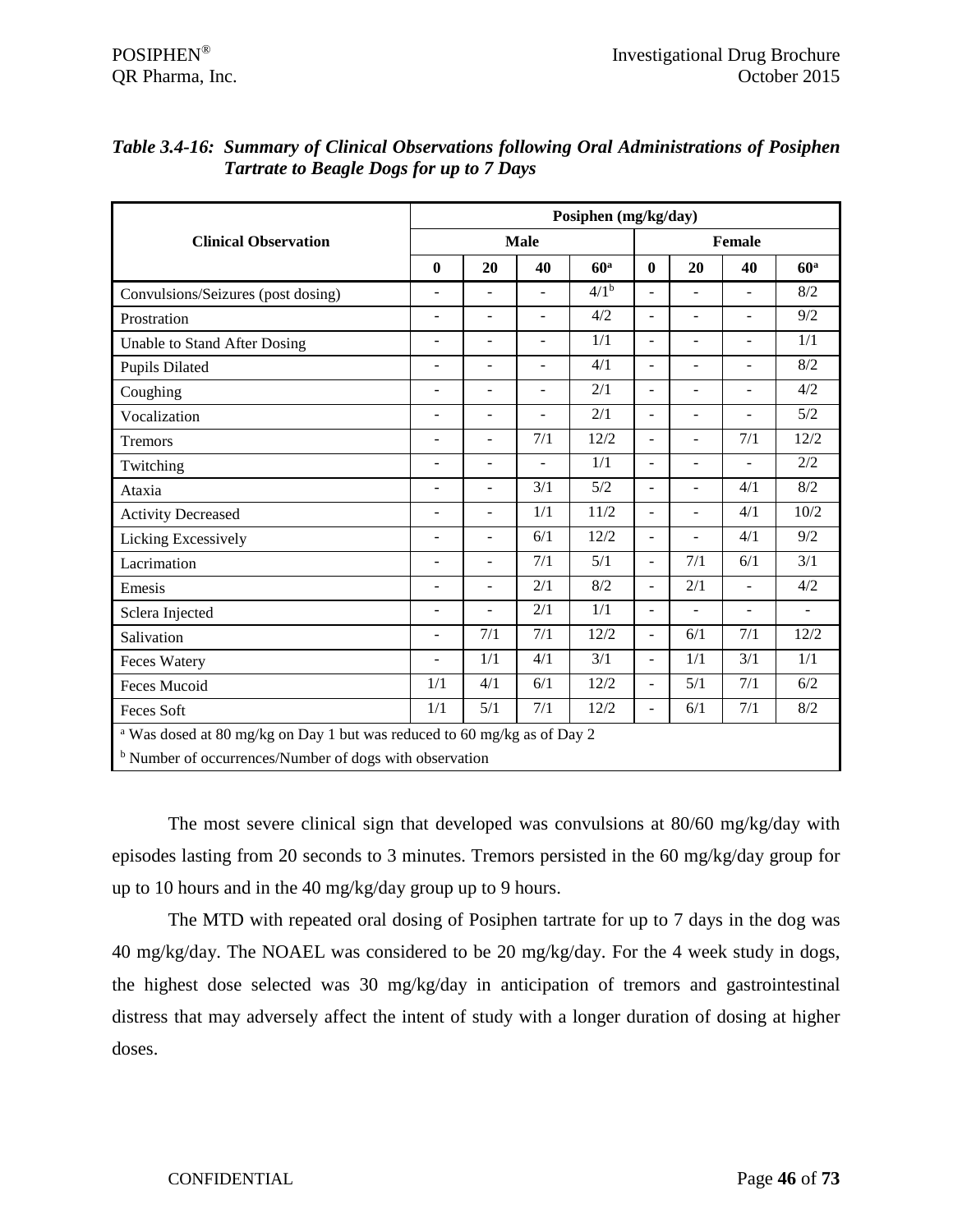### **3.4.2.3 Repeated 4-Week Oral Dose Toxicity Study in Dogs**

Adult male and female beagle dogs (3/sex/dose) were administered 0, 5, 10, or 30 mg/kg/day of Posiphen tartrate orally (capsule) once daily for 30 days (Report 851-004). Additional groups of 2/sex were included in the control and 30 mg/kg/day groups for a 1 month treatment-free (recovery) period. Serial observations included clinical signs (daily), physical and neurological examinations (weekly), body weights, and food consumption. Ophthalmologic examinations, electrocardiography (1 hour post-dosing), clinical laboratory assessments (hematology, coagulation, and clinical biochemistry), and urinalysis were assessed prior to initiation of the study and during Week 4 of dosing and Week 8 of recovery. Blood samples were also collected on Days 1 and 28 at 0.25, 0.5, 1, 1.5, 2, 4, 8 and 24 hours after dosing for determination of plasma concentrations of Posiphen tartrate using a validated LC-MS/MS method (LLOO =  $0.1$  ng/mL). RBC pellets were also retained for future assessment of RBC ChE activity. All animals were terminally sacrificed and underwent complete macroscopic examinations. Selected organs were weighed; all tissues were taken and processed for microscopic examinations (excluding bone marrow smears).

Systemic exposure to Posiphen (**Table 3.4-17**) was dose related (Report 05-4685.01). Peak plasma concentrations generally occurred between 0.33 and 1.5 hours after administration. Plasma concentrations of Posiphen were detected up to 8 hours in the two lower doses, and through 24 hours at the high dose. The terminal phase  $t_{1/2}$  ranged from 1-4 hours, and was similar on days 1 and 28. There was no evidence of drug accumulation, inhibition or gender differences in total  $(AUC_{0-24h})$  exposure.

There were no unscheduled deaths during the study. Clinical signs associated with oral administration of Posiphen tartrate were limited to male and female dogs that received 30 mg/kg/day and included tremors, ataxia, salivation, excessive licking, lacrimation, and soft/mucoid/watery feces. The tremors and abnormal feces continued during the study but the ataxia, salivation and excessive licking abated with continued dosing. There were no significant effects on body weights but body weight changes were slightly lower in males receiving 30 mg/kg/day at the end of the 4 weeks, consistent with the lower food consumption for this group. Ophthalmoscopic examinations were unremarkable.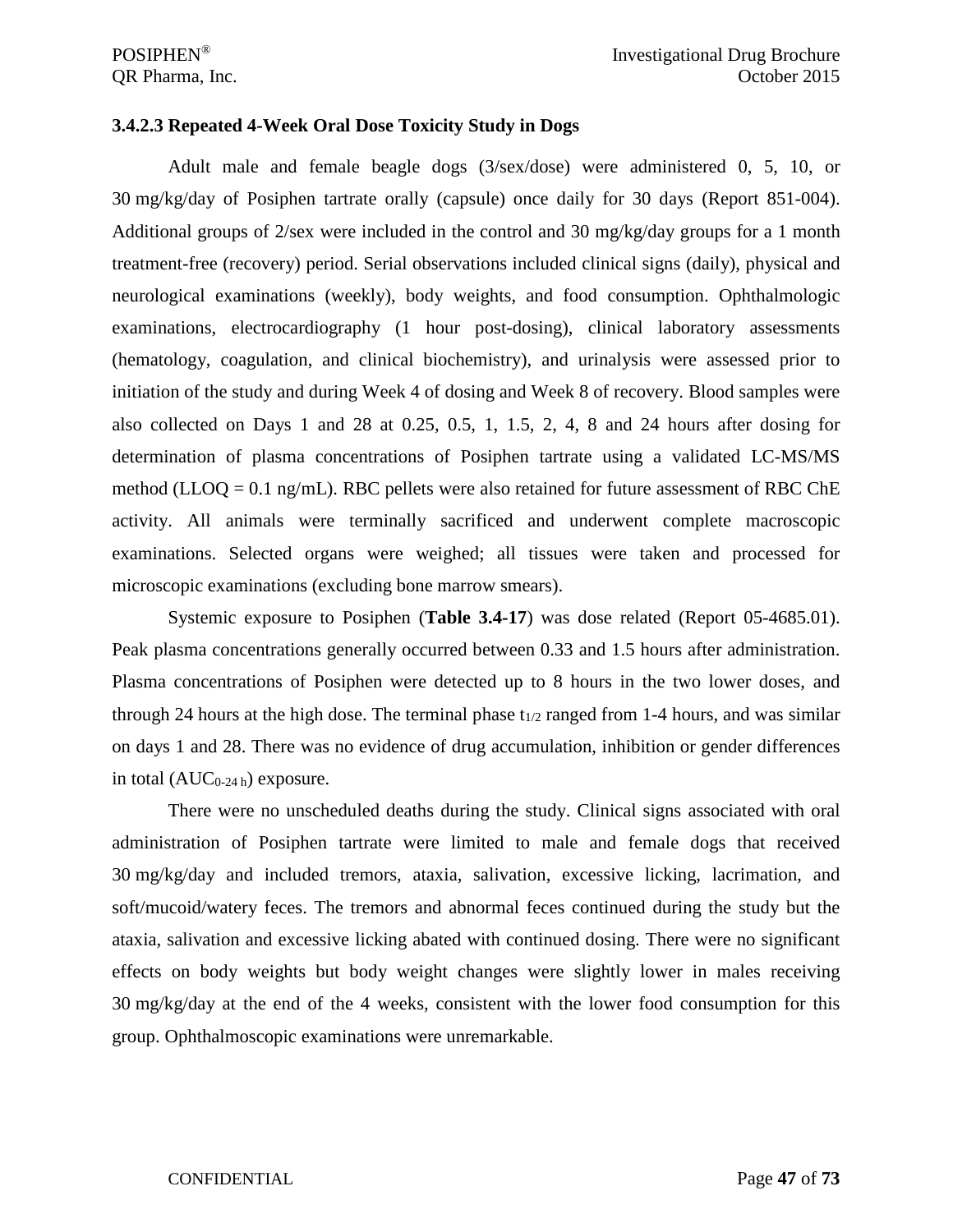|                                                                                         | Posiphen Tartrate (mg/kg/day)                               |                              |      |                              |                          |      |  |  |  |  |
|-----------------------------------------------------------------------------------------|-------------------------------------------------------------|------------------------------|------|------------------------------|--------------------------|------|--|--|--|--|
| Day                                                                                     |                                                             | <b>Males</b>                 |      | <b>Females</b>               |                          |      |  |  |  |  |
|                                                                                         | 5                                                           | 10                           | 30   | 5                            | 10                       | 30   |  |  |  |  |
|                                                                                         |                                                             | $C_{\text{max}}$ (ng/mL)     |      |                              | $C_{\text{max}}$ (ng/mL) |      |  |  |  |  |
|                                                                                         | 30                                                          | 144                          | 974  | 43                           | 221                      | 1263 |  |  |  |  |
| 28                                                                                      | 53                                                          | 141                          | 858  | 92                           | 281                      | 1385 |  |  |  |  |
|                                                                                         |                                                             | $AUC$ (ng·h/mL) <sup>a</sup> |      | $AUC$ (ng·h/mL) <sup>a</sup> |                          |      |  |  |  |  |
|                                                                                         | 51                                                          | 203                          | 1309 | 41                           | 218                      | 1593 |  |  |  |  |
| 28                                                                                      | 57                                                          | 196                          | 1448 | 168                          | 282                      | 1910 |  |  |  |  |
| "AUC from zero to infinity after the first dose, and form time zero to 24 hr on Day 28. |                                                             |                              |      |                              |                          |      |  |  |  |  |
|                                                                                         | Lower Limit of Quantification (LLOQ) = $0.10 \text{ ng/mL}$ |                              |      |                              |                          |      |  |  |  |  |

*Table 3.4-17: Mean Plasma C***max** *and AUC***0-24** *Values of Posiphen after Oral Dosing of Posiphen Tartrate for 4 Weeks to Beagle Dogs*

Posiphen tartrate at 30 mg/kg/day was associated with a mild slowing of the HR and a lengthening of the PR interval but HR did not fall below normal in any animal and bradycardia was not noted. There were no biologically relevant changes in the QRS complex or the QTc interval **(Table 3.4-18)**.

*Table 3.4-18: Mean Heart Rates and Selected ECG Values in Beagle Dogs 1-Hour after Oral Administration of Posiphen Tartrate – Week 4* 

| <b>Cardiovascular</b><br><b>Parameter</b>                                             |          | Posiphen Tartrate (mg/kg/day) |              |       |                |       |       |       |  |  |  |
|---------------------------------------------------------------------------------------|----------|-------------------------------|--------------|-------|----------------|-------|-------|-------|--|--|--|
|                                                                                       |          |                               | <b>Males</b> |       | <b>Females</b> |       |       |       |  |  |  |
|                                                                                       | $\bf{0}$ | 5                             | 10           | 30    | 0              | 5     | 10    | 30    |  |  |  |
| Heart Rate $(b/m)$                                                                    | 127      | 128                           | 124          | 108   | 135            | 148   | 116   | 125   |  |  |  |
| PR interval (sec)                                                                     | 0.095    | 0.113                         | 0.105        | 0.111 | 0.106          | 0.115 | 0.107 | 0.121 |  |  |  |
| QTc (sec) $^a$                                                                        | 0.232    | 0.236                         | 0.235        | 0.240 | 0.236          | 0.234 | 0.238 | 0.239 |  |  |  |
| <sup><i>a</i></sup> Correction factor QTc = QT-0.087 (RR-1000) Van der Walter formula |          |                               |              |       |                |       |       |       |  |  |  |

Oral administration of Posiphen tartrate at 5 or 10 mg/kg/day did not cause qualitative abnormalities or quantitative changes that are considered clinically important.

There were no changes in BP, HR, respiration, or physical/neurological observations in Posiphen-treated animals relative to the controls during the weekly examinations. There was a minimal but statistically significant lower mean BT (-0.6°C) in females administered 30 mg/kg/day but not in females at lower doses or males at any dose. The relationship of these changes to Posiphen tartrate treatment is not clear.

### CONFIDENTIAL Page **48** of **73**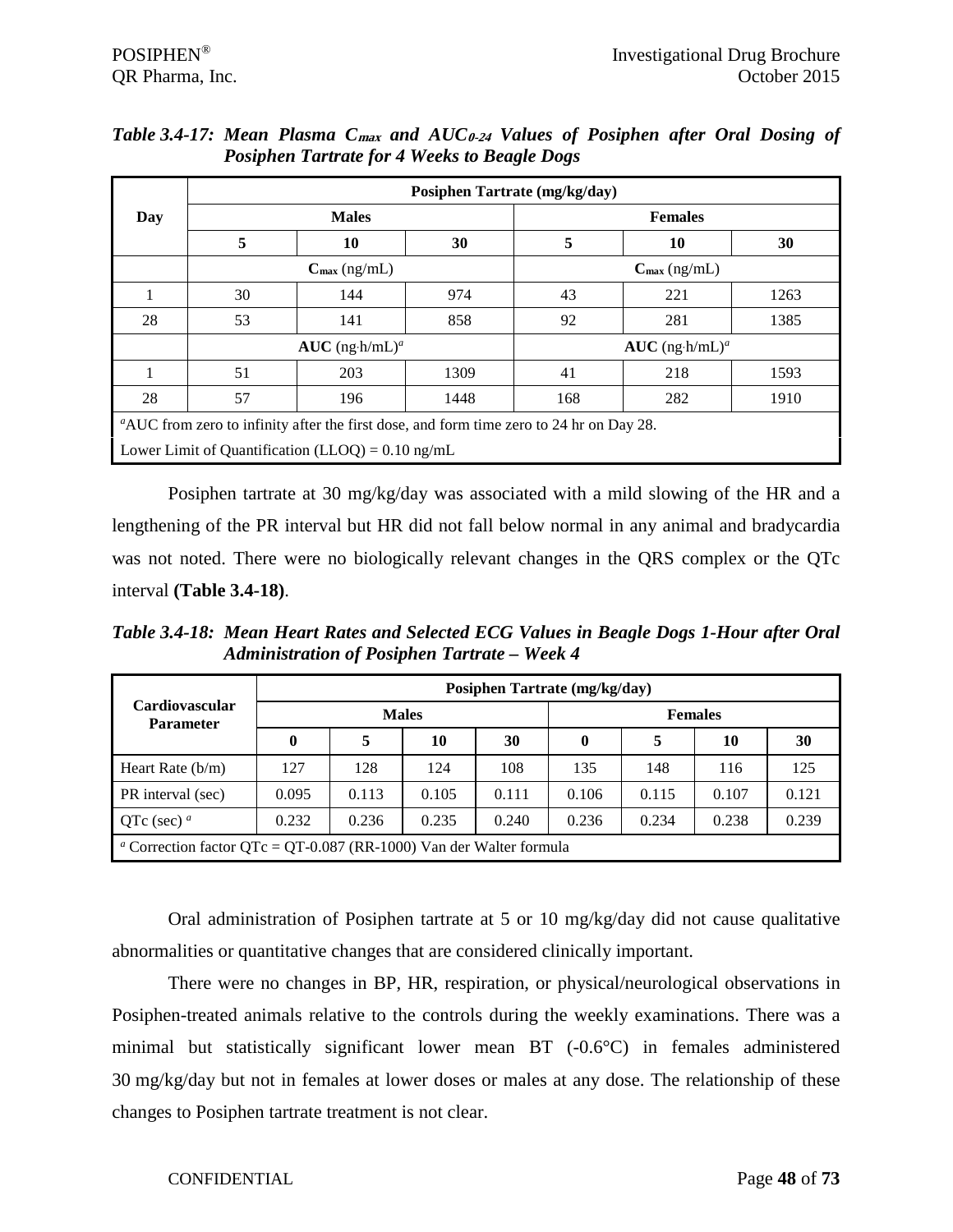Clinical pathology (hematology, clinical biochemical, and urinalysis parameters) were comparable between groups, apart from a higher serum cholesterol value in males and females that received 30 mg/kg/day (**Table 3.4-19**).

*Table 3.4-19: Mean Serum Cholesterol Values in Beagle Dogs after Oral Dosing of Posiphen Tartrate – Week 4* 

|                                                                  | Posiphen Tartrate (mg/kg/day) |              |     |        |                |     |     |      |  |  |
|------------------------------------------------------------------|-------------------------------|--------------|-----|--------|----------------|-----|-----|------|--|--|
| <b>Serum Chemistry</b><br>Value                                  |                               | <b>Males</b> |     |        | <b>Females</b> |     |     |      |  |  |
|                                                                  | $\bf{0}$                      |              | 10  | 30     | 0              |     | 10  | 30   |  |  |
| Cholesterol $(mg/dL)$                                            | 144                           | 169          | 165 | $201*$ | 135            | 154 | 158 | 178* |  |  |
| $*p<0.05$ , compared to the control value (pair-wise comparison) |                               |              |     |        |                |     |     |      |  |  |
| Values rounded to the nearest whole number                       |                               |              |     |        |                |     |     |      |  |  |

Macroscopic examinations were unremarkable. There were no treatment-related differences in absolute or relative organ weights compared to the control group.

Microscopic examinations in the Posiphen treated groups at the end of dosing were unremarkable relative to the control group, apart from an erosion/ulcer with associated subacute inflammation noted in one male that received 30 mg/kg/day. This finding may possibly be related to oral administration of Posiphen tartrate. Microscopic changes noted in these dogs were of the type commonly seen in dogs of this strain and age. There were no differences in the microscopic findings between the dosed and control dogs at the end of the recovery period.

A summary of findings with Posiphen tartrate is presented in **Table 3.4-20**. The NOAEL in dogs administered Posiphen tartrate by capsule for 4 weeks was considered to be 10 mg/kg/day.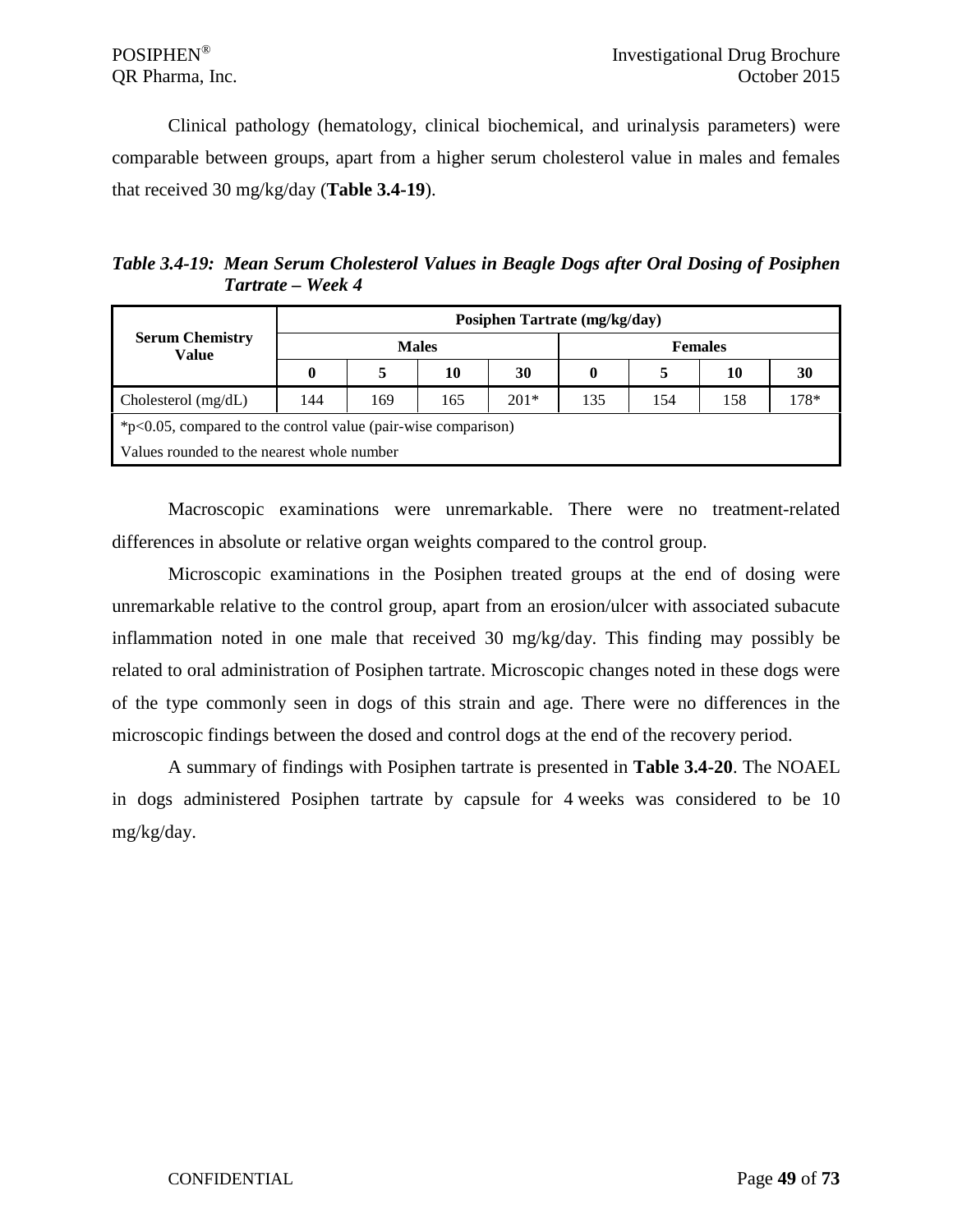| <b>Toxicology</b>         |              |                                                        |     | Posiphen Tartrate (mg/kg/day)                                                             |  |  |  |
|---------------------------|--------------|--------------------------------------------------------|-----|-------------------------------------------------------------------------------------------|--|--|--|
| <b>Parameter</b>          |              | 5                                                      | 10  | 30                                                                                        |  |  |  |
|                           | M            | 0/3                                                    | 0/3 | 0/3                                                                                       |  |  |  |
| Mortality                 | $\mathbf{F}$ | 0/3                                                    | 0/3 | 0/3                                                                                       |  |  |  |
| <b>Clinical Signs</b>     |              | No Change                                              |     | Tremors, ataxia, salivation, excessive licking,<br>lacrimation, soft/mucoid/watery stools |  |  |  |
| <b>Body Weights</b>       |              | No Change                                              |     |                                                                                           |  |  |  |
| <b>Body Weight Change</b> |              | No Change                                              |     | Decrease in Males                                                                         |  |  |  |
| Food Intake               |              | No Change                                              |     | Decrease in Males                                                                         |  |  |  |
| Hematology                |              | No Change                                              |     |                                                                                           |  |  |  |
| Biochemistry              |              |                                                        |     | Increase in Cholesterol                                                                   |  |  |  |
| Urinalysis                |              | No Change                                              |     |                                                                                           |  |  |  |
| Ophthalmology             |              | No Change                                              |     |                                                                                           |  |  |  |
| <b>ECG</b>                |              | No Change                                              |     | Decrease in HR, increase in PR interval                                                   |  |  |  |
| Physical/neurological     |              | No Change                                              |     |                                                                                           |  |  |  |
| <b>Blood Pressure</b>     |              | No Change                                              |     |                                                                                           |  |  |  |
| <b>Heart Rate</b>         |              | No Change                                              |     |                                                                                           |  |  |  |
| Respiration               |              | No Change                                              |     |                                                                                           |  |  |  |
| <b>Body Temperature</b>   |              | No Change                                              |     | Decrease in Females                                                                       |  |  |  |
| Organ Weights             |              | No Change                                              |     |                                                                                           |  |  |  |
| Macroscopic               |              | No Change                                              |     |                                                                                           |  |  |  |
| No Change<br>Microscopic  |              |                                                        |     | Ulcer/erosion/subacute inflammation in 1 M                                                |  |  |  |
|                           |              | Toxicokinetics - Posiphen AUC0-24 h (ng·h/mL) - Day 28 |     |                                                                                           |  |  |  |
| Males                     |              | 57                                                     | 196 | 1448                                                                                      |  |  |  |
| Females                   |              | 168                                                    | 282 | 1910                                                                                      |  |  |  |

*Table 3.4-20: Summary of Findings in Beagle Dogs Orally Administered Posiphen Tartrate by Capsule for up to 4 Weeks – End of Dosing Phase*

# **3.4.3 Genotoxicity Studies**

### **3.4.3.1 Bacterial Reverse Mutation Assays**

The mutagenic potential of Posiphen tartrate was investigated in the bacterial reverse mutation assay (plate incorporation method) using *Salmonella typhimurium* tester strains TA98, TA100, TA1535, and TA1537 and *Escherichia coli* tester strain WP2 *uvr*A in the presence or absence of metabolic activation (Aroclor 1254-induced rat liver S9) (Report AB04WS.503.BTL).

An initial assay was performed with Posiphen tartrate at incubation concentrations of 1.5 to 5000 µg/plate (expressed as the free base) dissolved in distilled water (vehicle) to define the concentration-response curve and associated cytotoxicity. No positive mutagenic response was

CONFIDENTIAL Page **50** of **73**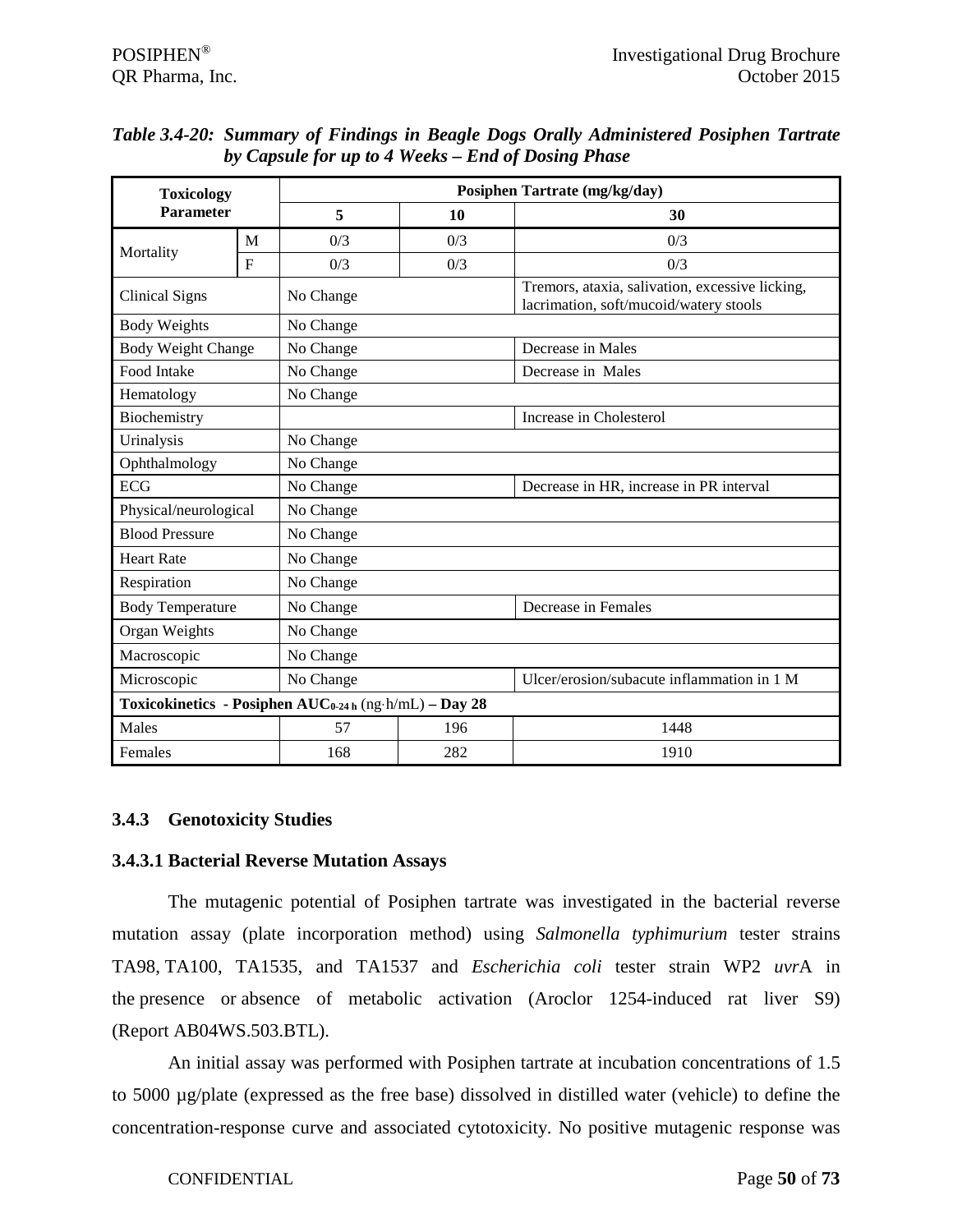noted for any tester strain at any concentration with or without S9. No precipitate was observed. Toxicity was observed at 5000  $\mu$ g/plate in all strains ( $\pm$ S9) but not at 1500  $\mu$ g/plate.

In the definitive (confirmatory) study, Posiphen tartrate was incubated at concentrations of 50, 150, 500, 1500, 1800, and 5000 µg/plate (expressed as the free base). Distilled water served as the negative control and sodium azide [NaN3], 9-aminoacridine [9-AA], 2-nitrofluorene [2-NF], methyl methanesulfonate [MMS], and 2-aminoanthracene [2-AA] served as positive controls.

No increase in revertant colony numbers was observed over the control at any concentration of Posiphen tartrate in the presence or absence of S9 in any tester strain of *Salmonella typhimurium* or *Escherichia coli* (**Table 3.4-21**).

| Posiphen                                                                      |                                  | <b>Mean Revertants/Plate (Confirmatory Test)</b> |          |                          |                          |               |                          |                          |          |                |  |  |
|-------------------------------------------------------------------------------|----------------------------------|--------------------------------------------------|----------|--------------------------|--------------------------|---------------|--------------------------|--------------------------|----------|----------------|--|--|
| <b>Tartrate</b>                                                               |                                  | <b>TA98</b>                                      |          | <b>TA100</b>             |                          | <b>TA1535</b> | <b>TA1537</b>            |                          | WP2 uvrA |                |  |  |
| (µg/plate)                                                                    | $-S9$                            | $+S9$                                            | $-S9$    | $+S9$                    | $-S9$                    | $+S9$         | $-S9$                    | $+S9$                    | $-S9$    | $+S9$          |  |  |
| $\Omega$                                                                      | 23                               | 38                                               | 141      | 153                      | 16                       | 15            | 5                        | $\overline{4}$           | 18       | 25             |  |  |
| 50                                                                            | 20                               | 25                                               | 152      | 143                      | 20                       | 12            | $\overline{4}$           | 9                        | 21       | 23             |  |  |
| 150                                                                           | 17                               | 38                                               | 143      | 141                      | 21                       | 15            | 8                        | 9                        | 26       | 23             |  |  |
| 500                                                                           | 19                               | 49                                               | 167      | 152                      | 21                       | 15            | 9                        | 8                        | 21       | 25             |  |  |
| 1500                                                                          | 30                               | 49                                               | 173      | 172                      | 39                       | 14            | 8                        | 11                       | 20       | 24             |  |  |
| 1800                                                                          | 29                               | 39                                               | 175      | 180                      | 20                       | 14            | 7                        | 11                       | 15       | 17             |  |  |
| 5000                                                                          | $\Omega$                         | $\overline{2}$                                   | $\Omega$ | 7                        | $\Omega$                 | $\Omega$      | $\Omega$                 | 1                        | 1        | $\overline{4}$ |  |  |
| <b>Positive Controls</b>                                                      |                                  |                                                  |          |                          |                          |               |                          |                          |          |                |  |  |
| NaN <sub>3</sub>                                                              | $\overline{\phantom{0}}$         |                                                  | 533      | $\overline{\phantom{a}}$ | 414                      |               |                          |                          |          |                |  |  |
| $9-AA$                                                                        |                                  |                                                  |          |                          | $\overline{\phantom{m}}$ |               | 719                      | $\overline{\phantom{m}}$ |          |                |  |  |
| $2-NF$                                                                        | 145                              |                                                  |          | $\blacksquare$           |                          |               |                          | $\blacksquare$           |          |                |  |  |
| <b>MMS</b>                                                                    | $\overline{\phantom{m}}$         |                                                  |          |                          |                          |               | $\overline{\phantom{a}}$ |                          | 92       |                |  |  |
| $2-AA$                                                                        |                                  | 967                                              |          | 1288                     |                          | 155           |                          | 129                      |          | 771            |  |  |
|                                                                               | $N = 3$ plates per concentration |                                                  |          |                          |                          |               |                          |                          |          |                |  |  |
| Criteria for a positive response in TA1535 and TA1537 were 3x vehicle control |                                  |                                                  |          |                          |                          |               |                          |                          |          |                |  |  |
| -: Not done; the positive controls are unique to the specific tester strain   |                                  |                                                  |          |                          |                          |               |                          |                          |          |                |  |  |

*Table 3.4-21: Mean Number of Revertants/Plate with Posiphen Tartrate in the Presence or Absence of Metabolic Activation*

Toxicity was observed at 5000 µg/plate with or without S9, but not at lower concentrations. The response of the tester strains to the negative (vehicle) and positive controls were within the expected historical range and confirmed the sensitivity of the assay. In summary, Posiphen tartrate was not mutagenic in the bacterial reverse mutation assay.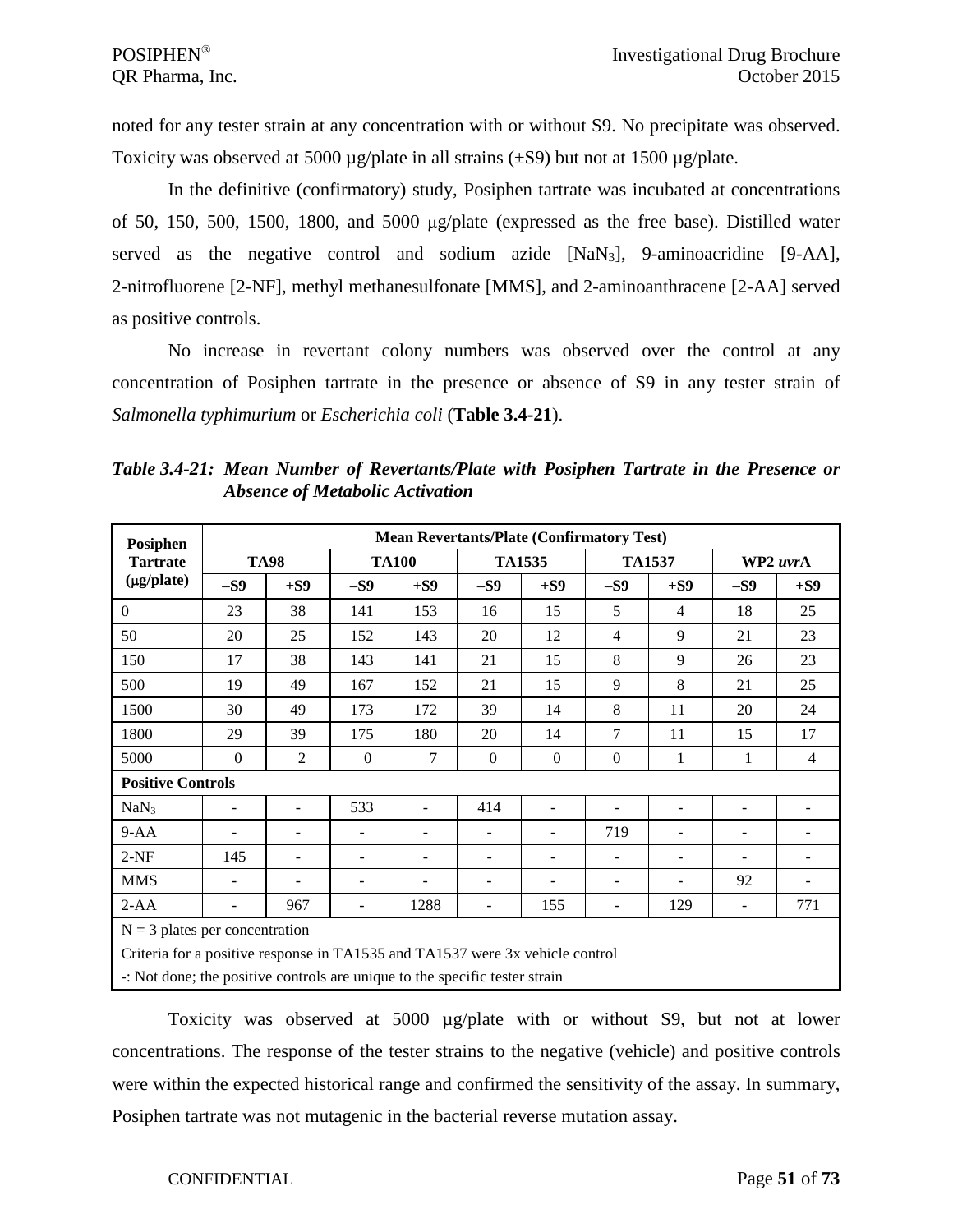### **3.4.3.2 Mammalian Chromosomal Aberration Test**

The clastogenic potential of Posiphen tartrate was evaluated using cultured human peripheral blood lymphocytes (HPBL) continuously exposed to concentrations of drug substance for either 4 hours with or without metabolic activation (Aroclor 1253-induced rat liver S9) or 20 hours without metabolic activation (Report AB04WS.341.BTL).

A preliminary assay was performed to establish the concentration range for the cytogenetics assay. In this assay, cell viability (mitotic index) was determined following 4 hours (±S9) or 20 hours (–S9) of exposure to cultures containing concentrations of 0.4875 to 4875 µg/mL of Posiphen tartrate (expressed as the free base) dissolved in deionized water (pH of highest incubated concentration was 7.0). Substantial toxicity (at least 50% reduction in the mitotic index relative to the solvent control) was observed with 4 hour exposure at concentrations of  $\geq 146.2 \mu g/mL$  (100% at 1462  $\mu g/mL$ ). With 20 hour exposure, substantial toxicity was encountered at 48.75 µg/mL or more.

In the definitive assay, duplicate concentrations of Posiphen tartrate (expressed as the free base) were incubated for either 4 hours at 6.25, 12.5, 25, 50, 100, 150, 175, and 200  $\mu$ g/mL  $(\pm S9)$  or 20 hours at 6.25, 12.5, 25, 35, 50, 75, and 100  $\mu$ g/mL (-S9). The cells were harvested at 20 hours, and 100 cells/culture plate were analyzed for structural and numerical aberrations. **[23](#page-51-0)** Mitomycin C [MMC] and cyclophosphamide [CP] served as positive controls in the absence and presence of S9, respectively.

Posiphen tartrate did not significantly increase numerical or structural aberrations above that of the solvent control at any concentration. Selected values covering the range of concentrations tested are provided in (**Table 3.4-22**). No precipitation was observed at any concentration with any exposure. The response of these mammalian cells to the negative (vehicle) and positive controls confirmed the sensitivity of the assay method.

Posiphen tartrate did not induce structural or numerical chromosomal aberrations in HPBL in the presence or absence of metabolic activation.

 $\overline{a}$ 

<span id="page-51-0"></span> $^{23}$  The highest dose which caused at least 50% toxicity (as measured by mitotic inhibition) and two lower dose levels were analyzed.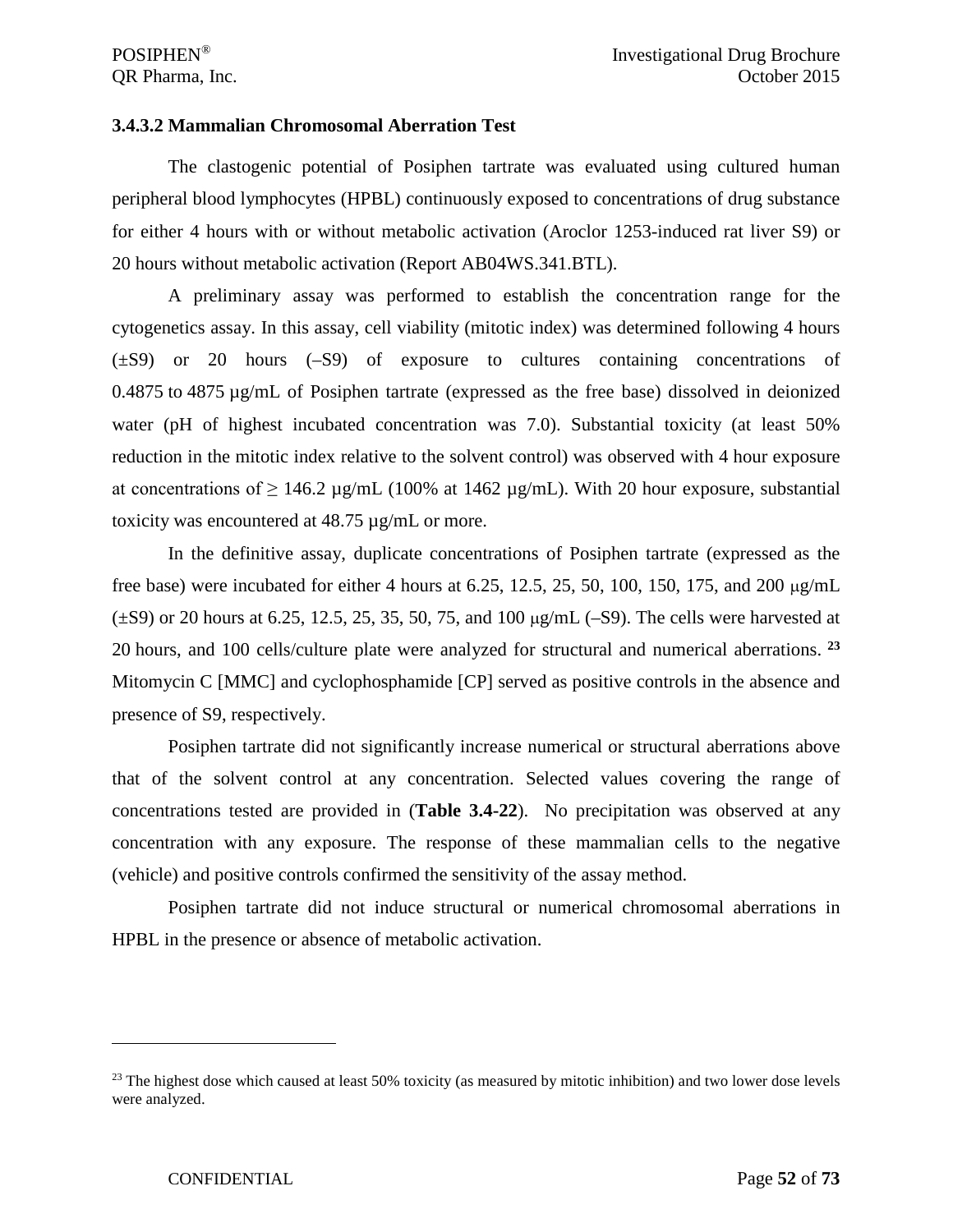| Table 3.4-22: Mean Number of Chromosomal Aberrations in HPBL after 4 or 20 Hours of |                                                                              |  |  |  |  |  |
|-------------------------------------------------------------------------------------|------------------------------------------------------------------------------|--|--|--|--|--|
|                                                                                     | <b>Exposure to Posiphen Tartrate in the Presence or Absence of Metabolic</b> |  |  |  |  |  |
|                                                                                     | <i>Activation</i>                                                            |  |  |  |  |  |

| <b>Posiphen Tartrate</b><br>$(\mu g/mL)$                                                                 | <b>Mitotic Index</b><br>$(\%)$ | <b>Numerical Aberrations</b><br>$(\%)$ | <b>Structural Aberrations</b><br>$(\%)$ |  |  |  |  |  |  |
|----------------------------------------------------------------------------------------------------------|--------------------------------|----------------------------------------|-----------------------------------------|--|--|--|--|--|--|
|                                                                                                          |                                | 4 h Exposure - S9                      |                                         |  |  |  |  |  |  |
| $\overline{0}$                                                                                           | 100.0                          | 0.5                                    | 0.0                                     |  |  |  |  |  |  |
| 50                                                                                                       | 87.8                           | 0.0                                    | 0.0                                     |  |  |  |  |  |  |
| 100                                                                                                      | 80.0                           | 0.0                                    | 0.0                                     |  |  |  |  |  |  |
| 175                                                                                                      | 45.5                           | 0.0                                    | 0.0                                     |  |  |  |  |  |  |
| MMC(0.6)                                                                                                 | 47.8                           | 1.0                                    | $16.0**$                                |  |  |  |  |  |  |
|                                                                                                          |                                | 4 h Exposure +S9                       |                                         |  |  |  |  |  |  |
| $\boldsymbol{0}$                                                                                         | 100.0                          | 0.5                                    | 0.0                                     |  |  |  |  |  |  |
| 50                                                                                                       | 79.2                           | 0.5                                    | 0.0                                     |  |  |  |  |  |  |
| 100                                                                                                      | 68.1                           | 0.5                                    | 0.0                                     |  |  |  |  |  |  |
| 150                                                                                                      | 45.8                           | 0.0                                    | 0.0                                     |  |  |  |  |  |  |
| CP(20)                                                                                                   | 51.4                           | 0.0                                    | $14.0**$                                |  |  |  |  |  |  |
|                                                                                                          |                                | 20 h Exposure - S9                     |                                         |  |  |  |  |  |  |
| $\overline{0}$                                                                                           | 100.0                          | 0.0                                    | 1.0                                     |  |  |  |  |  |  |
| 12.5                                                                                                     | 84.4                           | 0.0                                    | 0.0                                     |  |  |  |  |  |  |
| 25                                                                                                       | 82.2                           | 0.0                                    | 0.0                                     |  |  |  |  |  |  |
| 50                                                                                                       | 46.7                           | 1.0                                    | 0.0                                     |  |  |  |  |  |  |
| MMC(0.3)                                                                                                 | 48.9                           | 0.0                                    | $15.0**$                                |  |  |  |  |  |  |
| Concentrations expressed as Posiphen<br>** p<0.01, compared to the vehicle control (Fisher's exact test) |                                |                                        |                                         |  |  |  |  |  |  |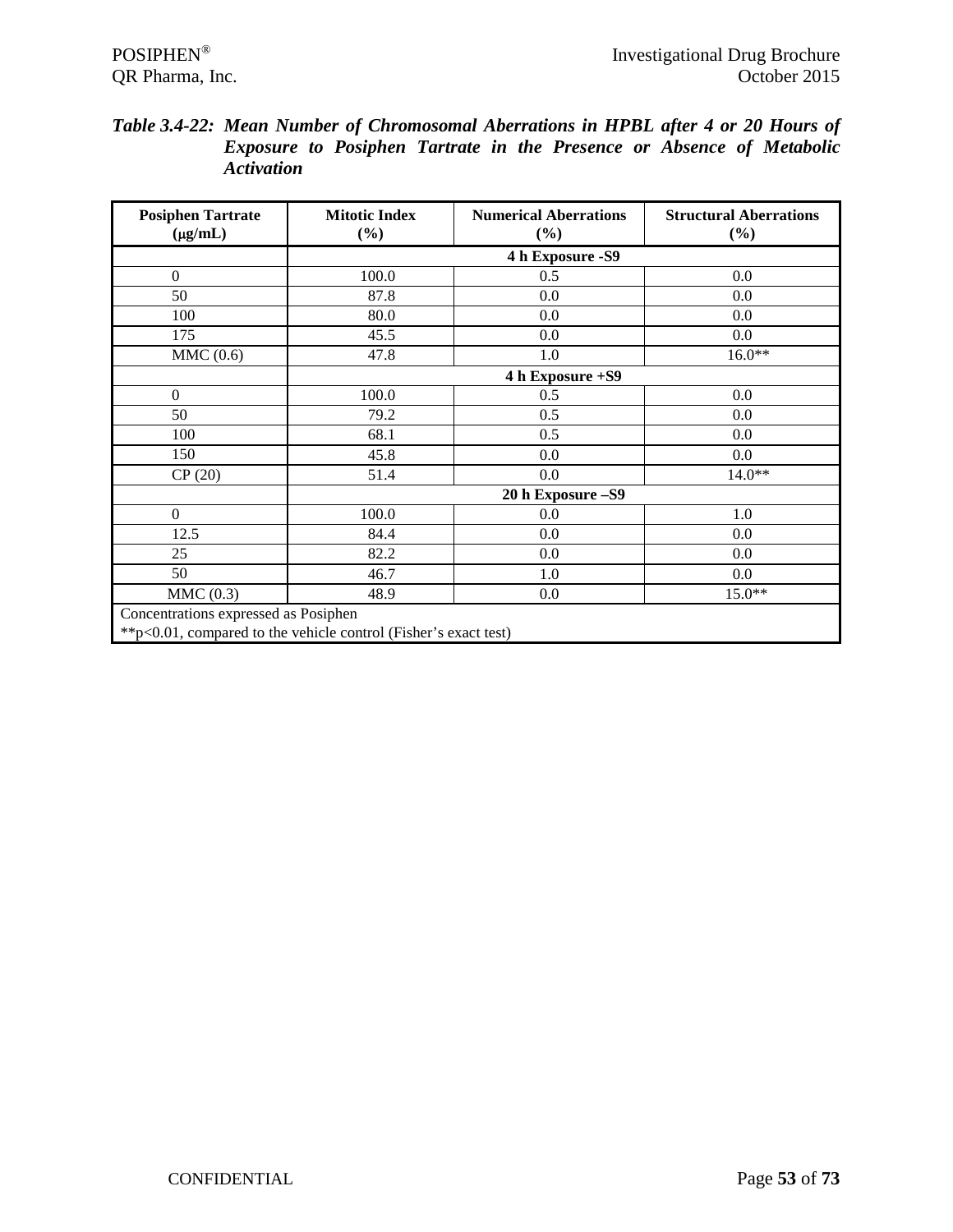### **4.0 CLINICAL STUDIES**

To-date, a total of 101 subjects have received Posiphen tartrate administered orally. Three separate Phase 1 clinical protocols (AX-PO-101, AX-PO-102, and QR-12001) provided safety, tolerability, and PK data for Posiphen in humans following oral administration<sup>[24](#page-53-0)</sup>.

Initially, Posiphen's safety was assessed in healthy volunteers in a single ascending dose study and then a multiple ascending dose study (SAD and MAD, respectively). Thereafter, using a well-tolerated dose from the former investigations, an early proof of mechanism (POM) study was conducted in patients with mild cognitive impairment (MCI), wherein time-dependent plasma and cerebrospinal fluid (CSF) samples were obtained prior to and following 10 days of Posiphen administration. This permitted analysis of drug-induced changes in CSF levels of secreted APPα and APPβ, Aβ42, Tau (total and phosphorylated) and inflammatory markers. Additionally, human brain levels of Posiphen and metabolites were estimated from measured plasma and CSF samples of MCI patients.

A tabular summary of the clinical studies conducted with Posiphen is provided in **Table 4.1-1**.

 $\overline{a}$ 

<span id="page-53-0"></span> $24$  Maccecchini et al. Posiphen as a candidate drug to lower CSF amyloid precursor protein, amyloid-b peptide and s levels: target engagement, tolerability and pharmacokinetics in humans. J Neurol Neurosurg Psychiatry 2012;83:pg.894-902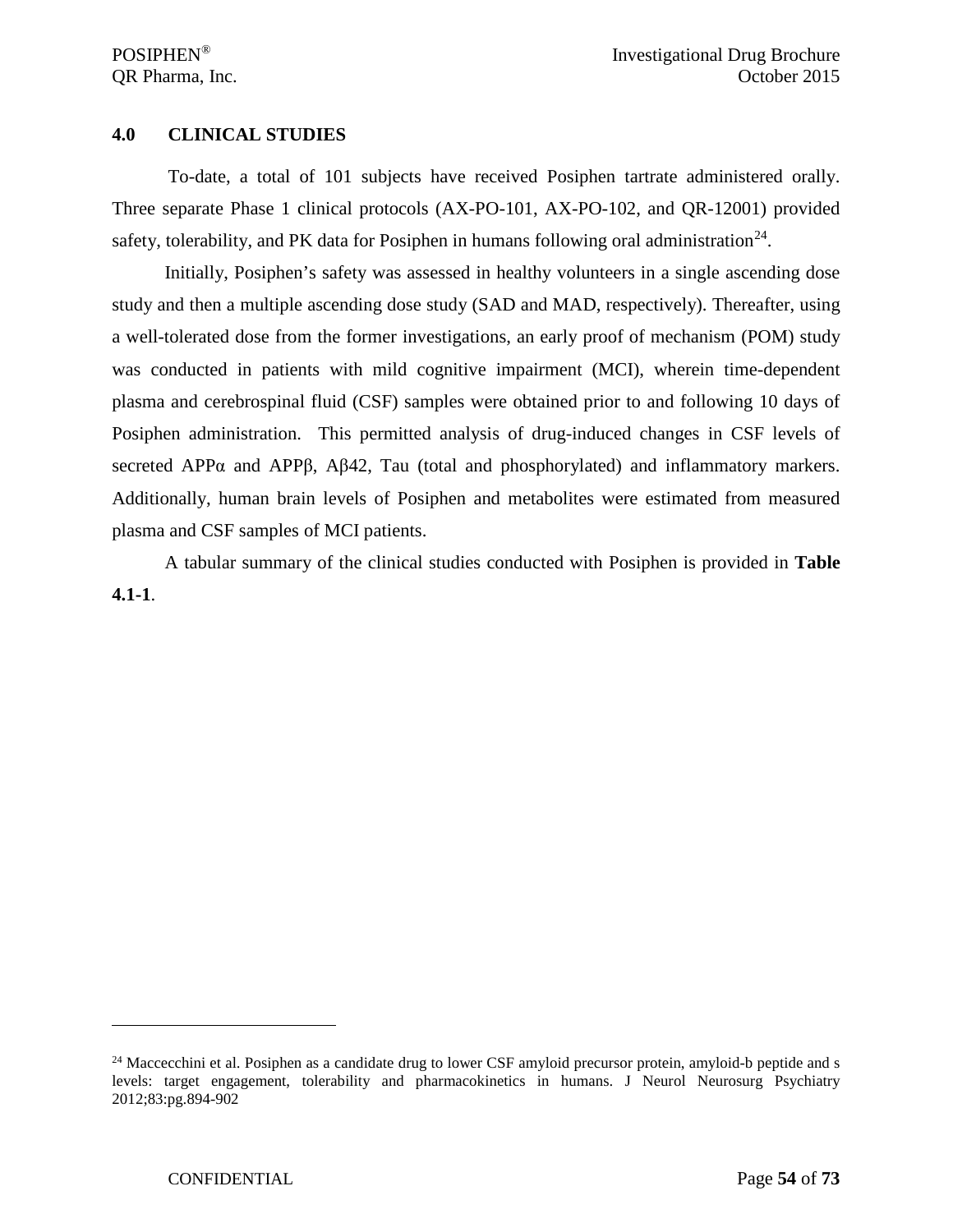# POSIPHEN<sup>®</sup><br>
QR Pharma, Inc. COR Pharma, Inc. COR Pharma, Inc.

# *Table 4.1-1: Summary of Posiphen Tartrate Phase I Clinical Studies*

| <b>Study Number</b><br>Investigator<br><b>Number of Centers</b><br><b>Associated IND</b>                                  | Objective(s) of<br><b>Study</b>                                                                                                                                                                                                                                                                                                                                                                                                                                               | <b>Study Design</b><br>Diagnosis of<br><b>Subjects</b>                                                                                                   | <b>Test Product(s)</b><br><b>Dose</b><br><b>Timing</b><br>Frequency<br>Route                           | Number of<br><b>Subjects</b><br>Gender<br>Age                                                                              | <b>Evaluations</b>                                                                                                                                                                                                                                                                 | <b>Results</b>                                                                                                                                                                                                                                                                                                                                                                                                                                                                                                                                                                                                                                                                                                                                                                                                                                                                                                                                                                                                                                                                                                                                                                                                                                                                                                                                                     |
|---------------------------------------------------------------------------------------------------------------------------|-------------------------------------------------------------------------------------------------------------------------------------------------------------------------------------------------------------------------------------------------------------------------------------------------------------------------------------------------------------------------------------------------------------------------------------------------------------------------------|----------------------------------------------------------------------------------------------------------------------------------------------------------|--------------------------------------------------------------------------------------------------------|----------------------------------------------------------------------------------------------------------------------------|------------------------------------------------------------------------------------------------------------------------------------------------------------------------------------------------------------------------------------------------------------------------------------|--------------------------------------------------------------------------------------------------------------------------------------------------------------------------------------------------------------------------------------------------------------------------------------------------------------------------------------------------------------------------------------------------------------------------------------------------------------------------------------------------------------------------------------------------------------------------------------------------------------------------------------------------------------------------------------------------------------------------------------------------------------------------------------------------------------------------------------------------------------------------------------------------------------------------------------------------------------------------------------------------------------------------------------------------------------------------------------------------------------------------------------------------------------------------------------------------------------------------------------------------------------------------------------------------------------------------------------------------------------------|
| AX-PO-101<br>Alan K. Copa, Pharm.D.<br>PRACS Institute Ltd.<br>East Grand Forks, MN<br>Single Center<br><b>IND 72,654</b> | Evaluate the safety<br>and tolerability of<br>Posiphen tartrate<br>given as single<br>ascending doses to<br>healthy men and<br>women; determine<br>the plasma PK<br>profile of Posiphen<br>following single oral<br>doses of Posiphen<br>tartrate in healthy<br>men and women.<br>Determine, if<br>possible, the protein<br>binding of Posiphen<br>tartrate and evaluate<br>the effect of<br>Posiphen tartrate on<br>ex vivo erythrocyte<br>acetylcholinesterase<br>activity. | Randomized,<br>double-blind,<br>placebo-controlled,<br>single-dose,<br>ascending,<br>sequential cohort<br>study.<br>Healthy male and<br>female subjects. | Posiphen tartrate<br>10, 20, 40, 80, and<br>160 mg, single<br>dose, po<br>Placebo<br>Matching capsules | Posiphen<br>tartrate<br>$n = 60$<br>30 Males<br>30 Females<br>Placebo<br>$n=12$<br>6 Males<br>6 Females<br>$18 - 40$ years | PK: Plasma samples<br>PD: RBCs and<br>plasma for assay of<br>cholinesterase<br>collected but not<br>analyzed<br>Safety: Adverse<br>events, physical<br>exams, vital signs,<br>12-lead ECGs, and<br>clinical laboratory<br>tests (serum<br>chemistry,<br>hematology,<br>urinalysis) | $PK:$ The mean $T_{max}$ for Posiphen ranged from 1.3<br>to 1.6 h. Posiphen was cleared biphasically from<br>the central compartment with a mean terminal<br>half-life of approximately 4.0 h, independent of<br>dose, for dose-levels where terminal half-life<br>could be measured reliably. Systemic availability<br>of Posiphen was non-linear, with plasma<br>concentrations increasing disproportionately with<br>increasing dose. The apparent volume of<br>distribution was large, suggesting either relatively<br>low drug absorption or extensive metabolism or<br>partitioning out of the central compartment. Total<br>body clearance of drug was large, suggestive of<br>multiple pathways of elimination, possibly<br>including active renal transport and/or extensive<br>metabolic transformation. In the absence of<br>quantitative renal excretion data, this could not be<br>confirmed. Alternatively, poor oral absorption<br>could contribute significantly to both large<br>apparent volume of distribution and total body<br>clearance.<br>Safety: Single doses of Posiphen tartrate were well<br>tolerated by healthy male and female volunteers at<br>doses from 10 to 80 mg. A single dose of 160 mg<br>was associated with an increased incidence of<br>nausea and vomiting which resulted in the<br>decision not to test higher doses. |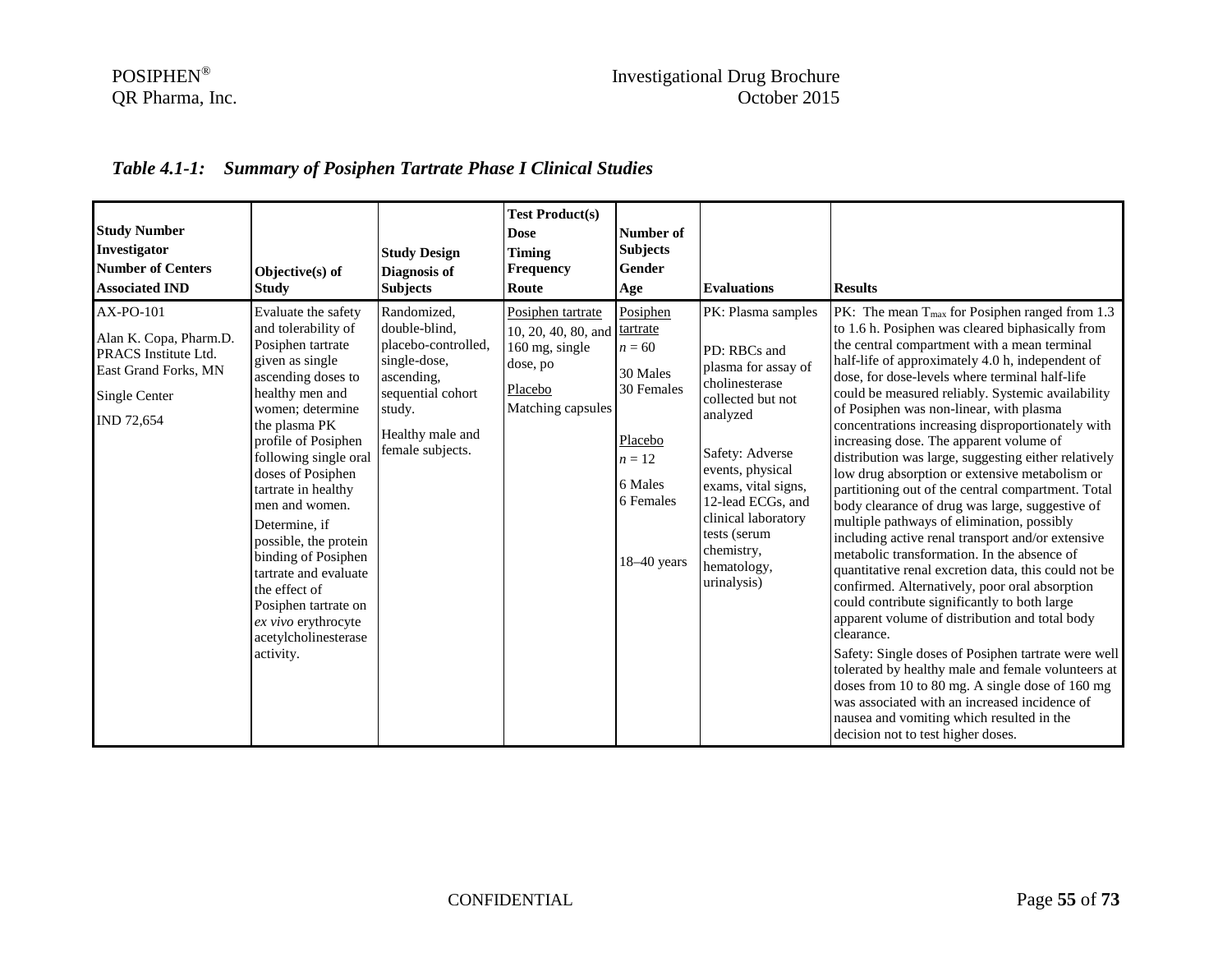# POSIPHEN<sup>®</sup><br>
QR Pharma, Inc. Corober 2015

| <b>Study Number</b><br>Investigator<br><b>Number of Centers</b><br><b>Associated IND</b>                            | Objective(s) of<br><b>Study</b>                                                                                                                                                                                                                                                                                                                                                                                                                                                                                                                                                                                            | <b>Study Design</b><br>Diagnosis of<br><b>Subjects</b>                                                            | <b>Test Product(s)</b><br><b>Dose</b><br><b>Timing</b><br><b>Frequency</b><br>Route      | Number of<br><b>Subjects</b><br>Gender<br>Age                                                                              | <b>Evaluations</b>                                                                                                                                                                                                                                                                                                | <b>Results</b>                                                                                                                                                                                                                                                                                                                                                                                                                                                                                                                                                                                                                                                                                                                                                                                                                                                                                                                                                                                                                                                                                                     |
|---------------------------------------------------------------------------------------------------------------------|----------------------------------------------------------------------------------------------------------------------------------------------------------------------------------------------------------------------------------------------------------------------------------------------------------------------------------------------------------------------------------------------------------------------------------------------------------------------------------------------------------------------------------------------------------------------------------------------------------------------------|-------------------------------------------------------------------------------------------------------------------|------------------------------------------------------------------------------------------|----------------------------------------------------------------------------------------------------------------------------|-------------------------------------------------------------------------------------------------------------------------------------------------------------------------------------------------------------------------------------------------------------------------------------------------------------------|--------------------------------------------------------------------------------------------------------------------------------------------------------------------------------------------------------------------------------------------------------------------------------------------------------------------------------------------------------------------------------------------------------------------------------------------------------------------------------------------------------------------------------------------------------------------------------------------------------------------------------------------------------------------------------------------------------------------------------------------------------------------------------------------------------------------------------------------------------------------------------------------------------------------------------------------------------------------------------------------------------------------------------------------------------------------------------------------------------------------|
| AX-PO-102<br>Thomas P. Cariveau, M.D<br>PRACS Institute Ltd.<br>East Grand Forks, MN<br>Single Center<br>IND 72,654 | Evaluate the safety<br>and tolerability of<br>Posiphen tartrate<br>given to healthy men ascending, multiple-<br>and women as<br>multiple doses, up to study.<br>four times a day, for<br>seven to ten days:<br>determine the plasma<br>PK profile of<br>Posiphen following<br>single and multiple<br>oral doses of<br>Posiphen tartrate in<br>healthy men and<br>women; evaluate the<br>effect of Posiphen<br>tartrate on $ex$ vivo<br>plasma<br>butyrylcholinesterase<br>activity and whole<br>blood<br>acetylcholinesterase<br>activity as well as<br>plasma levels of $\beta$ -<br>amyloid-related<br>immunoreactivity. | Randomized,<br>double-blind,<br>placebo-controlled,<br>dose, three-period<br>Healthy male and<br>female subjects. | Posiphen tartrate<br>20, 40, and 60 mg,<br>up to QID, po<br>Placebo<br>Matching capsules | Posiphen<br>tartrate<br>$n = 36$<br>18 Males<br>18 Females<br>Placebo<br>$n = 12$<br>6 Males<br>6 Females<br>$18-39$ years | PK: Plasma and urine<br>samples<br>PD: Plasma samples<br>for AChE and BChE<br>activity and $\beta$ -<br>amyloid-related<br>immunoreactivity<br>Safety: Adverse<br>events, physical<br>exams, vital signs,<br>12-lead ECGs, and<br>clinical laboratory<br>tests (serum<br>chemistry,<br>hematology,<br>urinalysis) | PK: Orally administered Posiphen tartrate<br>achieved maximum plasma concentrations<br>approximately 1.2–1.4 h post dose for all dose<br>groups, and was eliminated biphasically. The<br>terminal half-life in the 60-mg QID treatment<br>group was $5.23 \pm 1.24$ h after the first dose and<br>$4.74 \pm 0.91$ h after repeat dosing.<br>Systemic availability of Posiphen tartrate<br>increased disproportionately with dose over the<br>20-60 mg range.<br>The QID regimen employed in this study resulted<br>in no accumulation of Posiphen.<br>PD: Doses of Posiphen tartrate employed in this<br>study caused weak, transient inhibition of AChE at<br>times near $T_{\text{max}}$ and even less inhibition of BChE,<br>followed during the 12-h monitoring period, by<br>comparable increases in enzymatic activity, which<br>was maximal 12 h post dose. The magnitude of<br>enzyme inhibition was not strictly related to either<br>dose or plasma concentration of Posiphen.<br>Safety: Administration of Posiphen at doses of<br>20–60 mg QID appears to be free from significant<br>safety concerns. |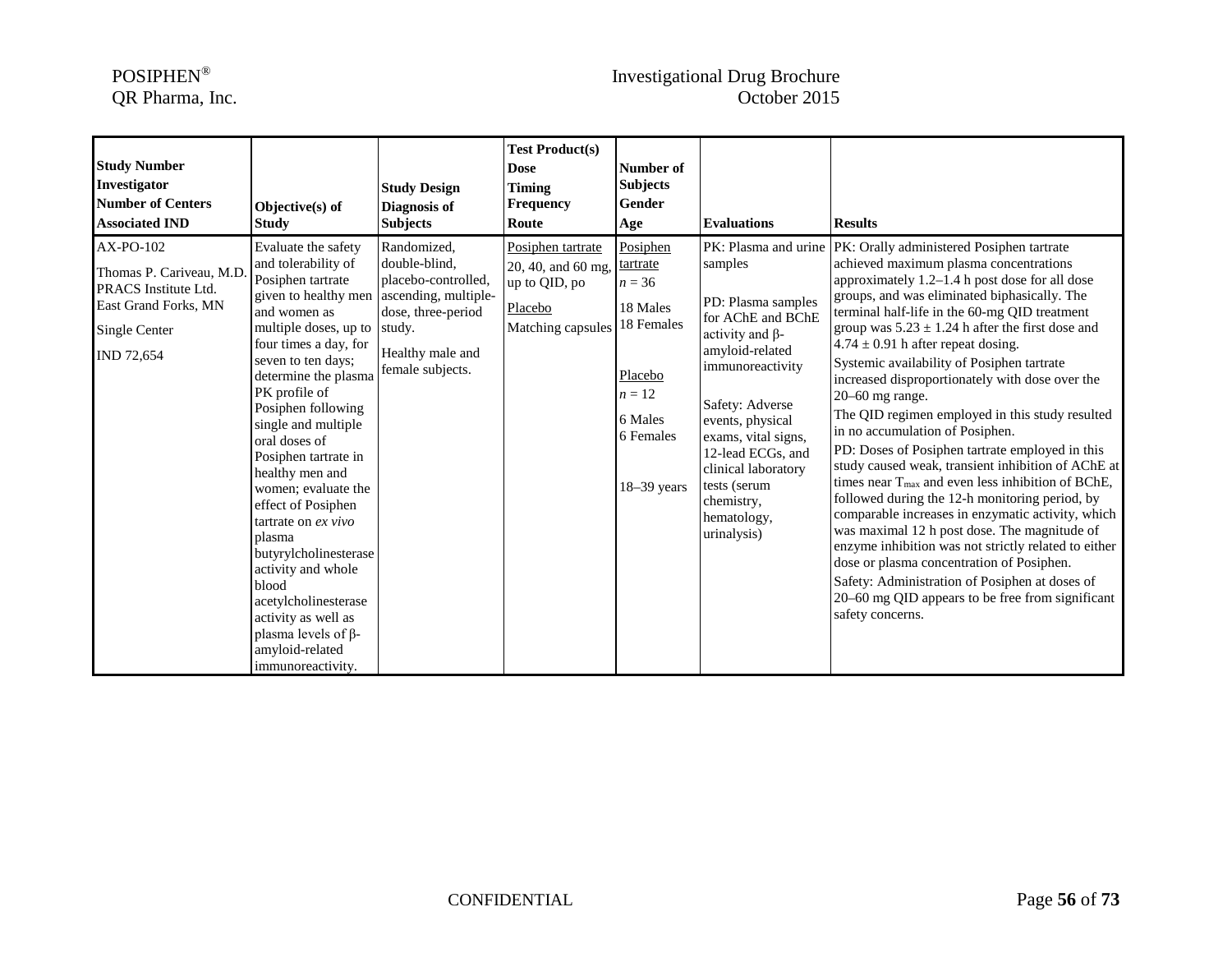# POSIPHEN<sup>®</sup><br>
QR Pharma, Inc. COR October 2015

| <b>Study Number</b><br>Investigator<br><b>Number of Centers</b><br><b>Associated IND</b>                                                                                                                                                                                            | Objective(s) of<br><b>Study</b>                                                                                                                                                                                                                                                                                                                                                                                                    | <b>Study Design</b><br>Diagnosis of<br><b>Subjects</b>                                                                            | <b>Test Product(s)</b><br><b>Dose</b><br><b>Timing</b><br>Frequency<br>Route                                                                                                                                                                                                  | Number of<br><b>Subjects</b><br><b>Gender</b><br>Age                     | <b>Evaluations</b>                                                                                                                                                                                                                                                                | <b>Results</b>                                                                                                                                                                                                                                                                                                                                                                                                                                                                                                                                                                                                                                                                                                                                                                                                                                                                                                                                                                                                                                                                                                                                                                                                                                                                                                                                                                                                                                                                                                                                                                                                                                |
|-------------------------------------------------------------------------------------------------------------------------------------------------------------------------------------------------------------------------------------------------------------------------------------|------------------------------------------------------------------------------------------------------------------------------------------------------------------------------------------------------------------------------------------------------------------------------------------------------------------------------------------------------------------------------------------------------------------------------------|-----------------------------------------------------------------------------------------------------------------------------------|-------------------------------------------------------------------------------------------------------------------------------------------------------------------------------------------------------------------------------------------------------------------------------|--------------------------------------------------------------------------|-----------------------------------------------------------------------------------------------------------------------------------------------------------------------------------------------------------------------------------------------------------------------------------|-----------------------------------------------------------------------------------------------------------------------------------------------------------------------------------------------------------------------------------------------------------------------------------------------------------------------------------------------------------------------------------------------------------------------------------------------------------------------------------------------------------------------------------------------------------------------------------------------------------------------------------------------------------------------------------------------------------------------------------------------------------------------------------------------------------------------------------------------------------------------------------------------------------------------------------------------------------------------------------------------------------------------------------------------------------------------------------------------------------------------------------------------------------------------------------------------------------------------------------------------------------------------------------------------------------------------------------------------------------------------------------------------------------------------------------------------------------------------------------------------------------------------------------------------------------------------------------------------------------------------------------------------|
| QR-12001<br>Mark T. Leibowitz, MD<br><b>CEDRA</b> Clinical<br>Research, LLC<br>2455 N.E. Loop 410,<br>Suite 150<br>San Antonio, TX 78217<br>Single Center<br>IND 72,654<br>$ECG$ = Electrocardiogram; PD = Pharmacodynamic; PK = Pharmacokinetic; po = Oral; QID = Four times a day | Primary:<br>To assess levels of<br>$APP, A\beta40, and$<br>$Aβ42$ in plasma<br>and CSF.<br>To determine the<br>PK of Posiphen®<br>and its metabolites<br>in plasma and<br>CSF.<br>Secondary:<br>To assess levels of<br>N-APP, T-tau, P-<br>tau, NGF, BDNF,<br>IL1B, and S-100B<br>in plasma/serum<br>and CSF.<br>To determine the<br>safety and<br>tolerability of a<br>10-day treatment<br>period with<br>Posiphen <sup>®</sup> . | Open-label, two-<br>stage trial.<br>10-day treatment<br>period with<br>Posiphen <sup>®</sup> in<br>subjects with<br>amnestic MCI. | Stage 1: Subjects<br>will be dosed<br>orally with<br>Posiphen 60 mg<br>QID(240 mg/day)<br>for 10 days.<br>Stage 2: Larger<br>sample size,<br>dosing with<br>Posiphen orally at<br>either 60 mg QID<br>$(240 \text{ mg/day})$ or<br>40 mg QID (160)<br>mg/day) for 10<br>days. | Posiphen<br>tartrate<br>$n=5$<br>3 Males<br>2 Females<br>$55 - 80$ years | PK: Plasma and CSF<br>PD: APP, Aβ40,<br>$A\beta$ 42, N-APP, T-tau,<br>P-tau, NGF, BDNF,<br>IL1B, and S-100B<br>Safety: Adverse<br>events, physical<br>exams, vital signs,<br>12-lead ECGs, and<br>clinical laboratory<br>tests (serum<br>chemistry,<br>hematology,<br>urinalysis) | This study measures changes in biomarkers<br>associated with Posiphen administration in CSF<br>and plasma of humans to provide proof of<br>mechanism (POM).<br>PK: Calculated PK parameters for Posiphen in<br>plasma of MCI patients were similar to those in<br>healthy volunteers (SAD and MAD studies).<br>Posiphen mean Tmax was 1.3-1.6 h, mean<br>terminal half-life 4.0-5.5 h, apparent volume of<br>distribution: 2171±339 l and total body clearance<br>310±72 l/h. The QID regimen resulted in some<br>accumulation of Posiphen in plasma and<br>accumulation of Posiphen/metabolites in CSF.<br>PD: Drug-induced differences in CSF biomarkers<br>for MCI patients were determined by comparing<br>the predrug and postdrug biomarker levels at each<br>time point within the same subject to control for<br>both circadian changes and intersubject variability.<br>The majority of the biomarkers were analyzed by<br>two different techniques within two independent<br>institutions to cross-validate the data. In all cases,<br>the direction of change was the same, with<br>lowering of APP and tau biomarkers to levels<br>present in healthy volunteers. Posiphen's actions<br>on CSF inflammation markers also showed<br>significant lowering of pro-inflammatory, C3 and<br>microglial activation markers, MCP-1 and YKL-<br>40. By contrast, sCD14 and factor H were<br>unaffected by Posiphen.<br>Safety: Administration of Posiphen at doses of<br>60 mg QID yielded a safety profile similar to that<br>observed in the healthy volunteer studies.<br>[NOTE: Stage 2 was not performed due to lack of<br>funding.] |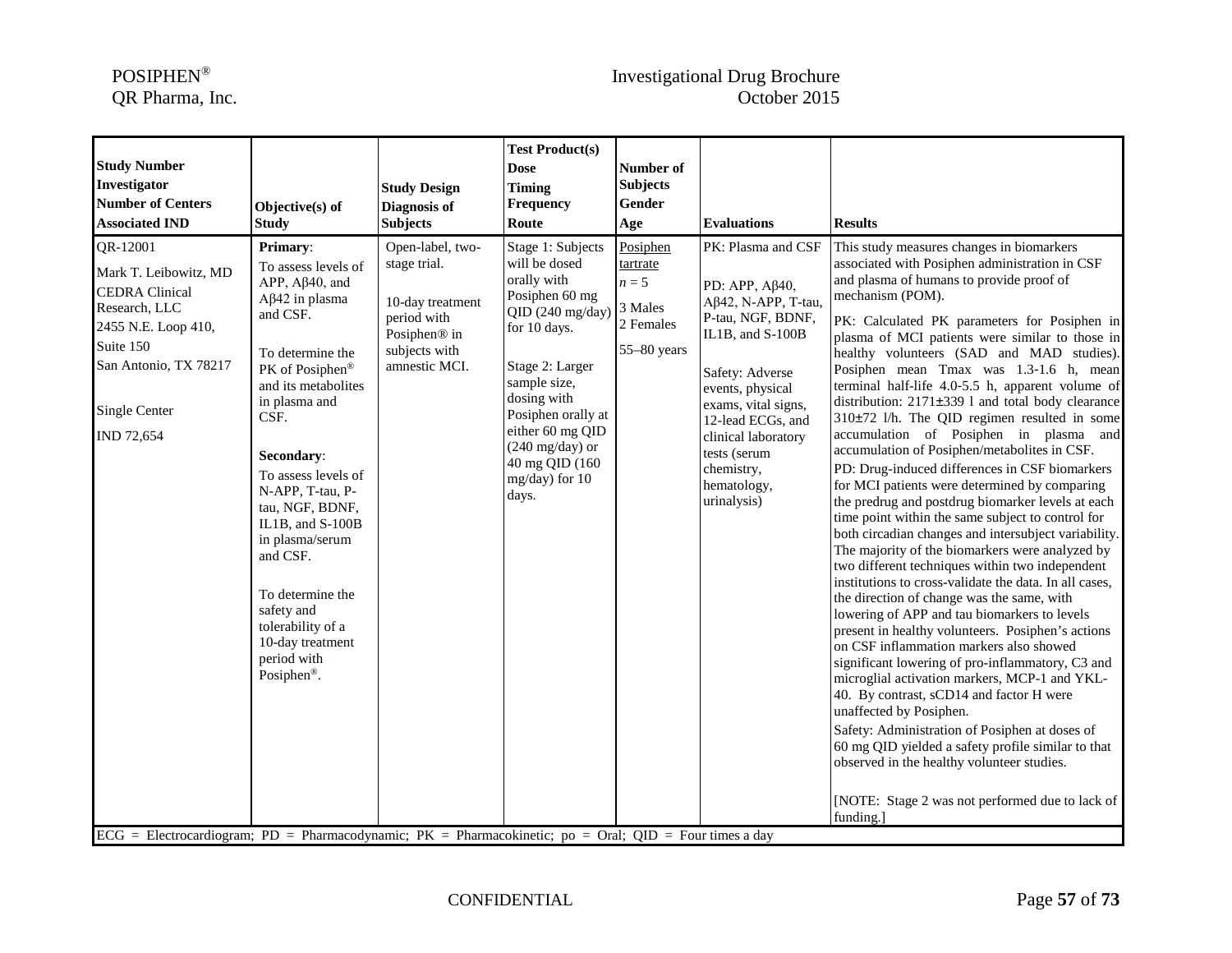#### **4.1 Phase I Studies in Healthy Volunteers**

### **4.1.1 A Single Ascending Dose (SAD) Study of the Pharmacokinetics and Tolerability of Posiphen Tartrate in Healthy Men and Women (Protocol AX-PO-101)**

Using a typical design for a first-in-man Phase I study, progressively increasing single doses of Posiphen tartrate were administered to healthy normal male and female volunteers, using a double-blind, randomized, placebo-controlled design. Six groups of 10 subjects (5 males and 5 females) received Posiphen tartrate at each dose level, while one male and one female subject per dose level served as placebo controls.

Subjects were monitored for safety and tolerability, with collection of blood and urine samples for 24 hours in order to determine the pharmacokinetics of the drug. Escalating doses of Posiphen studied were 10, 20, 40, 80, and 160 mg. Limiting side effects observed following the 160 mg dose resulted in curtailment of the study without administration of the 240 mg dose. In addition, an unusually high incidence of adverse events (AEs) in both the active treatment and placebo subjects at the 20 mg dose prompted a retest of this dose in a second group of 12 subjects before escalation to the 40 mg dose.

A total of 36 men and 36 women age range 18 to 40 years, 6 of each per treatment group, were recruited from the general population and enrolled. Sixty subjects received Posiphen (10 subjects per dose level for 10, 40, 80, and 160 mg; 20 subjects for the 20 mg dose level) and 12 subjects received placebo (2 subjects per dose level for 10, 40, 80, and 160 mg; 4 subjects for the 20 mg dose level). All 72 subjects who enrolled in the study completed per protocol.

**Plasma Concentrations:** Observed or derived PK parameters were based upon data from a total of 60 subjects receiving Posiphen (10 subjects per dose level for 10, 40, 80, and 160 mg; 20 subjects for the 20 mg dose level). Following oral administration, peak concentration was achieved rapidly, with mean observed  $T_{\text{max}}$  between 1.3 and 1.6 hours for both males and females at all doses.  $C_{\text{max}}$  increased disproportionately with increasing dose, as did the various measures of AUC. Differences in mean observed  $C_{\text{max}}$  and AUC between males and females at each dose appeared to be related to body weight rather than gender differences.

CONFIDENTIAL Page **58** of **73**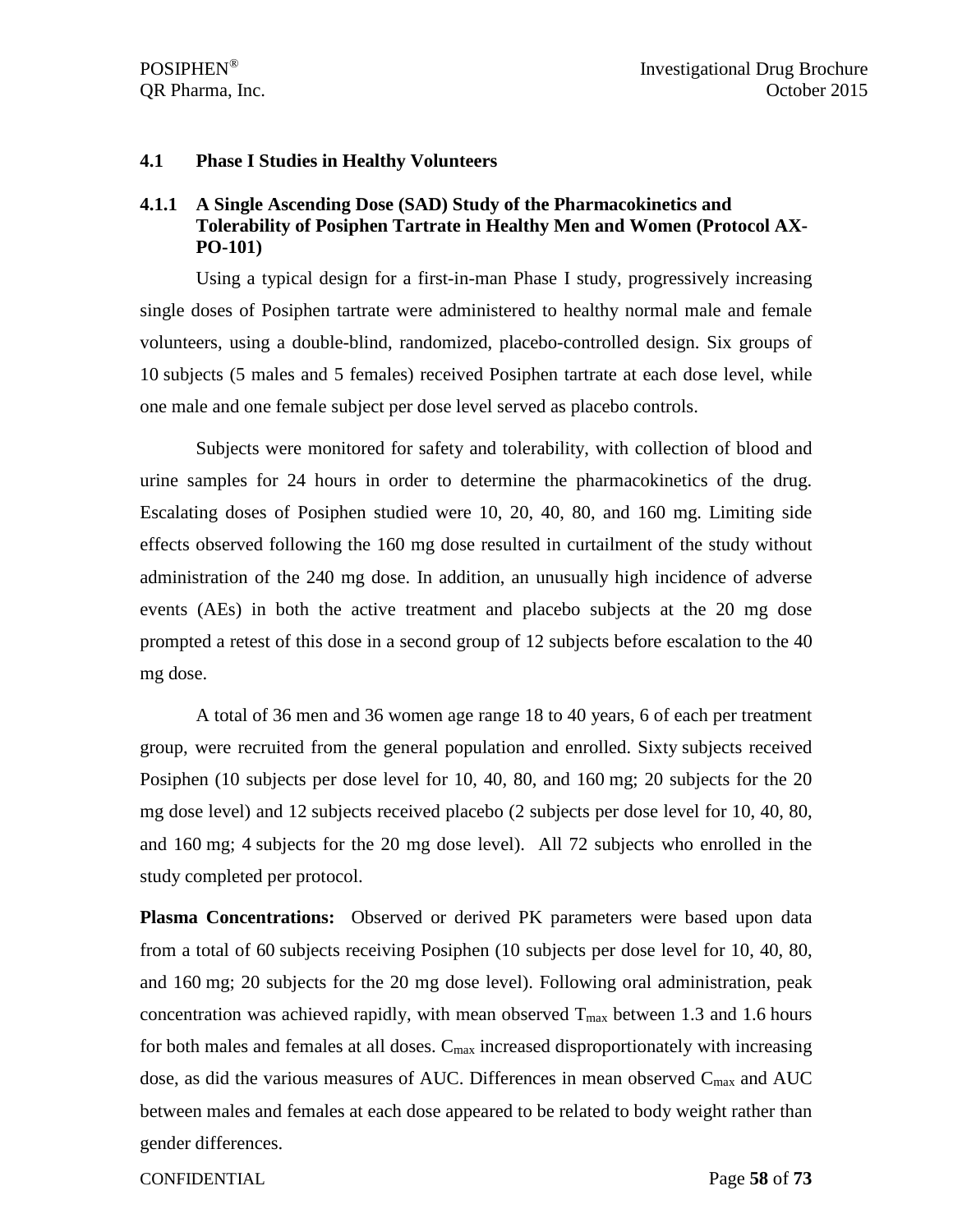Posiphen exhibited biphasic elimination after oral administration and for doses with well-defined plasma profiles (40–160 mg), the mean terminal  $t_{1/2}$  was approximately 4.0 hours. At lower doses, the apparent mean  $t_{1/2}$  was somewhat shorter, probably due to earlier decline in plasma concentration to below the detection limit and resultant incorporation of portions of the penultimate elimination phase in calculations of the terminal elimination rate constant,  $k_e$ . There were no sex-related differences in mean values for  $k_e$  or  $t_{1/2}$ .

**Dose Proportionality:** Both mean AUC and C<sub>max</sub> increased more than linearly with serial increases in dose level, indicating that systemic exposure was more than doseproportional.

**PK Results:** PK data from Study AX-PO-101 are presented in **Table 4.2-1**.

| <b>Parameter</b>           | $10 \text{ mg}$<br>$n=10$ | $20 \text{ mg}$<br>$n=20$ | $40$ mg<br>$n=10$   | 80 mg<br>$n=10$   | $160$ mg<br>$n=10$ |
|----------------------------|---------------------------|---------------------------|---------------------|-------------------|--------------------|
| $C_{\text{max}}$ (ng/mL)   | $3.75 \pm 3.67$           | $13.8 \pm 7.6$            | $42.5 \pm 11.0$     | $120 \pm 40$      | $384 \pm 159$      |
| $T_{\text{max}}$ (h)       | $1.25 \pm 0.26$           | $1.33 \pm 0.37$           | $1.45 \pm 0.37$     | $1.45 \pm 0.64$   | $1.55 \pm 0.72$    |
| $AUC_{0-12}$ (ng-h/mL)     | $6.82 \pm 8.63$           | $23.4 \pm 13.4$           | $94.6 \pm 35.6$     | $310 \pm 95$      | $1220 \pm 406$     |
| $C_{\text{last}}$ (ng/mL)  | $0.0378 \pm 0.0090$       | $0.0415 \pm 0.0236$       | $0.0478 \pm 0.0240$ | $0.148 \pm 0.061$ | $0.934 \pm 0.664$  |
| $T_{last}(h)$              | $7.70 \pm 3.65$           | $11.5 \pm 3.0$            | $20.3 \pm 4.5$      | $22.8 \pm 3.6$    | $24.5 \pm 0.0$     |
| $AUC_{0-t}$ (ng·h/mL)      | $6.82 \pm 8.72$           | $23.5 \pm 13.5$           | $95.5 \pm 36.1$     | $315 \pm 98$      | $1258 \pm 429$     |
| $AUC_{0-\infty}$ (ng.h/mL) | $7.42 \pm 9.13^{\circ}$   | $24.9 \pm 14.0^b$         | $95.7 \pm 36.1$     | $316 \pm 98$      | $1264 \pm 432$     |
| $k_e(h^{-1})$              | $0.535 \pm 0.217^a$       | $0.369 \pm 0.209^b$       | $0.183 \pm 0.031$   | $0.179 \pm 0.041$ | $0.197 \pm 0.056$  |
| $t_{1/2}$ (h)              | $1.56 \pm 0.78^a$         | $2.68 \pm 2.03^b$         | $3.90 \pm 0.73$     | $4.04 \pm 0.87$   | $3.76 \pm 1.01$    |
| $V_z/F(L)$                 | $5650 \pm 6947^{\circ}$   | $2269 \pm 975^b$          | $1827 \pm 678$      | $1095 \pm 366$    | $522 \pm 216$      |
| Cl/F (L/h)                 | $3545 \pm 4620^{\circ}$   | $743 \pm 428^b$           | $326 \pm 112$       | $192 \pm 63$      | $97.6 \pm 34.9$    |
| $AUC_{0-t}/AUC_{0-\infty}$ | $0.971 \pm 0.031^a$       | $0.994 \pm 0.004^b$       | $0.997 \pm 0.002$   | $0.997 \pm 0.002$ | $0.996 \pm 0.004$  |
| $*$ Mean $\pm$ S.D.        |                           |                           |                     |                   |                    |
| a<br>$n = 9$               |                           |                           |                     |                   |                    |
| b<br>$n = 17$<br>$=$       |                           |                           |                     |                   |                    |

*Table 4.2-1: Mean\* Pharmacokinetic Parameters for Posiphen by Dose After Single Oral Administration of Posiphen Tartrate – Male and Female Subjects Combined Statistics (Equal Number of Males and Females/Cohort) - AX-PO-101*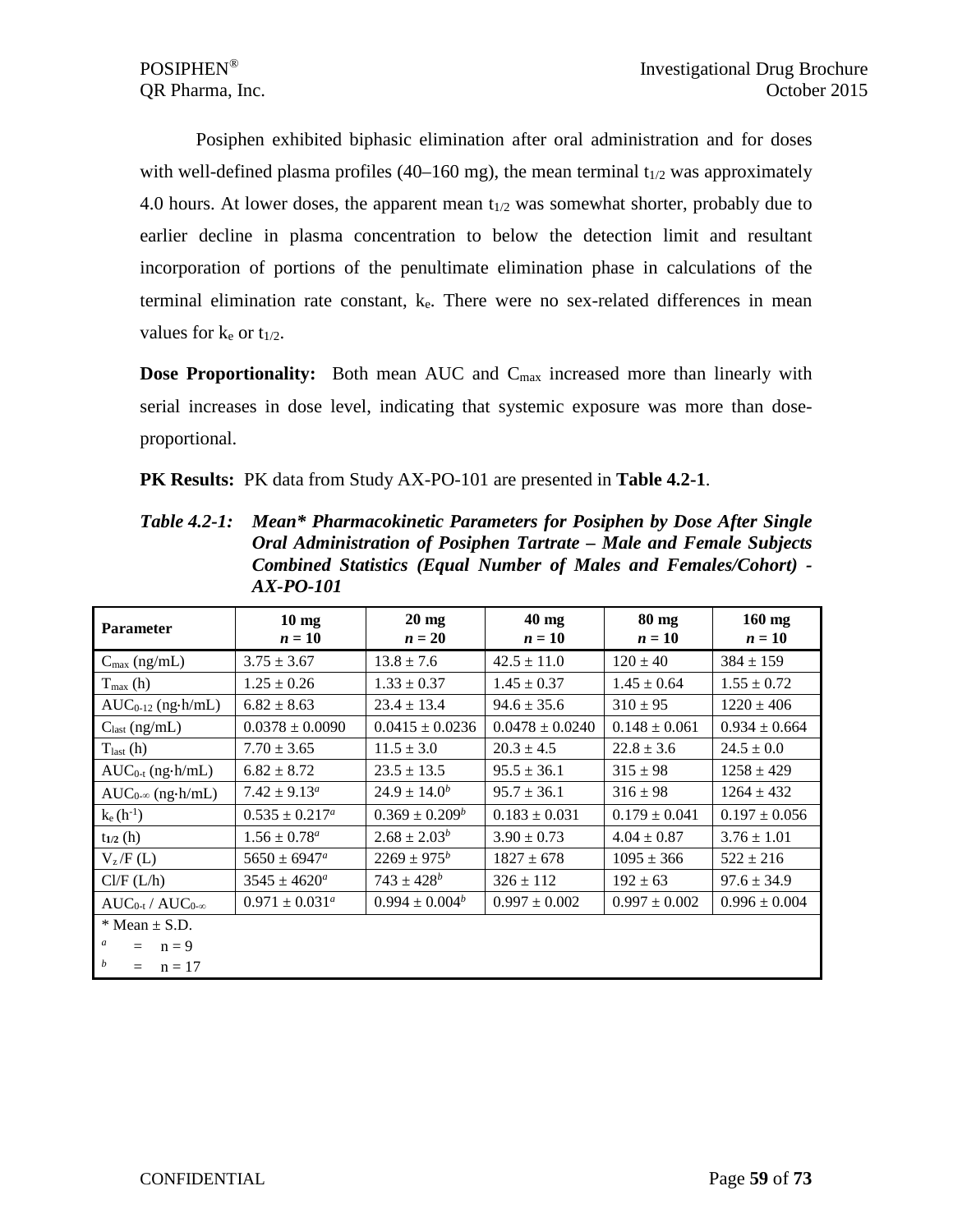Results of PK analysis are summarized below:

- The systemic availability of Posiphen increased disproportionately with increasing dose over the range 10–160 mg.
- The time to apparent maximum plasma concentration of Posiphen, approximately 1.3–1.6 hours post dose, was independent of dose and comparable for both sexes.
- The apparent volume of distribution and clearance of Posiphen (uncorrected for F, the fraction of dose absorbed) decreased with increasing dose, consistent with corresponding increases in AUC.

Calculated values for  $V_z/F$  were much larger then  $V_c$ , the volume of the central compartment (approximately 0.09–0.1 L/Kg). Based on results of nonclinical PK studies, it is likely that Posiphen is not particularly well absorbed after oral administration (i.e., F<<1.0), but large values of  $V_z/F$  relative to  $V_c$  may also reflect extensive partitioning of absorbed Posiphen out of the central compartment. Even after the 160-mg dose, the mean apparent volume of distribution was approximately 65-fold greater than  $V_c$ .

- Posiphen was cleared from the central compartment in a biphasic manner, and for doses with well-defined, complete plasma profiles (40–160 mg), exhibited a doseindependent  $t_{1/2}$  of approximately 4 hours in both males and females.
- Apparent sex-related differences in AUC values and  $C_{\text{max}}$  for the fixed doses of Posiphen used in this study may be explained by differences in body weight of males vs. females (i.e., these distinctions are no longer significantly different between males and females when considering doses on a mg/Kg basis).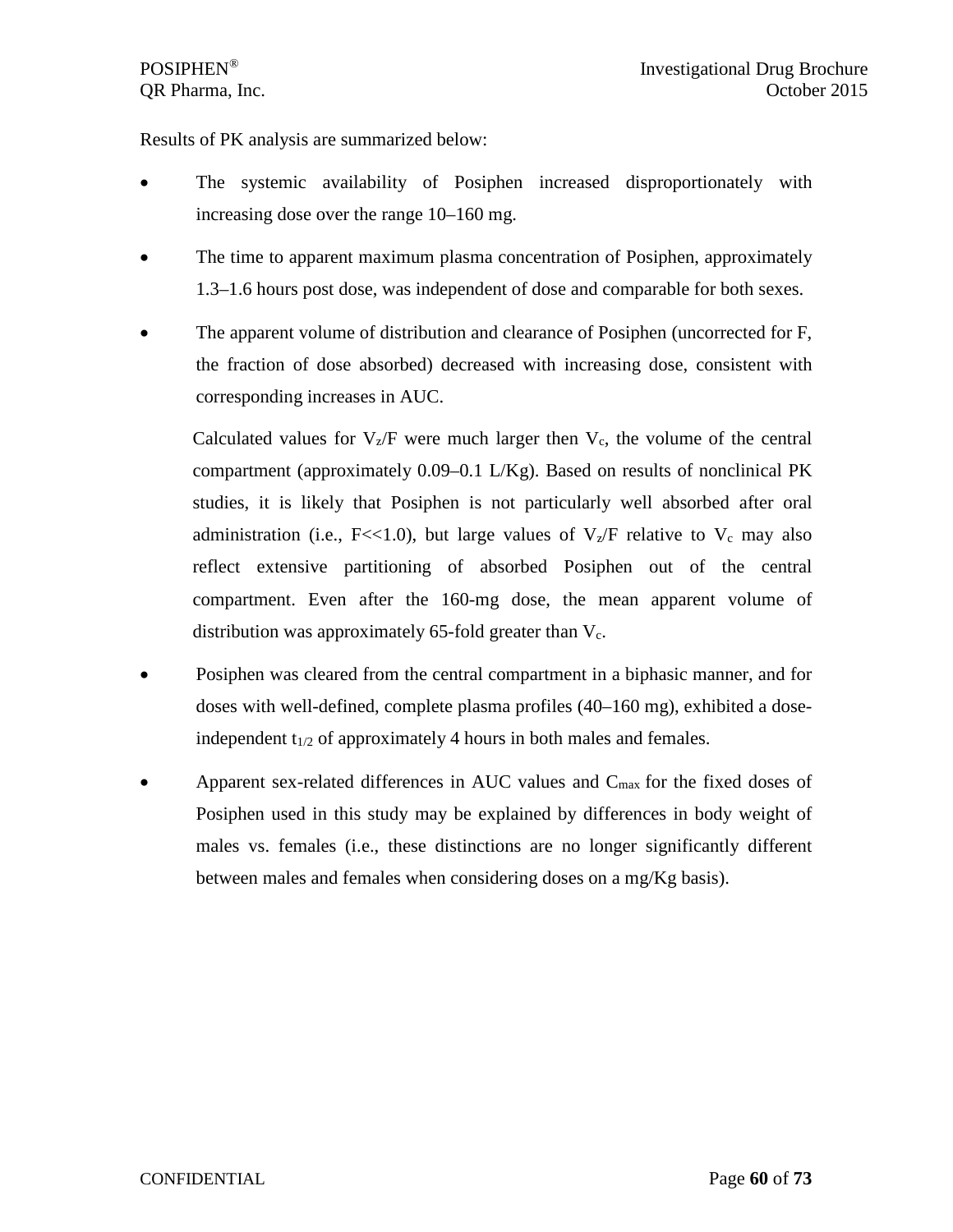### **4.1.2 A Three Period Study of the Pharmacokinetics, Pharmacodynamics and Tolerability of Posiphen Tartrate Following Multiple Oral Doses in Healthy Men and Women (Protocol AX-PO-102)**

This study was a randomized, double-blind, placebo-controlled, safety, tolerance, pharmacokinetics and pharmacodynamics study in which 6 male and 6 female subjects in each of three successive groups were administered one of three serially increasing, multiple dose regimens of Posiphen tartrate, and 2 males and 2 females in each treatment group received placebo. Safety was monitored throughout and blood and urine samples were collected in order to determine the PK and PD effects of the drug. Escalating doses of Posiphen studied were 20, 40, and 60 mg administered as a single dose on the first and last day and QID during the intervening days. The first two treatments were administered for 7 days, and the third for 10 days.

A total of 24 men and 24 women age range 18 to 39 years, 8 per sex per treatment group, were recruited from the general population, enrolled, and randomized to either Posiphen or placebo in a 3:1 ratio. All subjects were included in the safety population. Thirty-six subjects received Posiphen (12 subjects per dose level for 20, 40, and 60 mg) and 12 subjects received placebo. All but two participants completed per protocol. One subject was discontinued by the principal investigator due to AEs after receiving eight 60 mg doses of Posiphen. Another subject withdrew voluntarily after receiving thirteen 60 mg doses of Posiphen.

**Plasma Concentrations:** Observed or derived PK parameters were based upon data from a total of 36 subjects receiving Posiphen (12 subjects per dose level for 20, 40, and 60 mg). Following oral administration, peak concentration was achieved rapidly, with mean observed  $T_{\text{max}}$  between 1.2 and 1.4 hours for the combined male and female population at all doses. Cmax increased disproportionately with increasing dose, as did the various measures of AUC, but there was no evidence of clinically significant systemic accumulation of drug after multiple dosing. Differences in mean observed  $C_{\text{max}}$  and AUC between males and females at each dose appeared to be related to body weight.

Posiphen exhibited biphasic elimination after oral administration. For the 40 and 60 mg doses, with fully defined plasma profiles, the mean terminal  $t_{1/2}$  values after Dose 1 were  $3.80 \pm 0.88$  and  $5.23 \pm 1.24$  hours, respectively. The terminal t<sub>1/2</sub> values were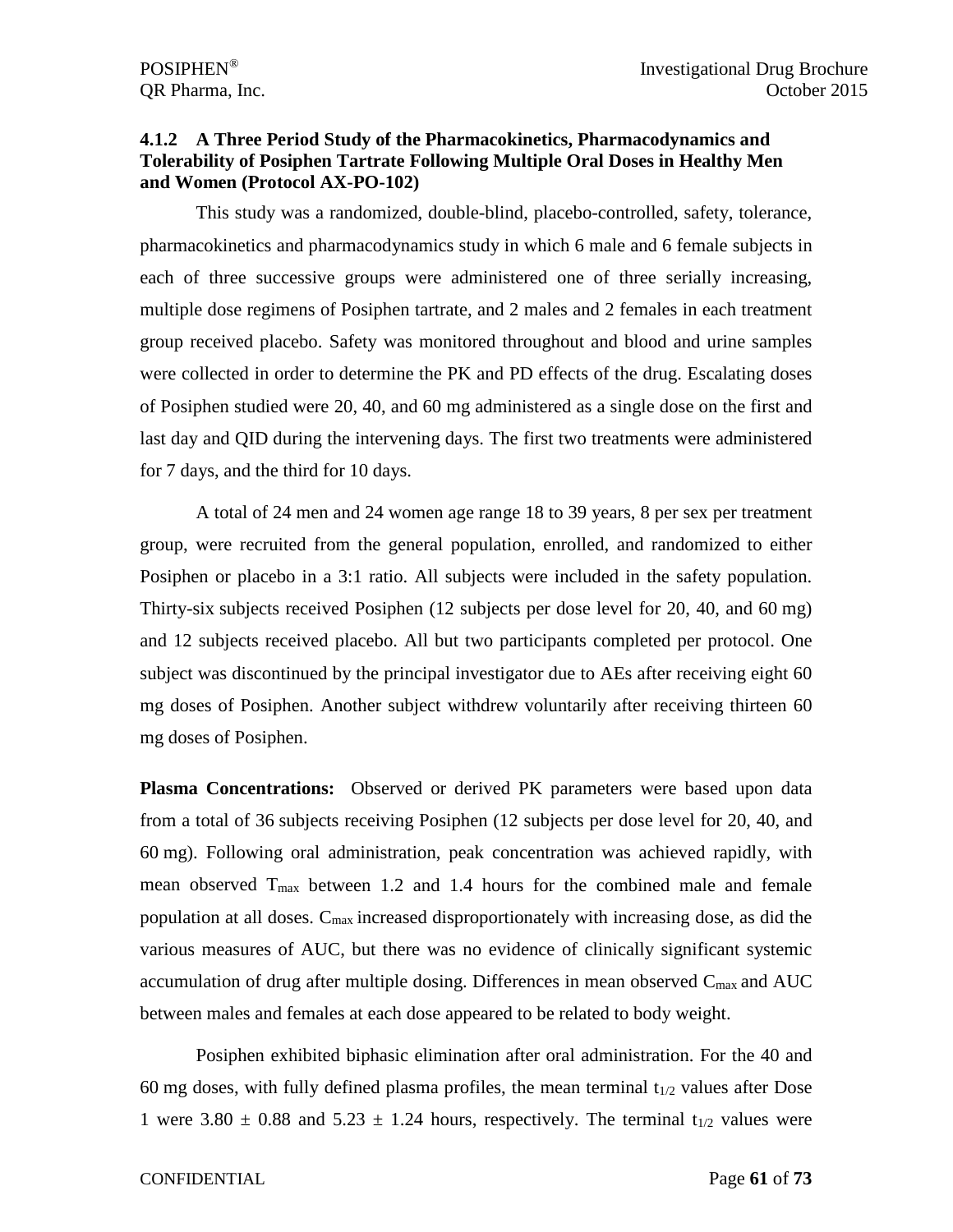essentially unchanged at  $3.53 \pm 1.03$  and  $4.74 \pm 0.91$  hours, respectively, after repeat dosing. For the 20 mg dose, the early decline in plasma concentrations to below the detection limit precluded full definition of the terminal elimination phase. As a consequence, the calculated apparent mean terminal  $t_{1/2}$  was somewhat shorter, due to overlap of available data points into the initial elimination phase. There were no sexrelated differences in mean values for terminal elimination rate constant,  $k_e$ , or for  $t_{1/2}$ .

**Dose Proportionality:** On Day 1 and following the final dose, both mean AUC and mean Cmax increased more than linearly as a function of dose level, indicating that systemic exposure was more than dose-proportional.

**Effects of Repeat Dosing:** Trough plasma concentrations (C<sub>min</sub>) were measured prior to the third daily dose on Days 4 and 6 for the 20 and 40 mg Posiphen groups, and on Days 7 and 9 for the 60 mg group. For each dose group, the mean values were essentially identical on both days, reflecting achievement of steady state prior to determination of full PK profiles following the final dose, on Day 7 or 10, respectively. Based on comparisons of mean  $C_{\text{max}}$  and AUC values in each treatment group, four times a day (QID) administration produced little change between the first and last dose of Posiphen. Thus, for the multiple dose regimen employed in this study, the extent of systemic accumulation of Posiphen at steady state was negligible.

**PK Results:** PK data from Study AX-PO-102 are presented in Table 4.2-2. Results of the PK analysis are summarized below:

- As reflected in both  $C_{\text{max}}$  and AUC values, the systemic availability of Posiphen increased disproportionately with increasing dose over the range 20–60 mg.
- At all dose levels, there was no appreciable accumulation of Posiphen after repeat dosing.
- The time to apparent maximum plasma concentration of Posiphen, approximately 1.2–1.4 hours post-dose, was independent of dose and sex and did not change after repeat administration of Posiphen.
- The apparent volume of distribution and whole-body clearance of Posiphen (uncorrected for F, the fraction of dose absorbed) decreased with increasing dose, consistent with the inverse relationship between  $V_z$ /F and AUC.

CONFIDENTIAL Page **62** of **73**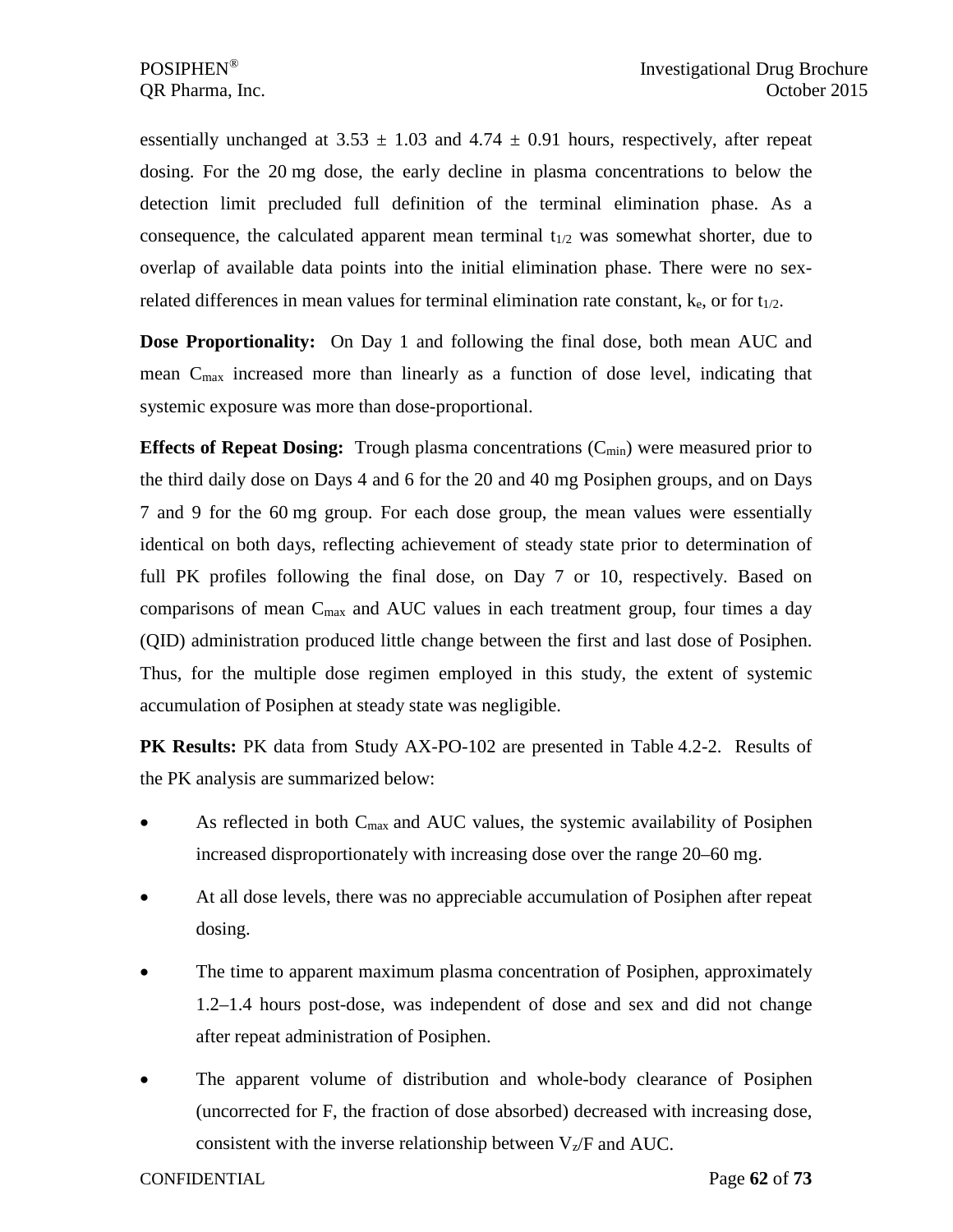- Posiphen was cleared from the central compartment in a biphasic manner. For the combined male and female population in the 60-mg QID treatment group, the only dose level with well-defined, complete plasma profiles, Posiphen exhibited a mean terminal  $t_{1/2}$  of 5.23  $\pm$  1.24 hours after the first dose and was essentially unchanged at  $4.74 \pm 0.91$  hours after repeat dosing.
- Apparent sex-related differences in AUC values and  $C_{\text{max}}$  for the fixed doses of Posiphen used in this study may be explained by differences in body weight of males vs. females (i.e., these distinctions are no longer significantly different between males and females when doses are expressed on a mg/kg basis).

**PD Results:** In Study AX-PO-102, blood samples for determination of AChE and BChE activity, and Aβ related immunoreactivity were collected at time points generally corresponding to sampling times for Posiphen pharmacokinetics. Results of PD analysis are summarized below:

- At doses used in this study, inhibition of AChE was maximal but weak at or near T<sub>max</sub>, and exhibited a small enhancement of activity relative to placebo beyond 5 hours post-dose.
- The differences between the Posiphen and placebo groups with respect to BChE changes were smaller than those for AChE and there was no clear dose-related or temporal pattern suggesting a significant effect in this group of healthy subjects.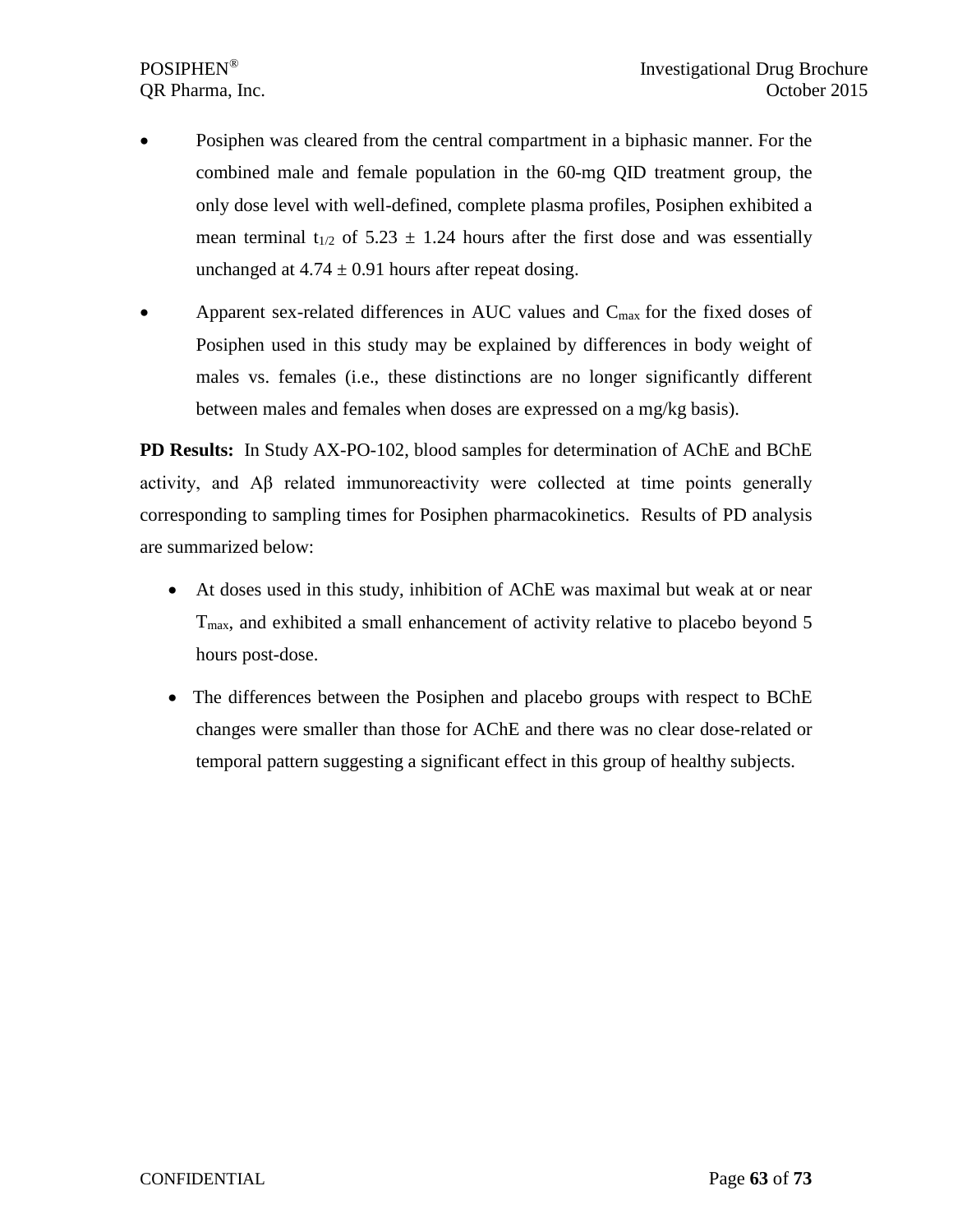# POSIPHEN<sup>®</sup><br>
OR Pharma, Inc. COR Pharma, Inc. COR Pharma, Inc.

*Table 4.2-2: Mean\* Pharmacokinetic Parameters for Posiphen by Dose After Repeat-Dose Oral Administration of Posiphen Tartrate – Male and Female Subjects Combined Statistics (Equal Number of Males and Females/Cohort) - AX-PO-102*

| <b>Parameter</b>           | $20 \text{ mg} (n = 12)$ |                     | 40 mg $(n = 12)$    |                           | 60 mg $(n = 10)$          |                     |
|----------------------------|--------------------------|---------------------|---------------------|---------------------------|---------------------------|---------------------|
|                            | Day 1                    | Day 7               | Day $1$             | Day 7                     | Day 1                     | Day $10$            |
| $C_{\text{max}}$ (ng/mL)   | $12.7 \pm 7.2$           | $9.55 \pm 3.85$     | $64.6 \pm 23.1$     | $52.7 \pm 17.6$           | $103 \pm 31$              | $88.0 \pm 29.2^b$   |
| $T_{\text{max}}$ (h)       | $1.38 \pm 0.43$          | $1.29 \pm 0.26$     | $1.21 \pm 0.26$     | $1.38 \pm 0.38$           | $1.33 \pm 0.33$           | $1.40 \pm 0.32^b$   |
| $AUC_{0.5}$ (ng $h/mL$ )   | $22.3 \pm 14.0$          | $16.2 \pm 6.9$      | $133 \pm 56$        | $113 \pm 42$              | $219 \pm 76$              | $223 \pm 88^b$      |
| $C_{\text{last}}$ (ng/mL)  | $0.0518 \pm 0.0412$      | $0.0734 \pm 0.0671$ | $0.0525 \pm 0.0292$ | $0.149 \pm 0.101$         | $0.137 \pm 0.093$         | $0.303 \pm 0.202^b$ |
| $Tlast$ (h)                | $11.2 \pm 3.0$           | $10.8 \pm 2.4$      | $21.3 \pm 3.9$      | $20.0 \pm 5.9$            | $24.0 \pm 0.0$            | $24.0 \pm 0.0^b$    |
| $AUC_{0-t}$ (ng·h/mL)      | $23.2 \pm 14.6$          | $17.1 \pm 7.4$      | $141 \pm 59$        | $129 \pm 55$              | $240 \pm 91$              | $275 \pm 123^b$     |
| $AUC_{0-\infty}$ (ng·h/mL) | $24.2 \pm 15.1^a$        | $17.4 \pm 7.7$      | $144 \pm 61^a$      | $134 \pm 56^a$            | $237 \pm 94^{\circ}$      | $277 \pm 124^b$     |
| $k_e(h^{-1})$              | $0.351 \pm 0.172^a$      | $0.294 \pm 0.073$   | $0.194 \pm 0.056^a$ | $0.217 \pm 0.079^a$       | $0.140 \pm 0.034^a$       | $0.150 \pm 0.024^b$ |
| $t_{1/2}$ (h)              | $2.76 \pm 1.93^{\circ}$  | $2.51 \pm 0.69$     | $3.80 \pm 0.88^a$   | $3.53 \pm 1.03^a$         | $5.23 \pm 1.24^a$         | $4.74 \pm 0.91^b$   |
| $V_z/F(L)$                 | $4047 \pm 2592^a$        | $4870 \pm 2801$     | $1870 \pm 1078^a$   | $1661 \pm 605^a$          | $2197 \pm 986^a$          | $1741 \pm 689^b$    |
| Cl/F (L/h)                 | $1462 \pm 1620^a$        | $1388 \pm 664$      | $351 \pm 204^a$     | $346 \pm 135^{\circ}$     | $291 \pm 119^a$           | $253 \pm 97^b$      |
| $AUC_{0-t}/AUC_{0-\infty}$ | $0.991 \pm 0.007^a$      | $0.984 \pm 0.015$   | $0.997 \pm 0.002^a$ | $0.995 \pm 0.003^{\circ}$ | $0.996 \pm 0.003^{\circ}$ | $0.993 \pm 0.004^b$ |
| $*$ Mean $\pm$ SD          |                          |                     |                     |                           |                           |                     |
| $=$ $n = 11$               |                          |                     |                     |                           |                           |                     |
| b<br>$=$ $n = 10$          |                          |                     |                     |                           |                           |                     |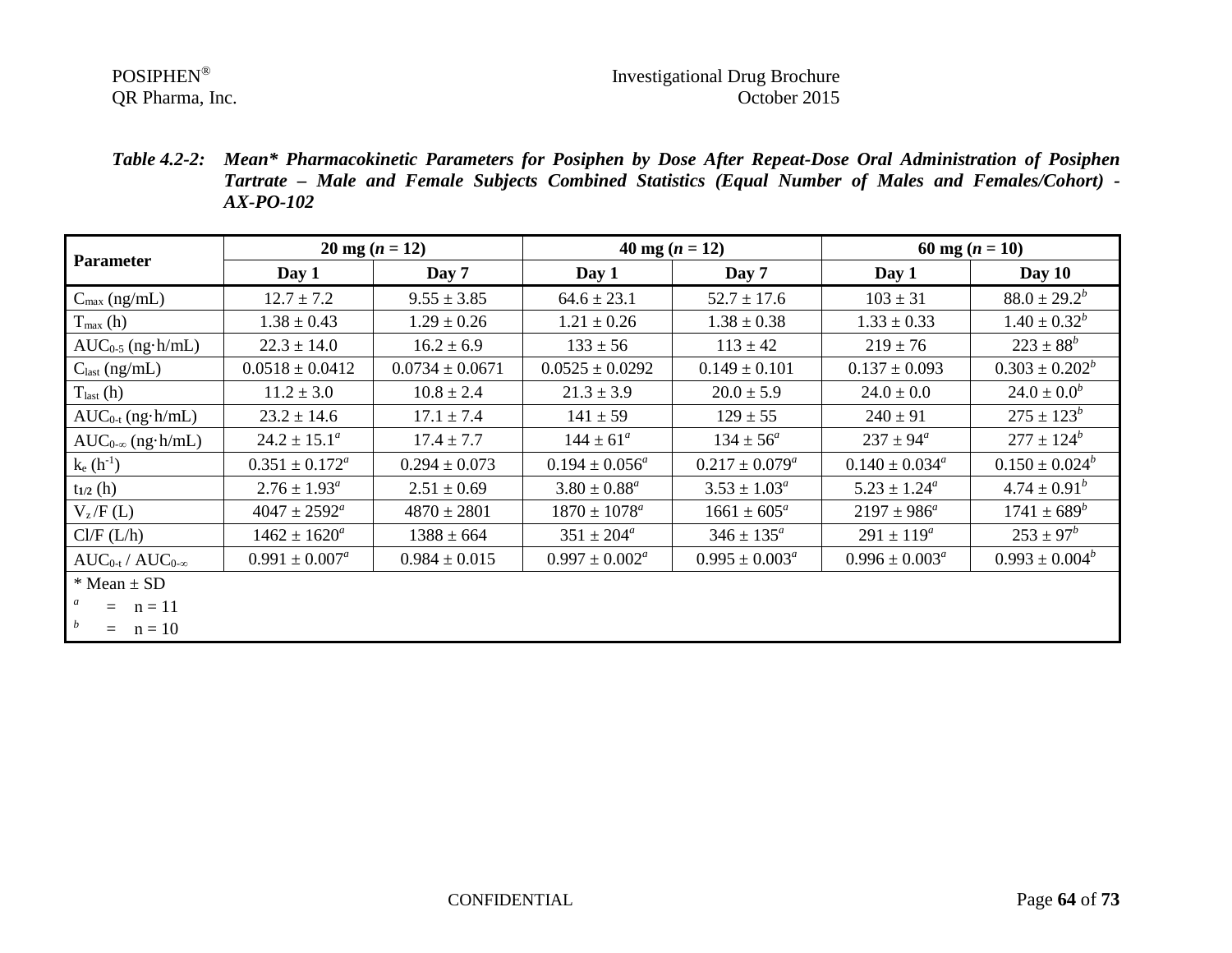### **4.2 Exploratory Studies in Patients**

# **4.2.1 An Open-Label, Two-Stage Study to Evaluate the Pharmacokinetics and Pharmacodynamics of Posiphen® in Plasma and Cerebrospinal Fluid (CSF) after a 10-Day Treatment Period in Subjects with Amnestic Mild Cognitive Impairment (MCI) (Protocol QR-12001)**

This study was designed as an open-label, 2-stage study in which 5 healthy male and female MCI subjects were to be enrolled in Stage 1, and dosed with Posiphen 60 mg QID for 10 days. The design of Stage 2 was identical to the design of Stage 1 except for the number of subjects, the doses of Posiphen (to include 40 mg QID), and the measurements of PK and PD (which may be refined based on the results from Stage  $1)^{25}$  $1)^{25}$  $1)^{25}$ .

Subjects were male or postmenopausal females, between 55 and 80 years of age, with self-reported memory complaints that were corroborated by spouse or companion or caregiver as appropriate, and memory difficulties as measured on neuropsychological tests. MCI was determined according to Petersen's criteria<sup>[26](#page-64-1)</sup> with a Mini Mental Status Examination score  $\geq 24$ , cut-off score on the logical memory II delayed paragraph recall subtest of the Wechsler Memory Scale Revised, Clinical Dementia Rating of 0.5 with a memory box score of 0.5 or 1.0.

This study measured PK in plasma and CSF, and PD changes in biomarkers associated with Posiphen administration in CSF and plasma of subjects with MCI, to provide proof of mechanism (POM). CSF and plasma were obtained over a 12 hour period prior to and following 10 days of dosing with Posiphen.

Posiphen administration for 10 days had a statistically significant effect on lowering secreted APP  $\alpha$  and β as well as total-tau and phosphorylated-tau levels. All measurements were conducted by two independent labs with different assay conditions and different antibodies. The data obtained for APP and tau was comparable and reproducible<sup>27</sup>.

 $\overline{a}$ 

<span id="page-64-0"></span><sup>&</sup>lt;sup>25</sup> Stage 2 of Protocol QR-12001 was not conducted due to lack of funding.

<span id="page-64-1"></span><sup>26</sup> Petersen RC. Mild cognitive impairment as a diagnostic entity. J Intern Med 2004;256:183-94

<span id="page-64-2"></span><sup>&</sup>lt;sup>27</sup> Measurement of Aβ42 levels were compromised due to an unknown handling factor that caused Aβ42 to precipitate in a number of CSF samples at Day 11. No samples precipitated at Day 0. A comparison of precipitated and un-precipitated samples at Day 11 with Day 0, showed precipitated samples to be lower by about 95%, whereas un-precipitated samples did not show a decrease in Aβ42. Exclusion of the precipitated samples resulted in Aβ42 values that did not seem to differ from the Day 0 Aβ42 values.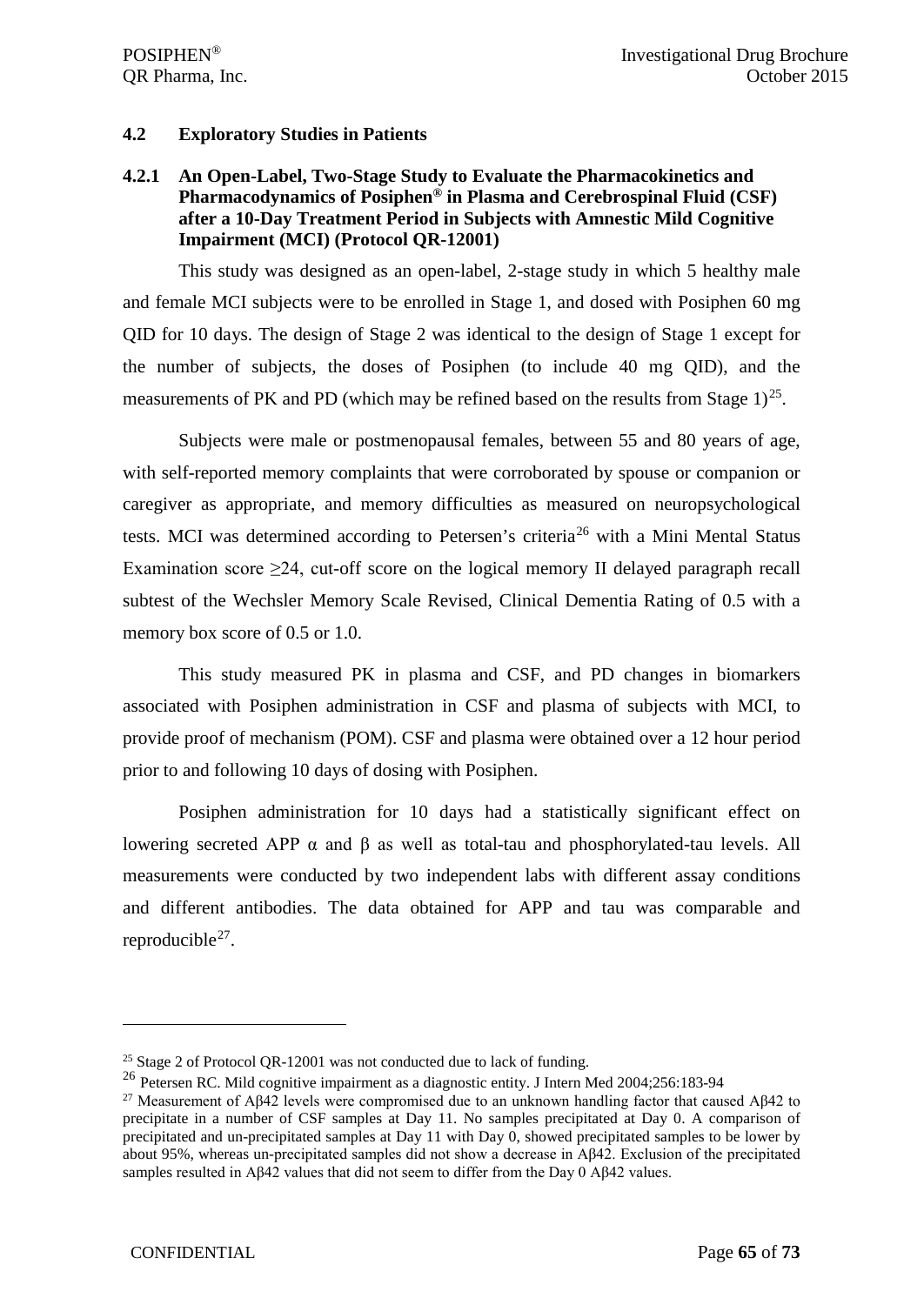**PK Results:** Calculated pharmacokinetic parameters for Posiphen in plasma of MCI patients were similar to those in healthy volunteers (SAD and MAD studies). Posiphen mean T<sub>max</sub> was 1.3-1.6 h, mean t<sub>1/2</sub> 4.0-5.5 h, apparent volume of distribution: 2171 $\pm$ 339 l and total body clearance  $310\pm72$  l/h. The QID regimen resulted in some accumulation of Posiphen in plasma and accumulation of Posiphen/metabolites in CSF.

Extrapolated brain levels for MCI patients were determined by applying the rat plasma/CSF/brain data to the human plasma and CSF data. This estimate predicts Posiphen brain levels approaching 1 ug/g or approximately  $3.5\mu$ M for a dose of  $4x60$ mg/day.

**PD Results:** Drug-induced differences in CSF biomarkers for MCI patients were determined by comparing the predrug and postdrug biomarker levels at each time point within the same subject to control for both circadian changes and intersubject variability. The majority of the biomarkers were analyzed by two different techniques within two independent institutions to cross-validate the data. In all cases, the direction of change was the same, with lowering of APP and tau biomarkers to levels present in healthy volunteers. Posiphen's actions on CSF inflammation markers also showed significant lowering of proinflammatory, C3 and microglial activation markers, MCP-1 and YKL-40. By contrast, sCD14 and factor H were unaffected by Posiphen.

### **4.3 Overview of Efficacy**

Not applicable.

### **4.4 Overview of Safety**

Posiphen tartrate has been evaluated for safety and tolerability in humans when administered orally. A summary of the available safety data from these studies is provided below.

# **4.4.1 A Single, Ascending Dose Study of the Pharmacokinetics and Tolerability of Posiphen Tartrate in Healthy Men and Women (Protocol AX-PO-101)**

The pattern of AEs was similar to that seen in typical studies in healthy normal volunteers, with an overall incidence of 33.3% among placebo-treated subjects and 35% (31.7%, treatment-related) for all Posiphen treatment groups combined. There was a tendency, but no definitive pattern of increased incidence of AEs with increasing dose of Posiphen. Most AEs were of short duration, mild or moderate in severity, resolved without medical intervention, and occurred in one or a few subjects. Only two subjects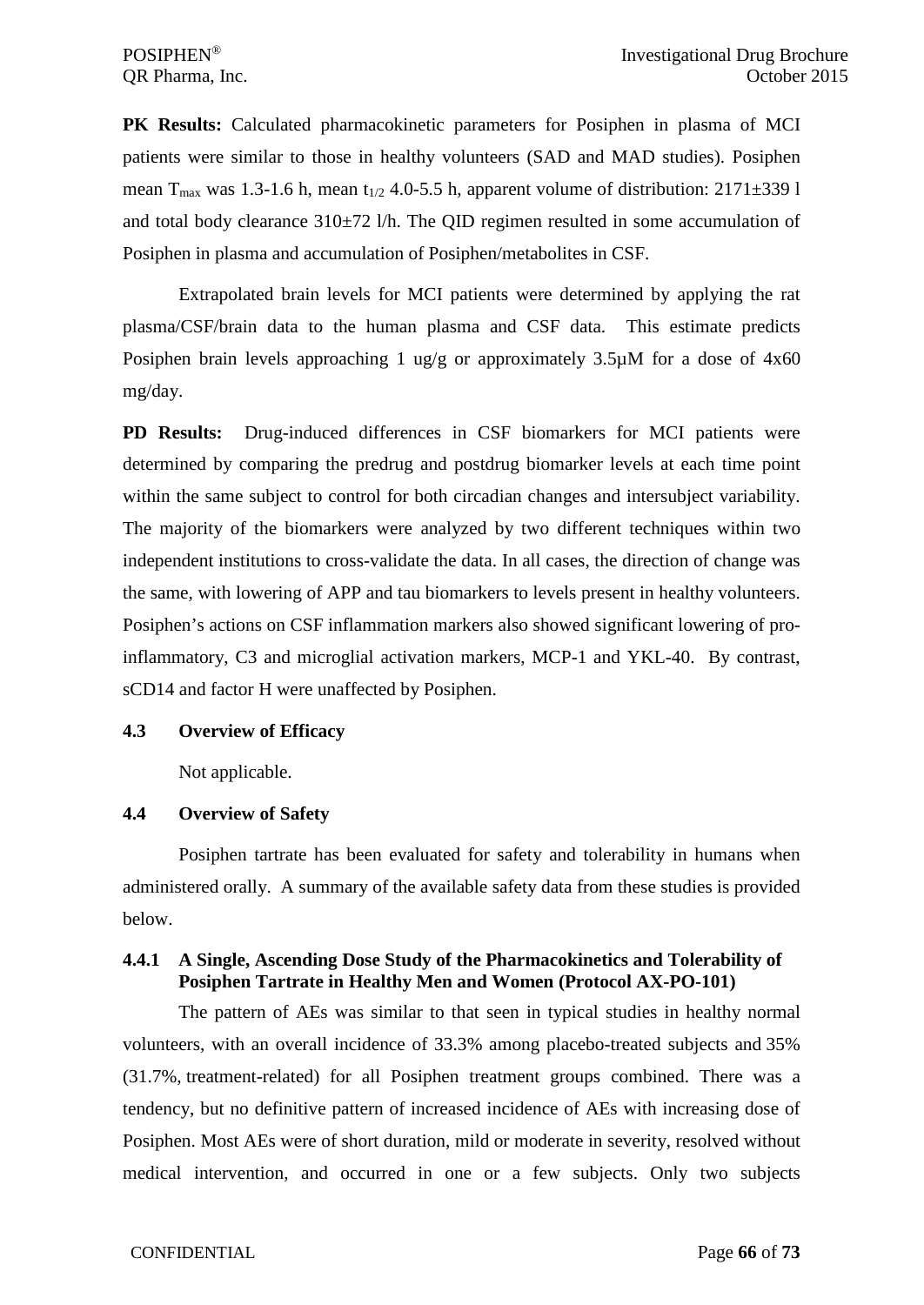experienced severe AEs, including symptoms associated with orthostatic hypotension (1 placebo and 1 Posiphen 20-mg subject).

There were no serious adverse events (SAEs) and no one was withdrawn from the study as a result of an AE.

There were no clinically significant changes associated with Posiphen in physical examination findings, vital signs, ECG parameters, or clinical laboratory tests. One clinical laboratory parameter for which a pattern of dose-related changes was suggested was a modest decrease in total serum protein. The incidence of this change was comparable between the placebo group and all Posiphen groups except the highest dose group (160 mg). The difference was due primarily to a single subject in the 160 mg dose group, so its significance was considered uncertain. Serum glucose levels were elevated in 80% of subjects in the 10 mg dose group on Day 2 but not on Day 6. This effect was not observed at any other time in any other treatment group and the cause was undetermined.

Most AEs in this blinded study were considered by the investigator to be at least possibly related to study treatment. Among those receiving Posiphen, the proportion of subjects with any AE increased at the 160-mg dose (70%), but overall incidence among Posiphen subjects (35%) was comparable to that for the placebo group (33.3%). Severe AEs were reported for 2 subjects in the 20 mg treatment group (nausea, dizziness and orthostatic hypotension) and one who received placebo (lightheadedness, fainting, orthostatic hypotension, and tachycardia). Mild and moderate AEs occurred with similar prevalence in both the placebo group ( $n = 12$ ) and the entire Posiphen population ( $n = 60$ ), at 25.0 and 33.3%, respectively.

Adverse events that occurred in more than one subject in the Posiphen group, the placebo group, or in the entire cohort (corresponding to at least 10–15% of at least one population), are summarized by dose in **Table 4.4-1** for both male and female subjects combined.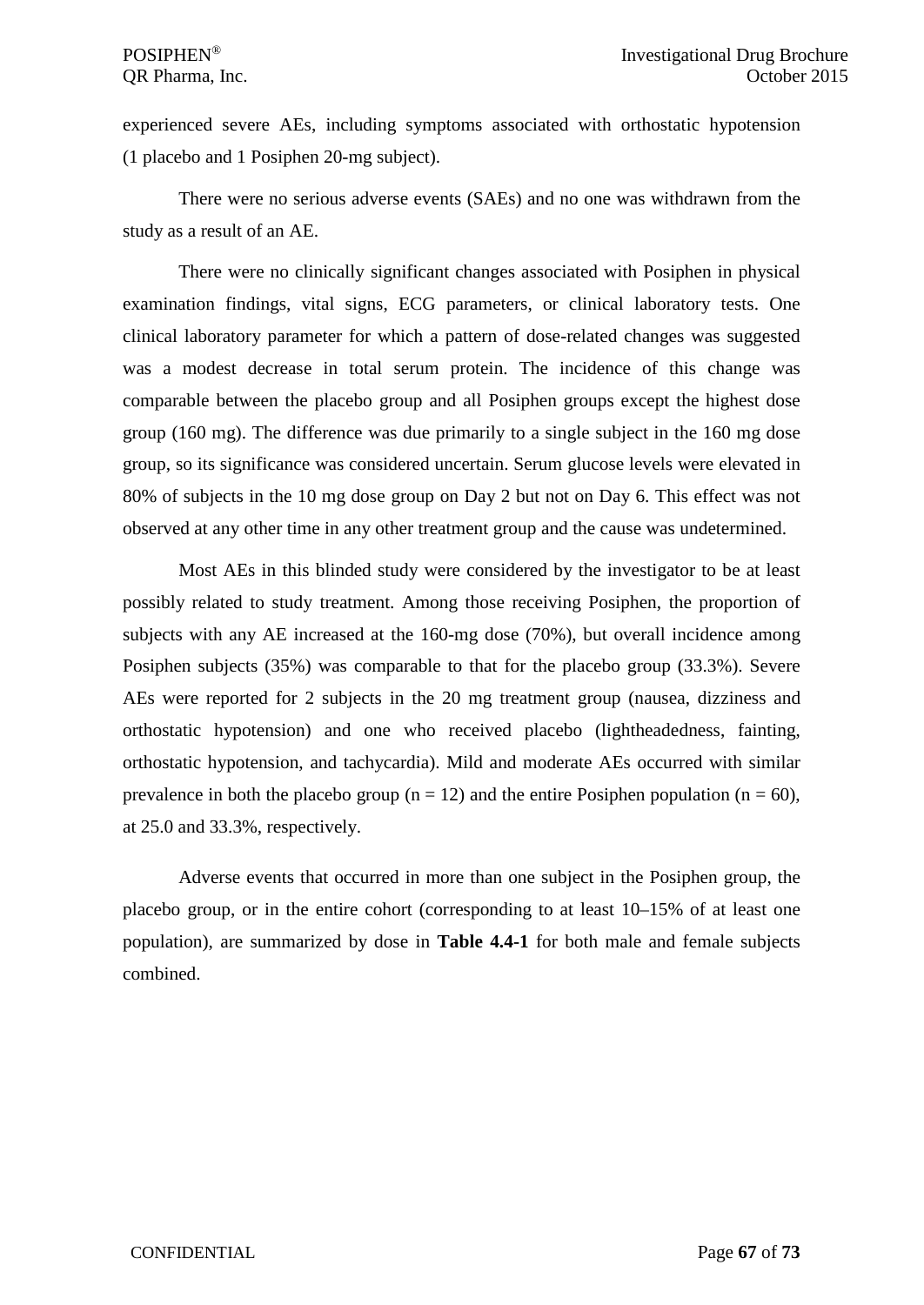| Table 4.4-1: Summary of Adverse Events in More Than One Subject Per Treatment |
|-------------------------------------------------------------------------------|
| <b>Group (Males and Females Combined) Study AX-PO-101</b>                     |

| Number $(\%)$ of Patients in Treatment Group ( $n = 72$ )<br><b>Body System</b>                                                                                                                                                                                                                                                                                        |                       |                       |                     |                     |                        |                               |                |
|------------------------------------------------------------------------------------------------------------------------------------------------------------------------------------------------------------------------------------------------------------------------------------------------------------------------------------------------------------------------|-----------------------|-----------------------|---------------------|---------------------|------------------------|-------------------------------|----------------|
| <b>Adverse Event<sup>a</sup></b>                                                                                                                                                                                                                                                                                                                                       | $10$ mg<br>$(n = 10)$ | $20$ mg<br>$(n = 20)$ | $40$ mg<br>$(n=10)$ | 80 mg<br>$(n = 10)$ | $160$ mg<br>$(n = 10)$ | All<br>Posiphen<br>$(n = 60)$ | <b>Placebo</b> |
| (Preferred Term)                                                                                                                                                                                                                                                                                                                                                       |                       |                       |                     |                     |                        |                               | $(n = 12)$     |
| All AEs, mild                                                                                                                                                                                                                                                                                                                                                          | 2(20.0)               | 4(20.0)               | 1(10.0)             | 3(30.0)             | 3(30.0)                | 13(21.7)                      | 2(16.7)        |
| All AEs, moderate                                                                                                                                                                                                                                                                                                                                                      | 1(10.0)               | 2(10.0)               | 0(0)                | 0(0)                | 4(40.0)                | 7(11.7)                       | 1(8.3)         |
| All AEs, severe                                                                                                                                                                                                                                                                                                                                                        | 0(0)                  | 1(5.0)                | 0(0)                | 0(0)                | 0(0)                   | 1(1.7)                        | 1(8.3)         |
| <b>Gastrointestinal Disorders</b>                                                                                                                                                                                                                                                                                                                                      |                       |                       |                     |                     |                        |                               |                |
| Nausea                                                                                                                                                                                                                                                                                                                                                                 | 0(0)                  | 2 $(10.0)^b$          | 0(0)                | 0(0)                | 4(40.0)                | 6(10.0)                       | 0(0)           |
| Vomiting                                                                                                                                                                                                                                                                                                                                                               | 0(0)                  | 0(0)                  | 0(0)                | 0(0)                | 3(30.0)                | 3(5.0)                        | 0(0)           |
| <b>General Disorders and Administration Site Conditions</b>                                                                                                                                                                                                                                                                                                            |                       |                       |                     |                     |                        |                               |                |
| Feeling hot                                                                                                                                                                                                                                                                                                                                                            | 0(0)                  | 2(10.0)               | 0(0)                | 0(0)                | 0(0)                   | 2(3.3)                        | 0(0)           |
| <b>Investigations</b>                                                                                                                                                                                                                                                                                                                                                  |                       |                       |                     |                     |                        |                               |                |
| Heart rate increased                                                                                                                                                                                                                                                                                                                                                   | 2(20.0)               | 1(5.0)                | 0(0)                | 0(0)                | 0(0)                   | 3(5.0)                        | $2(16.7)^{b}$  |
| <b>Nervous System Disorders</b>                                                                                                                                                                                                                                                                                                                                        |                       |                       |                     |                     |                        |                               |                |
| <b>Dizziness</b>                                                                                                                                                                                                                                                                                                                                                       | 1(10.0)               | $4(20.0)^b$           | 1(10.0)             | 3(30.0)             | 4(40.0)                | 13 $(21.7)^b$                 | 3 $(25.0)^b$   |
| Fainting <sup>c</sup>                                                                                                                                                                                                                                                                                                                                                  | 1(10.0)               | 1(5.0)                | 0(0)                | 0(0)                | 0(0)                   | 2(3.3)                        | 1(8.3)         |
| <b>Vascular Disorders</b>                                                                                                                                                                                                                                                                                                                                              |                       |                       |                     |                     |                        |                               |                |
| Orthostatic hypotension                                                                                                                                                                                                                                                                                                                                                | 0(0.0)                | $1(5.0)^b$            | 0(0)                | 0(0)                | 0(0)                   | $1(1.7)^{b}$                  | $1(8.3)^{b}$   |
| $\mathfrak a$<br>A subject may have experienced more than one AE in more than one category at more than one<br>$=$<br>severity, each counted as a separate event.<br>b<br>Includes at least one AE reported as severe.<br>$\equiv$<br>$\boldsymbol{c}$<br>Dizziness is the preferred MedDRA term, which encompasses descriptive terms fainting, dizzy, and<br>$\equiv$ |                       |                       |                     |                     |                        |                               |                |

*lightheadedness.*

Although not always regarded by the investigator as AEs, dizziness/fainting and orthostatic hypotension were the most frequently observed safety observations during the course of this study. Orthostatic hypotension was observed with increasing frequency as the Posiphen dose increased from 40 to 160 mg but also occurred with comparable frequency in placebo subjects. Some subjects experienced orthostatic effects at multiple measurement points post dose, but there was no apparent correlation between time of occurrence and plasma concentration of Posiphen.

Overall, single doses of 10–80 mg of Posiphen were well tolerated. Collectively, mild and moderately severe related AEs occurred with greater frequency as the Posiphen dose was increased, with a higher incidence for the Posiphen treatment population as a whole than placebo. An increased incidence of nausea and vomiting was observed following the 160 mg dose. The incidence of AEs at this dose was deemed dose-limiting, prompting study termination without evaluation of the 240 mg dose.

### CONFIDENTIAL Page **68** of **73**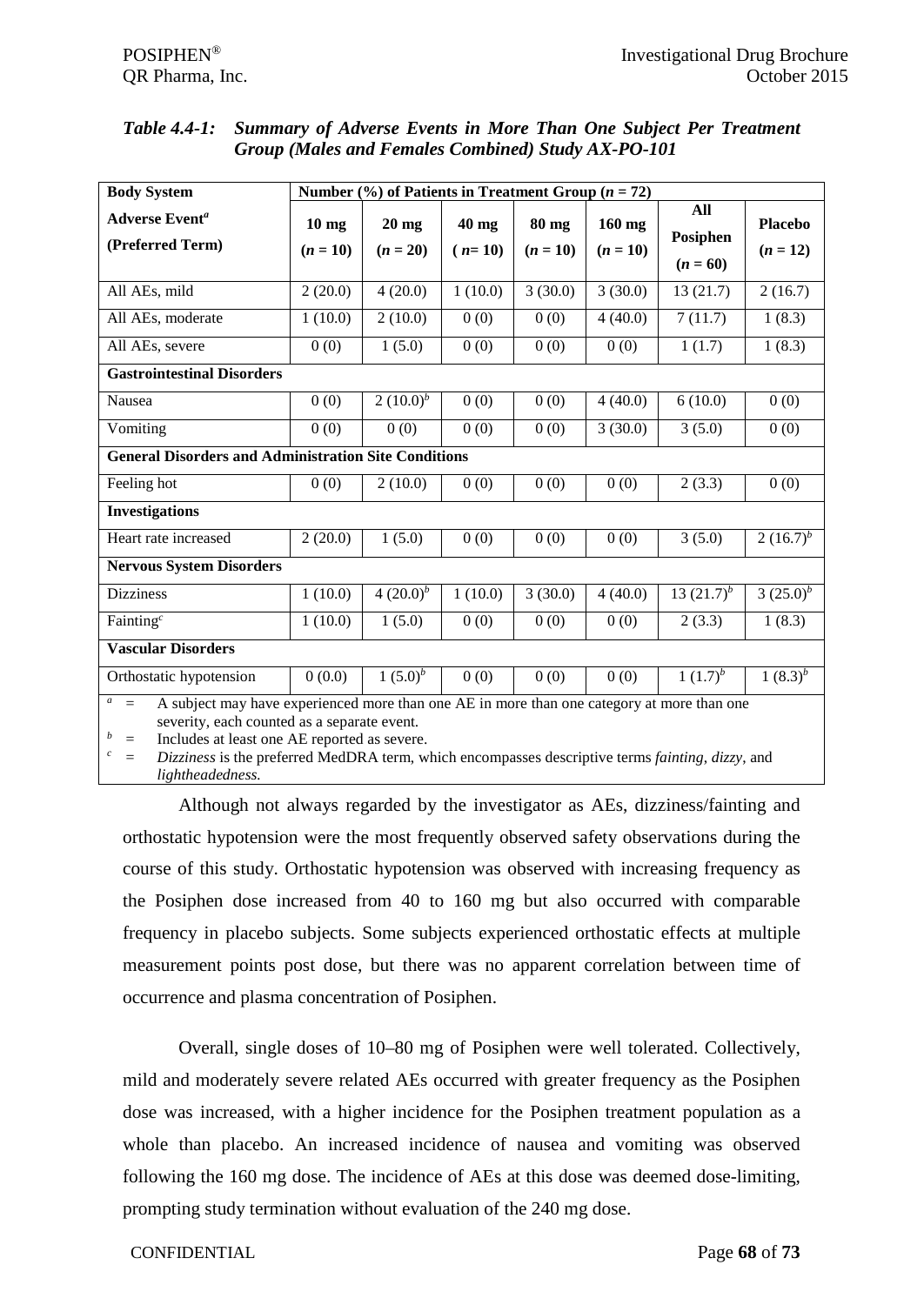# **4.4.2 A Three Period Study of the Pharmacokinetics, Pharmacodynamics and Tolerability of Posiphen Tartrate Following Multiple Oral Doses in Healthy Men and Women (Protocol AX-PO-102)**

The pattern of AEs was generally typical of healthy normal volunteers in Phase I studies, with an overall incidence of 50% among placebo-treated subjects and 41.6% (38.9%, treatment-related) for all Posiphen treatment groups combined. There was a tendency, but no definitive pattern of increased incidence of AEs with increasing dose of Posiphen. No AEs were considered severe by the investigator.

There were no SAEs or deaths in this study. One female subject receiving Posiphen 60 mg was discontinued on Day 3 as a result of AEs (dizziness, "feeling warm," nausea and vomiting) which resolved without further medical intervention.

There were no clinically significant changes associated with Posiphen in physical examination findings, vital signs, ECG parameters, or clinical laboratory findings. An unexplained decrease in serum total protein (but not albumin) was noted post treatment in all treatment groups. This phenomenon, while not deemed clinically significant by the investigator, had also been observed in the prior Phase I clinical trial, AX-PO-101.

Subjects receiving Posiphen 20 mg had the highest overall incidence of AEs. Most AEs were mild (30 AEs reported for Posiphen and 14 for placebo) and a few were moderate in severity (7 for Posiphen, 2 for placebo). There were no severe AEs recorded for any subject in either the Posiphen or placebo groups. With the small number of subjects, it was difficult to project trends for incidence of AEs, with the possible exception of dizziness, nausea and vomiting, the overall pattern and prevalence of mild and moderately severe AEs seemed similar for Posiphen and placebo.

Adverse events that occurred in more than one subject are summarized by treatment group in **Table 4.4-2** for both male and female subjects combined.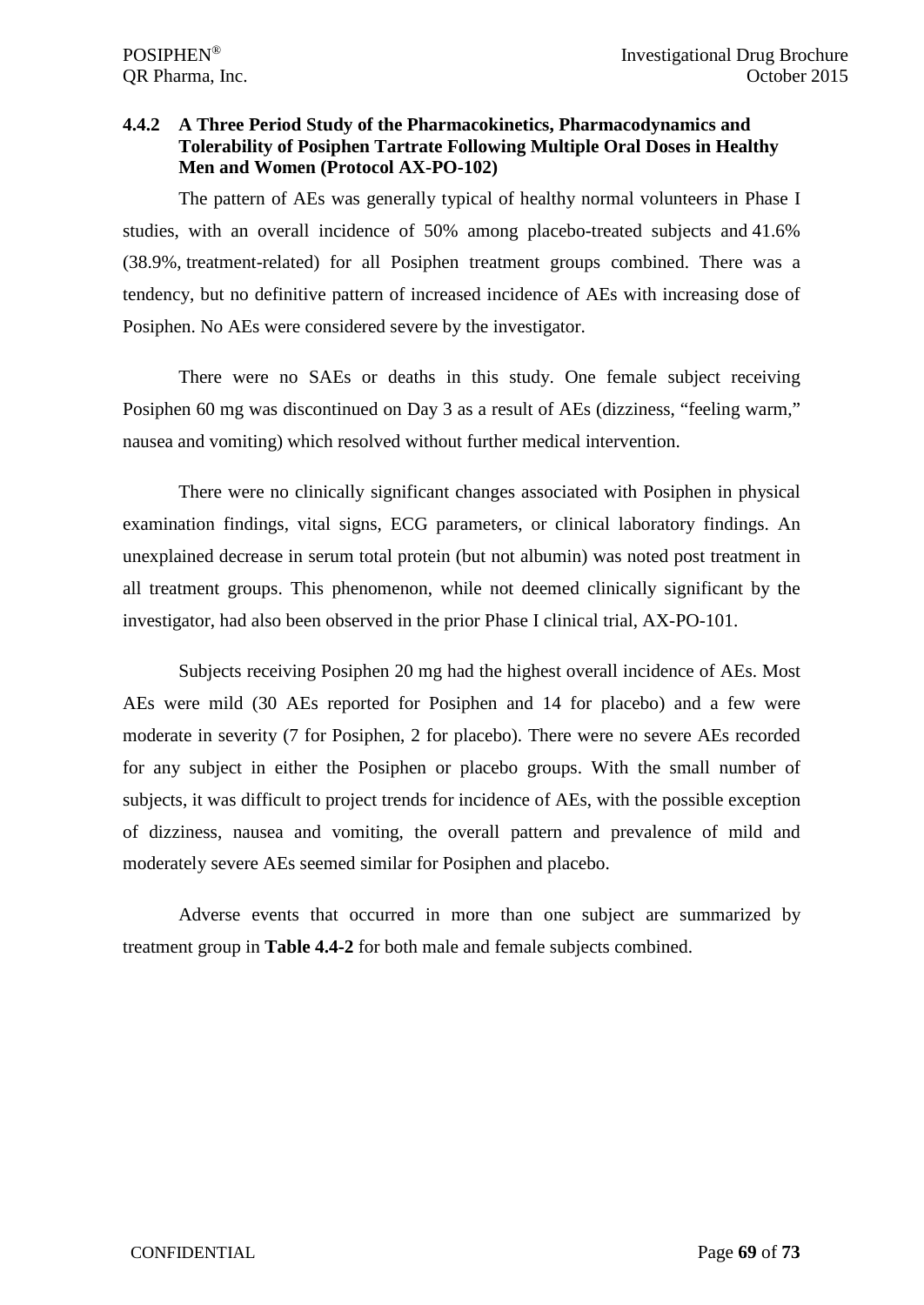| <b>Body System</b>                                                                                                                                                                             | Number $\left(\frac{9}{6}\right)$ of Patients in Treatment Group ( <i>n</i> = 48) |            |            |                     |                |  |  |
|------------------------------------------------------------------------------------------------------------------------------------------------------------------------------------------------|-----------------------------------------------------------------------------------|------------|------------|---------------------|----------------|--|--|
| <b>Adverse Event<sup>a</sup></b>                                                                                                                                                               | $20$ mg                                                                           | 40 mg      | 60 mg      | <b>All Posiphen</b> | <b>Placebo</b> |  |  |
| (Preferred Term)                                                                                                                                                                               | $(n = 12)$                                                                        | $(n = 12)$ | $(n = 12)$ | $(n = 36)$          | $(n = 12)$     |  |  |
| All AEs, mild                                                                                                                                                                                  | 6(50.0)                                                                           | 3(25.0)    | 3(25.0)    | 12(33.3)            | 4(33.3)        |  |  |
| All AEs, moderate                                                                                                                                                                              | 2(16.7)                                                                           | 0(0)       | 1(8.3)     | 3(8.3)              | 2(16.7)        |  |  |
| All AEs, severe                                                                                                                                                                                | 0(0)                                                                              | 0(0)       | 0(0)       | 0(0)                | 0(0)           |  |  |
| <b>Gastrointestinal Disorders</b>                                                                                                                                                              |                                                                                   |            |            |                     |                |  |  |
| Abdominal pain, upper                                                                                                                                                                          | 1(8.3)                                                                            | 0(0)       | 0(0)       | 1(2.8)              | 1(8.3)         |  |  |
| Constipation                                                                                                                                                                                   | 2(16.7)                                                                           | 1(8.3)     | 0(0)       | 3(8.3)              | 3(25.0)        |  |  |
| Nausea                                                                                                                                                                                         | 1(8.3)                                                                            | 0(0)       | 2(16.7)    | 3(8.3)              | 1(8.3)         |  |  |
| Vomiting                                                                                                                                                                                       | 0(0)                                                                              | 0(0)       | 3(25.0)    | 3(8.3)              | 0(0)           |  |  |
| <b>General Disorders and Administration Site Conditions</b>                                                                                                                                    |                                                                                   |            |            |                     |                |  |  |
| Feeling hot                                                                                                                                                                                    | 0(0)                                                                              | 0(0)       | 1(8.3)     | 1(2.8)              | 1(8.3)         |  |  |
| <b>Nervous System Disorders</b>                                                                                                                                                                |                                                                                   |            |            |                     |                |  |  |
| Abnormal dreams                                                                                                                                                                                | 3(25.0)                                                                           | 0(0)       | 0(0)       | 3(8.3)              | 2(16.7)        |  |  |
| <b>Dizziness</b>                                                                                                                                                                               | 2(16.7)                                                                           | 2(16.7)    | 3(25.0)    | 7(19.4)             | 1(8.3)         |  |  |
| Headache                                                                                                                                                                                       | 2(16.7)                                                                           | 3(25.0)    | 1(8.3)     | 6(16.7)             | 2(16.7)        |  |  |
| $a_{\perp}$<br>A subject may have experienced AEs in more than one category. Multiple AEs with the same preferred<br>term are counted once for each subject, at the maximum reported severity. |                                                                                   |            |            |                     |                |  |  |

*Table 4.4-2: Summary of Adverse Events in More Than One Subject Per Treatment Group (Males and Females Combined) Study AX-PO-102*

Overall, Posiphen tartrate, administered orally in doses of 20, 40, and 60 mg QID was well tolerated. Mild and moderately severe treatment-related AEs occurred with greatest frequency in the Posiphen 20 mg group, with an incidence only slightly greater than that for placebo. Overall, the proportion of Posiphen subjects reporting mild and moderately severe AEs was lower than that for placebo. There were no severe, treatmentrelated AEs.

Aside from nausea and vomiting, which are well-known responses to treatment with ChE inhibitors, the only consistent pattern of AEs entailed dizziness/fainting, headache, and reduction in total serum protein. These effects were seen to varying degrees at all doses of Posiphen and also in the placebo group. For other ChE inhibitors, nausea and vomiting upon initiation of treatment have been reduced in both frequency and severity by initial dose titration, a strategy that may work for Posiphen, as well.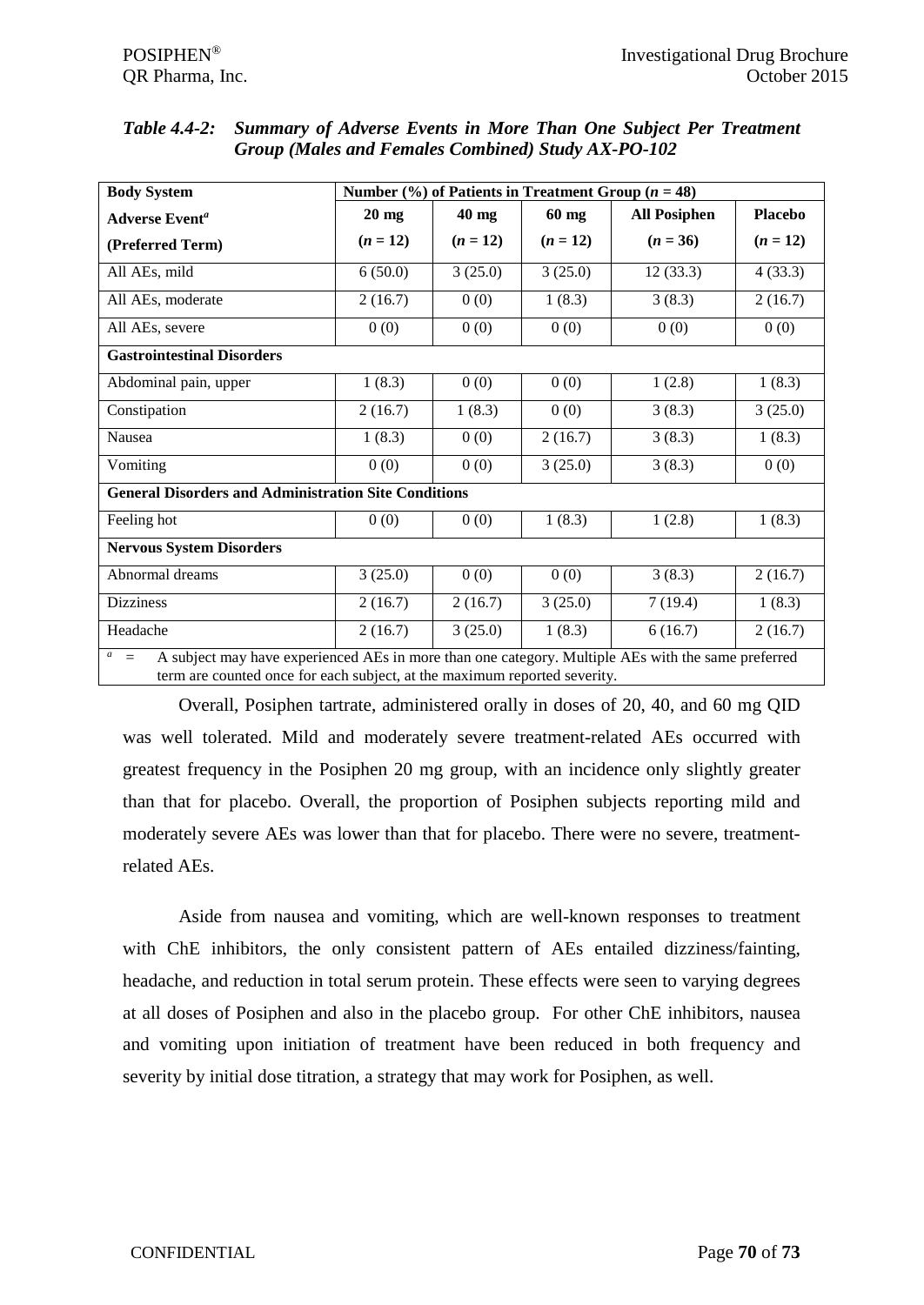# **4.4.3 An Open-Label, Two-Stage Study to Evaluate the Pharmacokinetics and Pharmacodynamics of Posiphen® in Plasma and Cerebrospinal Fluid (CSF) after a 10-Day Treatment Period in Subjects with Amnestic Mild Cognitive Impairment (MCI) (Protocol QR-12001)**

A total of 5 subjects were enrolled in Stage 1, and 4 subjects completed the scheduled procedures. Subjects were monitored for any adverse events from the beginning of confinement until discharge. A total of 19 treatment emergent AEs were reported by 5 of the 5 subjects over the course of the study. Thirteen (13) of the 19 AEs were mild and 6 were moderate. Five (5) of the AEs were probably related to the study drug, 10 were possibly related, and the remaining 4 were unrelated. Subject 503 withdrew consent due to adverse events of anorexia, nausea, headache, vivid dreams and vomiting prior to the Day 2, 1700 hour dose.

Posiphen (60 mg QID x 10 days) in MCI subjects showed a similar safety profile as found in the healthy volunteer studies. The most commonly reported AEs were headache/intermittent headache (n=7) and nausea/intermittent nausea (n=4).

Adverse events that occurred in more than one subject are summarized by treatment group in **Table 4.4-3** for both male and female subjects combined.

*Table 4.4-3: Summary of Adverse Events in More Than One Subject Per Treatment Group (Males and Females Combined) Study QR-12001*

| <b>Body System</b>                                                                                                                                                                                                                                                                                                                                                                         | Number (%) of Patients in Treatment Group |  |  |  |  |
|--------------------------------------------------------------------------------------------------------------------------------------------------------------------------------------------------------------------------------------------------------------------------------------------------------------------------------------------------------------------------------------------|-------------------------------------------|--|--|--|--|
| <b>Adverse Event<sup>a</sup></b>                                                                                                                                                                                                                                                                                                                                                           |                                           |  |  |  |  |
|                                                                                                                                                                                                                                                                                                                                                                                            | 60 mg QID                                 |  |  |  |  |
| (Preferred Term)                                                                                                                                                                                                                                                                                                                                                                           | $(n = 5)$                                 |  |  |  |  |
| All AEs, moderate                                                                                                                                                                                                                                                                                                                                                                          | $0(0)1*$                                  |  |  |  |  |
| All AEs, severe                                                                                                                                                                                                                                                                                                                                                                            | 0(0)                                      |  |  |  |  |
| <b>Gastrointestinal Disorders</b>                                                                                                                                                                                                                                                                                                                                                          |                                           |  |  |  |  |
| Nausea                                                                                                                                                                                                                                                                                                                                                                                     | $1(20.0)1*$                               |  |  |  |  |
| Vomiting                                                                                                                                                                                                                                                                                                                                                                                   | $0(0)1*$                                  |  |  |  |  |
| <b>Nervous System Disorders</b>                                                                                                                                                                                                                                                                                                                                                            |                                           |  |  |  |  |
| <b>Dizziness</b>                                                                                                                                                                                                                                                                                                                                                                           | 1(20.0)                                   |  |  |  |  |
| Headache                                                                                                                                                                                                                                                                                                                                                                                   | 5(100.0)                                  |  |  |  |  |
| <b>General Disorders and Administration Site Conditions</b>                                                                                                                                                                                                                                                                                                                                |                                           |  |  |  |  |
| General pain                                                                                                                                                                                                                                                                                                                                                                               | 1(20.0)                                   |  |  |  |  |
| Other                                                                                                                                                                                                                                                                                                                                                                                      | 5(100.0)                                  |  |  |  |  |
| a<br>A subject may have experienced AEs in more than one category. Multiple AEs with the same<br>$=$<br>preferred term are counted once for each subject, at the maximum reported severity.<br>$=$ One subject had leg cramps and was nauseous during the catheterization (predrug). The<br>∗<br>subject vomited and dropped out after the second and before the third 60mg dose on Day 1. |                                           |  |  |  |  |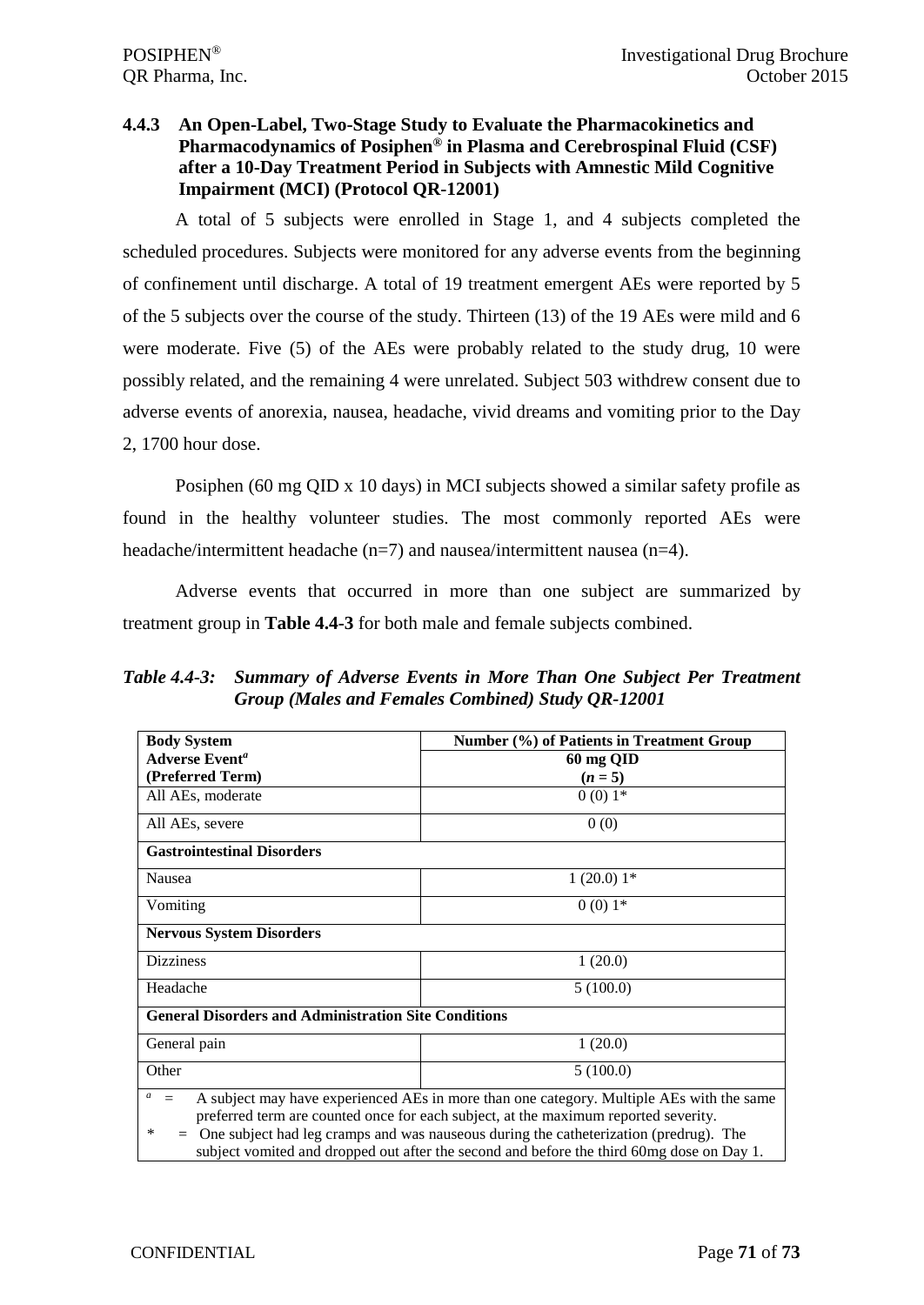#### **5.0 SUMMARY OF DATA AND GUIDANCE FOR THE INVESTIGATOR**

Clinical studies with single and repeated daily oral administration of Posiphen tartrate to healthy volunteers showed Posiphen to be well tolerated up to single doses of 80 mg or QID doses of 60 mg. A single dose of 160 mg was associated with an increased incidence of nausea and vomiting which resulted in the decision not to test higher doses. A similar safety profile was observed in the study of Posiphen (60mg QID x 10 days) in MCI patients.

Aside from nausea and vomiting, which are well-known responses to treatment with ChE inhibitors, the only consistent pattern of AEs entailed dizziness/fainting, headache, and reduction in total serum protein. These effects were seen to varying degrees at all doses of Posiphen and also in the placebo group. There was a tendency, but no definitive pattern of increased incidence of AEs with increasing dose of Posiphen. There have been no SAEs reported in any clinical study with Posiphen to-date.

Preclinical pharmacology and toxicology studies with repeated daily oral administration of Posiphen tartrate for up to 30 days in mice, rats and dogs showed effects limited to the central and peripheral nervous systems and gastrointestinal tract. Dose limiting toxicities were seen at 30 mg/kg/day and above and included ataxia and tremors/twitching. Additional effects in animals included salivation, lacrimation, excessive licking or chewing, slight anemia with reticulocytosis and emesis. Full body tremors and hypoactivity were observed in mice dosed orally and intraperitoneally at the 50 and 75 mg/kg/day dose levels. Tolerance to some of these occurred with continued dosing. The signs/symptoms noted at these high doses of Posiphen tartrate may be related to cholinergic manifestations.

A study conducted to analyze the effect of orally administered Posiphen on Αβ levels in the mouse brain, revealed that Posiphen lowered Αβ levels at plasma concentrations that are attainable with oral dosing in humans.

Posiphen tartrate did not adversely affect the QT (or QTc) interval *in vitro* or *in vivo*. In dogs, a transient increase in BP, HR, and body temperature occurred after a single oral dose of 20 mg/kg; however, HR and body temperature were slightly lower in dogs following repeated oral dosing at 30 mg/kg/day for 4 weeks. Given the minimal changes observed in these parameters and their transient nature, it is unclear whether these divergent results represent a possible clinical risk. No treatment-related changes were

#### CONFIDENTIAL Page **72** of **73**